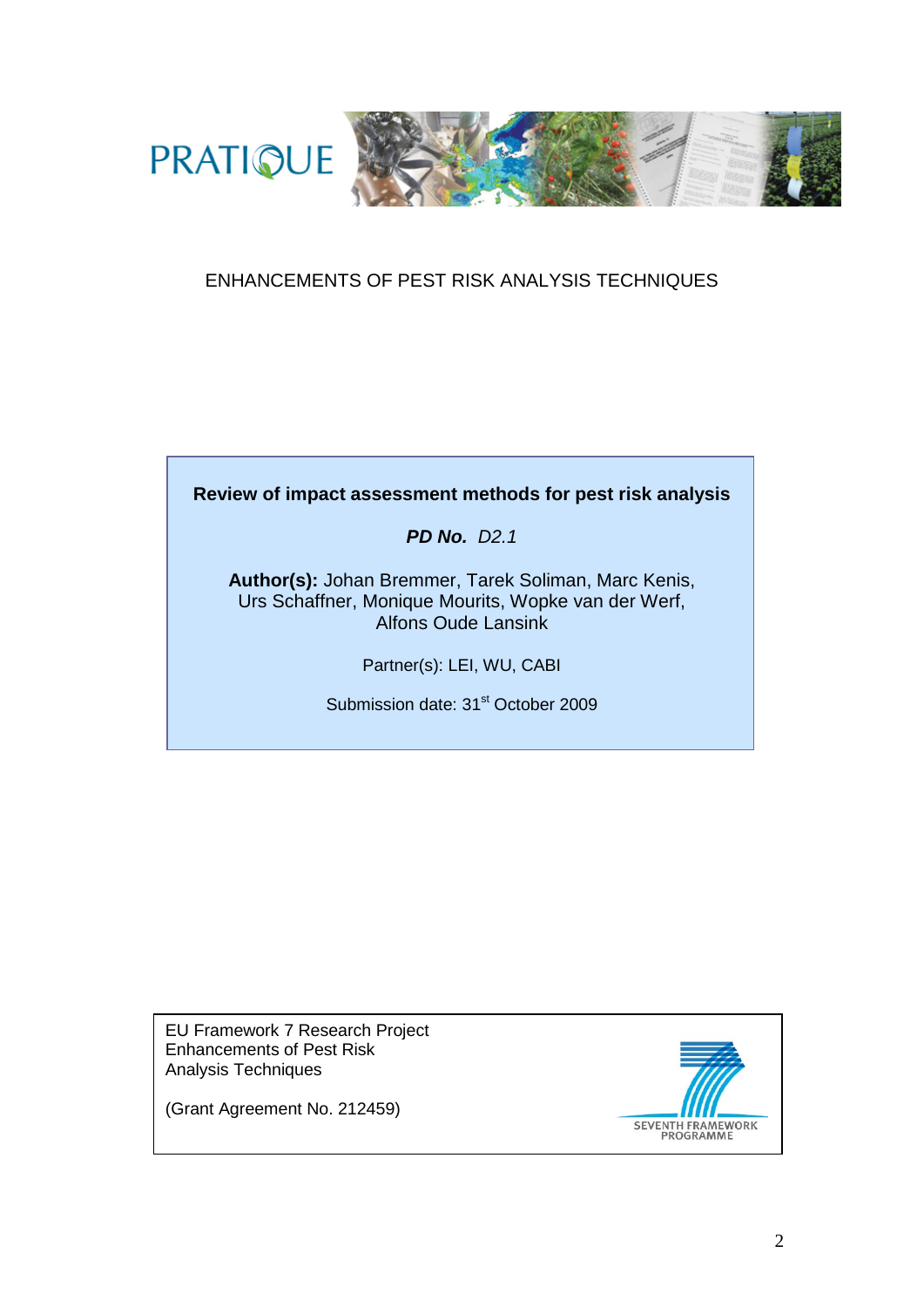

**PROJECT OVERVIEW:** PRATIQUE is an EC-funded 7th Framework research project designed to address the major challenges for pest risk analysis (PRA) in Europe. It has three principal objectives: (i) to assemble the datasets required to construct PRAs valid for the whole of the EU, (ii) to conduct multi-disciplinary research that enhances the techniques used in PRA and (iii) to provide a decision support scheme for PRA that is efficient and userfriendly. For further information please visit the project website or e-mail the project office using the details provided below:

Email: pratique@csl.gov.uk Internet: www.pratiqueproject.eu

Authors of this report and contact details<br>Name: Johan Bremmer Name: Johan Bremmer Partner: LEI<br>E-mail: ioha [johan.bremmer@wur.nl](mailto:johan.bremmer@wur.nl) Name: Tarek Soliman Partner: WU E-mail: [tarek.soliman@wur.nl](mailto:tarek.soliman@wur.nl) Name: Marc Kenis Partner: CABI E-mail: [m.kenis@cabi.org](mailto:m.kenis@cabi.org) Name: Urs Schaffner Partner: CABI<br>E-mail: u.sch [u.schaffner@cabi.org](mailto:u.schaffner@cabi.org) Name: Monique Mourits Partner: WU E-mail: [monique.mourits@wur.nl](mailto:monique.mourits@wur.nl) Name: Alfons Oude Lansink Partner: WU E-mail: [alfons.oudelansink@wur.nl](mailto:alfons.oudelansink@wur.nl)

Disclaimer:

This publication has been funded under the small collaborative project PRATIQUE, an EU 7th Framework Programme for Research, Technological Development and Demonstration addressing theme: [kbbe-2007-1-2-03: development of more efficient risk analysis techniques for pests and pathogens of phytosanitary concern call: fp7- kbbe-2007-1]. It does not necessarily reflect the European Commission's views and in no way anticipates the Commission's future policy in this area.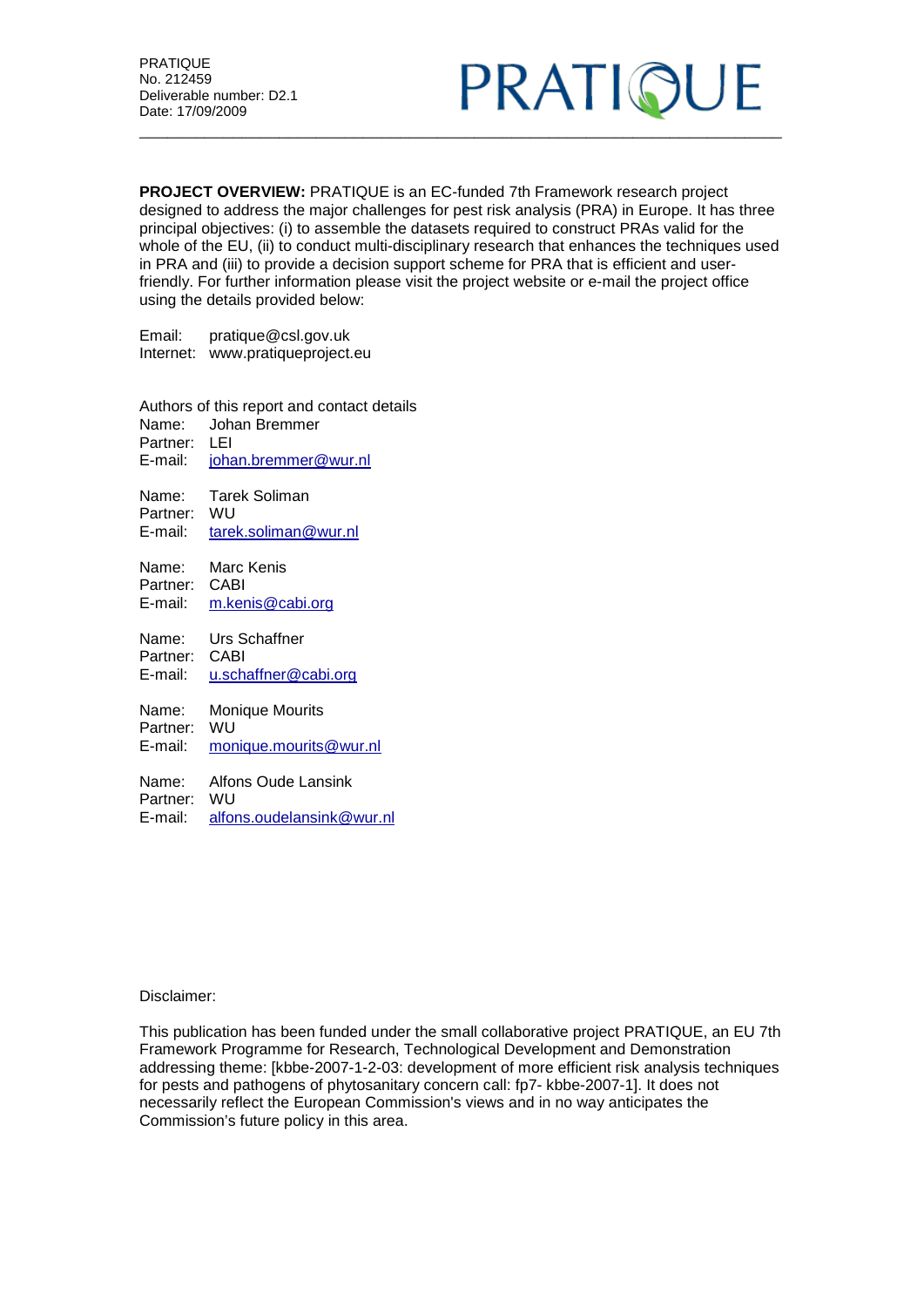

# <span id="page-2-0"></span>**Table of Contents:**

| 1.                                                                           |  |  |  |  |  |  |
|------------------------------------------------------------------------------|--|--|--|--|--|--|
| 1.1                                                                          |  |  |  |  |  |  |
| 1.2                                                                          |  |  |  |  |  |  |
| 1.3                                                                          |  |  |  |  |  |  |
| $\overline{2}$                                                               |  |  |  |  |  |  |
| 3                                                                            |  |  |  |  |  |  |
| 4                                                                            |  |  |  |  |  |  |
| 5                                                                            |  |  |  |  |  |  |
|                                                                              |  |  |  |  |  |  |
| Annex 1: Quantitative Economic Impact Assessment in Pest Risk Analysis<br>12 |  |  |  |  |  |  |
| 1                                                                            |  |  |  |  |  |  |
| 2                                                                            |  |  |  |  |  |  |
| 3                                                                            |  |  |  |  |  |  |
| 4                                                                            |  |  |  |  |  |  |
| 5                                                                            |  |  |  |  |  |  |
| 5.1                                                                          |  |  |  |  |  |  |
| 5.1.1                                                                        |  |  |  |  |  |  |
| 5.1.2                                                                        |  |  |  |  |  |  |
| 5.2                                                                          |  |  |  |  |  |  |
| 5.2.1                                                                        |  |  |  |  |  |  |
| 5.2.2                                                                        |  |  |  |  |  |  |
| 5.3                                                                          |  |  |  |  |  |  |
| 5.3.1                                                                        |  |  |  |  |  |  |
| 5.3.2                                                                        |  |  |  |  |  |  |
| 5.4                                                                          |  |  |  |  |  |  |
| 5.4.1                                                                        |  |  |  |  |  |  |
| 5.4.2                                                                        |  |  |  |  |  |  |
| 5.5                                                                          |  |  |  |  |  |  |
| 5.5.1                                                                        |  |  |  |  |  |  |
| 5.5.2                                                                        |  |  |  |  |  |  |
| 5.6                                                                          |  |  |  |  |  |  |
| 5.6.1                                                                        |  |  |  |  |  |  |
| 5.6.2                                                                        |  |  |  |  |  |  |
| 6<br>7                                                                       |  |  |  |  |  |  |
| Similarity in methods to assess impact and to evaluate management            |  |  |  |  |  |  |
| Modelling uncertainty in economic impact assessment 32<br>8                  |  |  |  |  |  |  |
| Stochastic simulation; Markov Chains and Monte Carlo modelling32<br>8.1      |  |  |  |  |  |  |
| 8.1.1                                                                        |  |  |  |  |  |  |
| 8.1.2                                                                        |  |  |  |  |  |  |
| 9                                                                            |  |  |  |  |  |  |
| Mapping the quantitative economic methods to the EPPO scheme18<br>10         |  |  |  |  |  |  |
|                                                                              |  |  |  |  |  |  |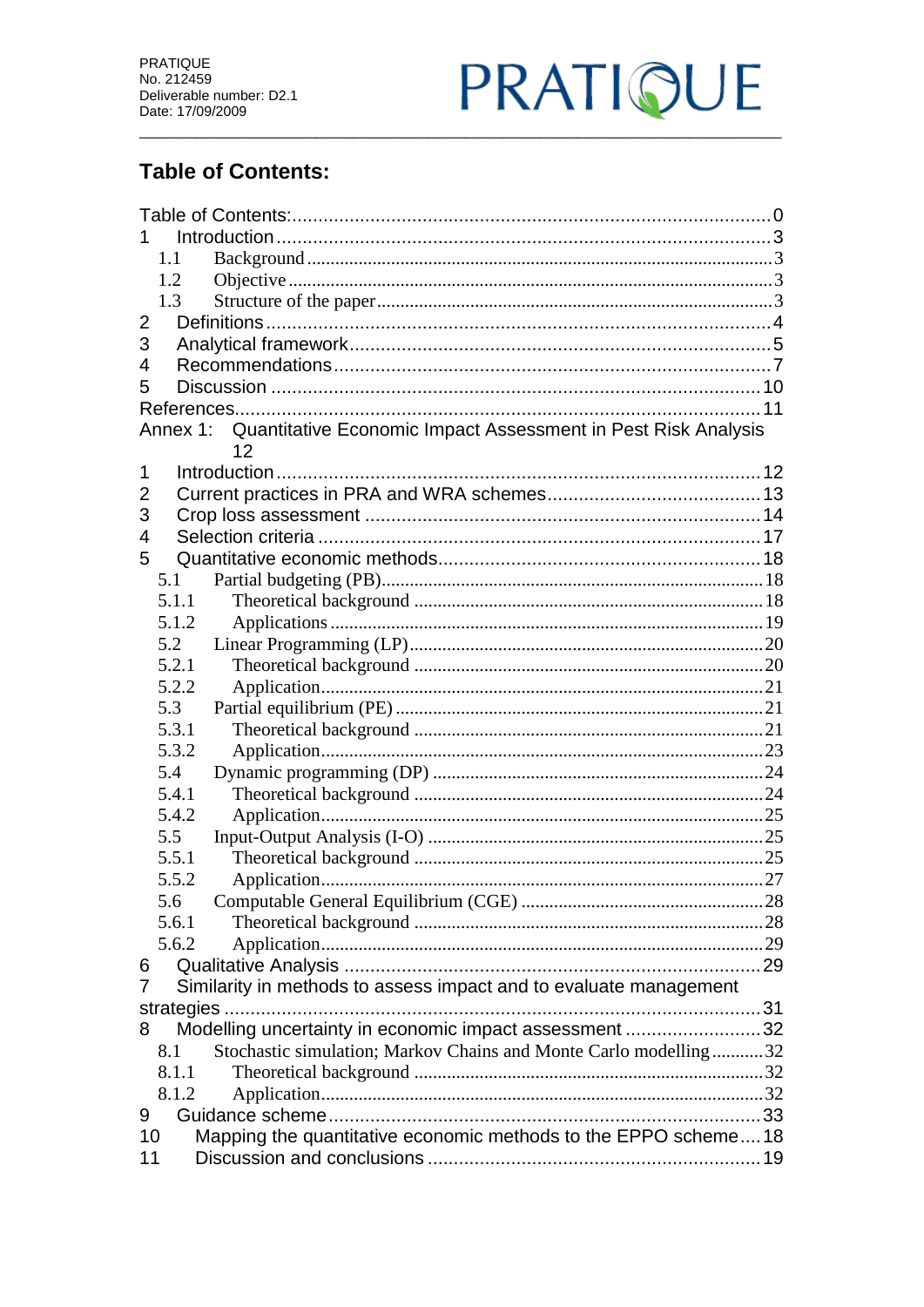| Source: Holland J. (2007). Tools for Institutional, Political, and Social Analysis of     |  |
|-------------------------------------------------------------------------------------------|--|
|                                                                                           |  |
|                                                                                           |  |
|                                                                                           |  |
| Annex 2: Review of Environmental Impact Assessment Methods in Pest                        |  |
|                                                                                           |  |
|                                                                                           |  |
| Consideration of environmental impact in national and international PRA<br>$\overline{2}$ |  |
|                                                                                           |  |
| 2.1                                                                                       |  |
| 2.2                                                                                       |  |
| 2.3                                                                                       |  |
| 2.4                                                                                       |  |
| Biosecurity Australia – Guidelines for import risk analysis36<br>2.5                      |  |
| USDA-APHIS Guidelines for Pathway-Initiated Pest Risk Assessment  38<br>2.6               |  |
| Conabio (Mexico) Evaluación de riesgo de invasión por especies no nativas<br>2.7          |  |
|                                                                                           |  |
| 3 <sup>7</sup>                                                                            |  |
| 3.1<br>Guidelines for environmental impact assessment and list classification of          |  |
|                                                                                           |  |
| 3.2                                                                                       |  |
| Environmental impact in Weed Risk Assessment (WRA) Schemes  42<br>4                       |  |
| 4.1                                                                                       |  |
| Weed-Initiated PRA guidelines for Qualitative Assessments (USDA-<br>4.2                   |  |
|                                                                                           |  |
| 4.3                                                                                       |  |
| Conservation weed risk assessment system for the New Zealand border  46<br>4.4            |  |
| Prioritization system for the management of invasive alien plants in South<br>4.5         |  |
| Africa 47                                                                                 |  |
| 4.6                                                                                       |  |
| 5                                                                                         |  |
| 6                                                                                         |  |
| 7                                                                                         |  |
| Branquart E (Ed.) (2007) Guidelines for environmental impact assessment and list          |  |
| classification of non-native organisms in Belgium. URL:                                   |  |
| http://ias.biodiversity.be/ias/documents/ISEIA_protocol.pdf55                             |  |
| Annex 3:                                                                                  |  |
| 1                                                                                         |  |
| 2                                                                                         |  |
| 3                                                                                         |  |
| 4                                                                                         |  |
|                                                                                           |  |
| Annex 4: Methods for quantitatively integrating economic, environmental                   |  |
|                                                                                           |  |
|                                                                                           |  |
| $\overline{2}$                                                                            |  |
| 2.1                                                                                       |  |
|                                                                                           |  |
| 2.2<br>2.3                                                                                |  |
|                                                                                           |  |
| 3                                                                                         |  |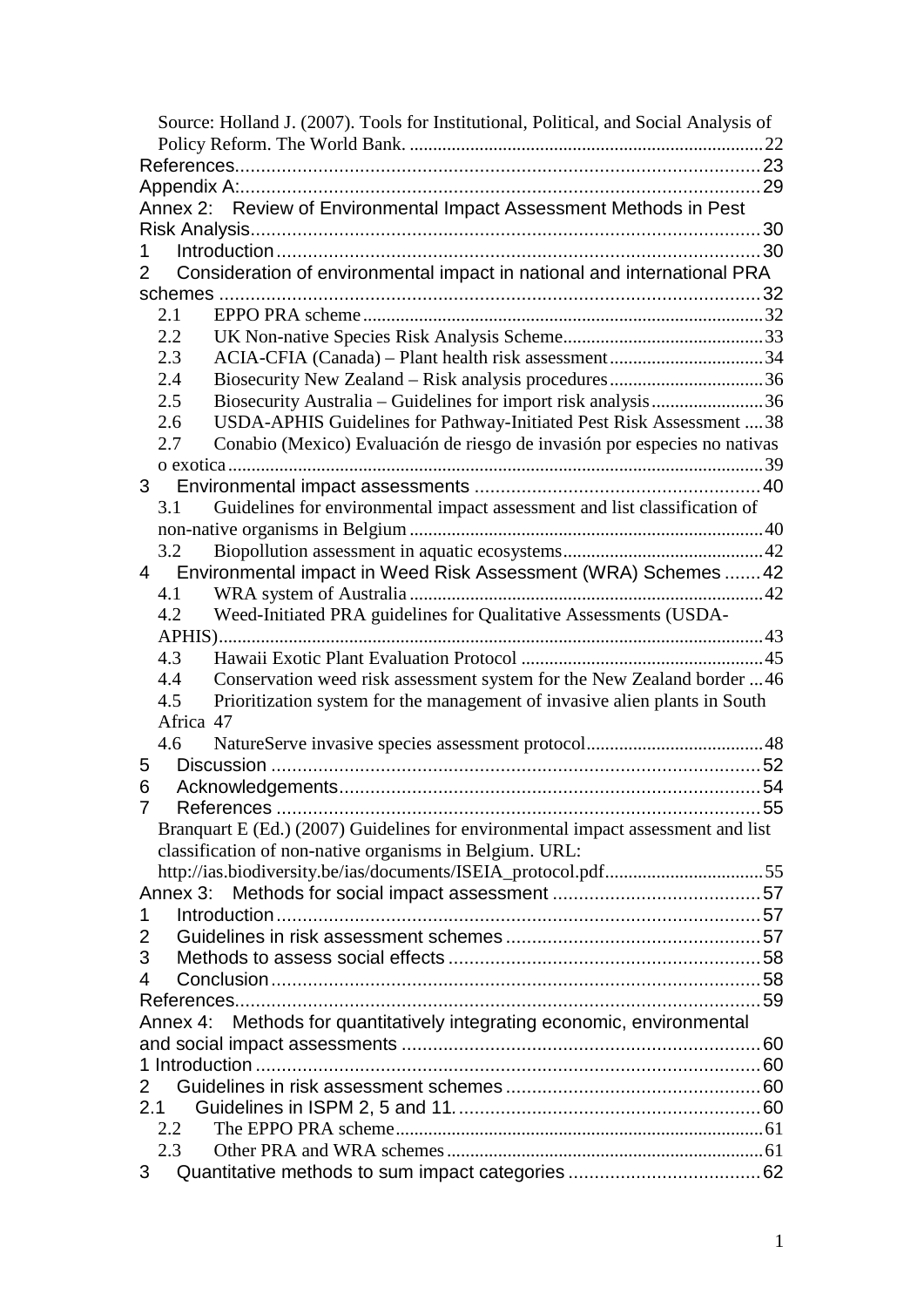| 3.1   |  |
|-------|--|
| 3.1.1 |  |
| 3.1.2 |  |
| 3.1.3 |  |
| 3.2   |  |
| 3.2.1 |  |
| 3.2.2 |  |
| 3.2.3 |  |
| 4     |  |
|       |  |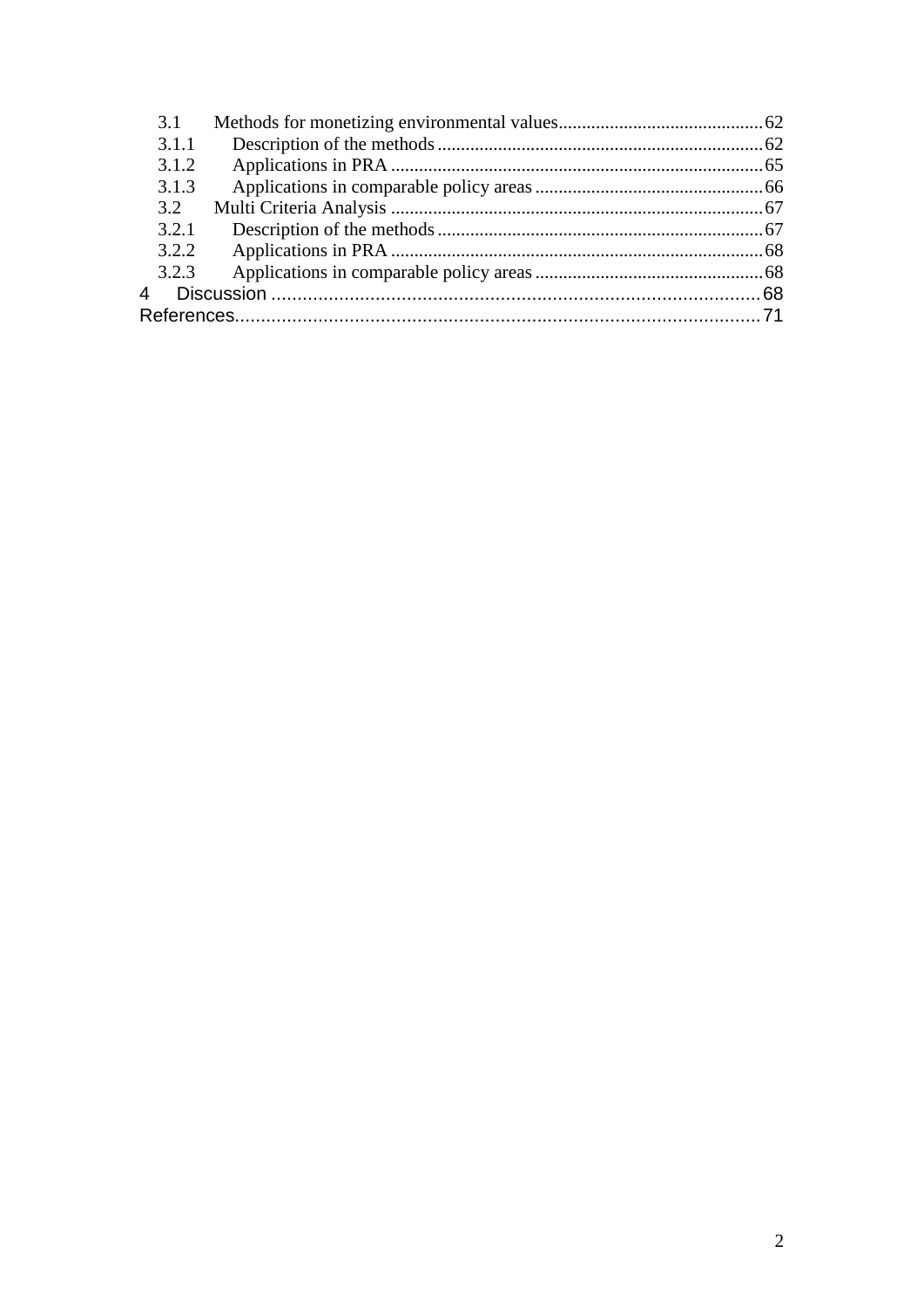# <span id="page-5-0"></span>**1 Introduction**

### <span id="page-5-1"></span>**1.1 Background**

Pest risk analysis (PRA) procedures are used to investigate the consequences of the entry, establishment and spread of potential quarantine pests. A PRA is necessary to determine whether a pest should be regulated or not. International conventions like the International Plant Protection Convention (IPPC) and the World Trade Organization (WTO) Agreement on the Application of Sanitary and Phytosanitary measures (SPS) require phytosanitary measures to be based on scientific principles. In European and Mediterranean countries, the PRA scheme developed by The European and Mediterranean Plant Protection Organization (EPPO) is used. A PRA consists of three main stages. In the first stage, pest initiation, the pest pathways and PRA area are defined. In the second stage, pest risk assessment, the introduction and the spread of the pest are evaluated in addition to its economic, social and environmental impacts. In the third stage, possible management strategies to control the pest are evaluated.

However, significant improvements to the methodologies to perform PRAs are required and this is the fundamental objective of PRATIQUE. Enhancing the development of methods to assess the economic, environmental and social impacts of alien pests (including pathogens) are a key component of the project, and the subject of work package 2. In particular, task 2.4 concerns the development of those modules. Components of this work package are an analysis of species traits, which can serve as indicators for potential impacts. The development of indicators and scoring systems to assist with the application of assessment modules and the development of an integrated framework is being undertaken to embed the PRATIQUE deliverables in the EPPO PRA scheme. In order to determine which methods should be applied and developed further, a review of existing techniques has been undertaken.

## <span id="page-5-2"></span>**1.2 Objective**

The objective of this paper is to review the methods that can be used for assessing impacts in PRAs. Recommendations of the most appropriate methods, based on the review of impact assessment methods used in PRA and in comparable policy areas, are given. Particular attention is paid to methods for assessing long-term impacts and scaling-up impacts.

### <span id="page-5-3"></span>**1.3 Structure of the paper**

This paper is structured as follows. In chapter 2, definitions for economic, social and environmental impacts are described. In chapter 3, the analytical framework is explained. Recommendations based on annexes in which the methods are discussed in greater detail are presented in chapter 4. The paper concludes with chapter 5, in which some topics are discussed.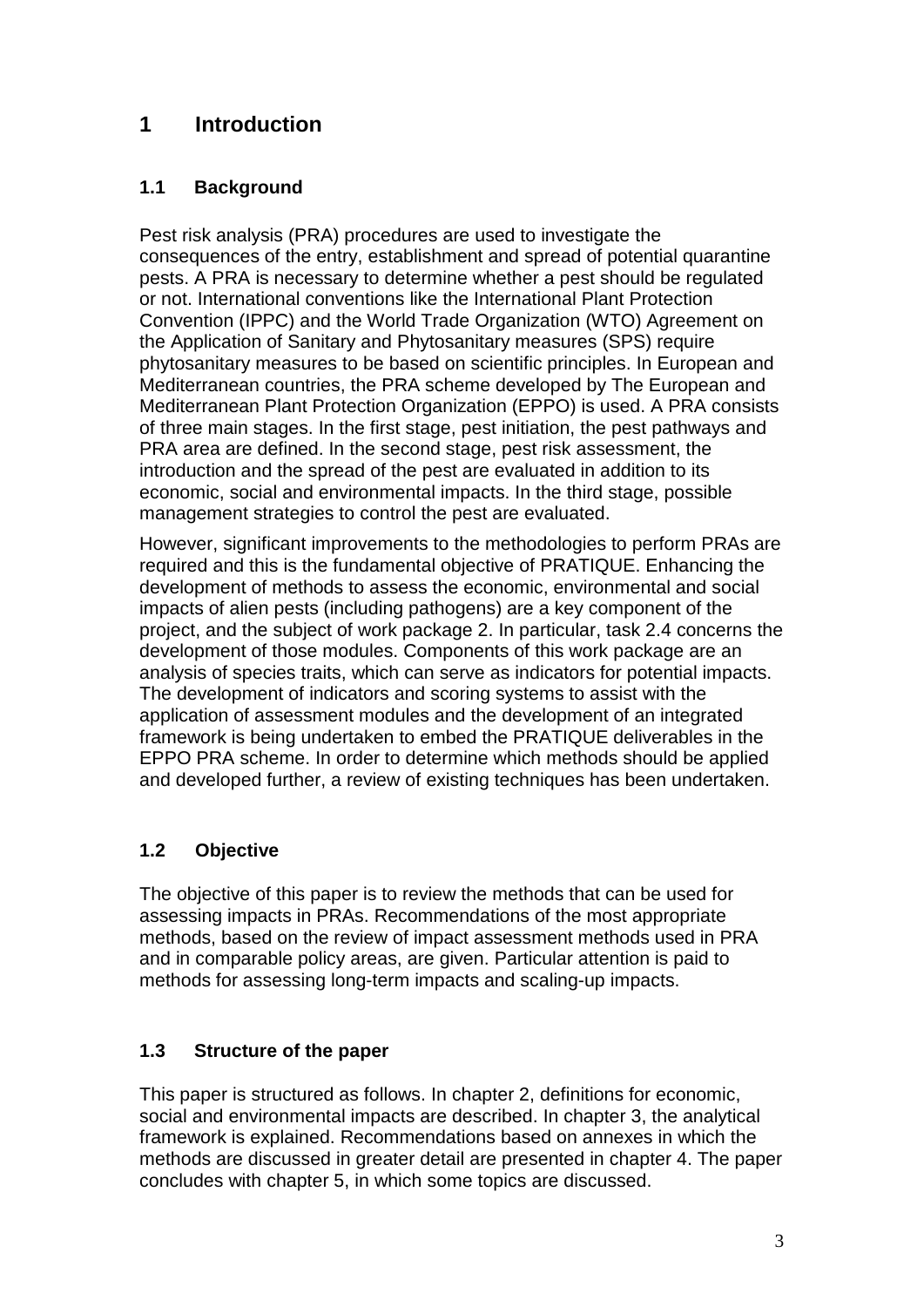## <span id="page-6-0"></span>2 Definitions

In PRAs, all impacts, whether economic, environmental or social need to be assessed. The different impacts often overlap, causing difficulties in distinguishing their content. Moreover, environmental and social impacts can both be assessed in economic terms. Supplement 2 to the IPPC glossary FAO (2007) states that pests can be deemed to have potential economic importance if they have:

- *a potential for introduction in the PRA area;*
- *the potential to spread after establishment; and*
- *a potential harmful impact on plants, for example:*
- *crops (for example loss of yield or quality); or*
- *the environment, for example damage to ecosystems, habitats, or species; or*
- *some other specified value, for example recreation, tourism, aesthetics.*"

However, FAO (2007) also states that although "*economic analysis uses a monetary value as a measure to allow policy makers to compare costs and benefits from different types of goods and services. This does not preclude the use of other tools such as qualitative and environmental analyses that may not use monetary terms.*"

PRATIQUE follows in principle the definitions in the IPPC glossary and recognises that:

#### Economic impacts

Economic impacts cover both commercial and non-commercial (social and environmental) consequences of pest introduction. However, in the context of the EPPO PRA scheme and thus in PRATIQUE we do not follow the broad IPPC definition of economic impact in ISPM5 and separate impacts into economic, environmental and social even though all types of impacts can be analyzed economically. Therefore in the context of this review, economic impacts are limited to those effects that have monetary consequences to affected private and public bodies.

#### Environmental impacts

According to the IPPC glossary, environmental impacts of plant pests refer to:

- *reduction or elimination of endangered (or threatened) native plant species;*
- *reduction or elimination of a keystone plant species (a species which plays a major role in the maintenance of an ecosystem);*
- *reduction or elimination of plant species which is a major component of a native ecosystem;*
- *causing a change to plant biological diversity in such a way as to result in ecosystem destabilization;*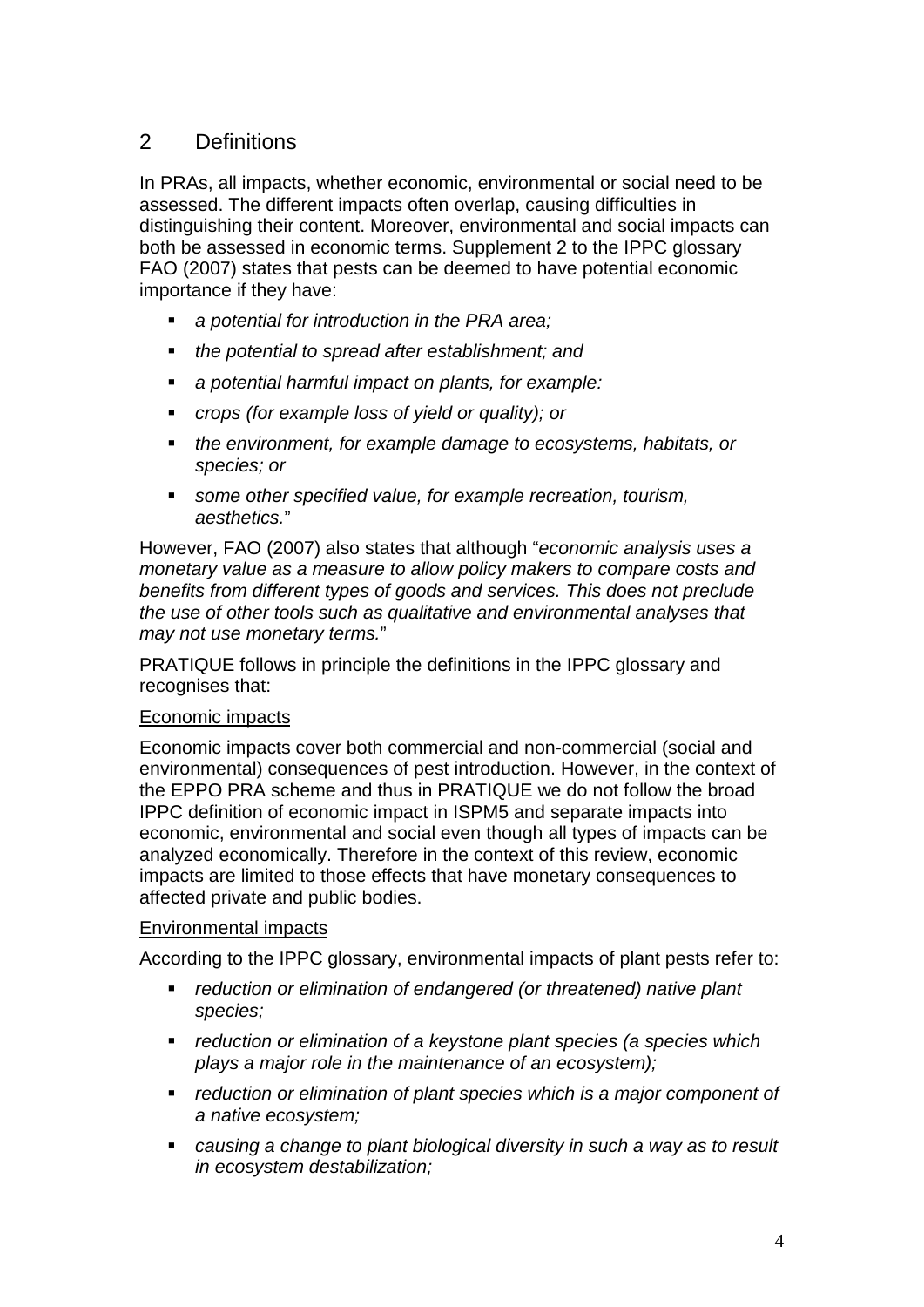*resulting in control, eradication or management programs that would be needed if a quarantine pest were introduced, and impacts of such programs (e.g. pesticides or the release of non-indigenous predators or parasites) on biological diversity.*

If at least one of these effects occurs, other environmental impacts not resulting directly or indirectly from effects on plants such as impacts on animal biodiversity may also occur; these need to be communicated to the appropriate authorities.

#### Social impacts

Social impacts are not defined in the IPPC glossary. Therefore, the following description of social impacts provided in the EPPO PRA scheme (EPPO, 2007) is used. "*Social effects may arise as a result of impacts to commercial or recreational values, life support/human health, biodiversity, aesthetics or beneficial uses. Social effects could be, for example, changing the habits of a proportion of the population (e.g. limiting the supply of a socially important food), damaging the livelihood of a proportion of the human population, affecting human use (e.g. water quality, recreational uses, tourism, animal grazing, hunting, fishing). Effects on human or animal health, the water table and tourism could also be considered, as appropriate, by other agencies/authorities*".

## <span id="page-7-0"></span>3 Analytical framework

In the appendices, methods for assessing economic, environmental, social and integrated impacts are presented. In this section an analytical framework to assess the applicability of the methods is presented. This framework can be applied both to assess which methods should be investigated further by PRATIQUE, and to assess the best methods that can be applied by pest risk analysts using the EPPO PRA scheme.

The ultimate objective is to apply impact assessment methods in PRA so as to accurately characterise risk while minimising uncertainty whatever the pest and the problems it may cause. The biological and epidemiological characteristics of the pest determine what climatic conditions are suitable and which hosts or habitats are required for the pest to survive, reproduce and spread. The endangered area is initially determined by identifying where in the PRA area such ecological factors are favourable for the pest to establish. According to ISPM 11 (FAO, 2004), these characteristics are identified and assessed before assessing potential impacts.

Impacts can be represented in a three-dimension graph. Choices on each of the three dimensions have to be made in order to demarcate the analysis. The three axes are 1) Impact scale, referring to the geographical dimension from farm to sector or region to national level, 2) Impact scope (direct and/or indirect impacts) and 3) Impact time line, from short to intermediate to long term. Direct impacts include losses in yield and quality of plant products and negative reductions in biodiversity, while indirect impacts are consequences of direct impacts. Examples of indirect economic impacts include changes in consumer demand and prices, access to export markets, changes in producer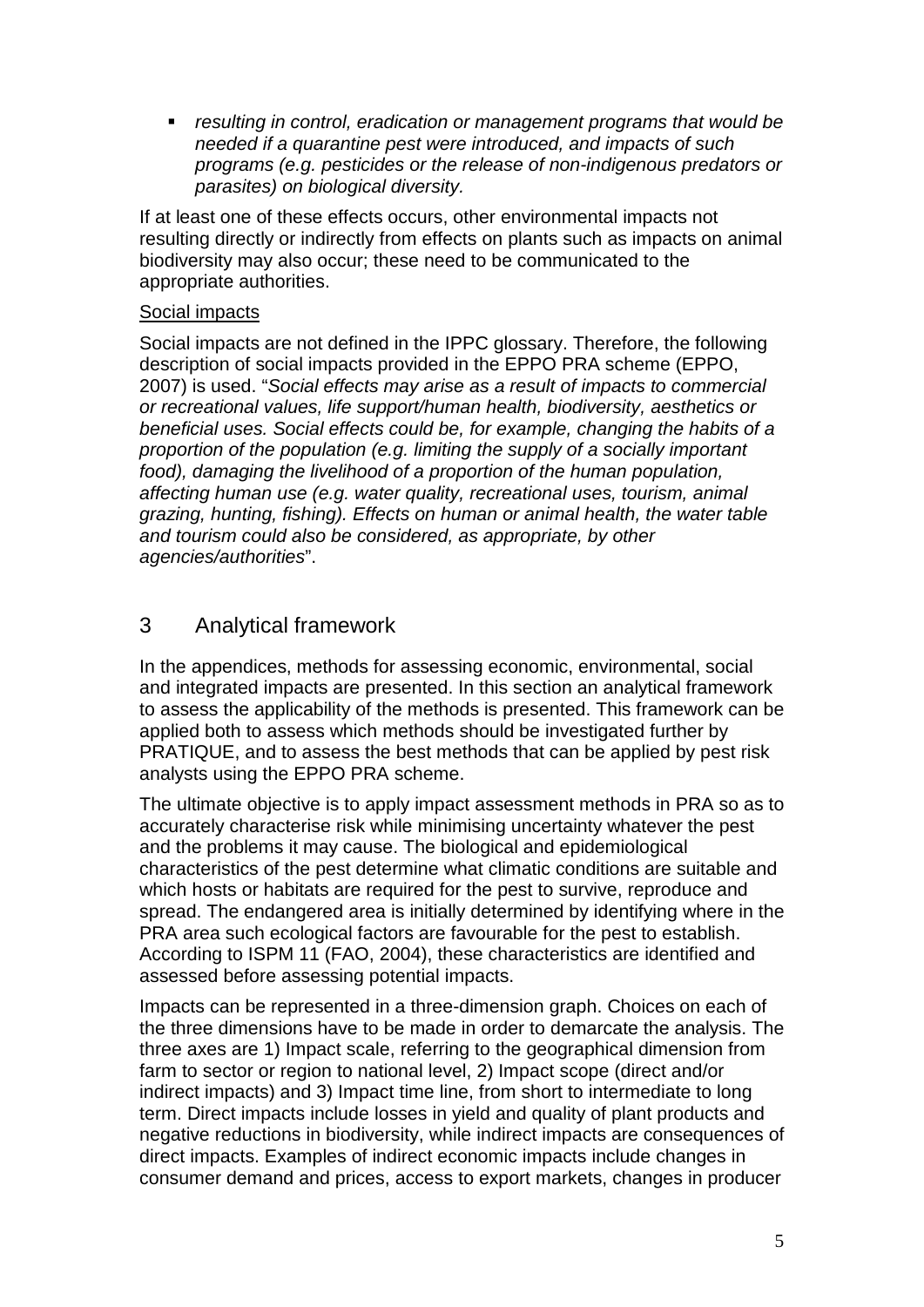costs or input demands, changes in social welfare and impacts on other related markets, sectors and economic entities, e.g. government (FAO, 2004). Loss of tourism is an example of an indirect social impact. Similarly, the direct impact of a plant pest on a native plant may indirectly affect ecosystem services or native species communities at higher trophic levels.

Each method for assessing impacts is designed to capture particular types of impact and also requires specific inputs and resources to conduct the assessment. The pest risk analyst needs to select not only the most appropriate method for the type of impact assessed but also one which has the least complexity, is simplest to use, is relevant to the data available and takes the shortest amount of time to apply. A good understanding of the characteristics of the different methods is required to select that which is most appropriate for the PRA being studied. Figure 1 outlines some key considerations that need to be taken into account when selecting the least complex method to conduct an impact assessment. It consists of three stages: 1) understanding the characteristics of the pest and receptor environments (hosts, habitats, industries, tourism etc.), 2) defining the selection criteria and 3) choosing the proper method, taking available resources into account. If the selection criteria do not match with the available impact assessment methods, the selection criteria have to be adjusted. Table 1 contains an overview of all possible economic, environmental and social methods that can be applied, and how they score for each criterion.



Figure 1: Selection scheme for the optimal impact assessment method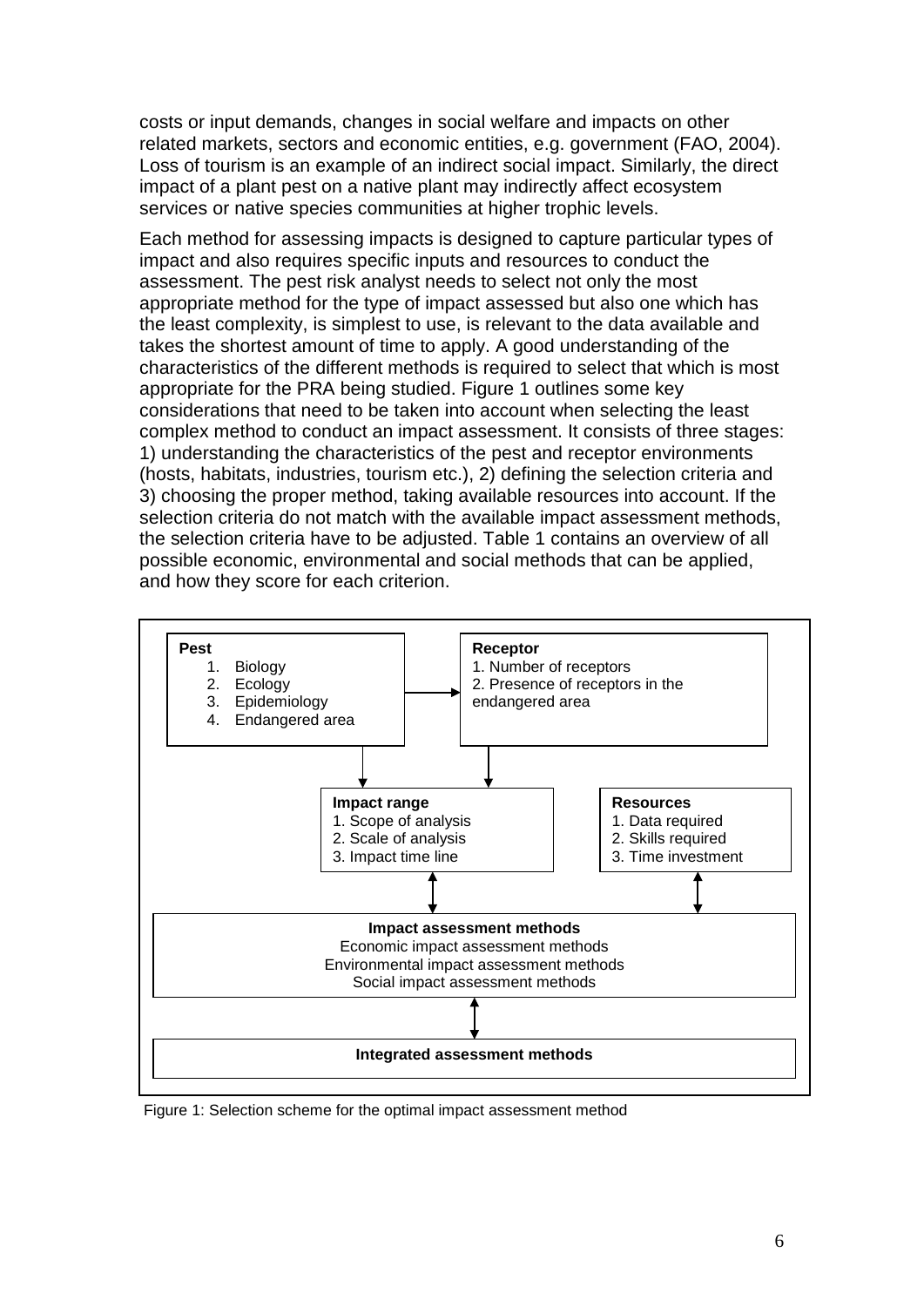# <span id="page-9-0"></span>4 Recommendations

The application of this scheme to the impact assessment methods that are discussed in Appendix 1 (economic impacts), Appendix 2 (environmental impacts), Appendix 3 (social impacts) and Appendix 4 (integrated impacts) produces the following choices of methods to be investigated in detail by PRATIQUE. The pest on the qualitative and quantitative evaluation of the impacts causes the emphasis of economic impact assessment methods, whereas, because of difficulties in quantifying the scale of the damage, environmental and social impact assessment methods primarily focus on identifying the types of impacts that may occur and their scale using expert opinion. The application of integrated methods is necessary to evaluate environmental and social impacts and compare them with economic impacts.

#### Economic impact assessment methods

In annex 1, the following six potential methods for quantitative economic impact assessment are discussed:

- 1. Partial Budgeting (PB)
- 2. Linear Programming (LP)
- 3. Partial Equilibrium (PE)
- 4. Dynamic Programming (DP)
- 5. Input-Output Analysis (I-O)
- 6. Computable General Equilibrium (CGE)

In Table 1, these methods have been rated according to the range of impacts they cover and the resources required. In addition to the information presented in Table 1, some extra information is needed to understand how the different methods have been selected. Some techniques, such as dynamic programming, have an important role in comparing pest management strategies but are less useful in assessing impacts to justify regulatory decisions. To determine which methods will be recommended for further study, the three dimensions as presented above are compared with experiences based on actual PRAs. In general, although risk analysts have little time to perform a PRA and have little data, they still want to assess impacts in as much detail as possible. From this perspective the methods selected for further study will be those that perform well in the majority of cases, and have as little requirements for data etc as possible.

To fulfil the need to address both direct and indirect impacts, partial budgeting and partial equilibrium models require the lowest resources and are particularly recommended for use in PRA.

#### Environmental impact assessment methods

In Annex 2, the methods for assessing environmental impacts are discussed. Standardized ecological methods for quantifying the potential environmental impact in the framework of a PRA are lacking. The main reasons are the limited knowledge of the mechanisms underlying environmental impacts and the fact that modelling the effects of invasive alien species on native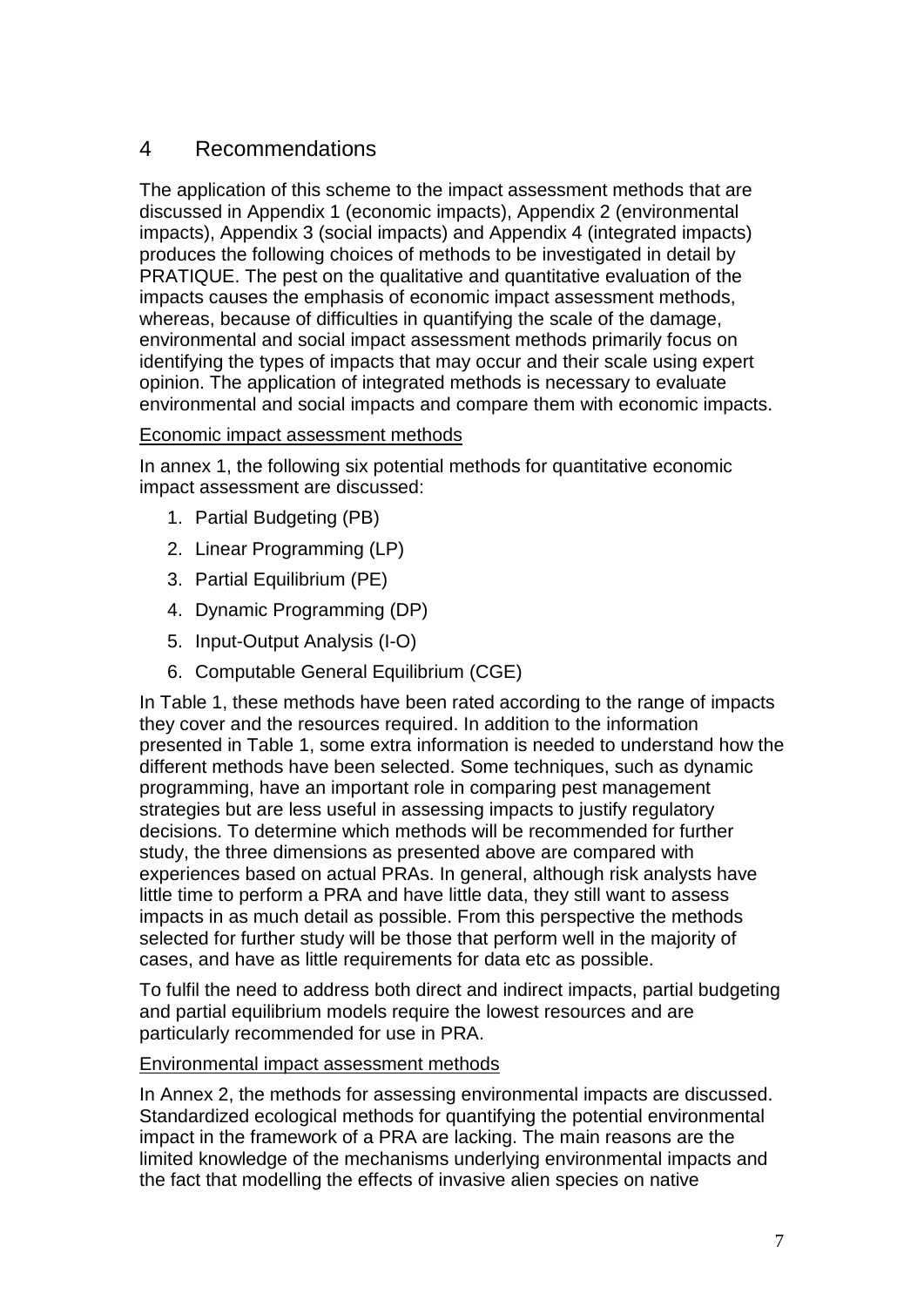communities and ecosystems is very difficult due to the complexities and uncertainties involved. There are several methods for assessing environmental impacts in economic terms but they are difficult to apply and are not commonly used. Furthermore, application of those methods presupposes that environmental effects are known (see annex 4). Therefore, for the time being, expert judgment is the principal method for assessing environmental impacts.

Based on this review, the following recommendations are made to improve qualitative environmental impact assessments:

- 1. When possible, base the prediction of potential environmental impact on current impacts in areas where the pest is already present in addition to considering the suitability of the PRA area for colonization and the vulnerability of the receptors. Examples of closely related species should also be taken into account. Empirical studies have shown that this is one of the few indicators that can be used to predict environmental impacts (Williamson, 1996).
- 2. Provide pest risk analysts with examples of environmental impacts of alien pests, e.g. by facilitating access to, or developing databases of studies that have investigated such impacts.
- 3. Provide clear guidelines for scoring impacts in order to enhance consistency.
- 4. Combine the predicted amount of impact and the geographic scale to obtain an impact score.
- 5. Make use of the species traits analysis being studied by PRATIQUE. In this study, relationships between characteristics of invasive plant pests and impacts have been investigated.
- 6. Identify and incorporate best practice from weed risk assessment (WRA) schemes into the EPPO PRA scheme.

|                            | Impact range              |                                           |               | <b>Resources</b> |               |                    |
|----------------------------|---------------------------|-------------------------------------------|---------------|------------------|---------------|--------------------|
|                            | <b>Scope</b>              | <b>Scale</b>                              | Time<br>line  | Data             | <b>Skills</b> | Time<br>investment |
| <b>Economic</b><br>methods |                           |                                           |               |                  |               |                    |
| PB/CBA                     | Direct                    | Farm,<br>Sector,<br>regional,<br>national | Short<br>term | Low              | Low           | Low                |
| LP                         | Direct                    | Sector,<br>regional,<br>national          | Short<br>term | Low              | Low/medium    | Low                |
| <b>PE</b>                  | Direct<br>and<br>Indirect | Sector,<br>regional,<br>national          | Long<br>term  | Medium           | Medium        | Medium             |
| DP                         | <b>Direct</b>             | Farm,<br>Sector,<br>regional<br>national  | Short<br>term | Medium           | Medium/high   | Medium             |
| I-O                        | Direct                    | Regional,                                 | Mid           | High             | Low           | High               |

Table 1. Summary of the characteristics of impact assessment methods.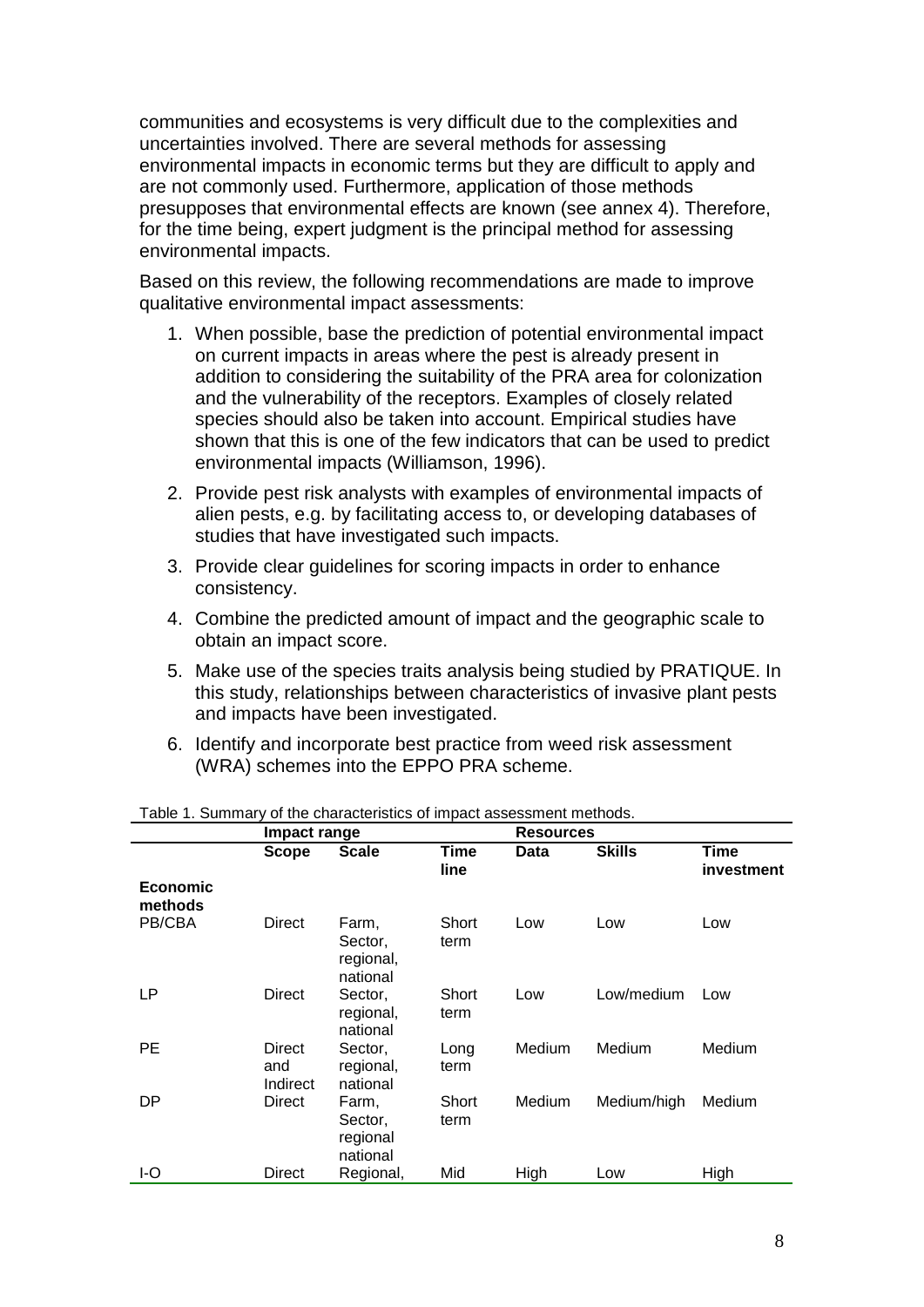|                                 | and<br>indirect           | national                                  | term           |                 |                |                |
|---------------------------------|---------------------------|-------------------------------------------|----------------|-----------------|----------------|----------------|
| <b>CGE</b>                      | Indirect                  | Economy<br>wide                           | Long<br>term   | High            | High           | High           |
| <b>Environmental</b><br>methods |                           |                                           |                |                 |                |                |
| Expert<br>judgment              | Direct<br>and<br>indirect | Regional,<br>national                     | Long<br>term   | Low             | High           | Low            |
| <b>Social</b><br>methods        |                           |                                           |                |                 |                |                |
| <b>Diverse</b>                  | Indirect                  | Regional,<br>national                     | <b>Diverse</b> | <b>Diverse</b>  | <b>Diverse</b> | <b>Diverse</b> |
| Integrated<br>methods           |                           |                                           |                |                 |                |                |
| Monetizing<br>methods           | Direct<br>and<br>indirect | Regional                                  | Long<br>term   | High            | High           | High           |
| <b>MCA</b>                      | Direct<br>and<br>indirect | Regional,<br>national or<br>international | Long<br>term   | Medium/<br>High | Low            | Medium         |

#### Social impact assessment methods

As explained in Annex 3, social impacts receive less attention than economic and environmental impacts in impact assessment. The reason is that social impacts are essentially indirect impacts caused by economic and environmental impacts. If economic and environmental impacts provide substantial evidence for regulation, there is rarely any need to assess social impacts. Furthermore, if economic or environmental impacts are uncertain, social impacts are by consequence even more uncertain. Existing PRA schemes do not provide guidelines for impact assessment. Furthermore, social impact assessment lacks generic methods because of the diversity of the effects, such as on employment, livelihood and tourism.

The recommendation is to develop guidelines for social impact assessment elaborating further from existing concepts or concepts in development focused on separate social effects.

#### Integrated impact assessment methods

In Annex 4, integrated impact assessment methods are discussed. These methods are intended to compare economic, environmental and social impacts in order to integrate the results in one final conclusion regarding the impact of the invasion of a foreign plant pest in the PRA area. To compare these impacts, the following methods are discussed:

- Monetizing methods (Contingent Valuation Method or Conjoint Analysis)
- Multi Criteria Analysis (MCA)

In Table 1, the integrated impact assessment methods have been rated according to the range of impact and resources they cover. Based on this overview, Multi Criteria Analysis is recommended for further investigation. The main advantage of this method compared with monetizing methods is that it is able to calculate impacts at a larger scale. Furthermore, when the risk analyst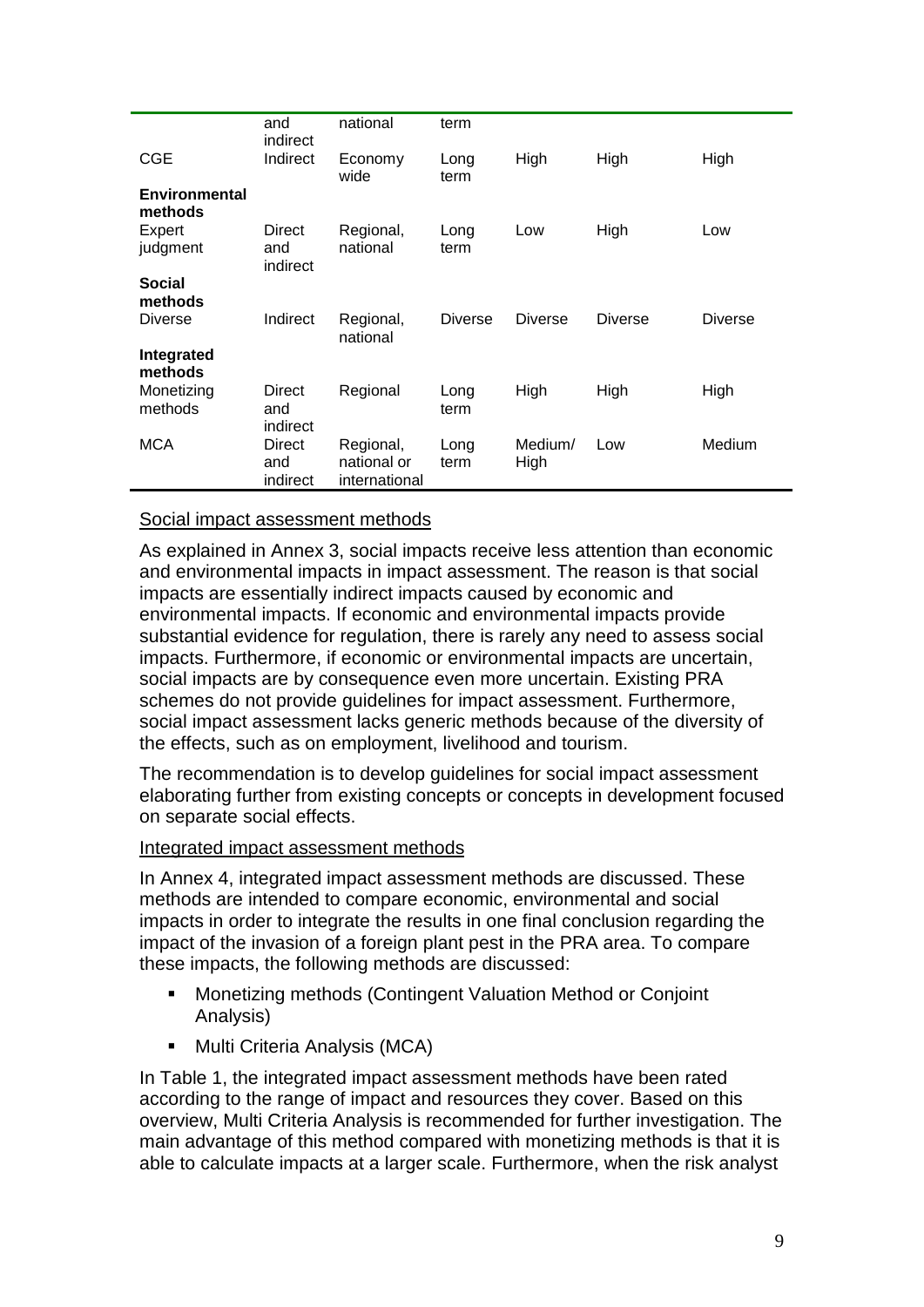has little time, MCA allows the risk analyst to derive weight factors by himself. The application of MCA requires fewer specialist skills, and less data.

## <span id="page-12-0"></span>5 Discussion

#### Differences between impact categories

The principle objective of PRA is to characterize the risks posed by a pest as accurately as possible in order to justify any measures taken. The objective of PRATIQUE is to enhance the methods and data employed by the pest risk analyst and provide more effective communication of the risk to decision makers. The development of tools, which help to reduce uncertainty effectively and efficiently, is therefore a high priority. The recommended methods for economic, environmental and social impact assessment vary widely in nature. Economic methods focus on the evaluation of impacts. Those impacts have the advantage that the affected products are often included in commercial transactions, and thus have a price to valuate them. Environmental and social impacts are not part of the commercial traffic, and generally lack simple indicators that express their value. Furthermore, the underlying mechanisms causing environmental impacts are more complex than the mechanisms causing economic impacts. Therefore, the development of impact modules should ideally contribute to bringing those impacts more into balance. However, bridging this gap is far beyond the scope of PRATIQUE. Cooperation between partners developing economic, environmental and social impact assessment methods is highly recommended to reduce this gap. This is of great importance when both economic and environmental methods have to be applied to assess the consequences of the same organism. This means that it is important to assess when damage threshold values are exceeded based on knowledge of the biological and ecological characteristics of pests and the receptor environment.

The risk assessor must not make the mistake of focusing only on direct impacts, since indirect impacts may compensate for direct impacts, reducing the total impact.

#### Expert Judgment

Expert judgment can also be used to assess impacts. Expert judgment is used in the EPPO PRA scheme and other schemes worldwide. In the EPPO scheme impacts are assessed on a five-point scale (minimal, minor, moderate, major or massive) based on the evidence and expert's experience. These qualitative assessments are justified by detailed text with or without quantitative analysis. Quantitative assessments may be based on methods such as Partial Budgeting for the estimation of direct economic impacts or even Partial Equilibrium for the estimation of indirect economic impacts. Expert judgment is particularly useful when there is insufficient data or time to conduct a detailed quantitative assessment. However, the application of quantitative assessment methods does not replace expert judgment. Expertise in both the pest and the host environment is a prerequisite to apply these methods successfully.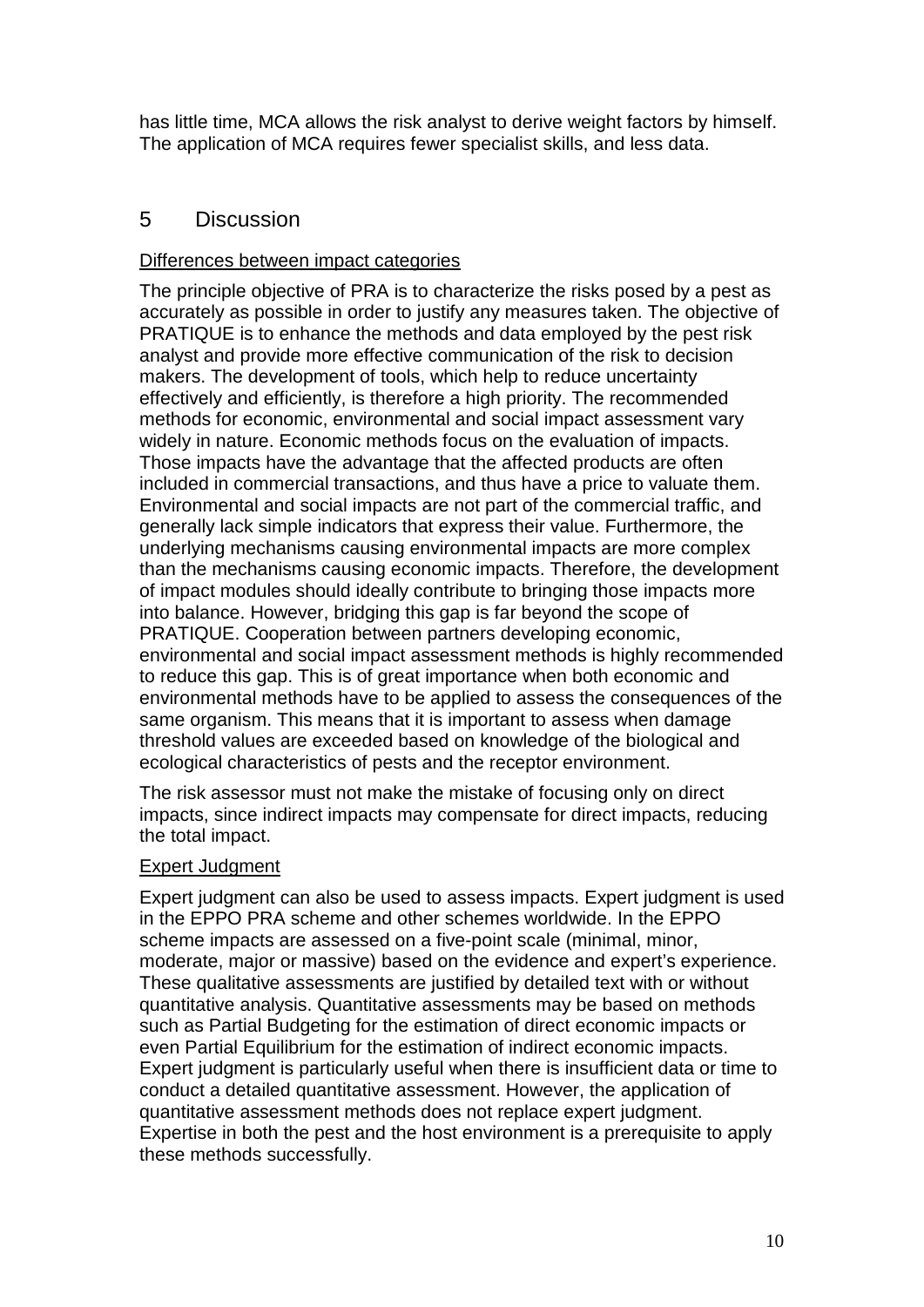#### Risk assessment and risk management

This paper recommends methods for assessing the consequences of the introduction, establishment and spread of a pest in the pest risk assessment stage of PRA. In the next stage of PRA, potential management measures are evaluated. Since ISPM 11 (FAO, 2004) states that management measures must not only be feasible but also cost-effective and with minimal impact on trade, some of the techniques described in this paper for impact risk assessment can also be applied for analyzing management options. When analyzing the benefits of a measure, these are normally taken to be equal to the costs of the impacts avoided if such a measure is implemented.

#### <span id="page-13-0"></span>References

- EPPO (2007). Guidelines on Pest Risk Analysis; Decision-support scheme for quarantine pests, EPPO standard PM 5/3 (3).
- FAO (2004). *Pest risk analysis for quarantine pests including analysis of environmental risks and living modified organisms*, ISPM 11. International Plant Protection Convention.
- FAO (2006). *Glossary of phytosanitary terms*, ISPM 5. International Plant Protection Convention.
- FAO (2007). *Framework for pest risk analysis, ISPM 2*. International Plant Protection Convention.
- Williamson M (1996) *Biological Invasions*. Population and Community Biology Series, 15. Chapmann % Hall, London*.* 244 pp.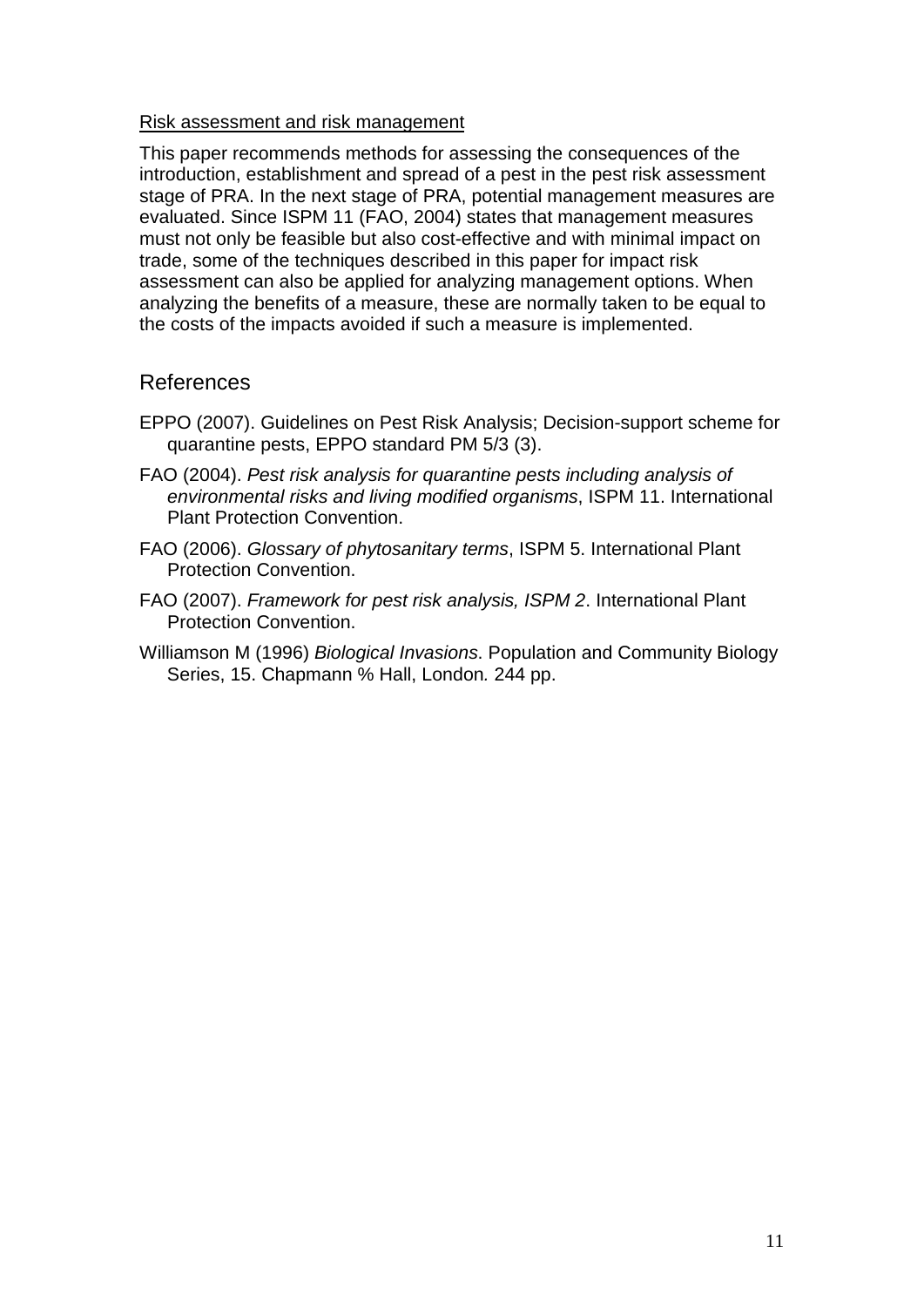# <span id="page-14-0"></span>**Annex 1: Quantitative Economic Impact Assessment in Pest Risk Analysis**

# <span id="page-14-1"></span>**1 Introduction**

The worldwide increase of trade in plant material, the introduction of new crops, the continued expansion of the EU and the impact of climate change have lead to increased threats posed by new plant pests. According to the International Plant Protection Convention and the WTO-SPS agreement, any emergency measure against the introduction and spread of new pests must be justified by a science-based pest risk analysis (PRA). As a result, PRAs are an essential component of plant health policy, while allowing trade to flow as freely as possible.

A PRA is "*the process of evaluating biological or other scientific and economic evidence to determine whether an organism is a pest, whether it should be regulated, and the strength of any phytosanitary measures to be taken against it*" (FAO, 2007a). In the pest risk assessment stage of PRA, the "*evaluation of the probability of the introduction and spread of a pest and the magnitude of the associated potential economic consequences*" (FAO, 2007a) is conducted, making the estimation of the potential economic consequences a fundamental component of every PRA. If the risk of introduction and spread is assessed to be unacceptable, phytosanitary measures can be imposed to reduce the risk to an acceptable level (FAO, 2004).

The International Plant Protection Convention is responsible for the development and adaptation of the International Standards on Phytosanitary Measures (ISPMs) to prevent introduction and spread of plant pests and to promote appropriate measures for their control. Two ISPMs, ISPM2 (FAO, 2007b) and ISPM11 (FAO, 2004), set out the procedures for conducting PRAs for quarantine pests. In ISPM11, two types of economic analysis are available using a qualitative or a quantitative approach. In the quantitative approach, three economic techniques, viz. partial budgeting, partial equilibrium and general equilibrium, are listed as the methods that may be used for the evaluation of economic impacts. However, no guidance is given, first, on which approach to choose and second, if quantitative approach has been chosen, it is not clear which method to apply in a particular case. In practice, the economic assessment within most PRAs, including those undertaken in Europe following the  $EPPO<sup>1</sup>$  $EPPO<sup>1</sup>$  $EPPO<sup>1</sup>$  PRA scheme, are based mostly on the qualitative approach (i.e. expert judgment) and rarely on simplified quantitative evaluations. Accordingly, the level of quantitative economic assessment of plant health risks worldwide is rather limited. The reasons for the limited application of these quantitative methods could be multiple, but one paramount problem is lack of insight concerning the resources required in terms of data, skills and time and the added value that the method will provide to the PRA results.

The main objective of this annex is to identify the most appropriate method for economic impact assessment for a given situation. To achieve this goal we

<span id="page-14-2"></span><sup>1</sup> European and Mediterranean Plant Protection Organization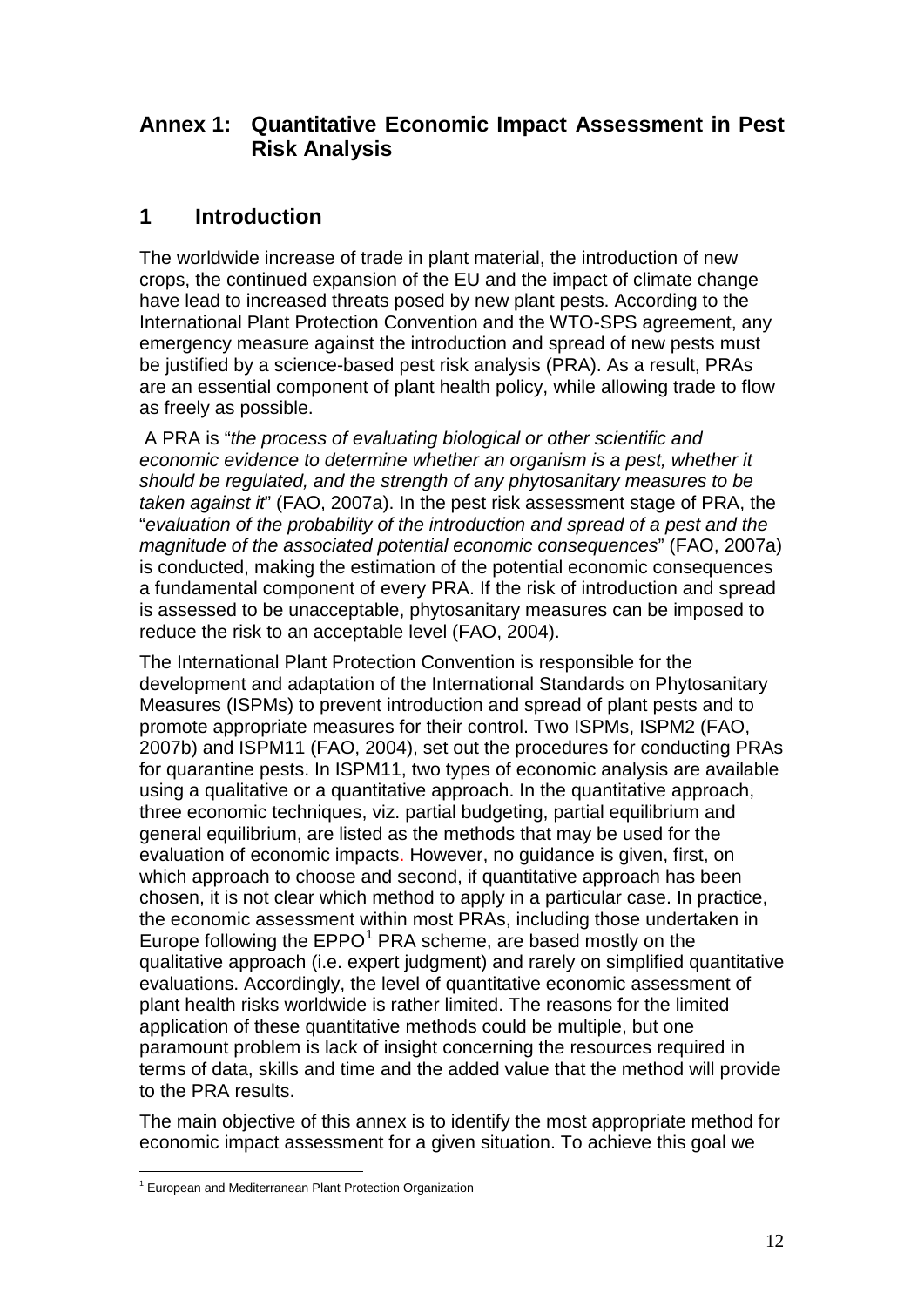will: (1) review the literature on methods used for estimating the economic impact of pest invasions, (2) define the main selection criteria to determine the relevance of each method given a particular case study and (3) construct a guidance scheme to support the selection of the optimal method.

This annex is organized as follows. It starts with a review of existing risk assessment schemes. The next chapter describes the methodology for crop loss assessment. An evaluation and description of the main criteria to determine the relevance of each method to assess economic impacts follows. Subsequently, a description of the economic impact assessment methods applicable in pest risk assessment together with their strengths and weaknesses is given. Selected applications from the plant health economics literature are reviewed to show how these methods can be used empirically. Next a guidance scheme is designed to select the optimal method for a given case study. The final section provides the overall conclusions and summarizes the principal findings.

## <span id="page-15-0"></span>2 Current practices in PRA and WRA schemes

According to ISPM 11, the present EPPO PRA scheme consists of three stages:

- 1. Initiation: to identify pests and pathways of phytosanitary concern which should be considered for risk analysis
- 2. Pest Risk Assessment: to determine whether the introduction of the pest will have unacceptable economic consequences. Short-term and long-term effects of all aspects of agricultural, horticultural, silvicultural, environmental and social impacts should be evaluated.
- 3. Pest Risk Management: to analyze which phytosanitary measures can be recommended to minimize the risks posed by a pest or a pathway.

In the Pest Risk Assessment Stage of the EPPO PRA scheme (EPPO, 2007), questions 2.1 to 2.5 concern commercial impacts. The following information is required: effects on crop yield, quality of products, possible conventional control measures, increase in production costs and reduction in consumer demand. Question 2.10 concerns losses in export markets and question 2.13 is used to assess possible costs for government and the crop protection industry resulting from introduction. Additional questions, such as the presence of natural enemies, are used to help clarify the economic importance of the impacts. The scheme has no other procedure to summarize the impacts than asking the analyst to list the most important potential economic impacts, to estimate how likely they are to arise in the PRA area, and to give an overall conclusion on the pest risk assessment and an opinion as to whether the pest or pathway assessed is an appropriate candidate for stage 3 of the PRA.

The UK Non-native organism risk assessment scheme (DEFRA, 2005) has a largely comparable structure to the EPPO scheme. However it provides, in a separate module (4), guidance for scoring impacts, by indicating for each level of impact (from minimal to massive) the amount of monetary loss and response costs as well as a description for each category of the impact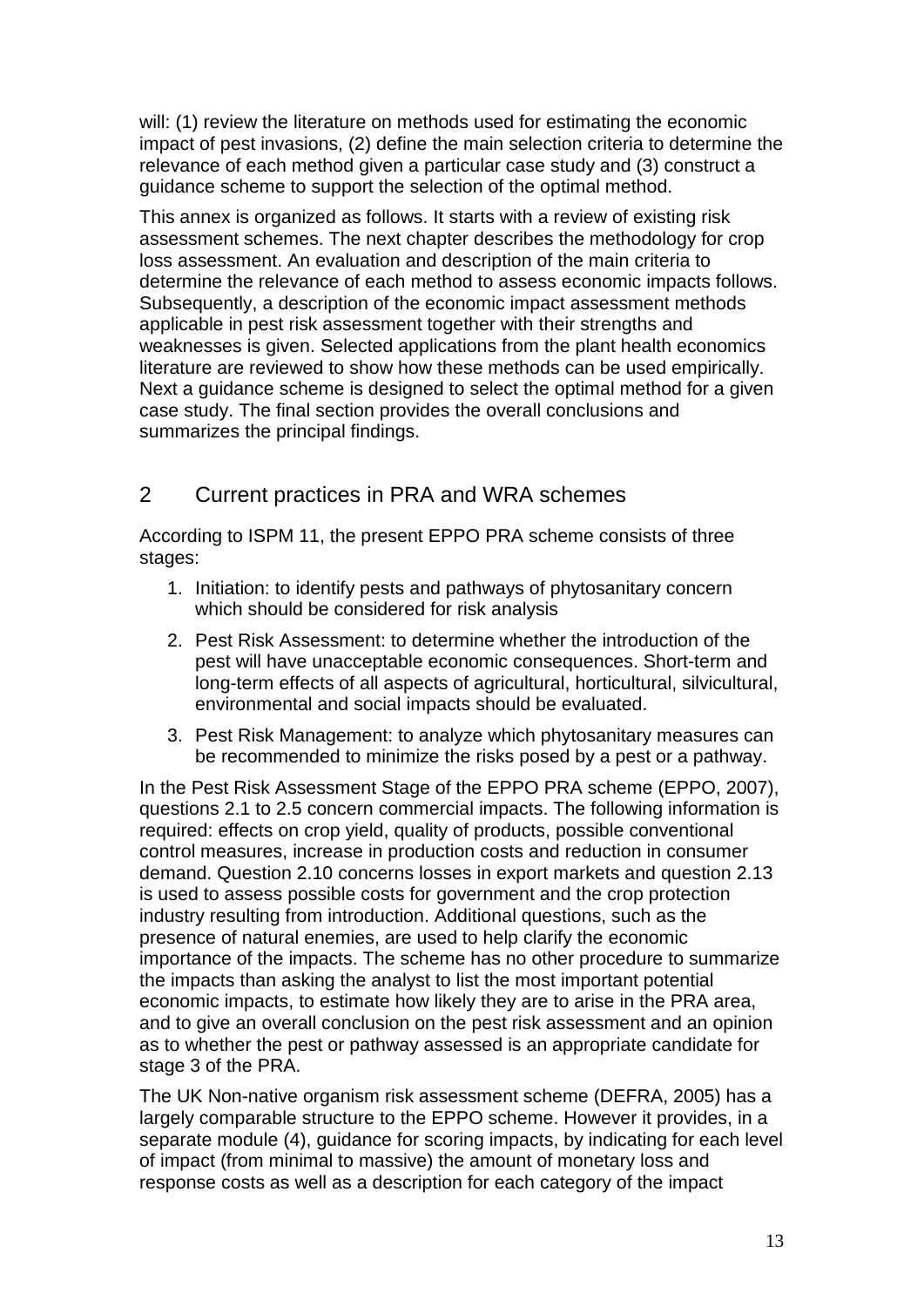likelihood. The Plant Health Risk Assessment scheme from Canada (ACIA-CFIA, 2008) contains only two questions about the potential economic impact. The first question concerns yield losses and reduced marketability and the second question concerns effects on existing production practices and control measures. Answers have to be scored in four categories ranging from no impact to high impact. In an appendix, rating guidelines are provided. The risk assessment scheme of the USA (USDA, 2000) recommends that attention is paid to determining a *lower yield of the crop, lower value of the commodity and loss of foreign or domestic markets',* scoring low, medium or high. Australia (Biosecurity Australia, 2007) provides guidelines for import risk analysis which state that '*the draft IRA report will … for each pest and disease on identified pathways, determine the likelihood of its entry, establishment or spread, and harm (consequences) that could result; specify whether the resulting risk exceeds Australia's ALOP (Acceptable Level of Protection).* 

New Zealand has more detailed risk assessment procedures (Biosecurity New Zealand, 2006). It recommends that assessments are made of direct consequences, including production losses, and indirect consequences, separated into economic and environmental impacts. Economic considerations concern control and eradication costs, surveillance costs, reduced tourism and loss of social amenity, costs of environmental restoration, additional health care costs and potential trade losses. An example of consequence assessment is listed.

Three weed risk assessment schemes (USDA, 2004), Australia (Biosecurity Australia, 2008) and New Zealand (Williams, 2008) have been reviewed. None of these contains guidelines for assessing economic impacts.

### <span id="page-16-0"></span>3 Crop loss assessment

The different quantitative economic assessment methods described in the document all require the inputs of yield or quality loss estimates. The term crop loss assessment is often used for the study of the relationship between attack by harmful organisms and the resulting yield (or yield loss) in the crops. Estimating yield or quality loss is undertaken by obtaining data from a range of pest and disease outbreaks and then modelling the yield in relation to pest population densities and the disease progress (i.e. crop loss models). For plant pathogens, datasets should have a wide range of yield and disease values to characterize the yield loss in relation to the development of the epidemic (Teng & James, 2001). The required data can be obtained in two basic ways: quantitatively, from conventional field (or greenhouse) experiments and from surveys of fields with naturally occurring epidemics; or qualitatively, from expert opinion. Crop loss models can be classified into single point or multiple point models. In single point models, there are linear models, which provide the simplest empirical description of crop loss. An example of a single point model is that developed by Biossonnette et al. (1994) for oat yield in relation to crown rust caused by *Puccinia coronata*. In their linear equation, yield is expressed as metric tons per hectare (MT/ha) and disease intensity (y) at oat growth stage 75. In the absence of disease, the expected yield is 4 MT/ha. For each 1% increase in y, there is a decrease in yield of 0.057 MT. Non-linear models are suitable for describing many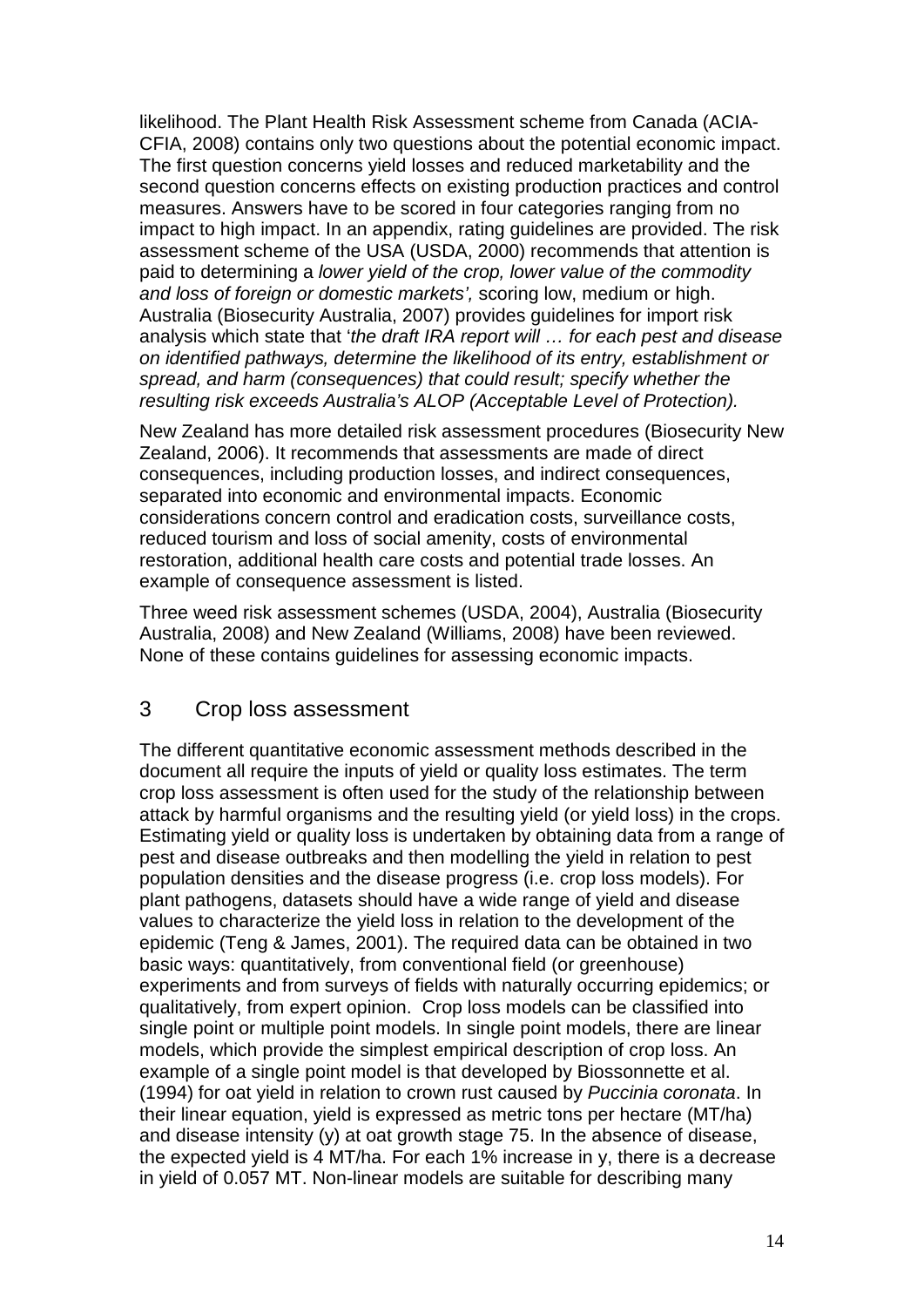biological phenomena. They are especially useful when there are thresholds, when the response variable approaches an asymptote, and when the same model is required to describe different shapes for curves of crop yield versus disease intensity. Several non-linear models have been proposed to describe crop loss data (Madden & Nutter, 1995; Madden, 1983). Single point models could be criticized because they are based on only a very narrow time window that could be unsatisfactory for relating yield to the disease epidemic. As a result, multi-point models are proposed which relate yield (or losses) to disease intensity at two or more times during an epidemic. The concept behind a multiple point model goes back at least to Kirby & Archer (1927) who showed that yield estimates of wheat could be improved by using more than one assessment of stem rust. More formal consideration of this model was provided by Burleigh et al (1972) and James et al. (1972).

For integrated pest management (IPM), decision rules have been developed to guide farmers in managing pests and diseases (Meyer, 2003, Pedigo, 1996, Zadoks, 1985). Those decision rules are known as the EIL concept. First of all, a distinction is made between injury and damage. Injury is defined as the physical harm or destruction to a valued commodity caused by the presence or activities of a pest, whereas damage refers to the monetary value lost to the commodity as a result of the injury. Furthermore, a distinction is made between the damage boundary and economic damage. This is shown in figure A1.1, in which a non-linear relationship between injury level and yield is represented. The Damage Boundary is the lowest level of injury that can be measured, whereas the Economic Damage is the amount of injury at which damage equals suppression costs. If costs of control measures exceed the amount of damage, suppression of the pest cannot be justified economically. The Economic Injury Level is based on the Economic Damage and is defined as the lowest population density that will cause economic damage (figure A1.2). The EIL depends on the following variables:

- Market value of production (C),
- **Market value per production unit (V),**
- $\blacksquare$  Injury units per pest (I),
- Damage per injury unit (D) and
- the proportional reduction in pest attack (K).

In the case of linear relationships the formula is:

 $EIL = C/VIDK$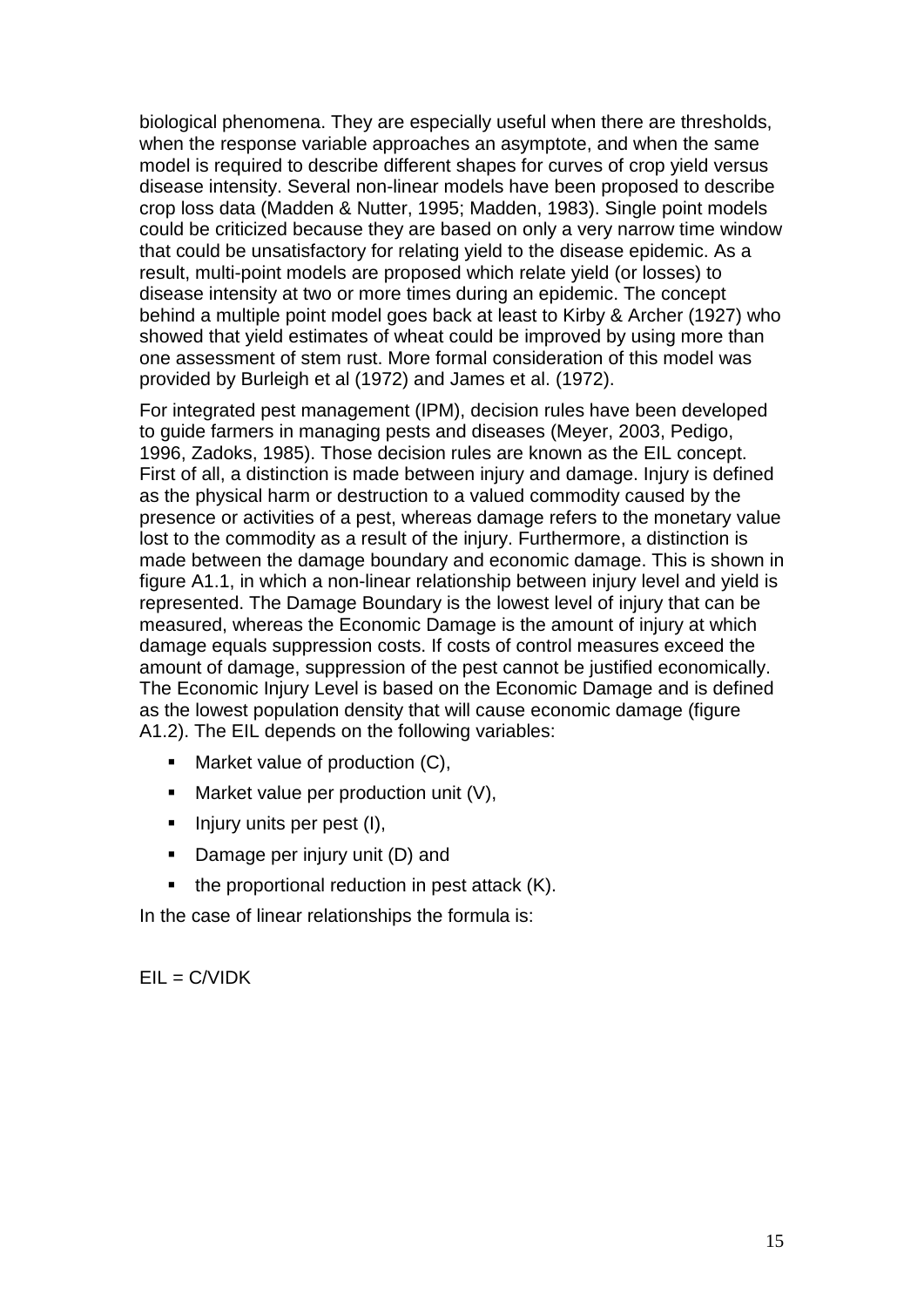

Figure A1.1: Relationships between damage boundary and economic loss (Pedigo, 1996).



Figure A1.2: Relationships between Economic damage and Economic Injury Level (Pedigo, 1996).

Uncertainty has been incorporated into the EIL concept Peterson & Hunt (2003), taking into account the inherently uncertain nature of the EIL parameters and the pest itself. They used Monte Carlo simulation to calculate the probabilistic EIL (PEIL), by incorporating the uncertainty of the input variables.

The EIL concept is widely applied in the field of pest management by both phytopathologists and entomologists (Savary *et al.*, 2006) and is also of fundamental importance in assessing pest impacts in PRA since it relates pest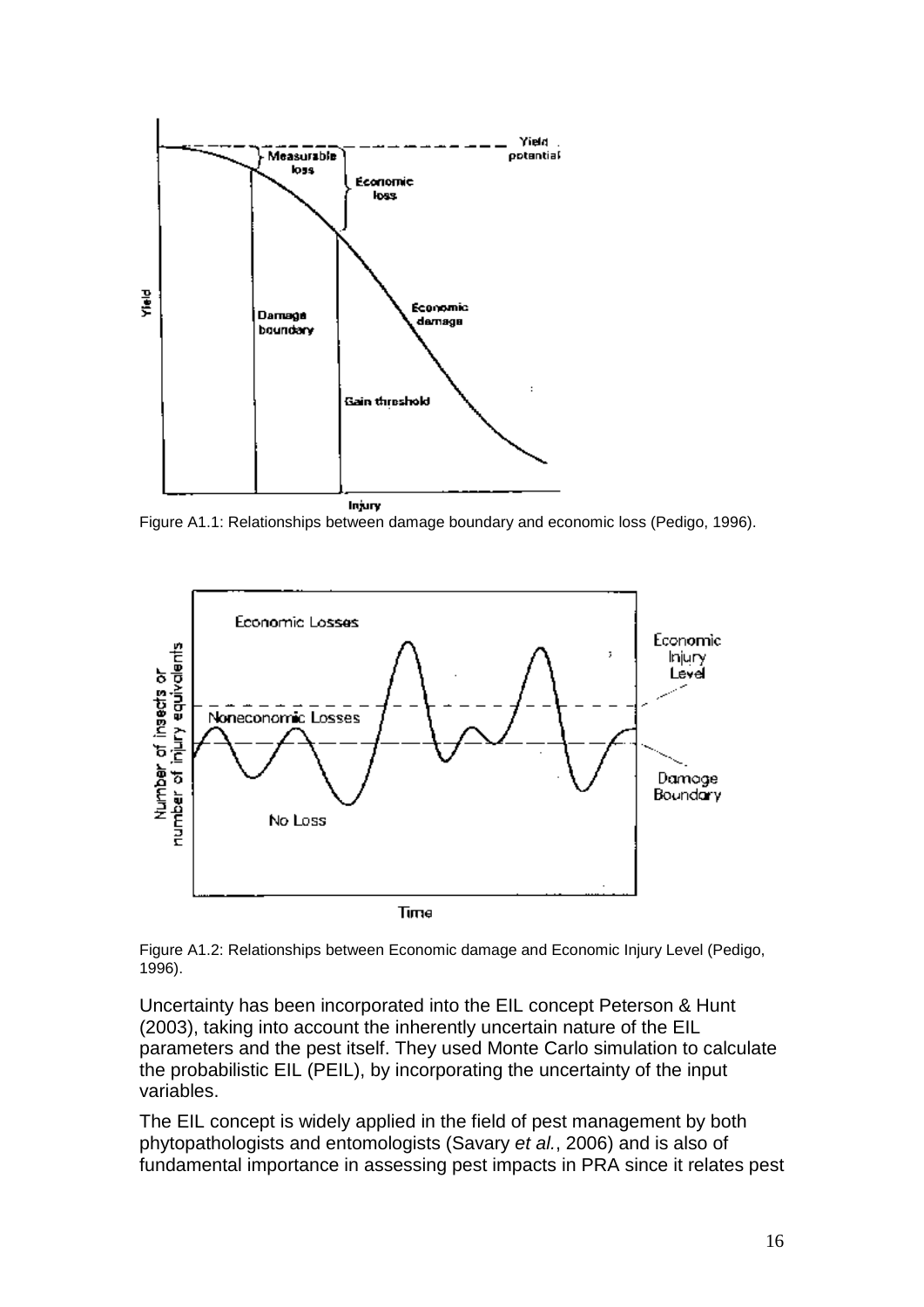density to injury and damage, highlights the difference between injury and damage, emphasized the fact that not every invasion results in economic damage and indicates which variables determine the level of damage linking biology, ecology and economics. However, even if the rare cases where the EIL is known, building population dynamics models for pest invasions is extremely difficult and unlikely to give sufficient precision due to lack of data and time to perform experiments. Any information on the relationship between population density and injury level should be obtained from the area where the pest is present and the risk analyst should take account of the differences in physical, climatic and growing conditions compared with the endangered area. Oerke et al. (1994) and Oerke (2005) provide yield loss data for many crops.

#### <span id="page-19-0"></span>4 Selection criteria

Each evaluation method captures a certain range of pest-impacts but also requires resources in terms of the data, skills and time required. A trade-off exists between the resources required by the method and its accuracy in estimating pest impact. Therefore, a balance must be found between these two objectives. An optimal economic method minimizes costs, given that the method is able to accurately estimate impacts.

Table A1.2 provides a detailed description of the data, skills, and time requirement for each method. The range in the accuracy of economic impacts can be classified according to (1) scale of impact, and (2) scope of impact. The impact scope ranges from direct to indirect economic effects and the impact scale ranges from the consequences from the producer level to the macro-economic level. Table A1.3 provides a detailed illustration of the ability of each method to capture the pest impact.

The availability of data, skills and time required for the simplest quantitative method is used to indicate whether it is appropriate for the PR-analyst to employ a quantitative as well as a qualitative approach.

Direct impacts reflect the effects of a particular pest on the host while the indirect impacts are non-host specific impacts (Bigsby & Whyte, 2001). Direct impacts include losses in crop yield and quality, costs of control, while indirect impacts include effects on domestic (prices, consumer demand) and export markets, changes in economic welfare (change in income distribution between producers and consumers) and impacts on other related markets, sectors (i.e. industry, tourism) and other economic entities, i.e. government (FAO, 2004).

The producer level focuses on the additional costs and reduced revenues affecting the individual producer, while the inclusion of the sector level extends the analysis to the consumers in a particular sector or market (e.g. for potatoes) and also to other partners in the production chain (e.g. processors and retailers). The macro-economic impact covers not only a particular sector or market but also other sectors (e.g. industry, services), markets (e.g. labour) and stakeholders (e.g. government) in the economy. Whether the impact scope is at the level of the producer, the sector or the macro-economic, the spatial scale of a PRA analysis is generally undertaken at a national or trading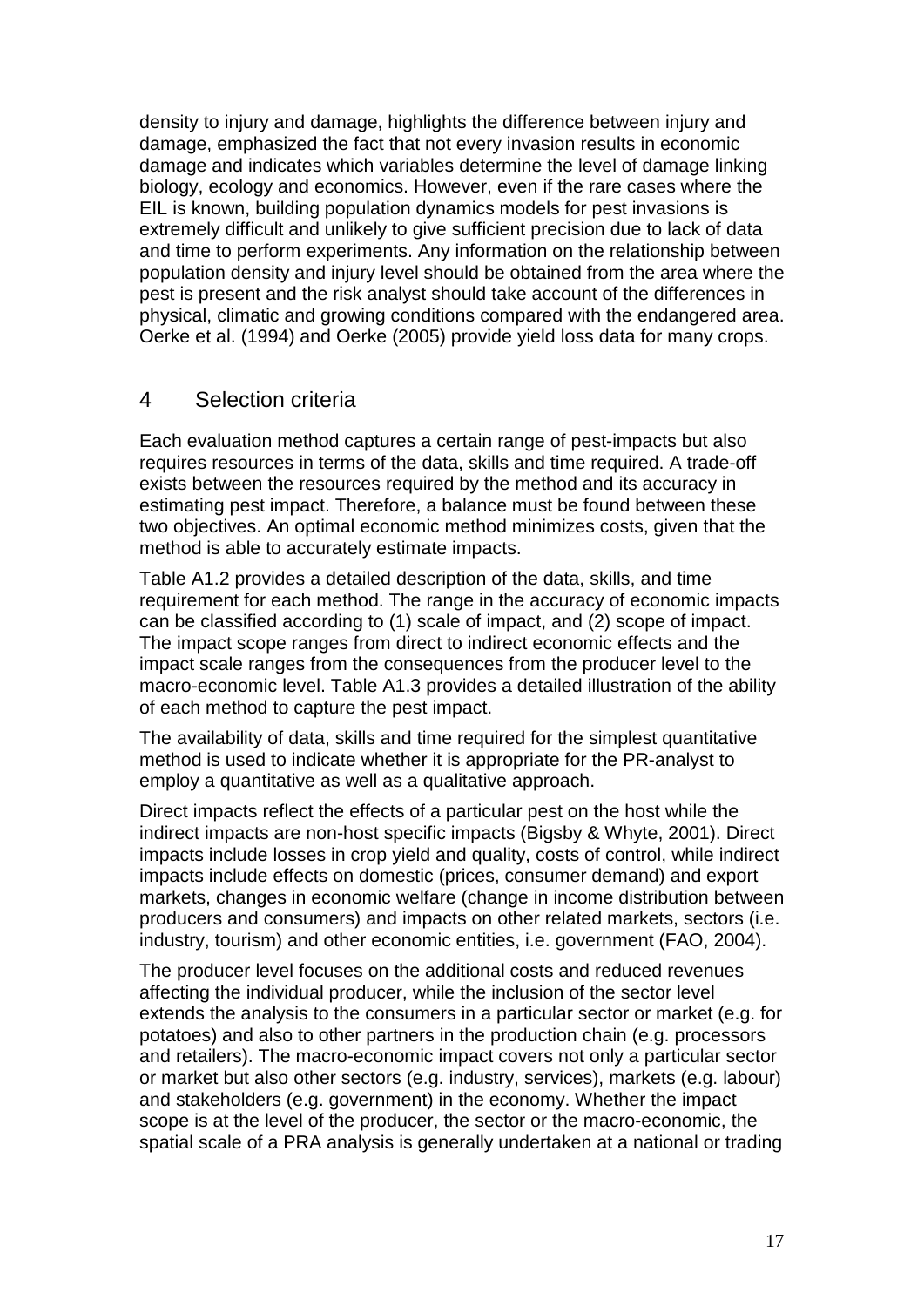bloc level (e.g. producers in the EU or the agricultural sector in the Netherlands).

## <span id="page-20-0"></span>5 Quantitative economic methods

This section evaluates the following six quantitative methods: partial budgeting, linear programming, partial equilibrium, dynamic programming, input-output analysis and computable general equilibrium. The methods evaluated are ordered according to their complexity level. The complexity of each method is measured by the amount of resources needed to perform the analysis; giving the highest weight to data requirement, then to skill requirements, followed by the time needed to invest.

## <span id="page-20-1"></span>**5.1 Partial budgeting (PB)**

### <span id="page-20-2"></span>**5.1.1 Theoretical background**

Partial budgeting (PB) is a simplified procedure designed to estimate the economic consequences of a change in the producer business (Roth & Hyde, 2002). It is called partial because it includes in its budget analysis only the resources that will be changed, leaving out those that are unchanged (e.g. fixed assets), and supports the assessment of alternatives. It identifies all the costs and returns that result from a proposed change (see figure A1.3). PB is commonly used in PRA by assuming that the pest invasion is the change that occurs to the producer budget. However, in PRA the focus is on the negative impacts on the producer budget (i.e. additional costs and reduced revenues). The reliability of the results depends to a large extent on the data used. Therefore, care should be taken when estimating values for the various components. Sensitivity analyses or Monte-Carlo simulation (see below) for key elements of the model can be used to highlight their effect on the final result.

In PRA, PB is used in the risk assessment while cost benefit analysis (CBA) is used in the analysis of risk management options. PB and CBA use the same methodology to either estimate impacts or to evaluate pest management options (Brent, 1996). Both techniques weight costs against benefits, as PB looks only at the income and expense items in the budget that are affected by the proposed change, while CBA assesses the ongoing costs and expected benefits of different management options measured in comparable units within and across time. However, the main difference in application between the two methods is the spatial level of analysis and decision criterion. Partial budgeting is commonly applied at the farm level and uses total net benefit (Appendix A) as its decision criterion. Cost-benefit analysis analyzes the impacts at higher aggregated levels (e.g. national) and uses net present value (Appendix A) and cost benefit ratio (Appendix A) as its decision criterion. Due to the scope of our paper, we are dealing only with PB.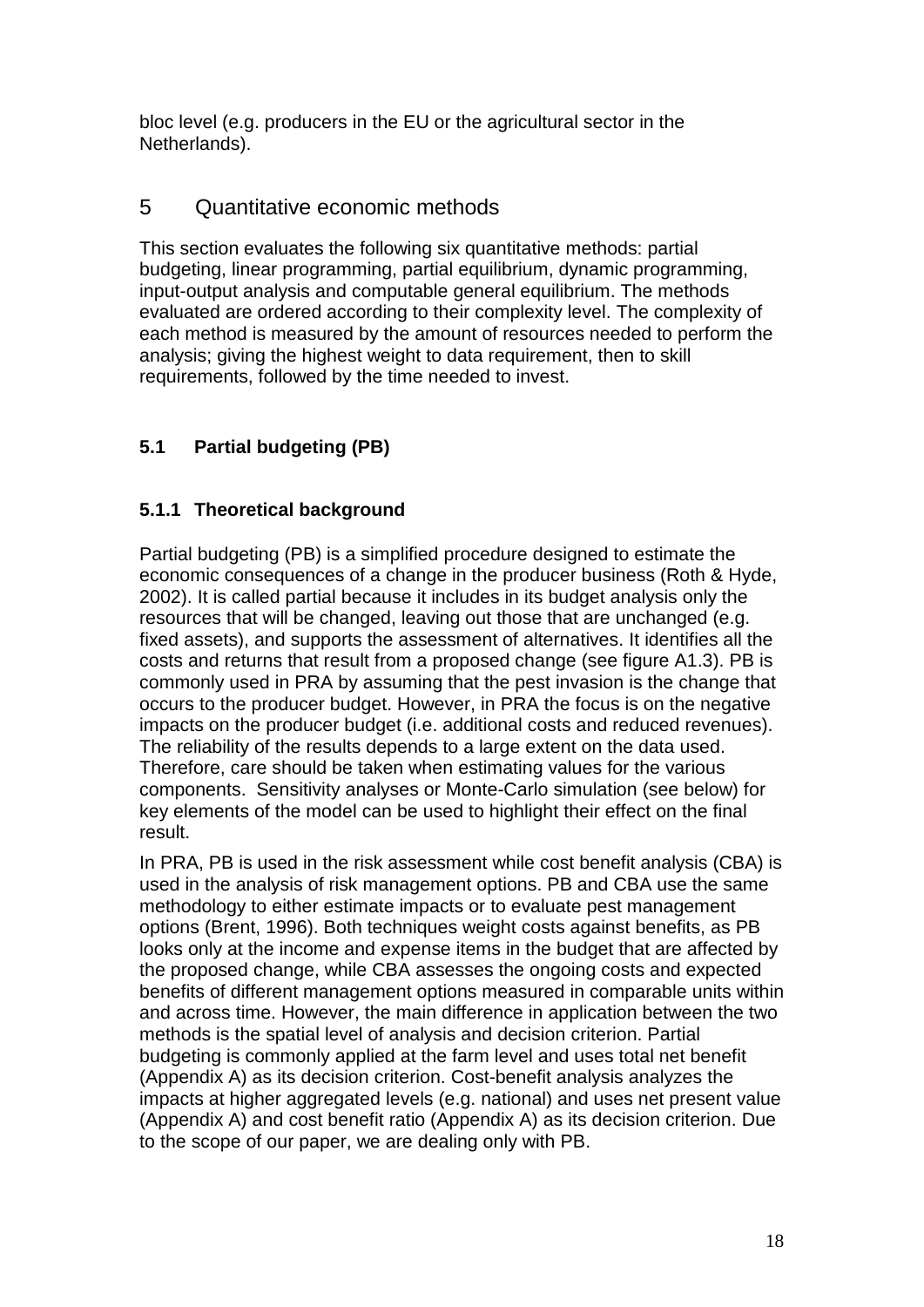The strength of PB is its simplicity and the low level of skills required. PB gives a detailed analysis of the direct impact at the producer level. The spatial scale of PB is the farm level. But it can also be used at the national or continental level by scaling up the impact from the representative farm to higher levels (Rich *et al.,* 2005). However this methodology ignores important indirect effects, which could lead to misleading results. Quantifying indirect impacts such as those on related markets, export and employment losses go beyond the ability of partial budgeting. However, these indirect impacts can be quantified by other methods (i.e. partial equilibrium) and then added to the partial budgeting.

PB is more suited to estimating short-term impacts rather than the long term. Due to the ignorance of the model to the dynamics of many variables in the long term (Rich *et al.*, 2005) such as prices, the endogenous (Appendix A) behaviour of consumers and producers, market conditions and productivities. PB leads to an imprecise estimation of the long-term impact.

PB has the lowest complexity level with respect to resource needs as it requires a limited amount of data, skills, and time investment in comparison to other proposed methods.

| Define the change analyzed: Pest invasion    |                                              |  |  |  |
|----------------------------------------------|----------------------------------------------|--|--|--|
| Costs                                        | <b>Benefits</b>                              |  |  |  |
| Additional costs: what will be the new added | Additional revenues: what will be the new    |  |  |  |
| costs?                                       | added revenues?                              |  |  |  |
| Reduced revenues: what revenues will be      | Reduced costs: what costs will be reduced or |  |  |  |
| reduced or eliminated?                       | eliminated?                                  |  |  |  |
| Total costs:                                 | <b>Total benefits:</b>                       |  |  |  |
| Net change in profit:                        |                                              |  |  |  |

Figure A1.3: Partial budgeting

#### <span id="page-21-0"></span>**5.1.2 Applications**

PB is the most commonly used method in plant and animal health economics. In plant health economics, Macleod *et al*. (2003) used partial budgeting to estimate the impacts of *Thrips palmi* in England. The partial budgeting included the following costs: lower quality and yield, increased control costs, additional research and export losses over 10 years. Two scenarios of pest spread, slow and rapid, were designed. The slow spread scenario assumed that 62.5 % of the host area was infested by the pest, while the rapid one assumed a sigmoid spread that affected the whole endangered area. The economic impact was estimated between £16.9 and £19.6 million.

Sinden *et al.* (2004) estimated the economic impact of weeds in Australia. They combined direct and indirect impact together using partial budgeting and partial equilibrium. Partial budgeting was used to measure financial costs such as yield loss and control costs (i.e. chemical use). Additional costs accompanied with applying control measures (e.g. weed chipping, slashing, grazing strategies and tillage practices) were also included. The partial equilibrium model was used to calculate the reduction in social welfare (indirect impact) due to changes in prices. Finally, both costs were added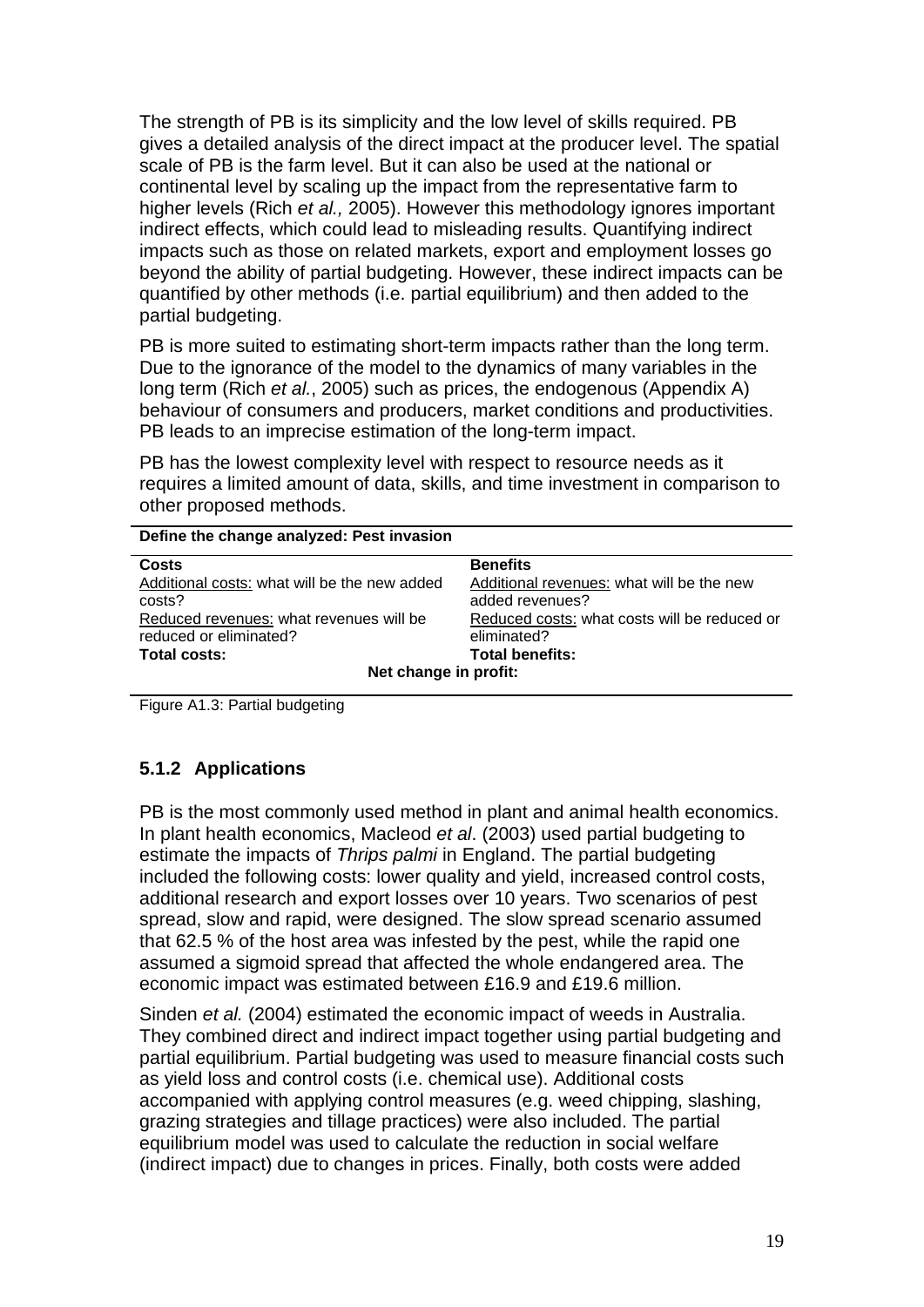together to obtain the total impact. The results showed that the producer losses account for 80% of the total cost while the consumer losses account for the remaining 20%.

In animal health, Meuwissen *et al.* (1999) used partial budgeting to estimate the impact of a Classical Swine Fever outbreak in 1997/1998. The impact was classified into direct costs and consequential losses. Direct costs covered extra control costs for producers and the compensation paid by government, while consequential losses covered losses suffered by producers (e.g. supply and delivery problems) and related supply chain industries such as slaughterhouses, animal traders, feed suppliers. The distribution of the losses among national government, EU and participants in the livestock-production chain were calculated. Indirect impacts such as losses of exports for animal traders were not included.

Laszlo *et al*. (2007) used partial budgeting to estimate the cost of bovine foot diseases in dairies and Fourichon *et al*. (2005) used partial budgeting to quantify the losses of bovine viral diarrhoea virus (BVDV) infection in a dairy herd.

### <span id="page-22-0"></span>**5.2 Linear Programming (LP)**

#### <span id="page-22-1"></span>**5.2.1 Theoretical background**

Linear programming solves a problem by finding the optimal value of a linear equation (objective function) over a set of linear and non-negativity constraints, e.g. resources used cannot be a negative number (Hazell & Norton, 1986).

LP can be used within pest risk assessments through a comparative analysis between two situations, e.g. one with and without a pest invasion, to estimate the pest impact. The LP can be used to calculate the control costs (i.e. direct impact) by specifying the objective function as finding the least cost control option. Also the reduction in revenues resulting from pest invasion can be estimated by specifying the objective as finding the combination of the available resources, e.g. fertilizers, labour, machines and control options, which maximize the producer's profit. As a result, the difference between alternative combinations of resources and the resulting profits in both situations reflects the impact of the pest.

The impact scope of linear programming can be determined from the producer to the sector level. In addition to analyzing the impact of a pest at the producer level, the analysis can be extended to measure the impact at the sector level by including prices and aggregated production.

The strength of the LP method lies in its assumption of optimized behaviour by the economic actors in the economy, i.e. producers or consumers. However, its weakness is its limited coverage of impacts, since only direct costs are studied.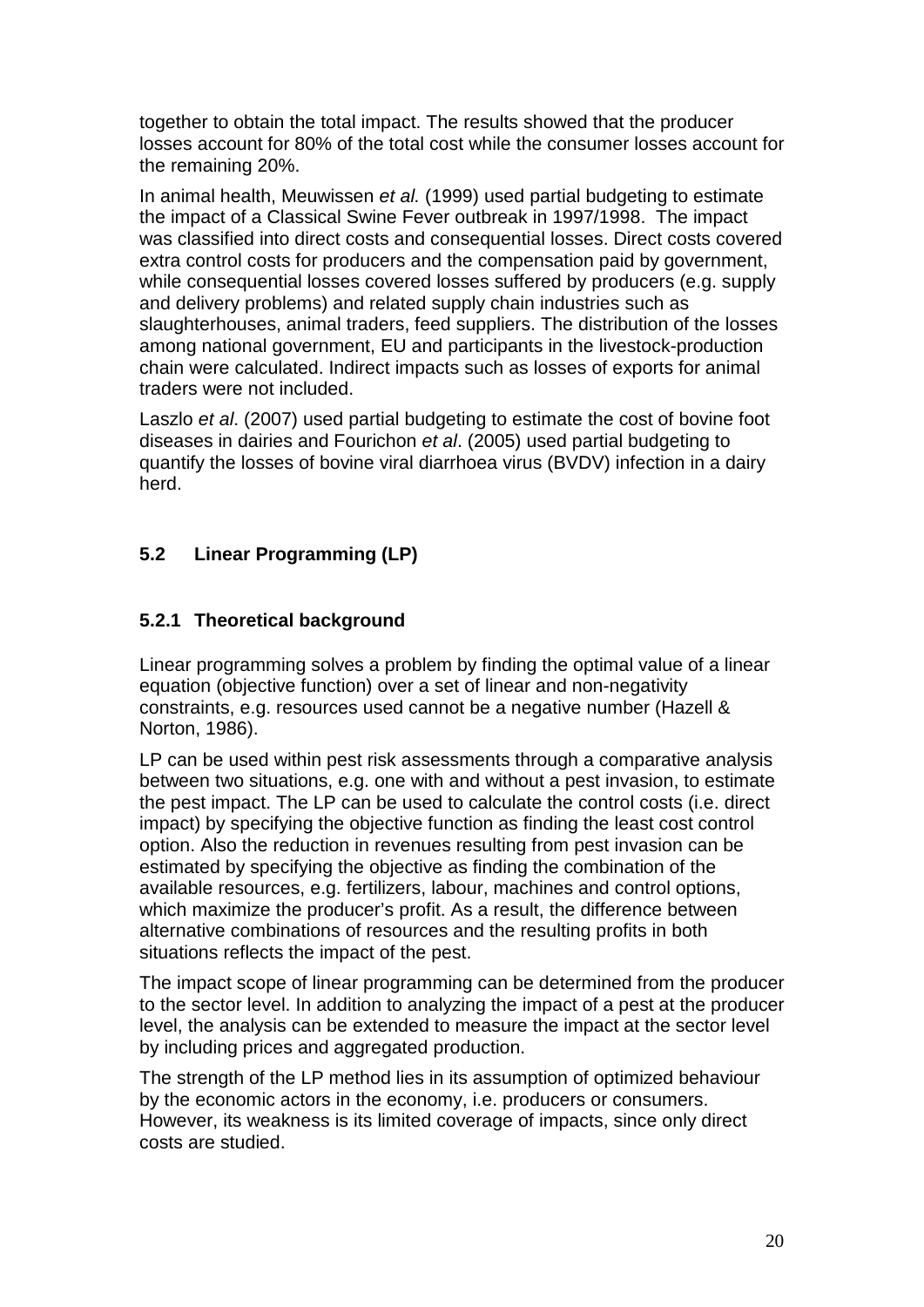The complexity level is low, relatively higher than PB but lower than the other methods proposed. This is due to the higher requirement for skills to apply the method (e.g. mathematical programming). Special software, such as GAMS (Rosenthal, 2008), is usually needed to generate the results.

#### <span id="page-23-0"></span>**5.2.2 Application**

Only a few papers have used the LP approach in plant health economics. Livingston *et al*. (2004) measured the potential economic consequences of introducing Asian soybean rust to the USA. A spatial equilibrium, mathematical linear programming model (USMP) was used. The model considered the production of the major crops comprising about 75% of agricultural production and 90% of livestock production. USMP simulated the impacts of reduced soybean yields and increased production costs for a number of scenarios exploring different geographic assumptions of soybean rust establishment. In the model, the producers maximized their net return subject to the market clearing condition (i.e. quantity supplied equals quantity demanded).

Johnson and Nganje (2000) used the linear programming approach to estimate the impacts of Deoxynivalenol (DON) on the value of malting barley. In order for barley to be sold in the malting market, it must have a low DON level as a proof of acceptable quality. Otherwise, market discounts must be applied. The LP model used crop quality data and market discounts to drive the optimal blends of barley supplies. The results showed that there was a decline in market discounts in 1999 that reflected an increase in the barley quality.

In animal health, various LP studies have been performed to estimate the economic impact of animal diseases. For instance, Stott *et al*. (2003) used LP to assess the costs of various animal disease control methods at the producer level.

### <span id="page-23-1"></span>**5.3 Partial equilibrium (PE)**

#### <span id="page-23-2"></span>**5.3.1 Theoretical background**

Due to the inability of PB and LP to assess indirect impacts (e.g. export losses and reduction in social welfare), partial equilibrium (PE) provides an alternative method that can be used to perform more complete impact assessments.

PE studies how the market equilibrium is determined in a single market in isolation from all other markets in the economy (Mas-Colell, 1995). A pest invasion may lead to a loss in crop yield or quality and an increase in pest control costs. Both factors will affect the production capacity leading to an upward shift in the supply curve from *S* to *S'* (figure A1.4). This shift in the supply curve moves the equilibrium point from a to b. This movement implies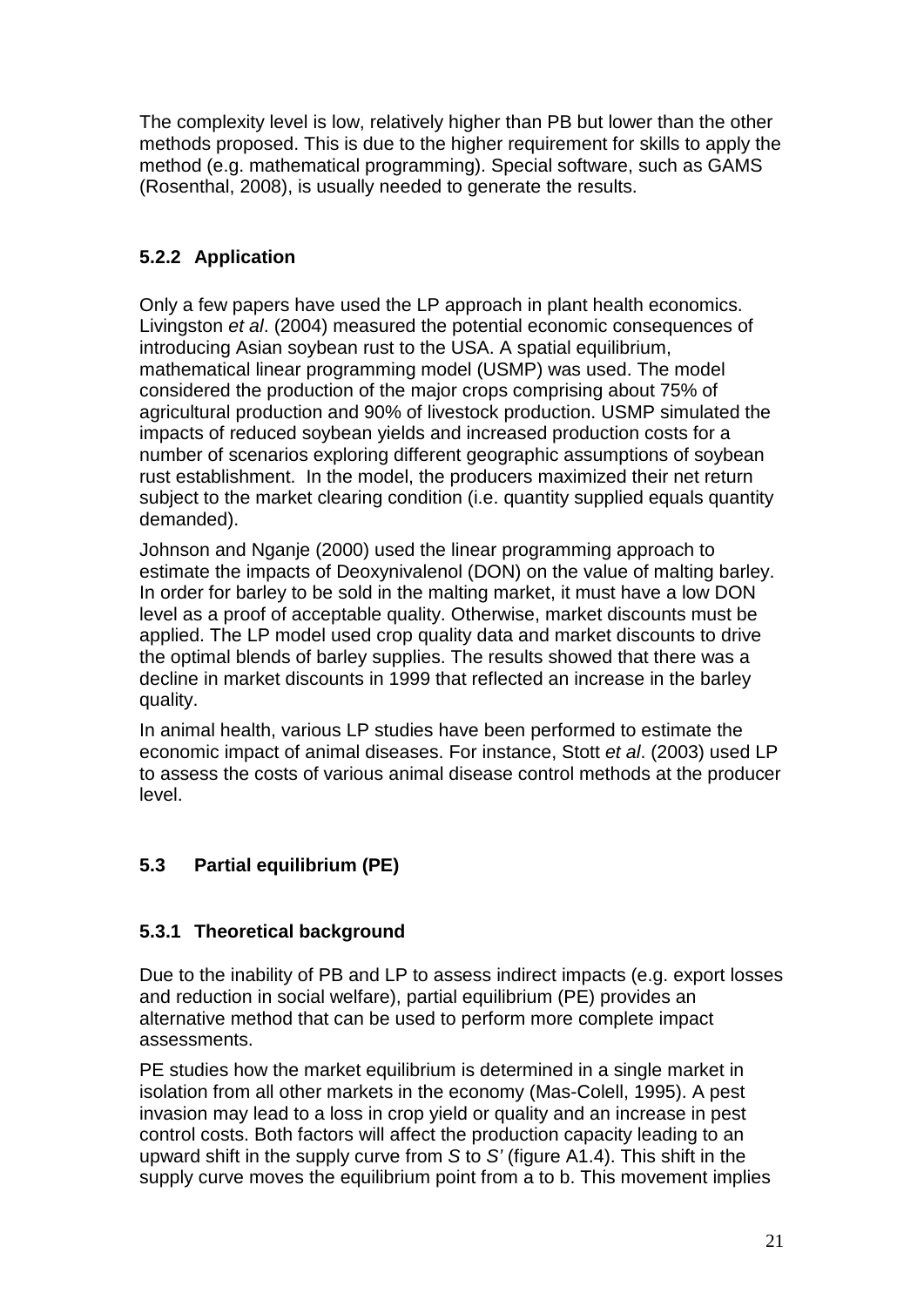a decrease in quantity supplied from  $Q_1$  to  $Q_2$  and an increase in market price from  $P_1$  to  $P_2$ . Producer losses that result from the new equilibrium point can be calculated by the reduction in producer welfare. Producer welfare is the difference between producer revenue and the cost of production, which is represented by the area under the market price and above the supply curve. Therefore, the difference between the initial producer surplus  $(P_1ea)$  and the producer surplus after invasion  $(P_2cb)$  is the reduction in producer welfare. In the same way, changes in consumer welfare can be calculated by analyzing shifts in the demand curve. Consumer demand could be affected by loss in quality and increased prices. Both producer and consumer welfare will provide changes in social welfare.

The main assumption behind PE model is that the market equilibrium is achieved at the point where social welfare is maximized. This occurs when consumers and producers, in aggregated terms, maximize their utilities and profits. The main sources of uncertainties in PE arise from model elasticises and assumptions.

Analyzing pest impact using a PE model is only appropriate when the indirect impact of the pest is not expected to significantly affect other markets (e.g. substitute crops) or generate measurable macroeconomic changes (e.g. changes in income and employment level). The scope of the method chosen should be proportional to the expected impact in the market. Therefore, when the impact expands to more than one market, multi-market PE could be proposed**.** Multi-market PE tries to capture spill over effects between the main markets. However, unlike the general equilibrium model (see CGE below), multi-market analyses do not attempt to capture impacts to the entire economy.

The strength of the PE approach is the consideration of both direct and indirect impacts as it includes in its analysis the change in consumer and producer welfare. Welfare may be measured either cardinally in terms of dollars or ordinally in terms of Pareto efficiency<sup>[2](#page-24-0)</sup>. Prices are also determined within the model, i.e. endogenously, instead of assuming fixed prices as in the previous methods. The weakness of the model is the estimation of the indirect impact of a single market, while ignoring the indirect impact on the rest of the economy.

PE has an intermediate level of complexity, higher than PB and LP but less than the rest of the proposed methods. However its impact-coverage includes both direct and indirect impacts.

<span id="page-24-0"></span> $2$  An allocation of resources where there is no any other allocation in which some other individuals is better off and no other individual is worse off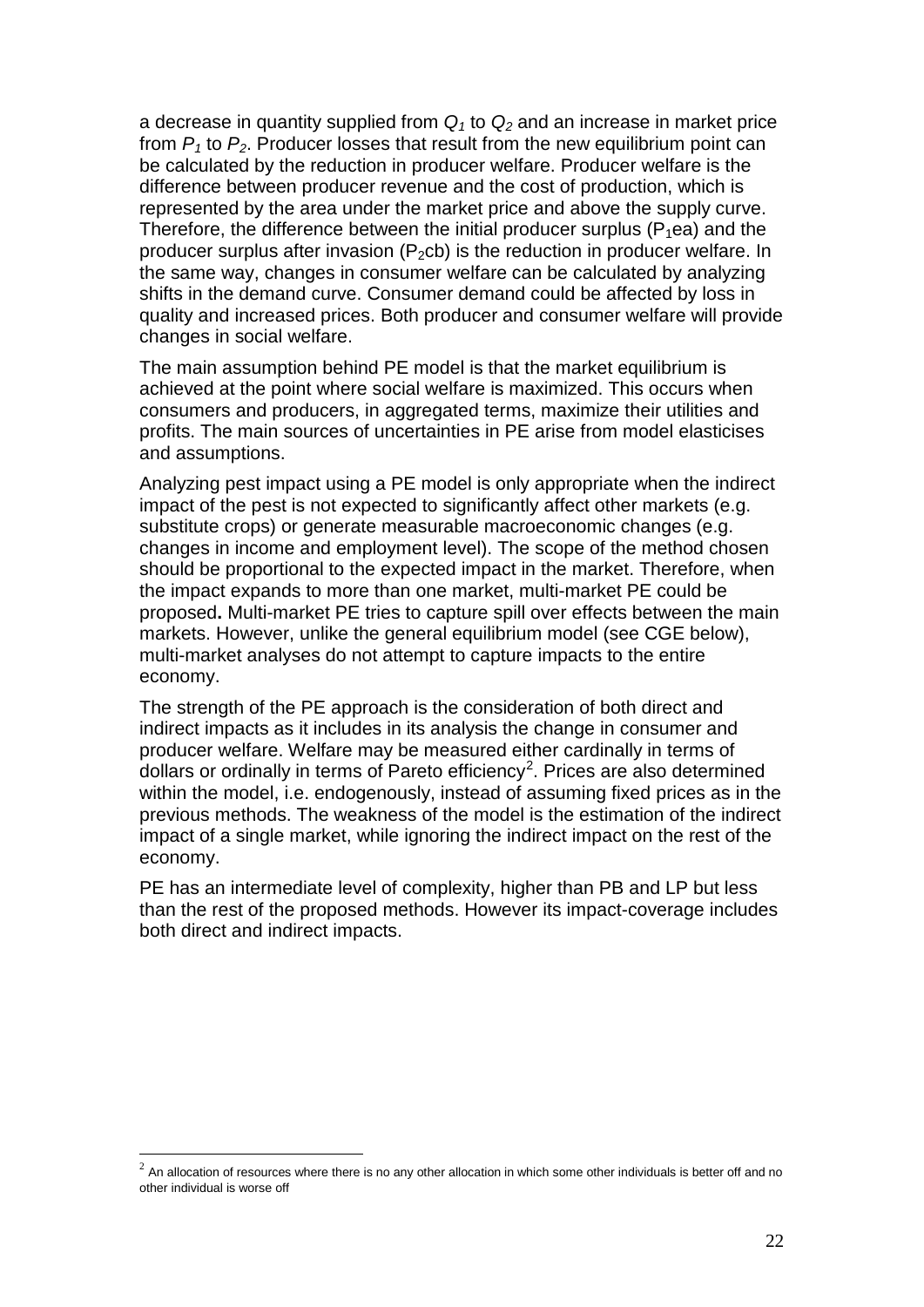

Figure A1.4: Partial equilibrium model

## <span id="page-25-0"></span>**5.3.2 Application**

Partial equilibrium analysis is a commonly used tool to estimate impact in several research areas. In plant health economics, Breukers *et al.* (2008) used a single market partial equilibrium model to quantify export losses resulting from the potato brown rot disease in the Dutch potato market. They assumed that export losses are based on the previous levels of detection. By developing a relationship between brown rot incidence and the level of export restriction, four export restrictions scenarios were designed. They showed that, with average supply, the losses resulting from export restrictions ranged from 4.2 million to 192 million Euros.

Arthur (2006) used partial equilibrium to compare the benefits and costs of liberalizing the Australian apple market by permitting infected New Zealand apples with fire blight to enter the Australian market. The benefits were presented in terms of the consumer welfare gain that results from lower apple prices due to higher competition, while the costs arise from the loss in production and increased expenditures to control the pest. Six scenarios were designed representing different levels of spread of the pest. The results showed that a positive social welfare was achieved in all scenarios.

Surkov *et al.* (2007) determined the optimal phytosanitary inspection policy in the Netherlands given the estimated costs of different pests that may be introduced through imported commodities. The Partial equilibrium model was used to estimate the indirect impact (e.g. social welfare changes).

Hoddle *et al.* (2003) used the partial equilibrium model to estimate the impact of *Scirtothrips perseae* Nakahara (Thysanoptera: Thripidae) in Californian avocado orchards. The establishment of *Scirtothrips perseae* would increase producer control costs that in turn would increase the production cost. These extra costs resulted in an upward shift in the supply curve leading to a new equilibrium point, resulting in a reduction in producer welfare. However, producers of avocado where *S. perseae* was not yet established benefited from the increase in prices as they didn't experience the increase in their production cost. The increase in prices stimulated the producers that did not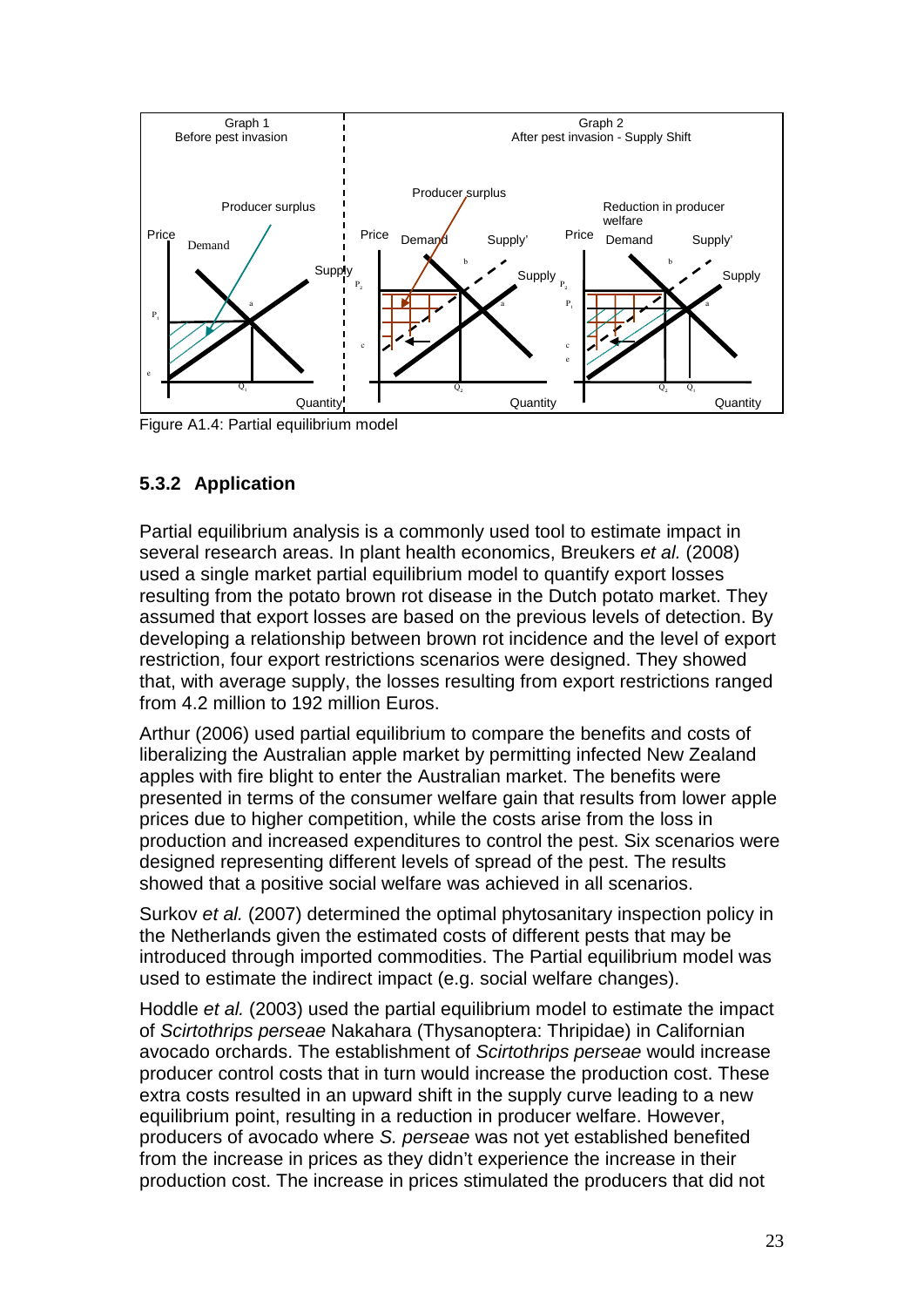have the pest inside USA to increase their production in addition to a rise in avocado imports. The new production replaced part of the production lost by infested producers in California. The total economic effect on the USA avocado industry depended on changes in producer costs, market supply, and market prices.

PE has also been used in animal health science. Schoenbaum and Disney (2003) used a multi-regional multi-market PE model to trace the effect of foot and mouth disease (FMD) and to compare the governmental costs and net welfare of alternative disease control. Also Paarlberg *et al*. (2002) used a single PE model to estimate the effect of FMD outbreak in the USA.

## <span id="page-26-0"></span>**5.4 Dynamic programming (DP)**

### <span id="page-26-1"></span>**5.4.1 Theoretical background**

DP is a mathematical programming method that seeks the optimal solution for sequential sub-problems in order to find the optimal solution for the whole problem (Bellman,1957).

DP solves problems that involve sequential decision-making in uncertainty situations. It can be used to identify optimal strategies and determine the equilibrium state of a wide class of sequential decision problems (Rust, 2006). The method can be applied in both discrete and continuous time (i.e. when the time interval between successive decisions tends to zero) settings. The value of dynamic programming is that it is a practical method for finding solutions to extremely complicated problems.

The DP model consists of sub-stages in which each stage can be described completely by a state variable. The states are the various possible conditions in which the system might be at any stage in the problem. Moving from one state variable to another occurs as a result of a specific decision. Each decision has a cost or generates a benefit and the general objective of the problem is to minimize this cost or maximize the benefit.

In plant health economics (Olson, 2006), the growth and spread of a pest is determined by a biological transition equation. Any control measure aims to reduce the population size through different management strategies such as chemical, biological, mechanical, manual or any other means. Each management strategy or combined management strategies will have a cost and will lead to different levels of pest population reduction and, accordingly, pest impact. The decision maker is trying to achieve the desirable level of pest control using the cheapest available option, given input prices. Thus, the dynamic programming problem will minimize the expected discounted control cost and pest impact over time by choosing a control option at each point in time given the biological transition equation of the pest and the prices of the control options.

The advantage of using DP over other mathematical programming techniques in PRA area is its ability to incorporate dynamic parameters in the problem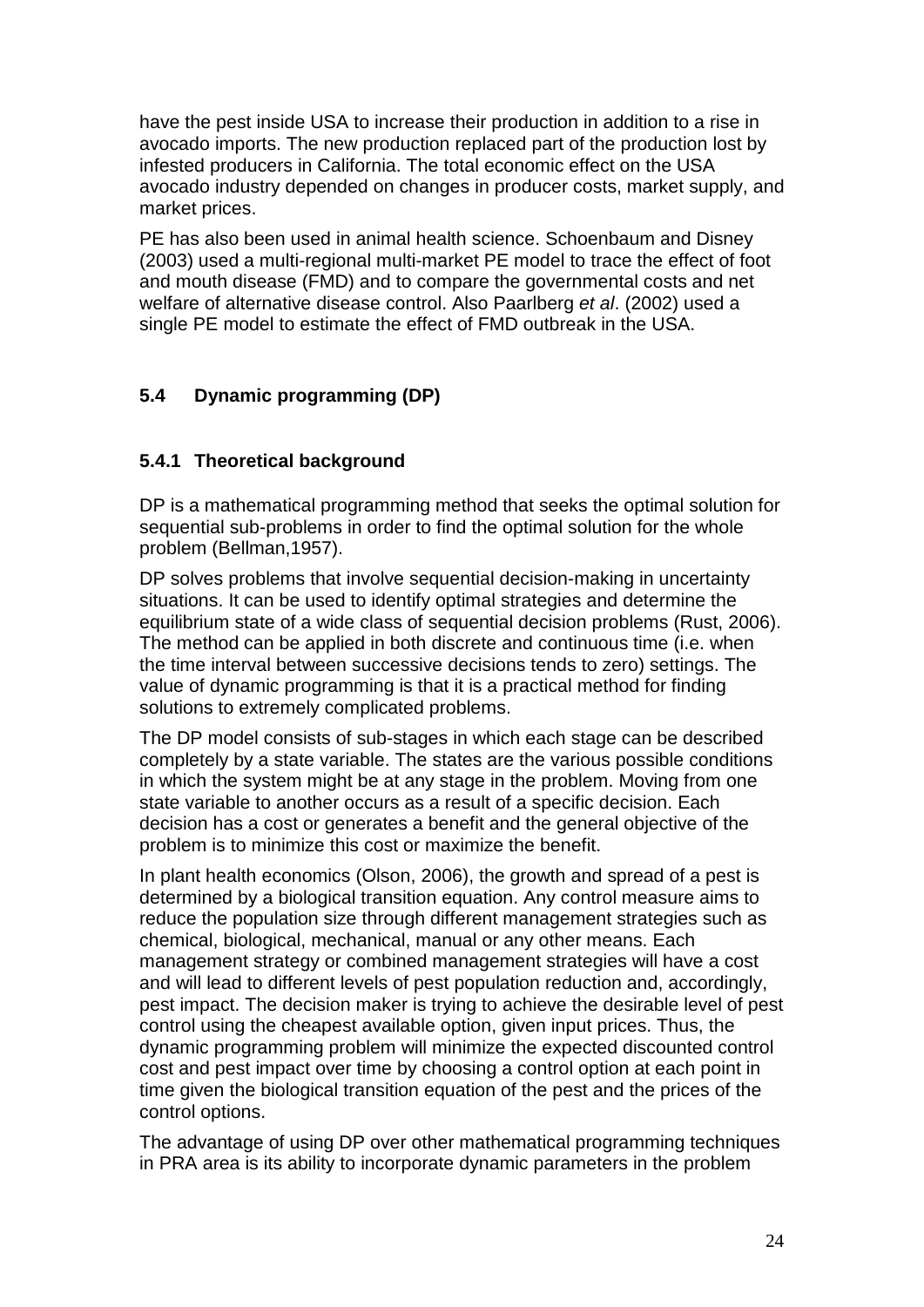that come from the nature of the pest (e.g. the biological equations of motion can be employed in the dynamic programming problem). The other strength of the DP method is in providing an insight into the potential behavioural responses of producers and consumers. However, DP is primarily used to estimate direct impacts, e.g. crop losses, and is not suitable to estimate indirect impacts (e.g. inter-sectoral consequences and changes in social welfare).

The complexity level of the method is medium to high, relatively higher than PB, LP and PE but lower than the other proposed methods, since it requires relatively advanced skills and a greater amount of data.

### <span id="page-27-0"></span>**5.4.2 Application**

One of the first articles to use dynamic programming in the economics of plant health was Jaquette (1972). He employed DP to find the optimal policy for pest control. His model is characterized by its ability to measure costs and benefits generated from pest development and control options. He showed in his model that under a set of general conditions, it was possible to determine the critical pest population density above which control measures should be applied otherwise no action should be taken.

Onstad and Rabbinge (1985) used the DP approach to calculate the cost and benefits of controlling *yellow rust* and *cereal aphids* in wheat production by comparing the cost of crop loss with the costs of control at each stage in the production process.

Zacharias *et al*. (1986) investigated different management strategies for *Soybean Cyst Nematode* (SCN) using the DP technique. They calculated the costs and benefits of each strategy at each stage of the DP outbreak.

In animal health, Bicknell *et al.* (1999) combined animal disease dynamics with a bio-economic dynamic programming model to evaluate different control strategies against bovine tuberculosis in New Zealand. By deriving the first order condition of the model, the reasons for producers to control the disease and maximise profits was clarified. As the ratio of health to infected animals increases, the cost of identifying infected animals also increases. The results showed that, if applied, national management strategies resulted in lower levels of prevalence than in the absence of a national strategy.

## <span id="page-27-1"></span>**5.5 Input-Output Analysis (I-O)**

### <span id="page-27-2"></span>**5.5.1 Theoretical background**

Input-Output analysis is a method which uses a matrix to represent a nation's or a region's economy to predict the impact of changes in consumer demand, government spending and exports of a particular sector in the economy. This impact is traced through the inter-sectoral linkages in the economy, with the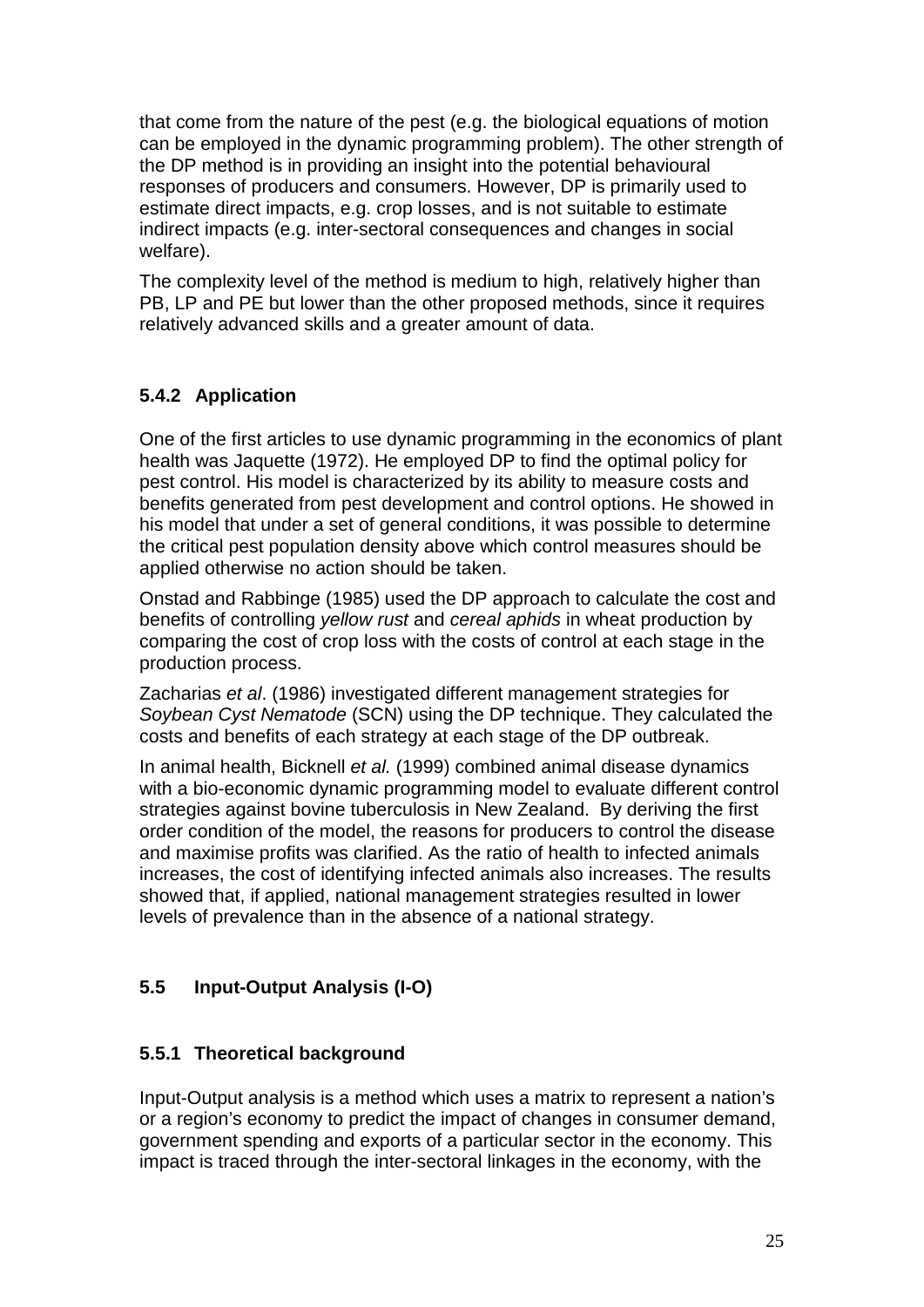output of one sector serving as inputs for the other sectors that create interdependence between sectors in the economy (Miller & Blair, 1985).

In an I-O transaction table, each column represents the value of primary and intermediate inputs purchased by a specific sector shown at the top of the column, while each row represents the value of intermediate and final outputs sold by a specific sector shown at the left of the row. The main assumption in I-O model is that supply is equal to demand or, in other words, inputs are equal to outputs. A technical coefficient matrix can be driven from the transaction table. It shows the fixed input proportion needed from each sector to produce one unit of output. To estimate the pest impact using I-O model, a pest incursion is assumed to change one or more of the final demand components (e.g. reduction in exports of the infested crop) and the model will then calculate the reduction in intermediate inputs in the entire economy in order to meet this new cutback in the final demand. The reduction in exports and intermediate inputs are added to calculate the total impact of the pest incursion.

For example, when the economy loses one euro of yield loss due to pest invasion, part of that euro is recovered by reducing expenditures on inputs from other sectors within the economy and the rest is recovered from savings or by reducing payment for imported goods. By dividing €1 reduction in output by the multiplier, for instance, an output multiplier of 1.42, the first transaction yields €0.70 recovered by savings or by reducing payment for imported goods and €0.30 is recovered by reducing expenditures on inputs from other sectors. Dividing the remaining €0.30 that stays in the economy by the same multiplier of 1.42 yields  $\bigoplus$  21 ( $\bigoplus$  30/1.42 =  $\bigoplus$  21) recovered by saving or reduction in imports and  $€0.09$  (€0.30 - €0.21 = €0.09) staying within the economy in the second round. These steps are repeated in subsequent impact rounds until the amounts staying within the economy have disappeared. Adding all the amounts calculated as staying in the economy plus the original euro yields the multiplier of 1.42.

Three common types of multipliers, for output, income and employment, are calculated in input-output analysis.

The strength of the model is its straightforward calculations and its ability to capture a wide range of indirect impacts. However, its weaknesses are mainly in its large data requirement. A highly disaggregated I-O table is required in order not to overestimate the indirect impact. If a highly disaggregated I-O is not available, disaggregation of the required sector must be undertaken by depending on secondary sources such as questionnaires to obtain data about inter-sector coefficients between this new disaggregated sector and other sectors of the economy. In addition, input-output analysis assumes that prices are fixed and only takes changes in demand into account. However, the assumption of fixed prices can be justified if the I-O technique is used only to analyze short-term impacts. Due to the assumption of fixed coefficients in the inputs consumed, the model doesn't account for changes in production technology. In addition, the model assumes that producer and consumer behaviour is determined exogenously (Appendix A).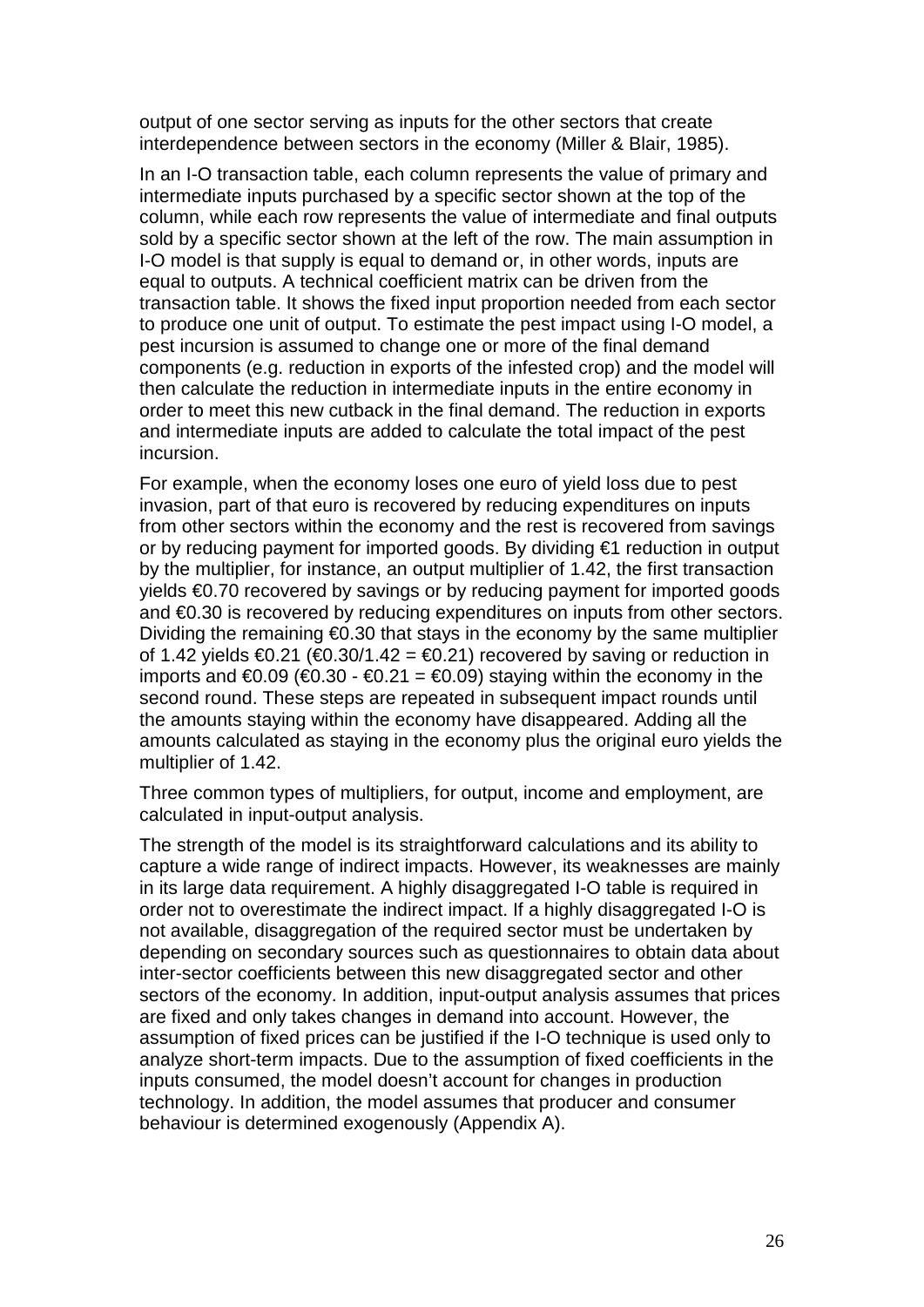The complexity of the method is high despite the low skills requirement. This is due to the large data requirement. However, the method has a high ability to capture indirect impacts.

## <span id="page-29-0"></span>**5.5.2 Application**

Input-output analysis has been used to trace direct and indirect impacts in many applications. Julia *el al.* (2007) applied I-O analysis to calculate the total costs of yellow star thistle in the rangelands of Idaho. In their analysis, the direct impacts were based on the supply side of the market. They were divided between direct agricultural costs (e.g. reduction in income of growers and reduction in production outlays) and direct non-agricultural costs (e.g. reductions in wildlife recreation expenditure and increases in water treatment costs). The direct impact of the pest invasion was then injected into the I-O model by converting the direct impact components into their equivalent parts in the final demand variables of the I-O model (e.g. consumer, government, exports and investment demand). The direct losses were estimated to cover 64% of the total impact while the resuming 36% was related to indirect impacts.

Bangsund *et al.* (1993) estimated the direct and indirect impact of the establishment of leafy spurge in the wild lands of Montana, South Dakota and Wyoming. The direct impact included reduced wildlife-associated recreation and reduced off-site soil and water conservation. Direct impacts were used as a starting point to estimate the indirect impacts using the I-O model. Due to inter-sectoral linkages in the economy, their results showed that the most highly affected sectors were households, government, tourism and recreation, retail activity and agriculture-crops.

Leistritz *et al.* (1992) developed a regional input-output model in order to estimate the total impact of leafy spurge in North Dakota. The indirect impact was divided between reduction in personal income and reduced business activity for different sectors in the state economy. The direct impact was estimated at \$30 million while the indirect impacts equalled \$75 million.

Eiswerth *et al.* (2005) used the I-O model to calculate the economic impacts of non-indigenous invasive weeds on Nevada's economy. A link between weed infestations in Nevada and the extent to which state residents tend to switch to non-infested recreation sites or other forms of non related wildlife recreation expenditure was determined. Direct impacts were calculated first, and then used to determine the indirect impacts on income and employment by using direct impacts in the I-O model as an estimate of the reduction in the final demand components of the I-O model. The annual negative impact result of the I-O model was then used to estimate future flows over a 5-year time horizon. Due to the uncertainty in model input, three scenarios were designed (low, medium and high) to give insights in the variation of possible outcomes and level of risk.

In animal health science, I-O has been used to trace the total impact on output, income and employment that result from a specific disease outbreak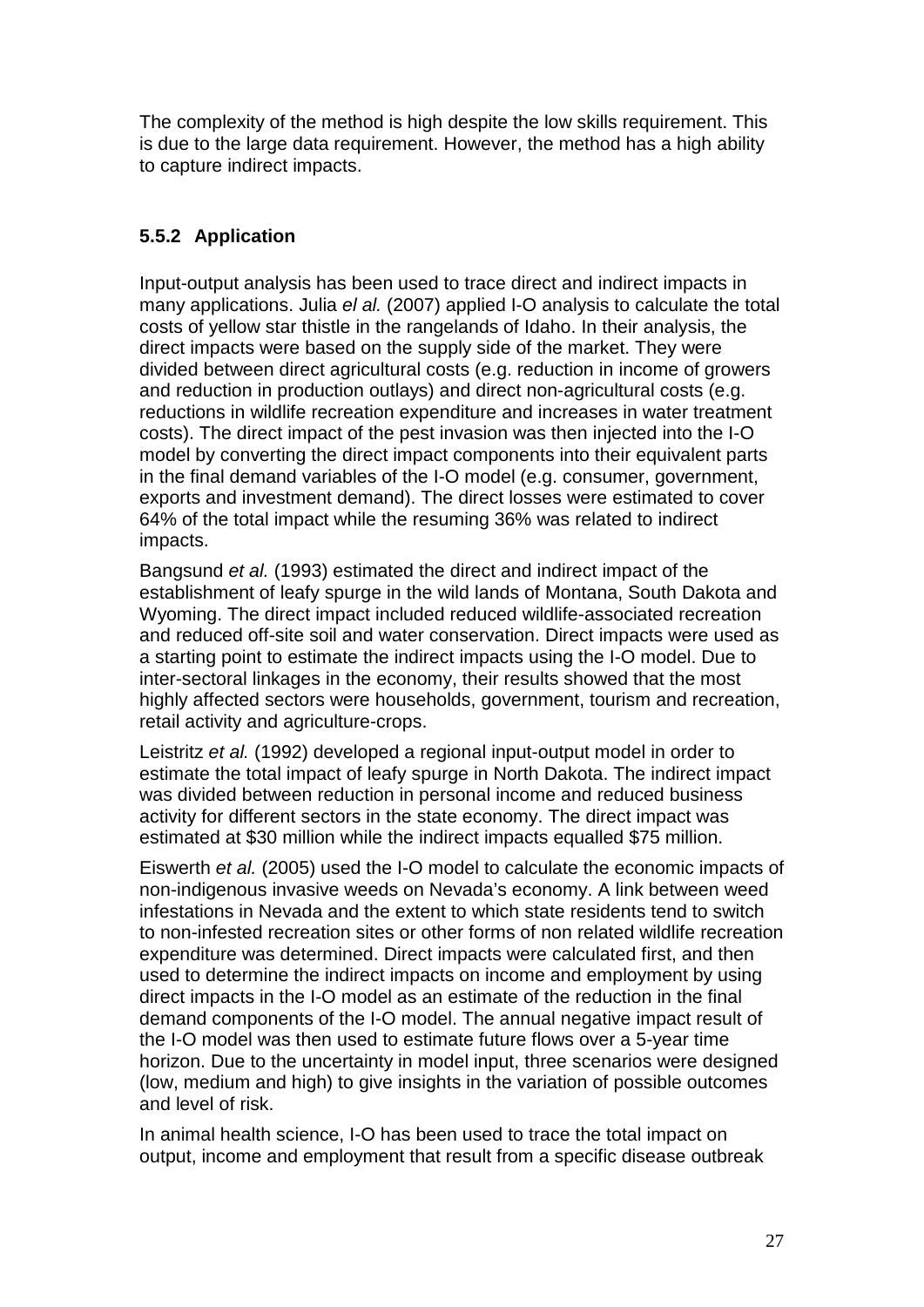(Caskie *et al.* (1999); Ekboir (1999); Garner and Lack (1995); Mahul and Durand (2000)).

## <span id="page-30-0"></span>**5.6 Computable General Equilibrium (CGE)**

#### <span id="page-30-1"></span>**5.6.1 Theoretical background**

Computable general equilibrium is a technique used to estimate impacts over the whole economy that result from an external factor such as a pest invasion. The CGE model has the following characteristics (Dixon & Parmenter, 1996):

- 1. General. It describes the full economic cycle by showing the relationships between different economic actors in the economy.
- 2. Optimization. The model assumes optimized behaviour by several economic actors ranging from households and firms to government, exporters, importers and investors in order to emphasize the role of input and output prices in influencing the decisions taken by different economic actors.
- 3. Equilibrium. It assumes market equilibrium in which total supply is equal to total demand, so that demand and supply decisions made by different economic actors determine input and output prices.
- 4. Computable solutions. It provides numerical solutions by estimating parameters and coefficients in a set of solvable equations. These equations are derived from a numerical database that is based on the social accounting matrix (SAM). The social accounting matrix represents flows of all economic transactions that take place within an economy.

The strength of the CGE model is its consistency with accounting and economic theory, assessing winners and losers in the economy that produce changes in social welfare. CGE can capture the spillover effect through its economic linkages and can therefore be used to forecast medium to long-term trends and structural responses to pest invasions.

However, the main drawback of the CGE model is that its results are fundamentally dependent on the model assumptions that in turn rely on the definition of the problem. For example, determining which macro accounts are going to be balanced endogenously and by which mechanism could significantly lead to different consequences in the model. In addition, building the CGE model requires an intensive dataset obtained from national accounts and survey data to construct the social accounting matrix (SAM). Considerable skills are required to build such a framework. In addition, by nature the CGE model is very highly aggregated, making it very difficult to analyze a change in a sub sector of the economy. For example, many CGEs are disaggregated into only two agricultural sub-sectors, such as tradable and non-tradable crops, or food crops and cash crops. Finally, the sophisticated nature of the model includes a large number of parameters to be estimated which leads to a problem of calibration. CGEs are suitable to address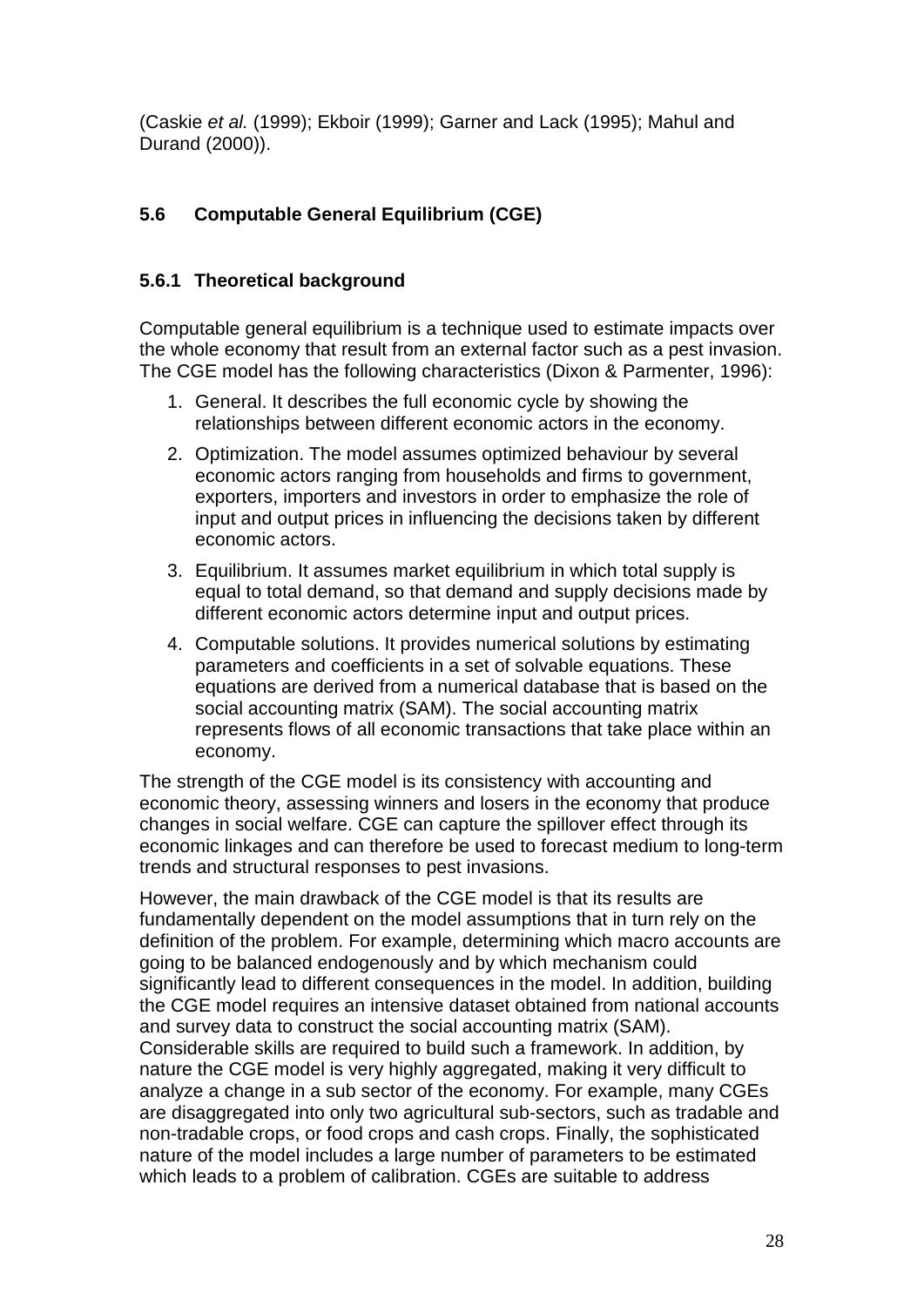problems that are most likely to generate measurable macroeconomic impacts. However, pest invasion problems rarely generate such major effects as changes in aggregate employment, income or inflation rate.

Although CGE is able to capture the broadest range of indirect impacts in the economy it is also the most complex method to apply and requires the greatest amount of data, skills and time.

### <span id="page-31-0"></span>**5.6.2 Application**

Wittwer *et al*. (2005) used a CGE model in order to quantify the impact of a hypothetical outbreak of the *Tilletia indica* fungus on the wheat crop in west Australia. In their analysis, the effects on output, income, employment, wages, capital stocks and exports were estimated. The analysis was divided into two phases: a first phase from 2005-2009 and a second one from 2010 onwards. The results showed that employment in the agricultural sector of Western Australia was reduced by 22%, while consumption and income were reduced by 2% and 0.14% respectively.

In another paper, Wittwer *et al.* (2006) investigated the economic consequences of introducing Pierce's disease of grapevine in South Australia. A dynamic multi-regional CGE model was used and special attention was given to the adjustment in the labour market as a result of the disease outbreak. The loss in welfare was measured and its relationship to the adjustment in the labour market was determined.

Wittwer *et al* (2005) used a multi-regional dynamic general equilibrium model to estimate the effect of improving weed control. The authors tried to calculate the impact of a rise in R&D expenditure by 50 million \$ over five years. The net present value of the national welfare gain for the period 2002-2019 was estimated at 700 million \$A. The calculation of welfare gain was based on changes in real aggregated consumption.

In animal health, CGE has also been used to estimate the impact of animal diseases. Chang *et al.* (2007) estimated the impacts of avian flu in Taiwan using input-output and CGE models. The input-output model was used to measure the short-term effects while the CGE was used to measure the longterm effects. They found that the economic impact of avian flu is lower in Taiwan than in other Asian countries.

## <span id="page-31-1"></span>6 Qualitative Analysis

In many cases, the data required for quantitative analysis are insufficient or too uncertain. There may also be too little time or resources for detailed analysis. The scale of the economic impacts may also be clear without calculation. In such cases, expert judgment (qualitative analysis) provides an alternative approach. Expert judgment can be expressed as probabilities, ratings, scores, odds, uncertainty estimates and weighting factors with a qualitative justification (a textual description of the expert's assumptions in reaching an estimate together with reasons for selecting or eliminating certain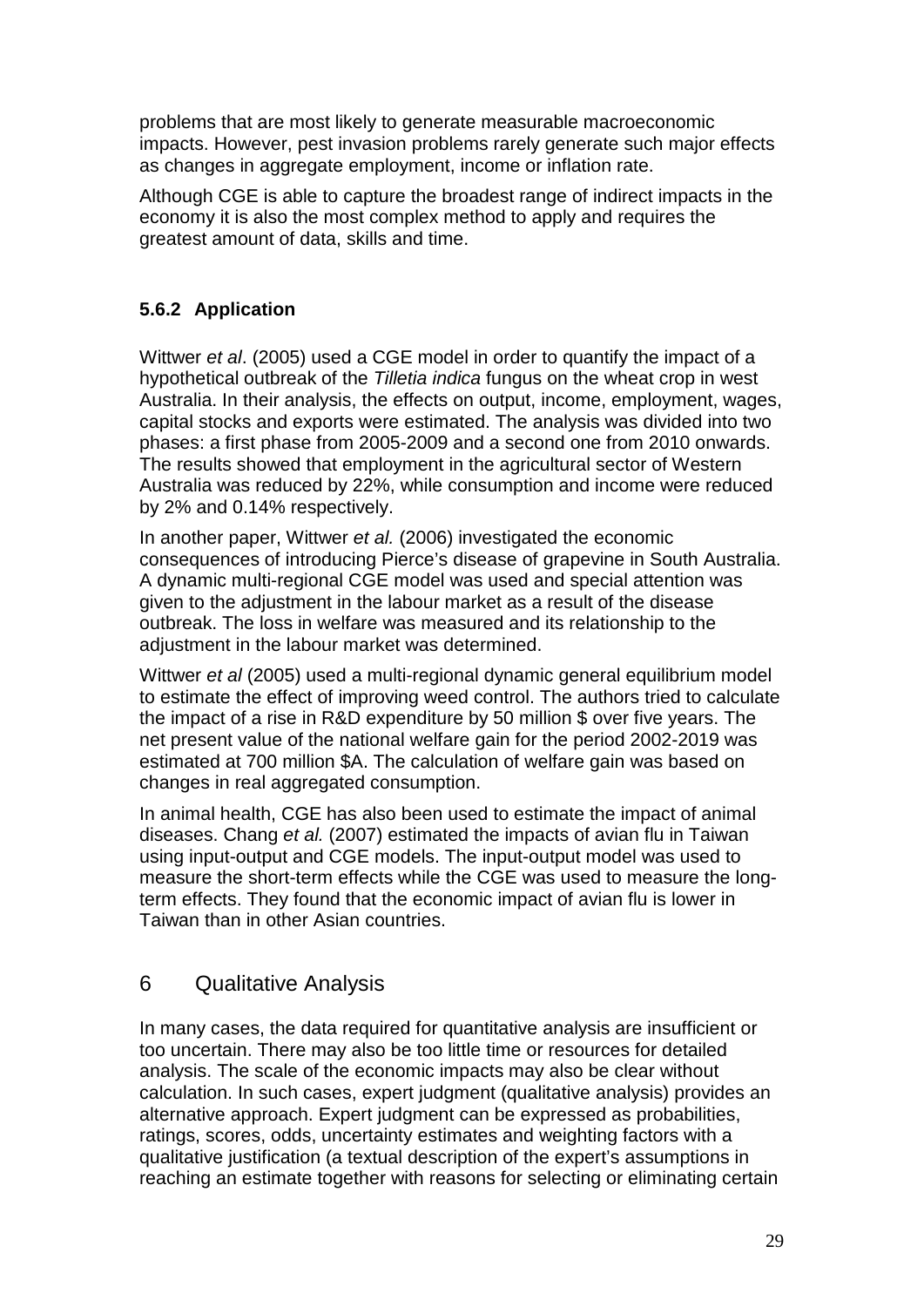data or information from analysis). In addition to asking experts to complete the risk assessment, the elicitation of expert judgment can also be obtained through specially designed methods. The most well known methods are (1) the Delphi method, and (2) Conjoint analysis. For example, the Delphi method (Rowe and Wright, 1999) is a systematic, interactive forecasting method that relies on a panel of independent experts. The experts answer questionnaires in two or more rounds. After each round, a summary of the experts' forecasts from the previous round as well as the reasons for their judgments is provided. Thus, feedback used to share information will lead to convergence of the views. On the other hand, conjoint analysis (Green and Srinivasan, 1978) is a statistical technique that determines what combination of a limited number of attributes is most influential on respondent choice or decisionmaking. A controlled set of potential products or services is shown to respondents and, by analyzing how they make preferences between these products, the implicit valuation of the individual elements making up the product or service can be determined. Delphi and conjoint analysis have been used in some animal health economics applications. For example, Van der Fels-Klerx (2002); Horst *et al.* (1996); Horst *et al.* (1998); Staerk *et al.* (1997) and Van Schaik *et al.* (1998) have used them to elicitate expert judgments.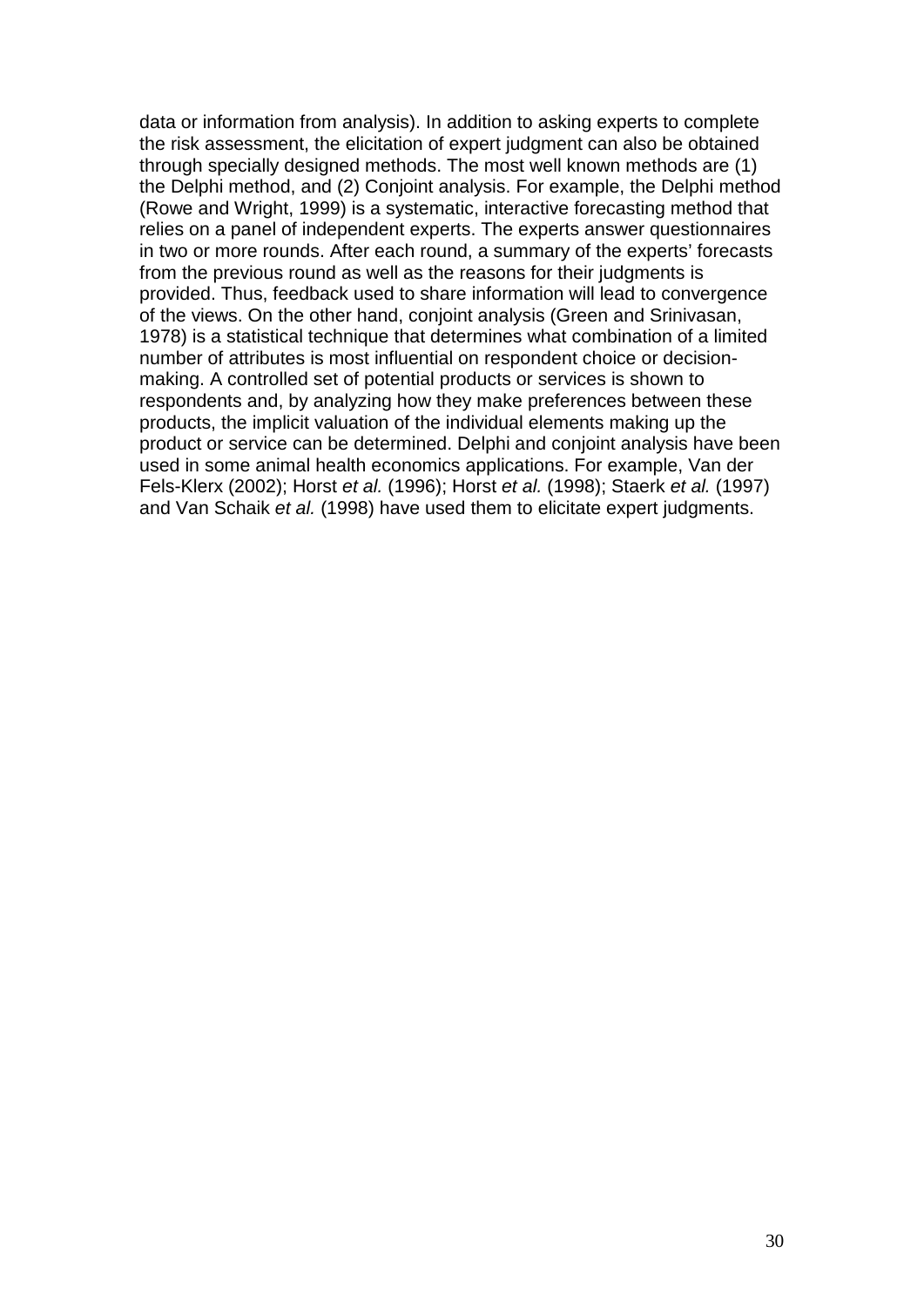#### <span id="page-33-0"></span>**7 Similarity in methods to assess impact and to evaluate management strategies**



Within a PRA, the assessment of pest impacts is undertaken separately from the analysis of the cost effectiveness of management options. However, the economic impact assessment methods used in the pest risk assessment stage can also be employed to evaluate different management strategies. In addition, the ability to perform each function differs from one method to the other. For instance, methods such as linear programming (LP) and dynamic programming (DP) are more suitable for evaluating management strategies than quantifying pest impacts. On the other hand, methods like partial equilibrium (PE), input-output analysis (I-O), computable general equilibrium (CGE) and partial budgeting (PB) are more suitable for the quantification of pest impacts than the evaluation of management strategies. The two dimension graph in figure A1.5 shows the extent to which different methods can perform both functions. This graph is categorized according to the scale of the impact (producer, sector and macro-economic level)

Figure A1.5: Comparison of the performance level of each method by the objectives of risk assessment and evaluation of risk management, categorized by the scale of impact.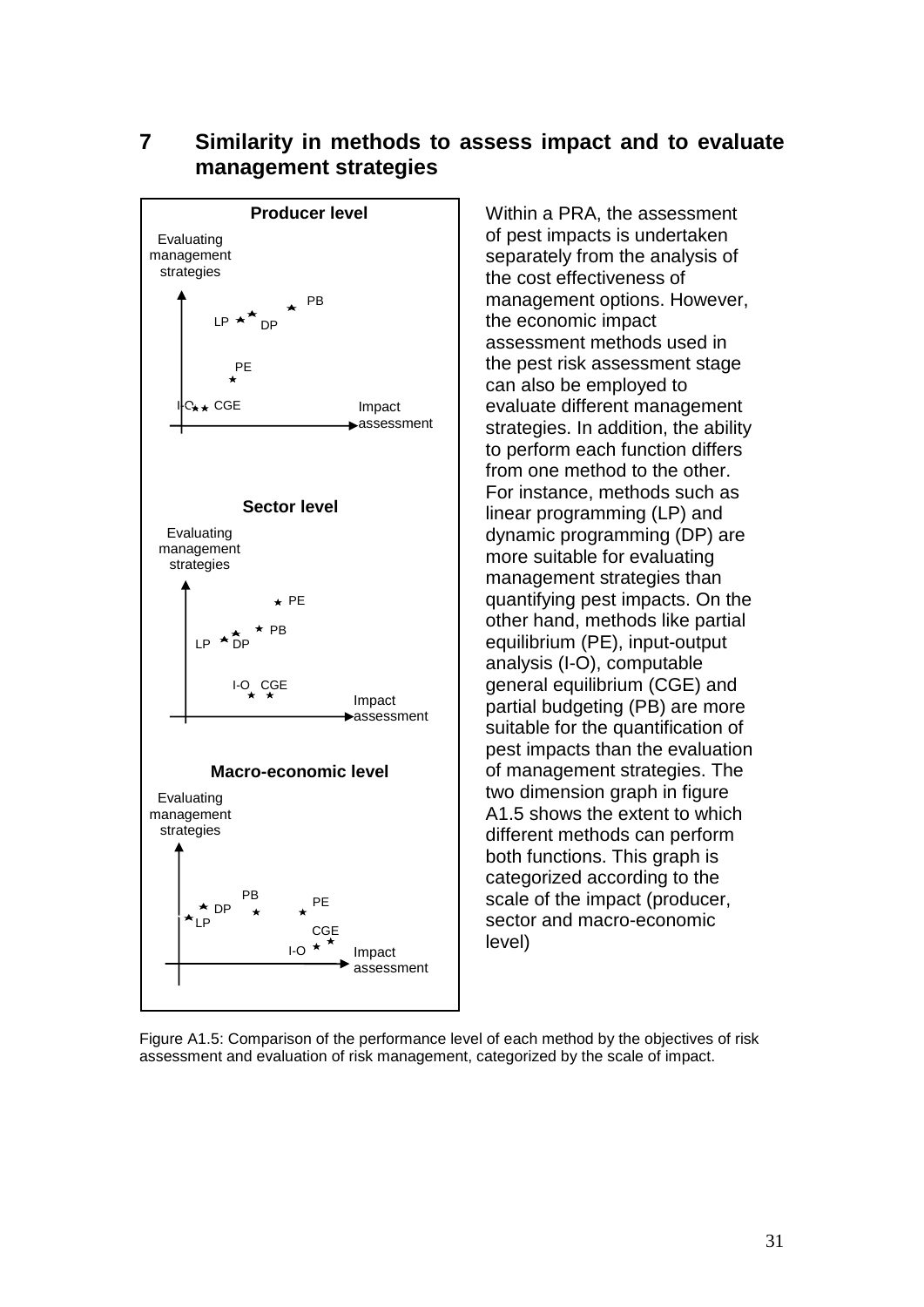<span id="page-34-0"></span>8 Modelling uncertainty in economic impact assessment

#### <span id="page-34-1"></span>**8.1 Stochastic simulation; Markov Chains and Monte Carlo modeling**

#### <span id="page-34-2"></span>**8.1.1 Theoretical background**

Evaluations of pest impacts or management options often involve considerable uncertainty. Uncertainty (Cullen and Frey, 1999) is defined as lack of knowledge about the true value of a quantity. Uncertainty can exist in any economic or biological parameter used to construct a quantitative model. Markov chain and Monte Carlo simulation are stochastic modelling techniques that can be used to evaluate the influence of uncertainty (Vose, 1996). They are used to support decision making by evaluating the impact of alternative control strategies on the spread of pests and by estimating the impact of pests on production.

Both Markov chain and Monte Carlo simulation methods can be used to explore the effect of uncertainty or stochasticity on any parameter in economic impact models. However, they differ in their methodology. The Markov chain model (Howard, 1971) uses probability distributions and provides the expected value of the results by carrying out a single run, while Monte Carlo simulation (Vose, 1996) uses random sampling and, for each input, multiple runs are carried out from a range of possible values. The variance in input values is then transmitted to the output of the model such that it indicates the probability of values that could occur. As a result, the model provides insight on the variation of possible outcomes and therefore on the level of risk.

### <span id="page-34-3"></span>**8.1.2 Application**

Markov chain and Monte Carlo simulation models have been used in plant and animal health. In plant health, Pemsl and Waibel (2007) used a stochastic partial budgeting method to evaluate the benefits from using BT varieties. BT varieties are used to control the cotton bollworm in china. To account for uncertainty in the factors that determine the quality of the BT varieties, Monte Carlo simulation was applied. Different control strategies, such as use of insecticides and routine sprays in addition to combination of insecticides and BT varieties, were investigated to find the optimal control option. Different pest densities were examined. The results showed that the most successful option for medium and high pest density was a combination of the low quality BT varieties and essential applications of insecticides while, for low pest density, using only insecticides was the optimal option.

Peterson and Hunt (2003) included uncertainty in the economic injury level (EIL) concept by using Monte-Carlo simulation. They investigated the EIL for two pests, alfalfa weevil larvae and *Hypera postica.* By running 10,000 iterations values in a Monte-Carlo simulation model, a lognormal distribution for model inputs was generated. The inputs of the model were injury per pest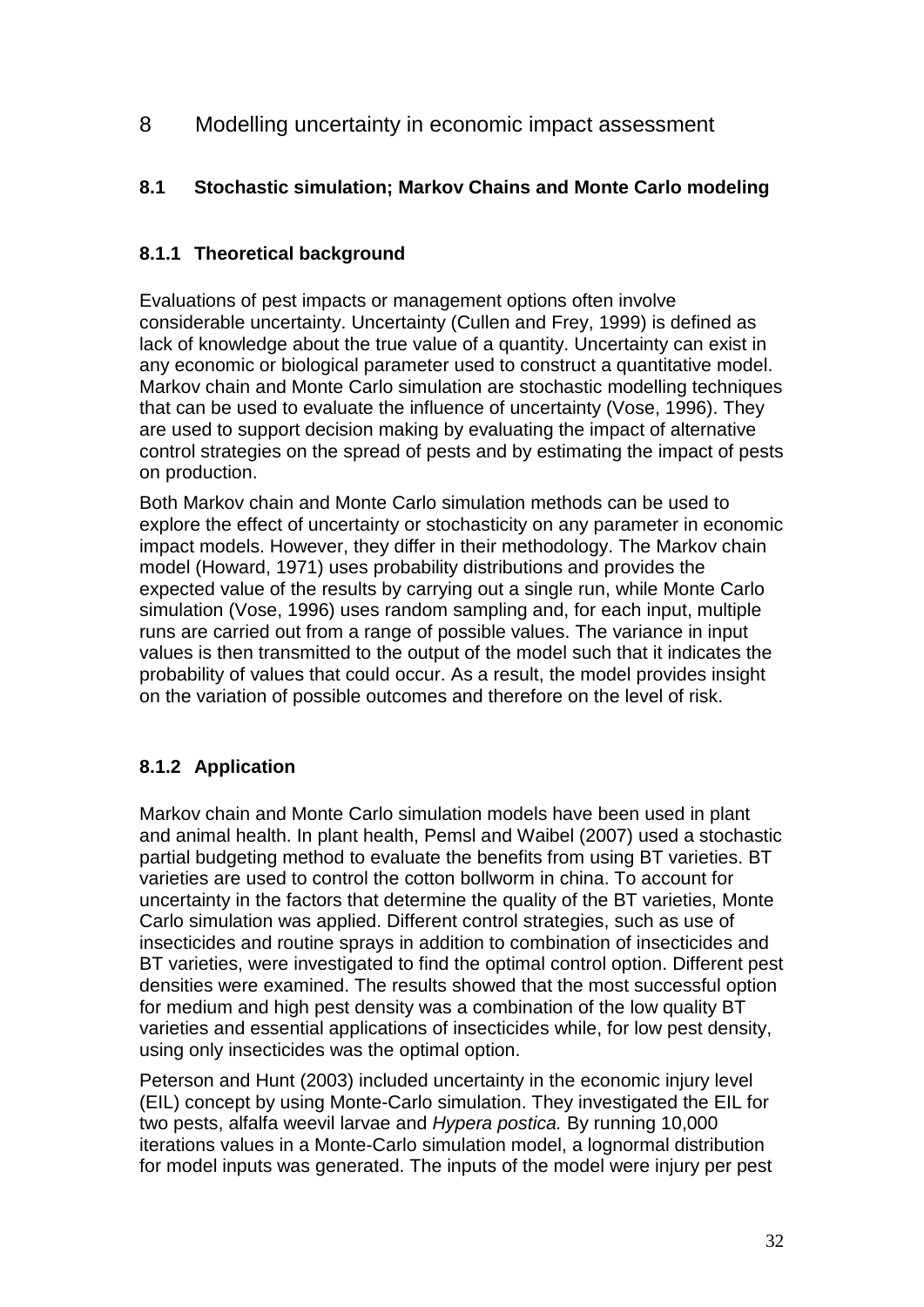(I), damage per unit injury (D), market value (M), cost control (C) and proportional reduction in injury with management (K). The resulting distributions reflected a high mode (maxima) and positive skewness. A sensitivity analysis was carried out to rank the contribution of each input to the variance in the results. For alfalfa weevil, the ranking was as follows with the contribution percentage in brackets: D (72%), I (22%), V (5%), K (0.5%), while for *Hypera postica*: D (54%), I (40%), V (5%), K (0.1%).

Hyde et al. (2003) used a decision tree approach to estimate the value of Btcorn to producers in the southwest Kansas region. Bt-corn is used to control the European corn bollworm (ECB), *Ostrinia nubilalis*. Uncertainty in the input variables, such as yield losses from insects, cost of spraying, cost of other controlling methods, corn prices and corn yield was modelled using Monte-Carlo simulation. The results showed that the ECB infestation probabilities, corn price and yield are important factors in estimating Bt-corn value.

Ranjan (2004) investigated the economic impact of pink hibiscus mealy bug in Florida and US. He integrated the estimated economic impact with a Markov chain model to simulate the spread of pink hibiscus mealy bug. The result showed that the annual damage in Florida was \$162.856 million while in the USA as a whole the damage was \$1,580.997 million.

## <span id="page-35-0"></span>9 Guidance scheme

Based on the results obtained from the literature, a scheme is developed to support the selection of the optimum method to conduct a PRA (figure A1.6). The selection scheme consists of two stages:1) the observation of the available resources for the PR-analyst in terms of data, skills, and time and 2) the definition of the extent of the pest impact in terms of scope and scale of impact. Based on these two elements, the PR-analyst should be able to choose the most appropriate method, i.e. the method that requires the least resources while capturing the minimum acceptable level of impact for his particular case study.

The scheme starts by assessing the availability of resources in terms of data, skills, and time. The data element is concerned with both biological and economic data. The biological data provide scientific information about the pest and its interaction with hosts (i.e. potential establishment and spread of the pest in the endangered area). Skills are the second element in defining the complexity level of the method or the resources required for the economic method. It refers to skills needed to apply the methods (e.g. mathematics, economics). The third element is the time available for the PR-analyst to carry out the economic assessment.

The second stage of the scheme starts by linking the data available on the pest and the host with the expected economic impact. The first step is to define the physical effect of the pest on the host, what is known as "injury level". The injury level is affected by existing control measures and current production practices along with the ability of the pest to reach high population densities above the economic injury threshold, which is basically driven by the biological data. The economic data provide an indication of the appropriate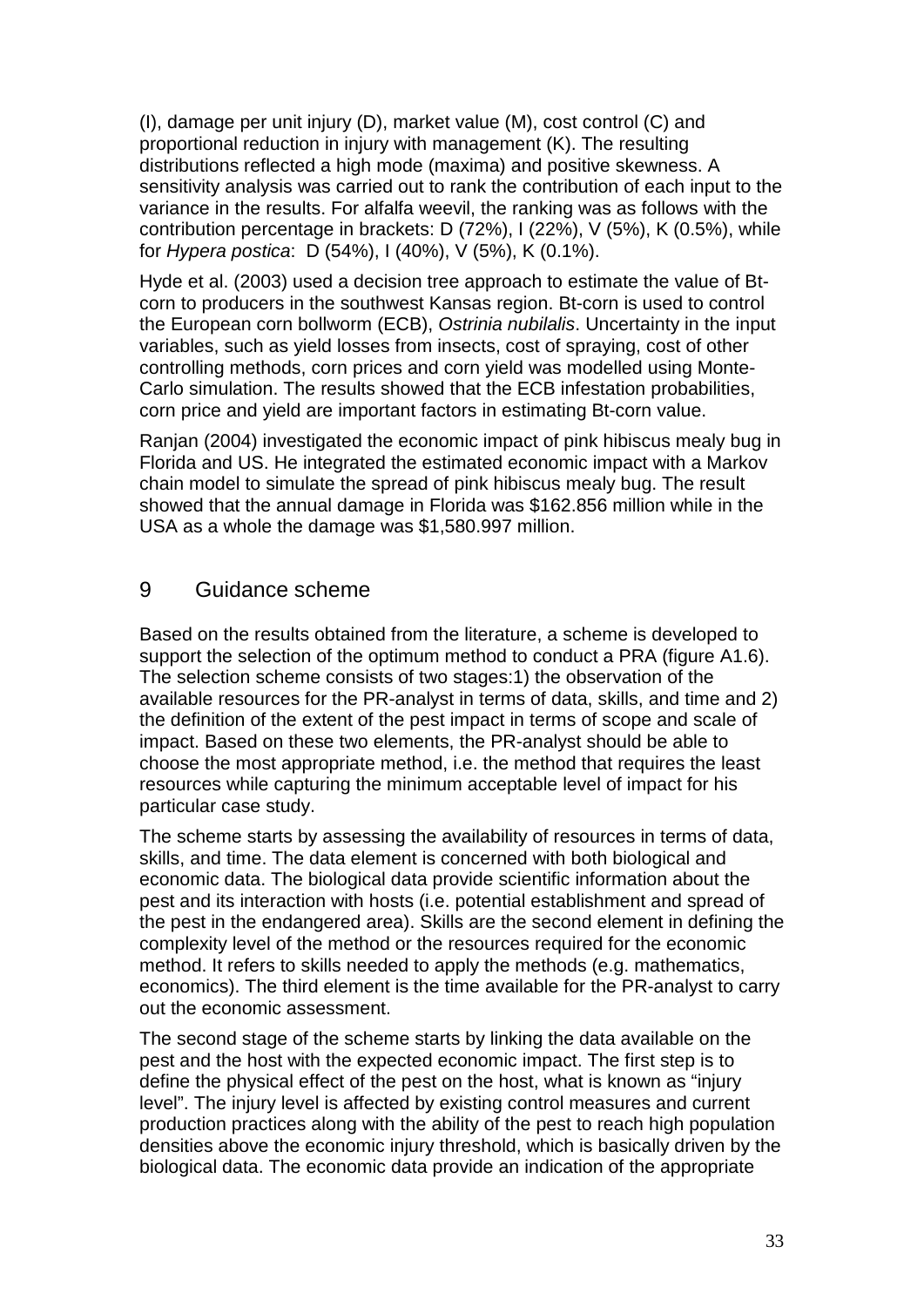economic impact scope and scale. Accordingly, such play a fundamental role in defining the most appropriate method for estimating economic impacts. The key factor to consider here is that the type or method of economic analysis required depends on the economic consequences that have been identified as a result of the effects of the particular pest and host interaction. Each situation could be different, with economic effects possibly limited to a minor effect or a minor crop, or having a major effect on a key plant in an agribusiness sector. In this context, the pest's presence and way that the pest's effects are manifested are important considerations.

For many biological and economic variables, there will generally be little data on which to base estimates. Consequently, for these parameters, there is a need to model uncertainty by using specific techniques. Modelling uncertainty will provide insight in the variation of possible outcomes that is of great importance to the decision maker.

In conclusion, knowledge of the potential establishment and spread of the pest in the endangered area, its capacity to reach economically damaging population densities and the economic importance of the host crop should be used to provide an approximate estimate of the scope, *i.e. direct vs. indirect impact and,* the scale, *i.e. producer, sector and macro-economic level.*  Adding the results of both stages, the optimal method can be found.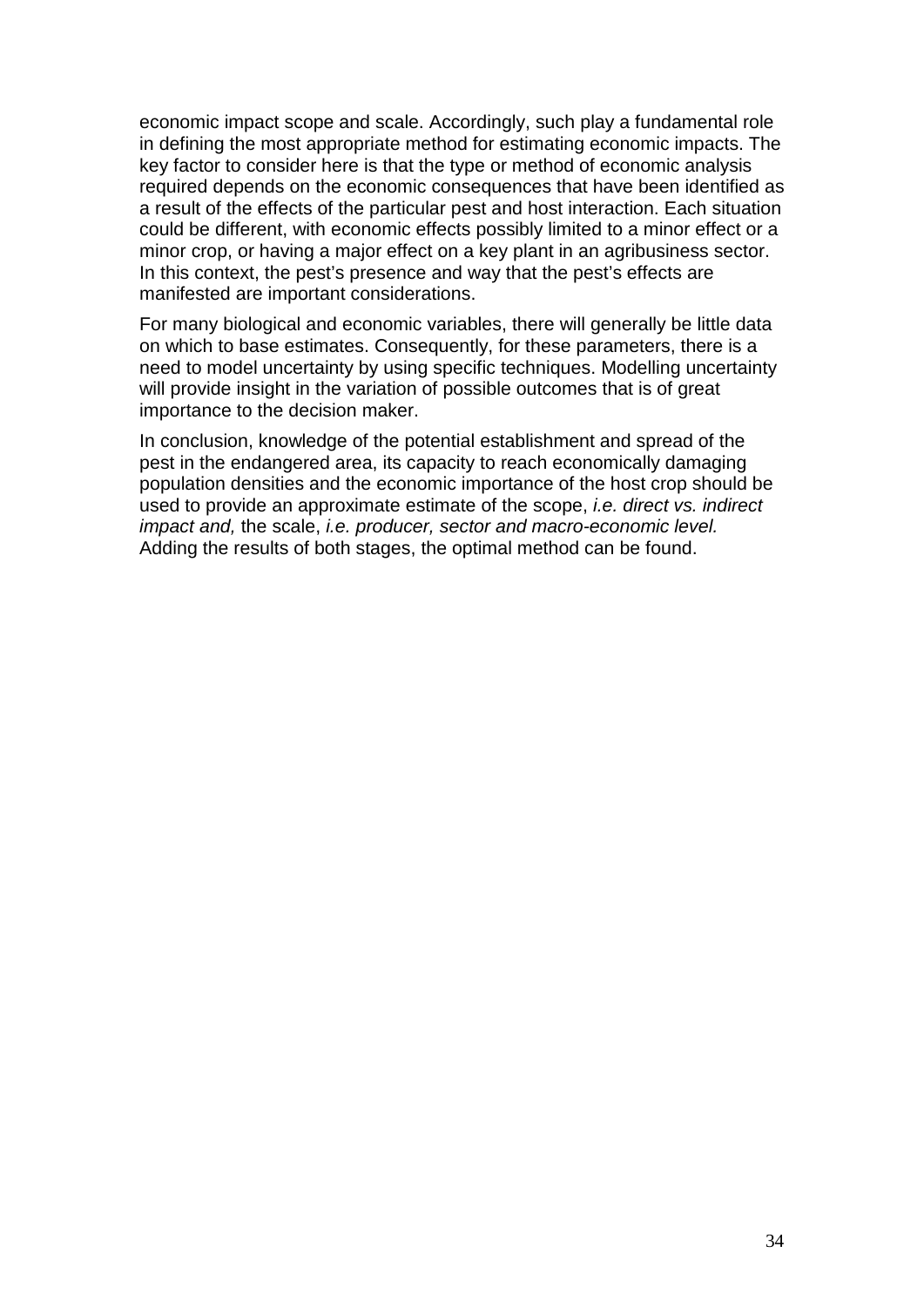PRATIQUE No. 212459 Deliverable number: D2.1 Date: 17/09/2009

# PRATIQUE

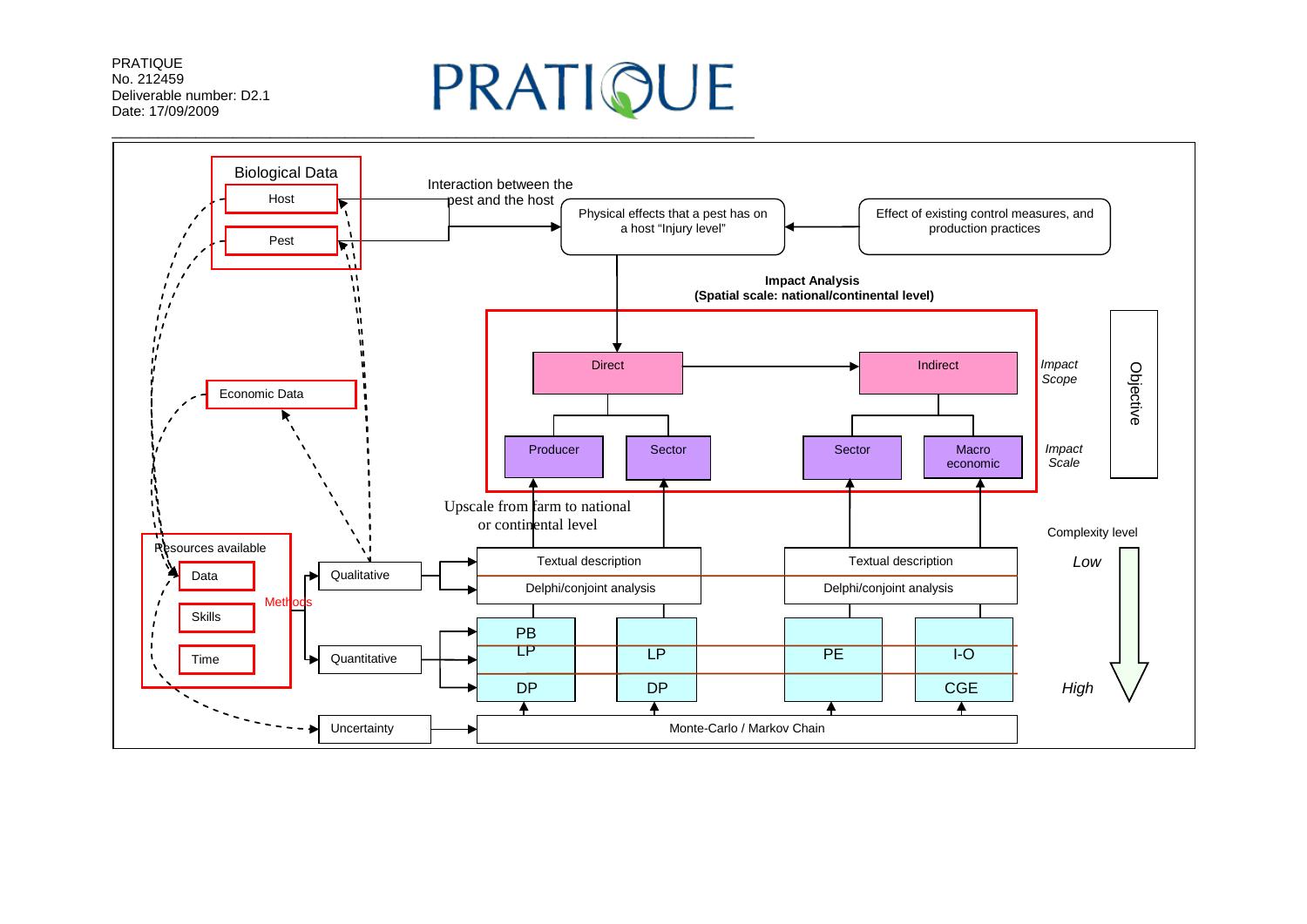**Scope:** Direct= host specific impact/ Indirect= non-host specific impact/ **Scale:** Producer= impact on producer/ Sector= impact on supply chain partners (producers, processors, retailers) and consumers in one sector/ wide economy= impact on other sectors and economic entities (government)

Figure A1.6: Guidance scheme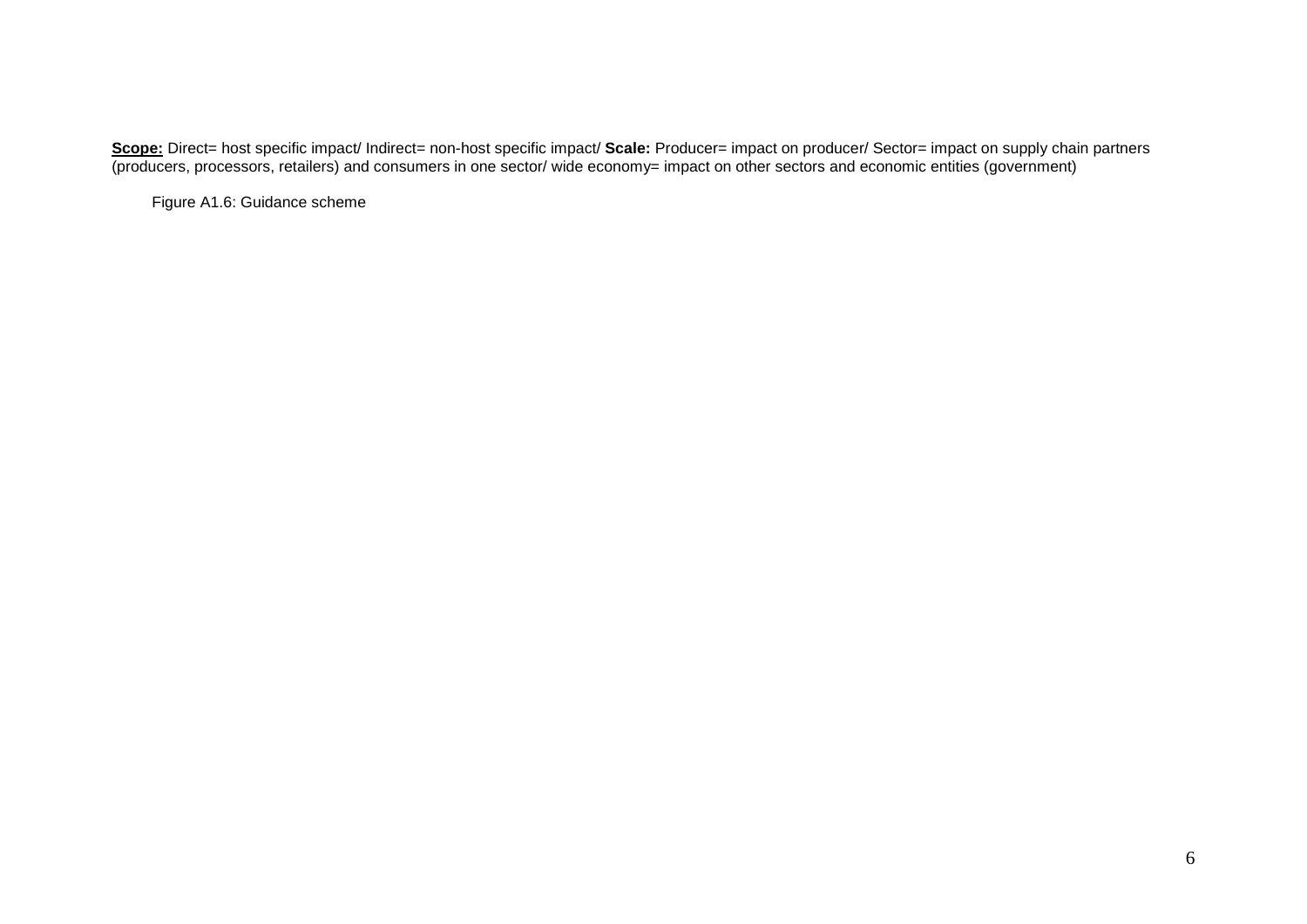# 10 Mapping the quantitative economic methods to the EPPO scheme

The EPPO Panel on PRA has been developing the EPPO decision support schemes for pest risk analysis for quarantine pests. The current EPPO scheme is entirely based on ISPM no. 11 and addresses all elements of this ISPM in a logical sequence of questions to carry out the process of PRA in an efficient way. In the EPPO scheme, the questions addressing the economic risk assessment, including social and environmental impacts, are from 2.1 to 2.15. Table A1.1 proposes the most suitable economic methods that can be used to answer the questions involving economic impact assessment.

| <b>EPPO scheme questions</b>                                                                                                                                                 | <b>Proposed economic method</b>                                                                                                                                                                                                                                                          |
|------------------------------------------------------------------------------------------------------------------------------------------------------------------------------|------------------------------------------------------------------------------------------------------------------------------------------------------------------------------------------------------------------------------------------------------------------------------------------|
| 2.1. How great a negative effect does the<br>pest have on crop yield and /or quality to<br>cultivated plants or on control costs within its<br>current area of distribution? | (1) Partial budgeting (2) Linear programming<br>and (3) Dynamic programming                                                                                                                                                                                                              |
| 2.2 How great a negative effect is the pest<br>likely to have on crop yielded and /or quality<br>in the PRA area without any control<br>measures?                            | (1) Partial budgeting, (2) Linear programming<br>and (3) Dynamic programming                                                                                                                                                                                                             |
| 2.4. How great an increase in production<br>costs (including control costs) is likely to be<br>caused by the pest in the PRA area?                                           | (1) Partial budgeting and (2) Linear<br>programming and (3) Dynamic programming                                                                                                                                                                                                          |
| 2.5. How great a reduction in consumer<br>demand is the pest likely to cause in the PRA<br>area?                                                                             | Partial equilibrium. The demand analysis in<br>the partial equilibrium model can be used to<br>identify the determinants of the demand. The<br>demand elasticity resulting from the analysis<br>will provide a direct answer to this question.                                           |
| 2.8. How important is social damage caused<br>by the pest within its current area of<br>distribution?                                                                        | (1) Partial equilibrium and (2) CGE can be<br>used to calculate the change in social welfare<br>(i.e. change in consumer and producer<br>welfare), employment, social structure.                                                                                                         |
| 2.9. How important is the social damage<br>likely to be in the PRA area?                                                                                                     | (1) Partial equilibrium and (2) CGE can be<br>used to calculate the change in social welfare<br>(i.e. change in consumer and producer<br>welfare), employment, social structure.                                                                                                         |
| 2.10. How likely is the presence of the pest in<br>the PRA area to cause losses in export<br>markets?                                                                        | (1) Partial equilibrium and (2) CGE can<br>quantify the losses in export market and its<br>consequences, while (3) I-O can quantify the<br>impact that result from losses in export<br>market (i.e. intersectoral effects on output,<br>employment and income in the entire<br>economy). |

Table A1.1: Mapping the economic methods to the EPPO scheme

*Note: The remainder of the questions address environmental and social impacts.*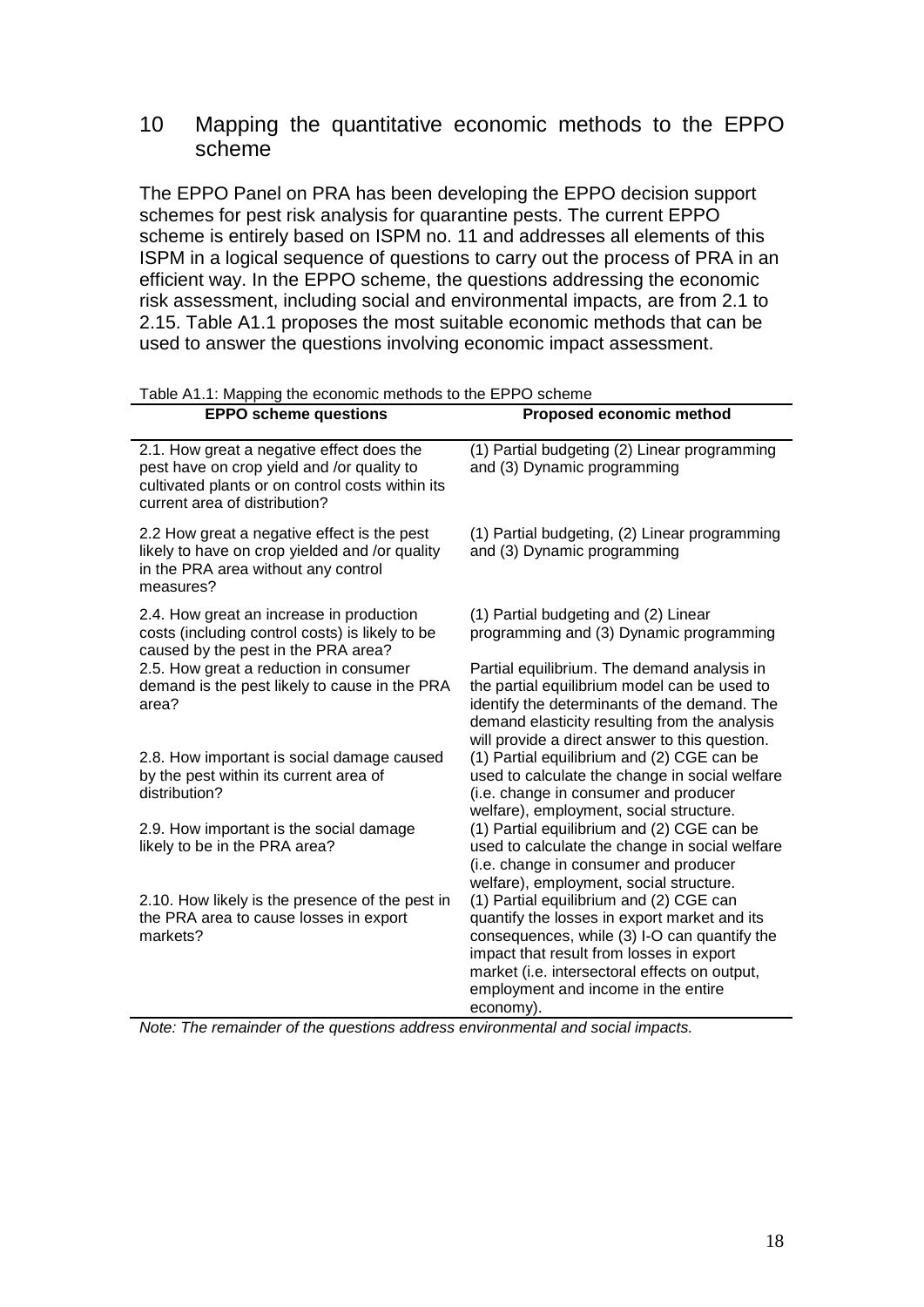# 11 Discussion and conclusions

Expert judgment (qualitative analysis) is frequently used in pest risk assessments when the risks are clear-cut, there is insufficient good quality data, and resources for a quantitative assessment. The current practice for elicitation of expert judgment is undertaken by experts acting on their own and collectively and it is rarely that an objective method to obtain expert judgment is used (e.g. Delphi method or conjoint analysis).

In quantitative analyses, each economic method is able to assess a different range of impacts and requires specific resources to conduct the analysis. In order to select the optimal method for a particular PRA, the pest risk analyst needs to select the method that requires minimal resources in terms of data, skills and time, while providing an appropriate level of accuracy in assessing the scale and scope of the potential impacts. We conclude that partial budgeting is the most suitable method for estimating direct impact as it requires the least resources and provides more detailed results in comparison to LP and DP. LP and DP basically find the optimal decision and the value of that optimal decision is interpreted as the impact. The optimization process provides overall results without showing the impact of the individual components. Partial equilibrium is the most appropriate method for the estimation of indirect impacts, e.g. export losses, consumer demand, price effects, social welfare and intersectoral consequences. This can be justified in two ways. First, PE requires the least resources compared to the I-O and CGE methods and, second, the additional advantage of I-O and CGE in their ability to capture indirect impacts to the entire economy is very rarely needed in PRA since it is very unlikely that a pest will have a wide economy impact. In most cases, a combination of the two methods, PB and PE, are sufficient to provide a detailed analysis of both direct and indirect impacts.

The main differences between these recommendations and those in ISPM\_11 are that

- CGE is not appropriate method for PRA and can be replaced by a multi-market PE, and
- a combination of PB and PE will provide good quality of analyses for those cases where both direct and indirect impacts occur.

The current practice for evaluating economic impacts usually stops with the estimation of direct impacts at the producer level. However, from an economic point of view, even if we assume that the direct impact is large, it is not good practice to stop the assessment and conclude immediately that the pest will lead to a high overall negative economic impact since it is also important to take into account the possibilities of adaptations. A direct negative impact on a producer could be countered by a substitution effect with a switch to other crops that are not vulnerable to the pest. If producers can adapt by growing less vulnerable crops, the total overall impact for all producers could be less severe than that indicated if only direct impacts are evaluated. The factors that can affect the possibilities of adaptation for producers can be summarized in the following: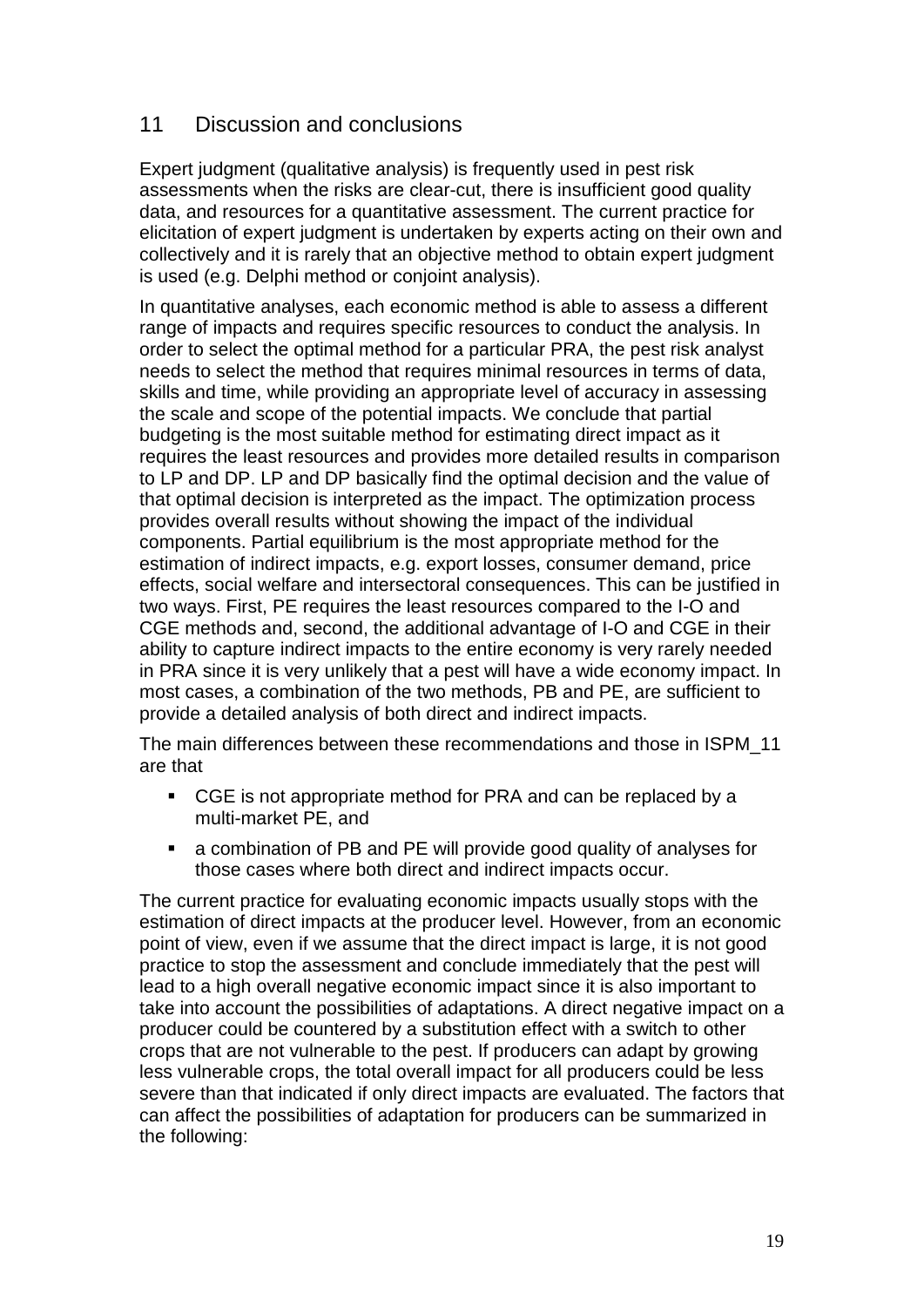- **Fight** risk level, the higher the risk, and the greater the tendency to switch, as people are expected to be risk averse.
- Competence of the substitute crop, the better the performance of the substitute crop, the more the tendency to switch. Producers are expected to be profit maximizers.

Assuming the data are available to carry out partial budgeting and partial equilibrium models, partial budgeting is relatively straightforward to apply because limited skills are required. However, for partial equilibrium analysis, the higher skills requirements may limit the application of this method. There is a trade off between the costs of investing in the skills needed and the benefit from using the PE technique. The alternatives can be summarized by comparing the costs of:

- 1. econometrics and micro-economics courses to teach the PR-analyst the required skills
- 2. hiring an economist to assist the PR-analyst
- 3. building a fully computerized partial equilibrium model (which, however, is not feasible to use without prior knowledge of economics/econometrics).
- 4. a combination of (1) and (3)

While the benefits lie, for the EPPO PRA scheme, in providing a quantitative answer to two "economic impact" questions (2.5 and 2.10) and assistance in answering two "social impact" questions (2.8 and 2.9), a key question is whether the costs for acquiring the PE skills can be justified by the benefits of adding such quantification to PRAs.

Recently, the importance of using quantitative analyses in risk assessment has increased in order to provide an objective justification for decisions (e.g. regulate or ban plant imports). If carried out correctly, quantitative analyses can be more effective than qualitative assessments in providing this justification.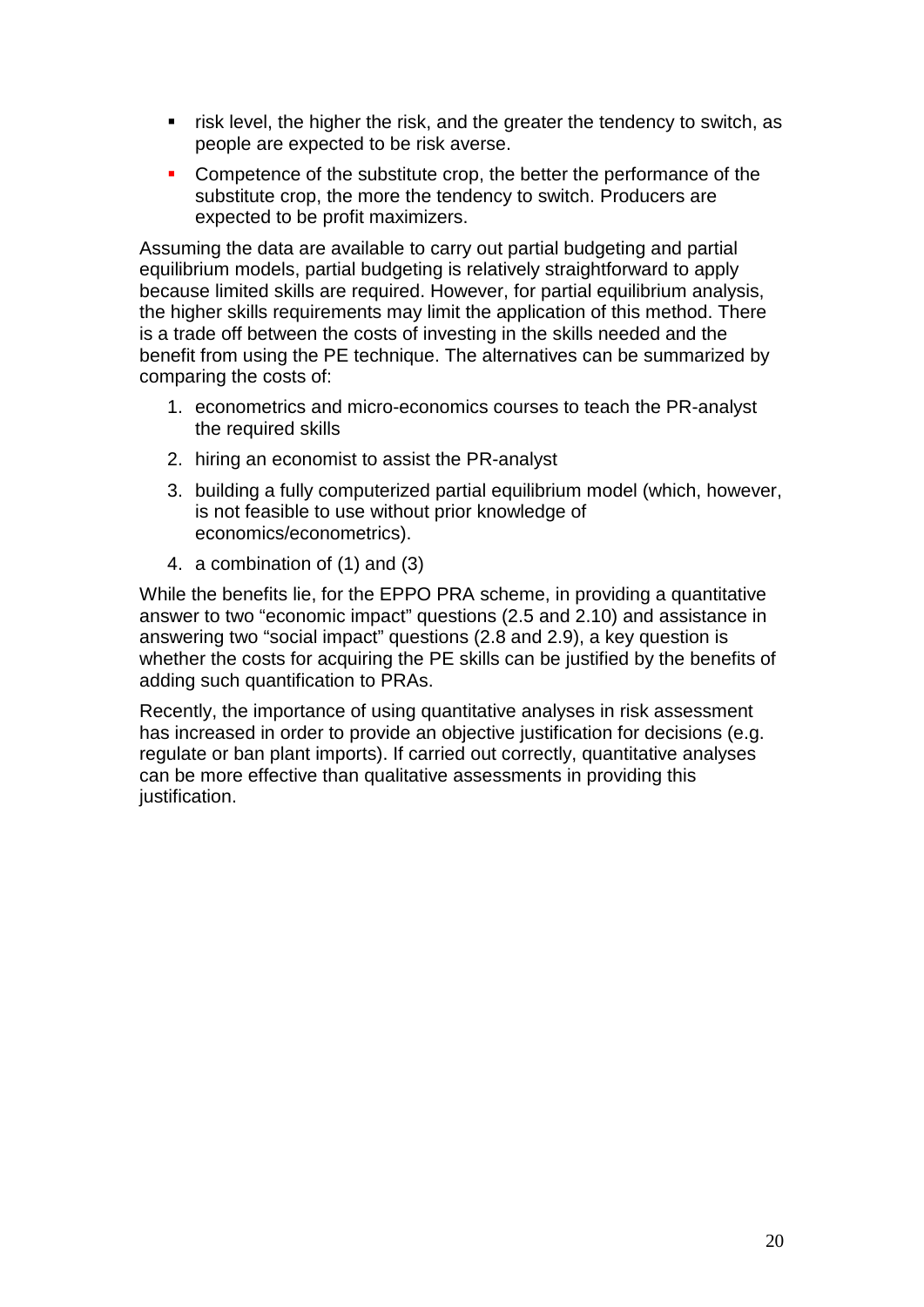| i able A1.∠: Mapping between selection criteria and economic methods<br><b>Criteria</b> | <b>PB</b> | <b>LP</b> | <b>PE/Multi market PE</b> | <b>DP</b> | <b>Input-output Analysis</b> | <b>CGE</b> |
|-----------------------------------------------------------------------------------------|-----------|-----------|---------------------------|-----------|------------------------------|------------|
| Scope of analysis                                                                       |           |           |                           |           |                              |            |
| <b>Direct cost</b>                                                                      | $+$       | 0         | 0/0                       | 0         | 0                            | ი          |
| <b>Prices</b>                                                                           |           | 0         | $+/+$                     | 0         |                              |            |
| <b>International trade</b>                                                              |           |           | $+/+$                     |           | 0                            |            |
| <b>Inter-sector linkages</b>                                                            |           |           | $-1/0$                    |           | $\ddot{}$                    |            |
| <b>Social Welfare</b>                                                                   |           |           | $+/+$                     |           | 0                            |            |
| <b>Employment</b>                                                                       |           |           | $-1/0$                    |           |                              |            |
| <b>Scale of analysis</b>                                                                |           |           |                           |           |                              |            |
| <b>Producer</b>                                                                         | ÷.        |           | 0/0                       | $\ddot{}$ |                              | 0          |
| <b>Sector</b>                                                                           |           | 0         | $+/+$                     | 0         | 0                            |            |
| Wide economy                                                                            |           |           | $-1/0$                    |           |                              |            |
| Resource criteria                                                                       |           |           |                           |           |                              |            |
| Simple skills requirement                                                               | $+$       | 0         | 0/0                       |           | 0                            |            |
| Availability of data required                                                           | ÷.        |           | $0/-$                     | 0         |                              |            |
| <b>Short time investment</b><br>Misc. criteria                                          | $+$       | 0         | 0/0                       | 0         | 0                            |            |
| Low uncertainty in results                                                              | +         | 0         | 0/0                       | 0         | 0                            |            |

Table A1.2: Mapping between selection criteria and economic methods

**Source:** Modified on Rich *et*. Al. (2005) by adding other criteria and methods

**- :** Inappropriate **0:** Somewhat appropriate **+:** Appropriate

**PB:** Partial budgeting **LP:** Linear programming **PE:** Partial equilibrium **DP:** Dynamic programming **CGE:** Computable General Equilibrium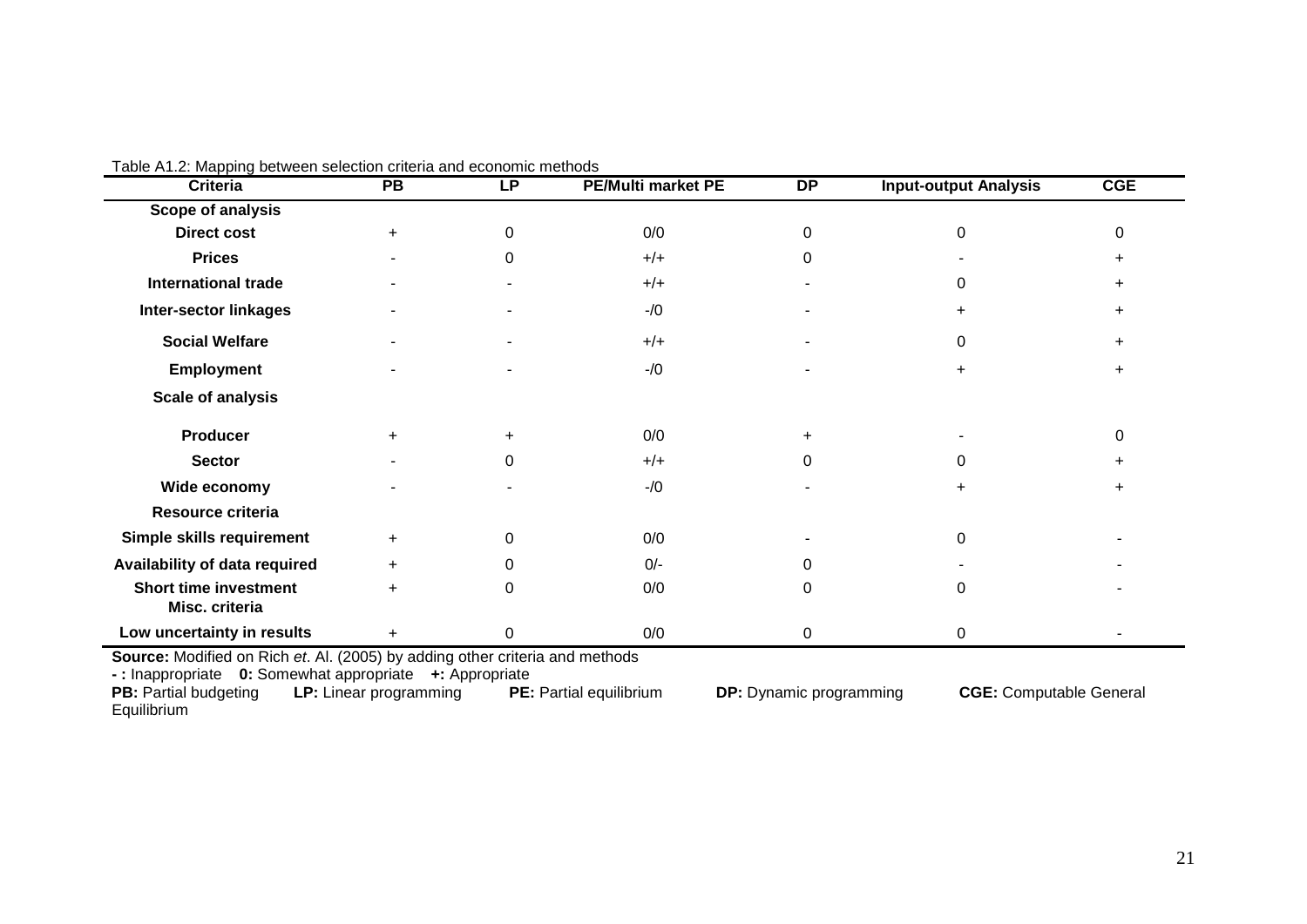| Requirement     | PB                                                                                                                                | <b>LP</b>                                                                                                                                                                           | <b>PE/Multi market PE</b>                                                                                                                                                                                                                                  | <b>DP</b>                                                                                                                                                                              | <b>Input-output Analysis</b>                                                                                                                                                                                                          | <b>CGE</b>                                                                                                                                                                                                 |
|-----------------|-----------------------------------------------------------------------------------------------------------------------------------|-------------------------------------------------------------------------------------------------------------------------------------------------------------------------------------|------------------------------------------------------------------------------------------------------------------------------------------------------------------------------------------------------------------------------------------------------------|----------------------------------------------------------------------------------------------------------------------------------------------------------------------------------------|---------------------------------------------------------------------------------------------------------------------------------------------------------------------------------------------------------------------------------------|------------------------------------------------------------------------------------------------------------------------------------------------------------------------------------------------------------|
| Data            | (1) production volumes, (2)<br>yield loss, (3)<br>production prices, (4) control<br>costs and (5) estimation for<br>export losses | (1) values for the<br>economic or biological<br>variables used to<br>construct LP model,<br>(2) the expected<br>reduction in crop<br>production due to pest<br>incursion/yield loss | (1) a complete<br>parameterization for<br>supply and demand<br>functions in the<br>market(s) directly<br>affected by the pest (2)<br>a determination of the<br>closures of the<br>market(s) being<br>modelled and (3)<br>percentage loss in crop<br>vield. | (1) values for the<br>economic or<br>biological variables<br>used to construct<br>DP model, (2) the<br>expected reduction<br>in crop production<br>due to pest<br>incursion/yield loss | (1) a detailed input-output<br>table, (2) income and<br>employment for each<br>sector in the economy and<br>(3) the expected reduction<br>in export volumes or<br>reduction in crop<br>production due to pest<br>incursion/yield loss | (1) social accounting<br>matrix, (2) elasticities<br>which are parameters that<br>capture behavioural<br>response (3) the expected<br>reduction in crop<br>production due to pest<br>incursion./yield loss |
| <b>Time</b>     | 1 week to one month                                                                                                               | one month to three<br>months                                                                                                                                                        | Few weeks for a simple<br>model to few <sup>1</sup> months<br>for very detailed<br>models.                                                                                                                                                                 | one month to few<br>months                                                                                                                                                             | one month to few months                                                                                                                                                                                                               | few months to a year                                                                                                                                                                                       |
| <b>Skills</b>   | Basic accounting skills                                                                                                           | Mathematical<br>background (e.g.<br>mathematical<br>programming).                                                                                                                   | Familiarity with basic<br>partial equilibrium<br>modelling and micro-<br>econometric estimation<br>techniques.                                                                                                                                             | Mathematical<br>background (e.g.<br>mathematical<br>programming)                                                                                                                       | Basic macro economic<br>theory and mathematical<br>skills (e.g. matrices).                                                                                                                                                            | Solid economical/statistical<br>background. Also<br>experienced modellers with<br>substantial prior exposure<br>to computable general<br>equilibrium models are<br>required                                |
| <b>Software</b> | Excel                                                                                                                             | GUASS, GAMS or<br>any other available<br>software to solve<br>mathematical<br>programming<br>problems                                                                               | Excel, Stata, E-views,<br>SAS, GAMS or any<br>other available software<br>to solve a system of<br>potentially non-linear<br>equations for the<br>endogenous prices and<br>quantities                                                                       | GUASS, GAMS or<br>any other available<br>software to solve<br>mathematical<br>programming<br>problems.                                                                                 | GUASS, GAMS, MATLAB<br>or any other available<br>software to solve matrices                                                                                                                                                           | GUASS, GAMS and<br><b>MATLAB</b>                                                                                                                                                                           |

#### **Table A1.3: Resources requirement for the economic methods**

**Source:** Holland J. (2007). Tools for Institutional, Political, and Social Analysis of Policy Reform. The World Bank.

**N.B.** Economic data such as production [area harvested, yield, and production quantities], consumption, trade [quantity and values of exports and imports], prices, income and employment) can be founded in public databases

 $1$  More than three months and less than a year  $-$  Note: For all methods, we assume that the PR-analyst has basic agricultural/plant production background.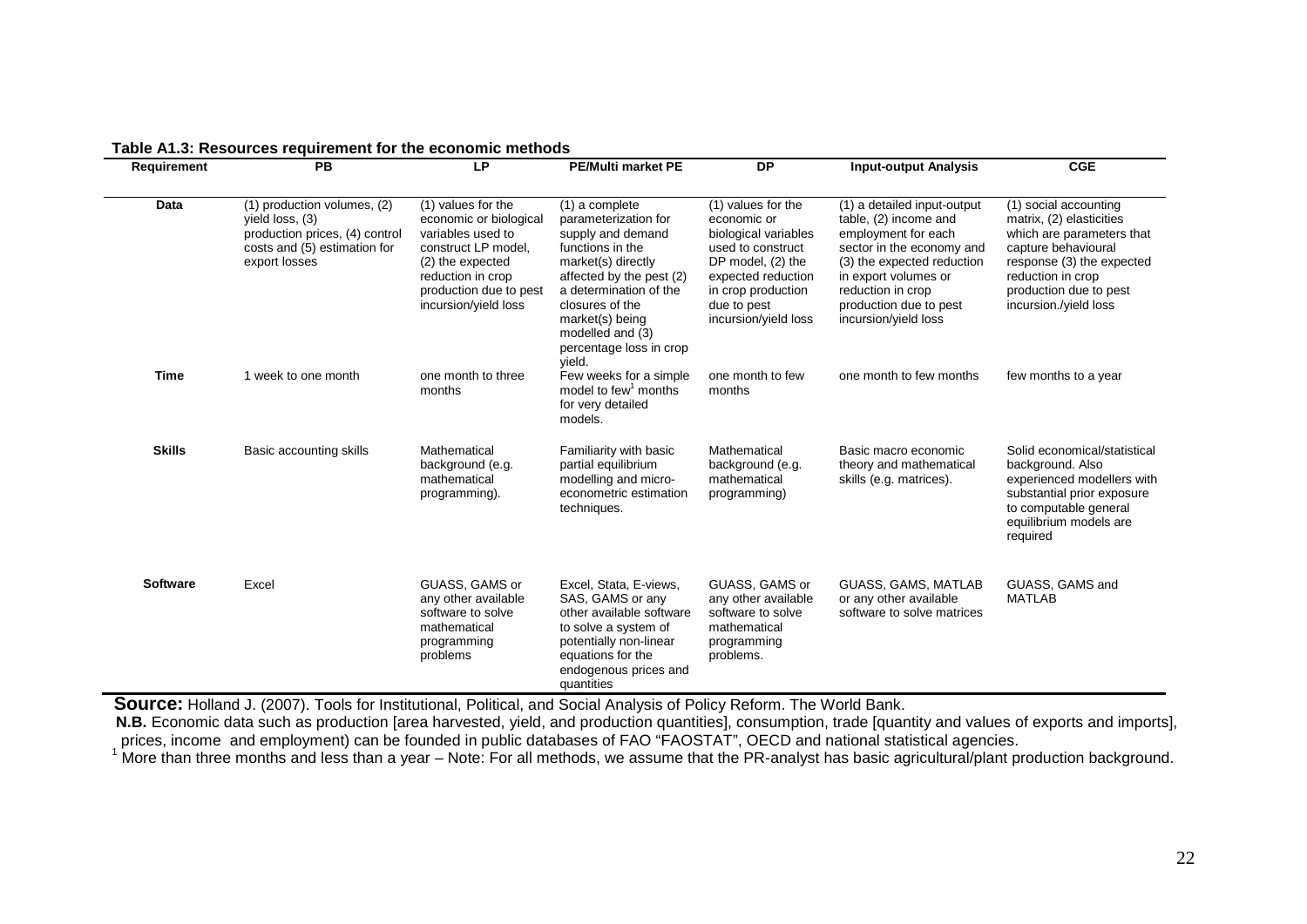## References

- ACIA-CFIA (2008) *Plant Health Risk Assessment*. Plant Health Risk Assessment Unit, Science Advice Division, Ottawa, Ontario, Canada.
- Arthur M (2006) An economic analysis of quarantine: The economics of Australian's ban on New Zealand apple imports. *New Zealand Agricultural and Resource Economics Society*, Conference, Nelson, New Zealand.
- Bangsund DA, Baltezore JF, Leitch JA & Leistritz LF (1993) Economic impact of Leafy Spurge on wild land in Montana, South Dakota and Wyoming. *NDSU Agricultural Economics,* Report No. 304.
- Bellman RE (1957) Dynamic Programming, p. 340. The Princeton University press, New Jersey
- Bicknell KB, Wilen JE & Howitt RE (1999) Public policy and private incentives for livestock disease control. *Austrian Journal of Agricultural Resource Economics* **43 (4)**, 501-521.
- Bigsby H. & Whyte C (2001) Quantifying phytosanitary barriers to trade. In *N. Hooker and E. Murano (Eds.), Interdisciplinary food safety research.*  New York, NY: CRC press.
- Biosecurity Australia (2008) Weed Risk Assessment system. URL: [http://www.daff.gov.au/ba/reviews/weeds/system/weed\\_risk\\_assessme](http://www.daff.gov.au/ba/reviews/weeds/system/weed_risk_assessment) [nt](http://www.daff.gov.au/ba/reviews/weeds/system/weed_risk_assessment)
- Biosecurity New Zealand (2006) *Risk Analysis Procedures, Version 1*. Biosecurity New Zealand.
- Bissonnette SM, D'Arcy CJ and Pedersen WL (1994) Yield loss in two spring oat cultivars due to Puccinia coronata f. sp. avenae in the presence or absence of barley yellow dwarf virus. *Phytopathology* **84**, 363-371.
- Bourguignon F & Pereira da Silva L (2003) The impact of economic policies on poverty and income distribution, evaluation techniques and tools. A World Bank Publication.
- Brent R (1996) Applied cost benefit analysis. Edward Elgar, Cheltenham.
- Breukers A, Mourits M , van der Werf W , Oude Lansink A (2008) Costs and benefits of controlling quarantine diseases: a bio-economic modelling approach. *[Agricultural Economics](http://www3.interscience.wiley.com/journal/117962754/home)* **[38,](http://www3.interscience.wiley.com/journal/119400062/issue)** 137 – 149.
- Burleigh JR, Eversmeyer MG & Roelfs AE (1972) Linear equations for predicting wheat leaf rust. *Phytopathology* **62**, 947-953
- Burrell A & Mangen MJ (2001) Animal Disease Epidemics: To Vaccinate or Not to Vaccinate?. *Eurochoices*, pp. 24-7.
- Caskie P, Davis J & Moss JE (1999) The economic impact of BSE: A regional prospective. *Applied Economics* **31**, 1623-1630.
- Chang C, Lee D, Lin H & Hsu S (2007) The potential economic impact of Avian flu pandemic on Taiwan*. Selected paper prepared for presentation at the American Agricultural Economics Association 2007 Annual Meeting*, Portland, Oregon.

Cullen AC & Frey HC (1999) The Use of Probabilistic Techniques in Exposure Assessment: A Handbook for Dealing with Variability and Uncertainty in Models and Inputs. Plenum: New York, 335 pages.

DEFRA (2005). *UK Non-native organism risk assessment scheme*, user manual.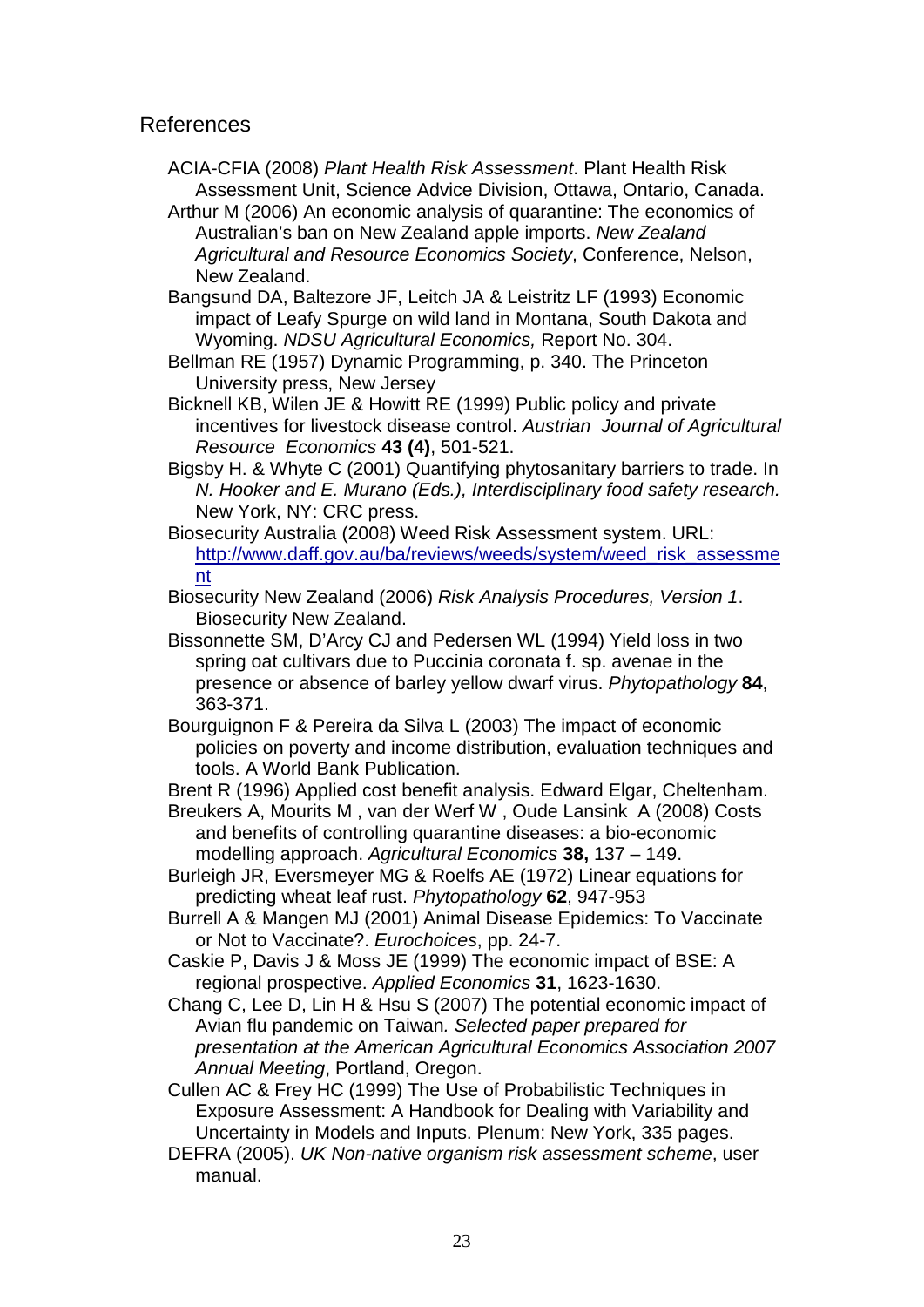Dijkhuizen AA & Moris RS (1997) Animal health economics, principle and applications. University of Sydney, Australia.

- Dixon PB & Parmenter BR (1996) Computable general equilibrium modelling for policy analysis and forecasting". In *Amman H.M., Kendrick D.A. & Rust J. (eds.), Handbook of computational economics*, vol-I, Elsevier science B.V.
- Eiswerth M, Darden T, Johnson W, Agapoff J & Harris T (2005) Input– output modelling outdoor recreation, and the economic impacts of weeds. *Weed Science* **53**, 130–137.
- Ekboir JM (1999) Potential impact of foot and mouth disease in California: The role and contribution of animal health surveillance and monitoring services. *Agriculture issues centre*, Davis.
- EPPO (2007) Guidelines on Pest Risk Analysis: Decision-support scheme for quarantine pests EPPO Standard PM 5/3(3). (2007) EPPO, Paris (FR).<http://archives.eppo.org/EPPOStandards/pra.htm>
- FAO (2004) Pest risk analysis for quarantine pests including analysis of environmental risks. *International Standards for Phytosanitary Measures*. Publication No. 11. Rev. 1. FAO, Rome (IT).
- FAO (2007a) Glossary of phytosanitary terms. *International standards for phytosanitary measures*. Publication No. 05. FAO, Rome (IT).
- FAO (2007b) Framework for Pest Risk Analysis. *International standards for phytosanitary measures* . Publication No. 02. FAO, Rome (IT).
- [Fourichon C,](http://www.scopus.com/scopus/search/submit/author.url?author=Fourichon%2c+C.&origin=resultslist&authorId=6701334129&src=s) [Beaudeau F,](http://www.scopus.com/scopus/search/submit/author.url?author=Beaudeau%2c+F.&origin=resultslist&authorId=9247098500&src=s) [Bareille N](http://www.scopus.com/scopus/search/submit/author.url?author=Bareille%2c+N.&origin=resultslist&authorId=9247098600&src=s) & [Seegers H](http://www.scopus.com/scopus/search/submit/author.url?author=Seegers%2c+H.&origin=resultslist&authorId=7004190672&src=s) (2005) Quantification of economic losses consecutive to infection of a dairy herd with bovine viral diarrhoea virus. *Preventive Veterinary Medicine* **72**,177-181.
- Garner MG & Lack MB (1995) An evaluation of alternate control stratigeis for foot and mouth disease in Australia: A regional approach. *Preventive Veterinary Medicine* **5**, 251-261.
- Green P & Srinivasan V (1978) Conjoint analysis in consumer research: Issues and outlook, *Journal of Consumer Research* **5**,103-123.
- Guenthner J, Michael K & Nolte P (2000) The economic impact of potato late blight on US growers. *Potato Research* **44.** 121-125.
- Hazell PR & Norton RD (1986) Mathematical Programming in Economic Analysis in Agriculture, pp 400, Macmillan Publishing Company, New York, US
- Hoddle M, Jetter K & Morse J (2003) The economic impact of *Scirtothrips perseae* Nakahara (Thysanoptera: Thripidae) on California avocado production. *Crop Protection* **22**, 485-493
- Holland J (2007) Tools for Institutional, Political, and Social Analysis of Policy Reform. A source book for Development practitioners. The World Bank.
- Horst HS, Dijkhuizen AA, Huirne RB & De Leeuw PW (1998) Introduction of contagious animal diseases into The Netherlands: elicitation of expert opinions. *Livestock Production Science* **53**, 253–264.
- Horst HS, Dijkhuizen AA, Huirne RM & Meuwissen MM (1999) Monte Carlo simulation of virus introduction into the Netherlands. *[Preventive](http://www.sciencedirect.com/science/journal/01675877)  [Veterinary Medicine](http://www.sciencedirect.com/science/journal/01675877)* **[41](http://www.sciencedirect.com/science?_ob=PublicationURL&_tockey=%23TOC%235145%231999%23999589997%23108769%23FLA%23&_cdi=5145&_pubType=J&view=c&_auth=y&_acct=C000026798&_version=1&_urlVersion=0&_userid=533256&md5=50ebef9aec4856fcd0fa281d0b16cff2)**, 209-229
- Horst HS, Huirne RB & Dijkhuizen AA (1996) Eliciting the relative importance of risk factors concerning contagious animal diseases using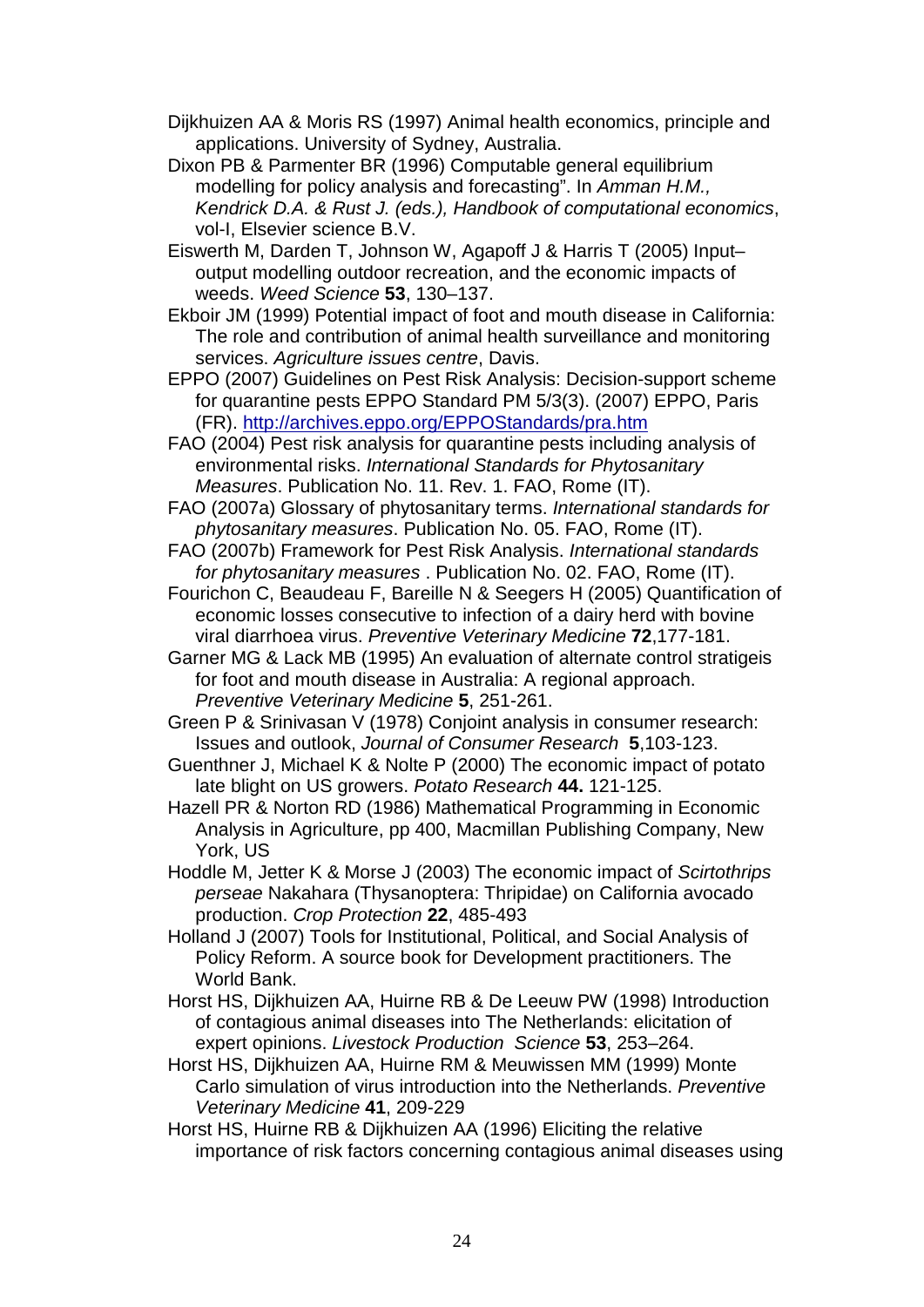conjoint analysis; a preliminary study. *Preventive Veterinary Medicine* **27**,183–195.

- Houben EP, Huirne RM, Dijkhuizen AA & Kristensen AR (1994) Optimal replacement of mastitis cows determined by a hierarchic Markov process. *Journal of Diary Science* **77**, 2975-2993.
- Howard RA (1971) Dynamic probabilistic systems. Volume I: Markov Models. John Wiley & sons, New York, 577 pp.
- Hyde J**,** Martin MA, Preckel PV, Buschman LL, Edwards CR, Sloderbeck PE & Higgins RA (2003) The Value of Bt Corn in Southwest Kansas: A Monte Carlo Simulation Approach. *Journal ofAgricultura1 and Resource Economics* **28**, 15-33
- James AD (1977) Models of animal health problems. *Agriculture systems* **2,** 183-187.
- James WC, Shih CS, Hodgson WA & Callbeck LC (1972) The quantitative relationship between late blight of potato and loss in tuber yield. *Phytopathology* **62**, 92-96
- Jaquette's D (1972) A Discrete Time Population Control Model. *Mathematical biosciences* **15**, 231-252.
- Jonson DD & Nganje W (2000) Impacts of DON in the malting Barley supply chain: Aggregate costs and firm level risks. *Agricultural Economics Miscellaneous Report* **187**, North Dakota State University, Department of Agribusiness and Applied Economics, US.
- Juliá R, Holland DW & Guenthner J (2007) Assessing the economic impact of invasive species: The case of yellow starthistle (*Centaurea solsitialis* L.) in the rangelands of Idaho, USA. *[Journal of Environmental](http://www.sciencedirect.com/science/journal/03014797)  [Management](http://www.sciencedirect.com/science/journal/03014797)* **[85](http://www.sciencedirect.com/science?_ob=PublicationURL&_tockey=%23TOC%236871%232007%23999149995%23670995%23FLA%23&_cdi=6871&_pubType=J&_auth=y&_acct=C000026798&_version=1&_urlVersion=0&_userid=533256&md5=c2ab4bcf7195721bf30a7e8b4c66111c)**, 876-882.
- Kirby RS & Archer WA (1927) Disease of cereal and forage crops in the United States in 1926. *Plant Dis. Rep. Suppl.* **53**, 110-208
- [László Ó,](http://www.scopus.com/scopus/search/submit/author.url?author=La%cc%81szlo%cc%81%2c+O%cc%81.&origin=resultslist&authorId=21739578100&src=s) [Róbert B](http://www.scopus.com/scopus/search/submit/author.url?author=Ro%cc%81bert%2c+B.&origin=resultslist&authorId=21739785400&src=s) & [László V \(2007\)](http://www.scopus.com/scopus/search/submit/author.url?author=La%cc%81szlo%cc%81%2c+V.&origin=resultslist&authorId=21739934800&src=s) Economic losses due to bovine foot diseases in large-scale Holstein-Friesian dairy herds. *Magyar Allatorvosok Lapja* **129**, 23-26.

Leistritz FL, Thompson F & Leitch JA (1992) Economic Impact of Leafy Spurge (Euphorbia esula) in North Dakota. *Weed Science* **40**, 275-280.

- Livingston M, Johansson R, Daberkow S, Roberts M, Ash M & Breneman V (2004) Economic and policy implications of wind borne entry of Asian Soybean Rust into the United States. *Outlook report no. (OCS04D02), USDA*, economic research service.
- Macleod A, Head J & Gaunt A (2003) The assessment of the potential economic impact of Thrips palmi on horticulture in England and the significance of a successful eradication campaign. *Crop Protection* **23**, 601–610.
- Madden LV & Nutter FW (1995) Modeling crop losses at the field scale. *Can. J. plant pathol.* **17**, 124-137
- Madden LV (1983) Measuring and modelling crop losses at the field level. *Phytopathology* **73,** 1591-1596
- Mahul O & Durand B (2000) Simulated economic consequences of foot and mouth disease epidemics and their public control in France. *[Preventive Veterinary Medicine](http://www.sciencedirect.com/science/journal/01675877)* **47**, 23-38.
- Mas-Colell A, Whinston MD, Green JR (1995) Microeconomic Theory. New York: Oxford University Press.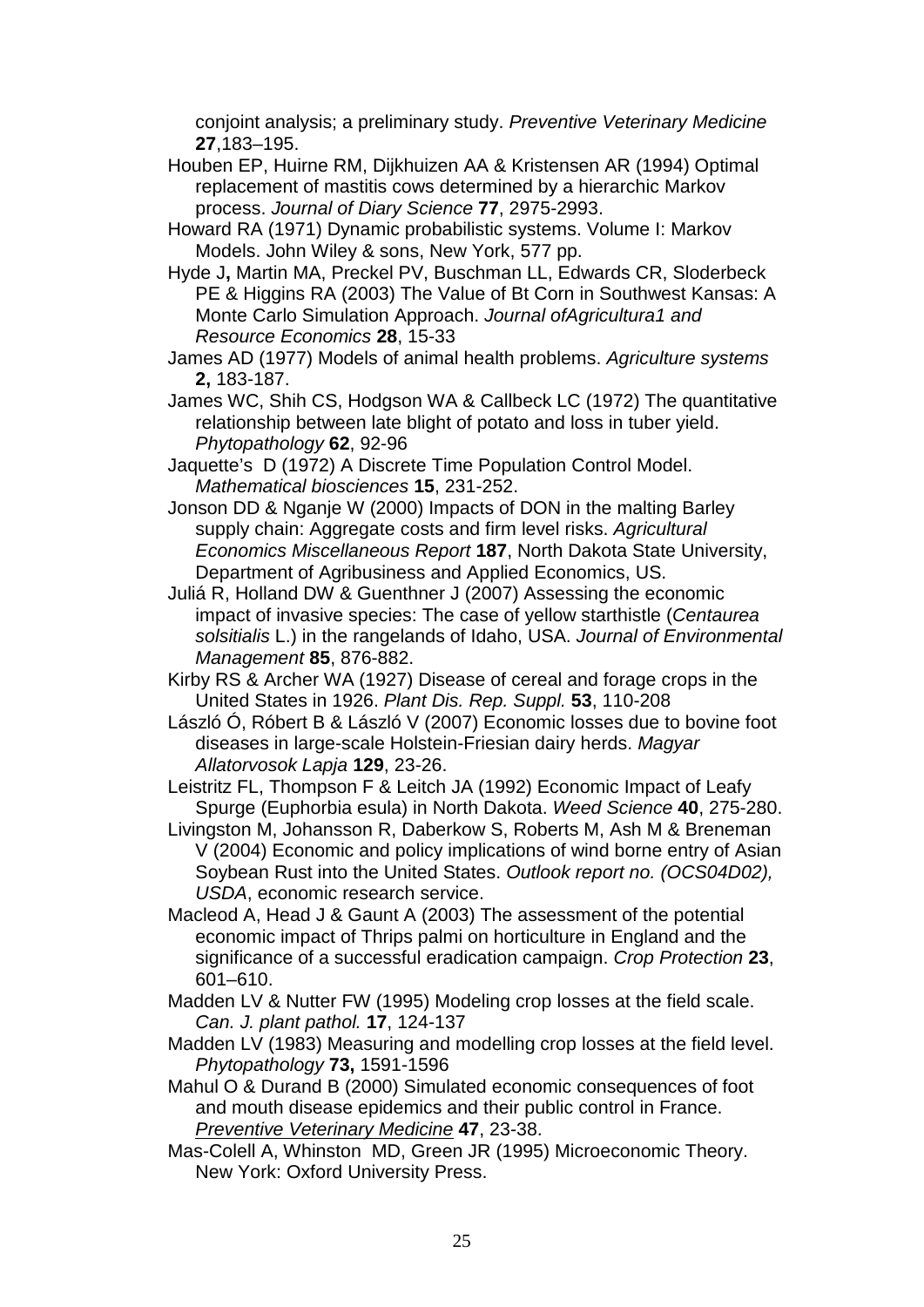- Meuwissen MPM, Horst SH, Huirne RB & Dijkhuizen AA (1999) A model to estimate the financial consequences of classical swine fever outbreaks: principles and outcomes. *Preventive Veterinary Medicine* **42**, 249-270
- Meyer JR (2003) Economic Injury Level. North Caroline State University, Department of Entomology Miller R & Blair P (1985) Input Output Analysis: Foundations and Extensions., Prentice-Hall, Englewood Cliffs, N.J.
- Oerke E-C. 2005. Data Analysis. CABI Crop Protection Compendium. Wallingford UK.
- Oerke E-C, Dehne D-W, Schonbeck F, Weber A, 1994. Crop Production and Crop Protection: Estimated Losses in Major Food and Cash Crops. Amsterdam, Netherlands: Elsevier.
- Olson L (2006) The Economics of Terrestrial Invasive Species: A Review of the Literature. *Agricultural and Resource Economics Review* **35**, 178–194.
- Onstad DW & Rabbinge R (1985) Dynamic programming and the computation of economic injury levels for crop disease control. *[Agricultural systems](http://www.sciencedirect.com/science/journal/0308521X)* **[18](http://www.sciencedirect.com/science?_ob=PublicationURL&_tockey=%23TOC%234957%231985%23999819995%23461112%23FLP%23&_cdi=4957&_pubType=J&_auth=y&_acct=C000026798&_version=1&_urlVersion=0&_userid=533256&md5=464227c0b977d6d05bf9228baa2ad493)**, 207-226.
- Otway H & von Winterfeldt D (1992) Expert judgment in risk analysis and management: process, context, and pitfalls. *Risk Analysis* **12,** 83-93.
- Paarlberg PL, Lee JG & Seitzinger AH (2002) Potential revenue impact of an outbreak of foot and mouth disease in the United States. *Journal of the American Veterinary Medical Association* **220**, 988-992.
- Pemsl D & Waibel H (2007) Assessing the profitability of different crop protection strategies in cotton: Case study results from Shandong Province, China. *Agricultural Systems* **95**, 28-36
- Pemsl D, Waibel H & Orphal J (2004) A methodology to assess the profitability of Bt-cotton: case study results from the state of Karnataka, India. *Crop protection* **23,** 1249-1257.
- Pedigo LP (1996) Economic Thresholds and Economic Injury Levels. In *Radcliffe's IPM World Textbook*. University of Minnesota, St. Paul.
- Perali F (2003) Partial equilibrium analysis of policy impacts. *National Agricultural policy centre*, Part I*,* FAO Project GCP/SYR/OO6/ITA, training materials, Damascus.
- Peterson RK & Hunt TE (2003) The Probabilistic Economic Injury Level: Incorporating Uncertainty into Pest Management Decision-Making. *Journal of Economic Entomology* **96,** 536-542.
- Powell MR (2002) A model for probabilistic assessment of phytosanitary risk reduction measures. *Plant disease* **86**, 552-557.
- Ranjan R (2004) Economics impacts of pink Hibiscus Mealbug in Florida and the United States. International agricultural trade and policy centre, University of Florida, Institute of food and agricultural sciences, *working paper series*, WPTC 04-08.
- Rich KM, Miller GY & Winter-Nilson A (2005) A review of economic tools for the assessment of animal disease outbreaks. *Rev. sci. tech. Off. int. Epiz*., **24**, 833-845.
- Rich KM, Miller GY & Winter-Nilson A (2005) Enhancing economic models for the analysis of animal disease. *Rev. sci. tech. Off. int. Epiz*., **24**, 847-856.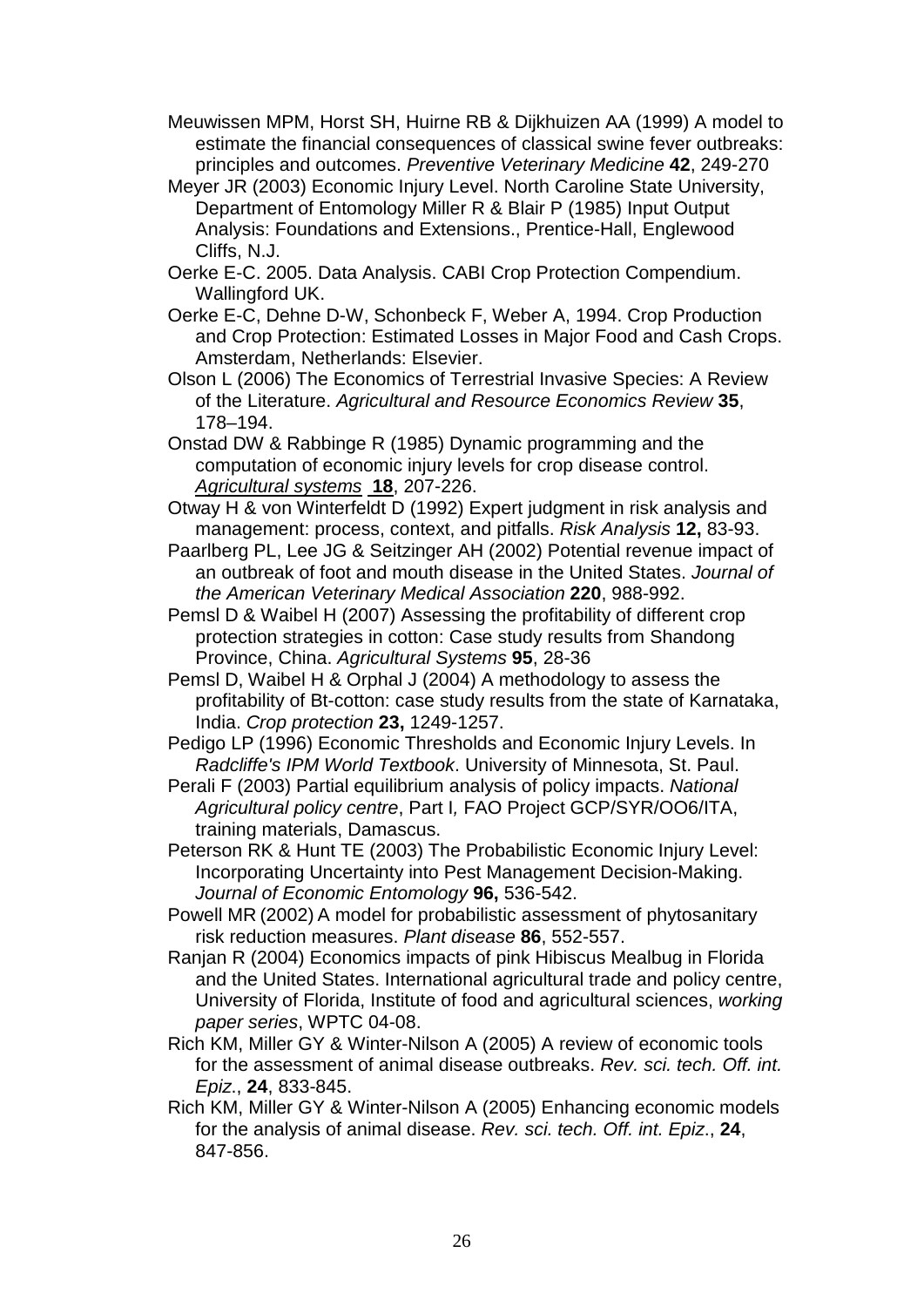- Rosenthal RM (2008) GAMS, A user's Guide. GAMS Development Corporation, Washington, DC, USA.
- Roth S & Hyde J (2002) Partial budgeting for agricultural businesses. Pennsylvania state university, unpublished manual.
- Rowe G & Wright G (1999) The Delphi technique as a forecasting tool: issues and analysis. *International Journal of Forecasting* **15**, 353-375.
- Rust J (2006) Dynamic programming. Entry for consideration by the New Palgrave Dictionary of Economics. University of Maryland.
- Savary S, Teng PS, Willocquet L & Nutter Jr W (2006) Quantification and Modeling of Crop Losses: A review of Purposes. *Annual Review of Phytopathology* **44**, 89-112.
- Schoenbaum MA & Disney WT (2003) Modeling alternative mitigation strategies for a hypothetical outbreak of foot and mouth disease in the United States. *Prev. Vet. Med*., **58**, 25-52.
- Sinden J, Jones R, Hester S, Odom D, Kalisch C, James R, Cacho O & Griffith G (2004) The economic impact of weeds in Australia. *CRC for Australian weed management* **8**, technical series.
- Stärk KD, Horst HS, Morris RS & Teuffert J (1997) Elicitation of expert knowledge on risk factors for classical swine fever transmission in Switzerland. In: *Proceedings of the 8th International Symposium of Veterinary Epidemiology and Economics*, Paris, 12.24.1–12.24.3.
- Stott AW, Lloyd J, Humphry RW & Gunn GJ (2003) A linear programming approach to estimate the economic impact of bovine viral diarrhoea (BVD) at the whole-farm level in Scotland. *Prev. vet. Med.* **59**, 51-66.
- Surkov IV, Oude Lansink AGJM, Van Kooten O & Van der Werf W (2007) Modeling optimal import phytosanitary inspection. PhD thesis, Wageningen University, pages 49 – 73.
- Teng PS & James WC 2001. Disease and yield loss assessment. In: Waller JM, Lenne JM, Waller SJ, eds., The Plant Pathologists' Pocketbook, 3rd edn. Wallingford, UK: CABI Publishing (reprinted in the CABI Crop Protection Compendium, )
- USDA-APHIS (2000) *Guidelines for pathway-initiated pest risk assessments, version 5.02. US Department of Agriculture, Animal and Plant Health Inspection Service.* Plant Protection and Quarantine, Riverdale, MD, USA.
- USDA-APHIS (2004) *Weed-Initiated Pest Risk Assessment Guidelines for Qualitative Assessments, version 5.3*. US Department of Agriculture, Animal and Plant Health Inspection Service, Plant Protection and Quarantine, Raleigh, NC, USA.
- Van Der Fels-Klerx IHJ, Goossens LHJ, Saatkamp HW & Horst SHS (2002) Elicitation of Quantitative Data from a Heterogeneous Expert Panel: Formal Process and Application in Animal Health Risk Analysis, Volume **22**, Number 1, pp. 67-81(15).
- Van der kamp G, Dijkhuizen AA & Peterson DJ (1987) Simulation of Leptospirosis control in Dutch dairy herds. *Preventive Veterinary Medicine* **9**, 9-26.
- Van Schaik G, Dijkhuizen AA, Huirne RB & Benedictus G (1998) Adaptive Conjoint Analysis to determine perceived risk factors of farmers, veterinarians and AI technicians for introduction of BHV1 to dairy farms. *Prev. Vet. Med.* **37**, 101–112.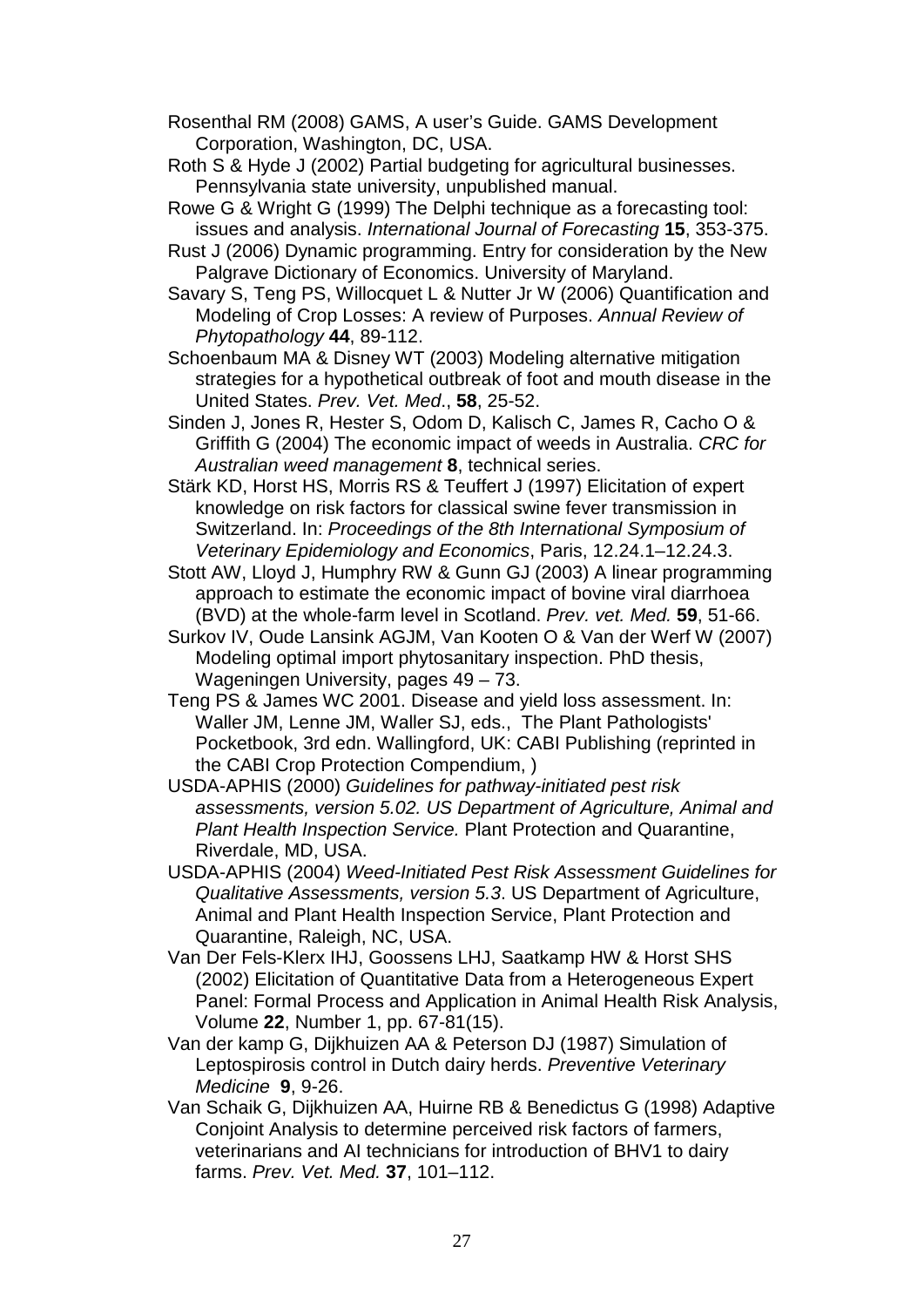- Vose D (1996) Quantitative Risk Analysis: A Guide To Monte Carlo Simulation Modelling, Wiley, New York.
- Williams PA, Wilton A & Spencer N (2002) A proposed conservation weed risk assessment system for the New Zealand border. *Science for Conservation* **208**: 1-47.
- Wittwer G, McKirdy S & Wilson R (2005) Regional economic impacts of a plant disease incursion using a general equilibrium approach. *The Australian Journal of Agricultural and Resource Economics* **49**, 75–89.
- Wittwer G, McKirdy S & Wilson R (2006) Analyzing a hypothetical Pierce's disease outbreak in South Australia using a dynamic CGE approach. Monash University, centre of policy studies, *IMPACT centre working paper*, number **g-162**.
- Wittwer G, Vere D, Jones R & Griffith G (2005) Dynamic general equilibrium analysis of improved weed management in Australia's winter cropping systems. *The Australian Journal of Agricultural and Resource Economics* **49**, 363–377
- Zacharias TP, Liebman JS & Noel GR (1986) Management strategies for controlling Soybean Cyst Nematode: An application of stochastic dynamic programming. *North Central Journal of Agricultural Economics* **8**, 175-188
- Zadoks JC (1985) On the conceptual basis of crop loss assessment: the threshold theory. *Annual Review of Phytopathology* **23**, 455-473.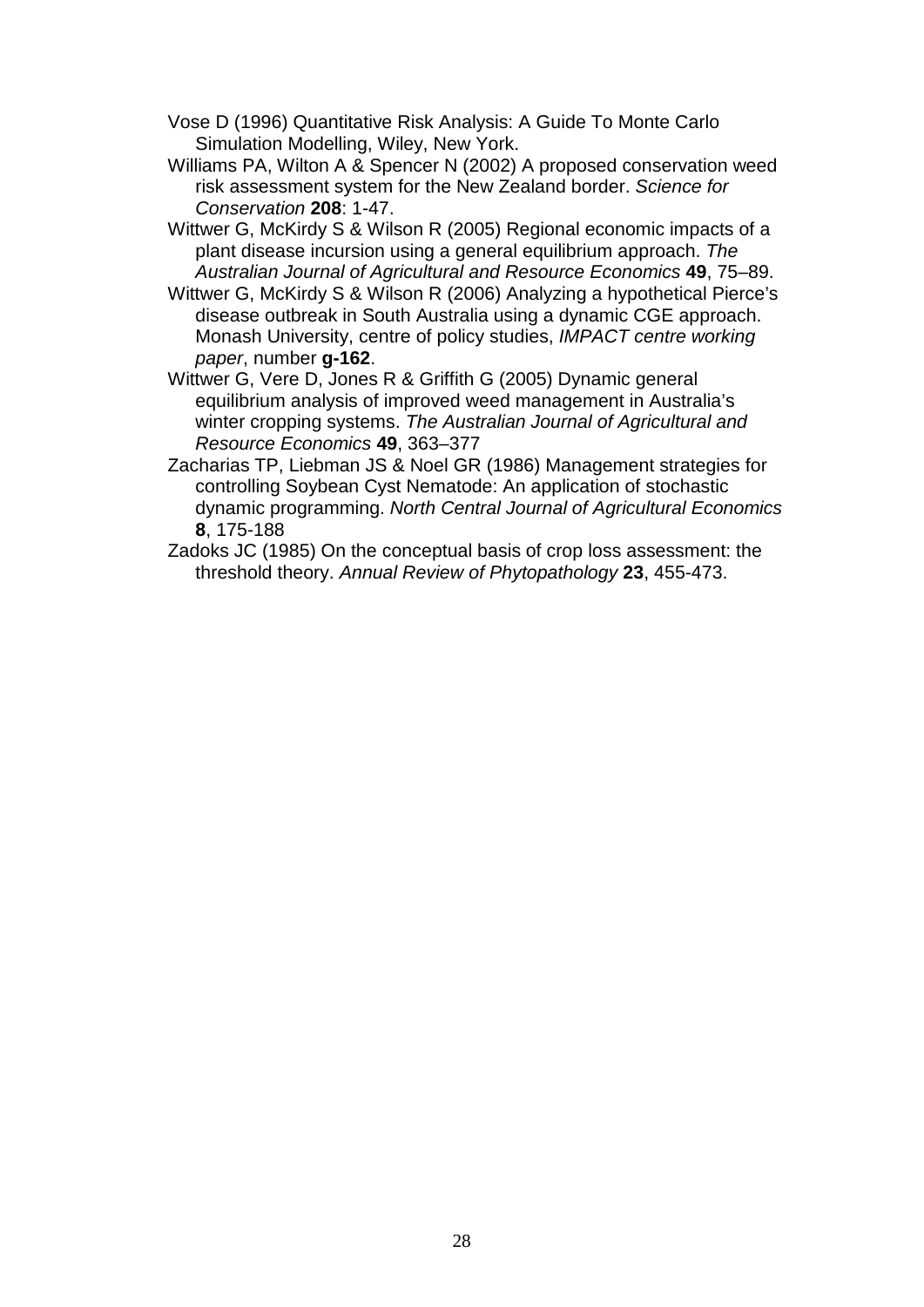# Appendix A:

- 1. Total net benefit: obtained by subtracting total costs from total benefits. If the net benefit is positive, then that proposed change may have some economic advantages. However, if the net benefit is negative, the business would be better off staying with the current situation (i.e. without the proposed change).
- 2. Net present value: the total present value (PV) of a time series of cash flows. It is a standard method for using the time value of money to appraise long-term projects.

Formula: Each cash inflow/outflow is discounted back to its present value (PV). Then they are summed. Therefore NPV is the sum of all terms

$$
\frac{R_t}{(1+i)^t}
$$
, where

*t* - the time of the cash flow

*i* - the discount rate (the rate of return that could be earned on an investment in the financial markets with similar risk.)

*Rt* - the net cash flow (the amount of cash, inflow minus outflow) at time *t* (for educational purposes,  $R_0$  is commonly placed to the left of the sum to emphasize its role as (minus the) investment).

- 3. Cost-benefit ratio: is an indicator, used in the formal discipline of costbenefit analysis, which attempts to summarize the overall value for money of a project or proposal. A BCR is the ratio of the benefits of a project or proposal, expressed in monetary terms, relative to its costs, also expressed in monetary terms. All benefits and costs should be expressed in discounted present values.
- 4. Endogenous: variables that are determined inside the model
- 5. Exogenously: variables that are determined outside the model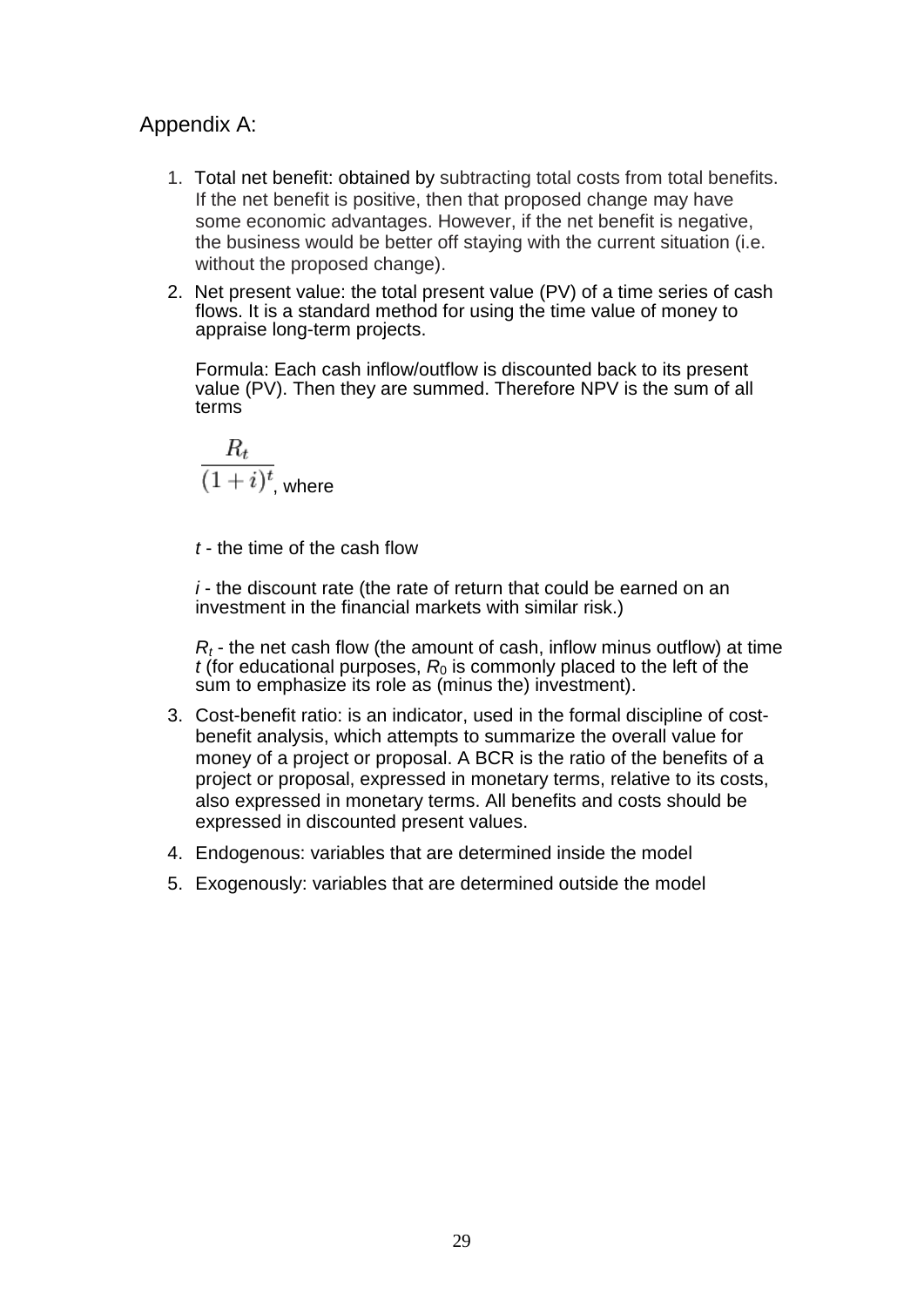# Annex 2: Review of Environmental Impact Assessment Methods in Pest Risk Analysis

# 1 Introduction

Alien plant pests (invertebrates, diseases and plants) can affect native biodiversity and ecosystem services and processes through various mechanisms (Levine et al., 2003; Baker et al., 2005; Desprez-Loustau et al., 2007; Kenis et al., 2009) and there is a multitude of methods for assessing environmental impacts in field and laboratory conditions (Parker et al., 1999; Kenis et al., 2009). Herbivorous invertebrates and plant pathogens feeding or developing on native plants can have a direct effect on their populations. Alien species may hybridize with native species, causing disturbances in native genetic resources. They can also affect the native flora and fauna and ecosystems indirectly, through cascading effects, or by carrying pathogens, competing for food or space or sharing natural enemies with native species. Alien plants can also affect native plant populations and communities through hybridization, competition for space or resource, or via more complex ecosystem disturbances. However, these ecological impacts, their strength and the mechanisms underlying these impacts are poorly studied. Their interaction between alien species and the native flora and fauna has been rarely investigated, particularly if their habitat is of little economic concern. In their extensive literature survey on the ecological effects of alien insects, Kenis et al (2009) identified 72 alien insects worldwide for which an ecological impact had been investigated. Among these, only about half can be considered as true plant pests, the others being predators, parasites, parasitoids or pollinators. This represents a very low proportion of the thousands of alien plant pests occurring worldwide. Desprez-Loustau et al. (2007) and Levine et al. (2003) made similar observations for alien fungi and plants, respectively.

All pest risk analysis procedures include, as part of the evaluation of the consequences of an introduction and establishment of a pest, the assessment and prediction of the environmental impact of the target pest, together with its economic and, sometimes, social impacts. In general, experts are asked to assess both the current impact in the area of present occurrence and the potential impact in the PRA area, using all available data. The environmental impact assessment carried out in PRAs relies mainly on expert judgement. However, in contrast to the economic impact for which standard assessment methods exist and are used (see Annex 1), there is no standard and easily applied method to assess the current and potential environmental impact of a plant pest. The complexity and the variety of mechanisms involved in the environmental impact of alien invertebrates, plant pathogens and plants requires that each case is studied separately, usually through long field or laboratory studies. These are usually not possible within the usual framework and budget of a PRA. Thus, the assessment of the potential environmental impact of a pest in a PRA is likely to be based on expert judgements for a long time to come.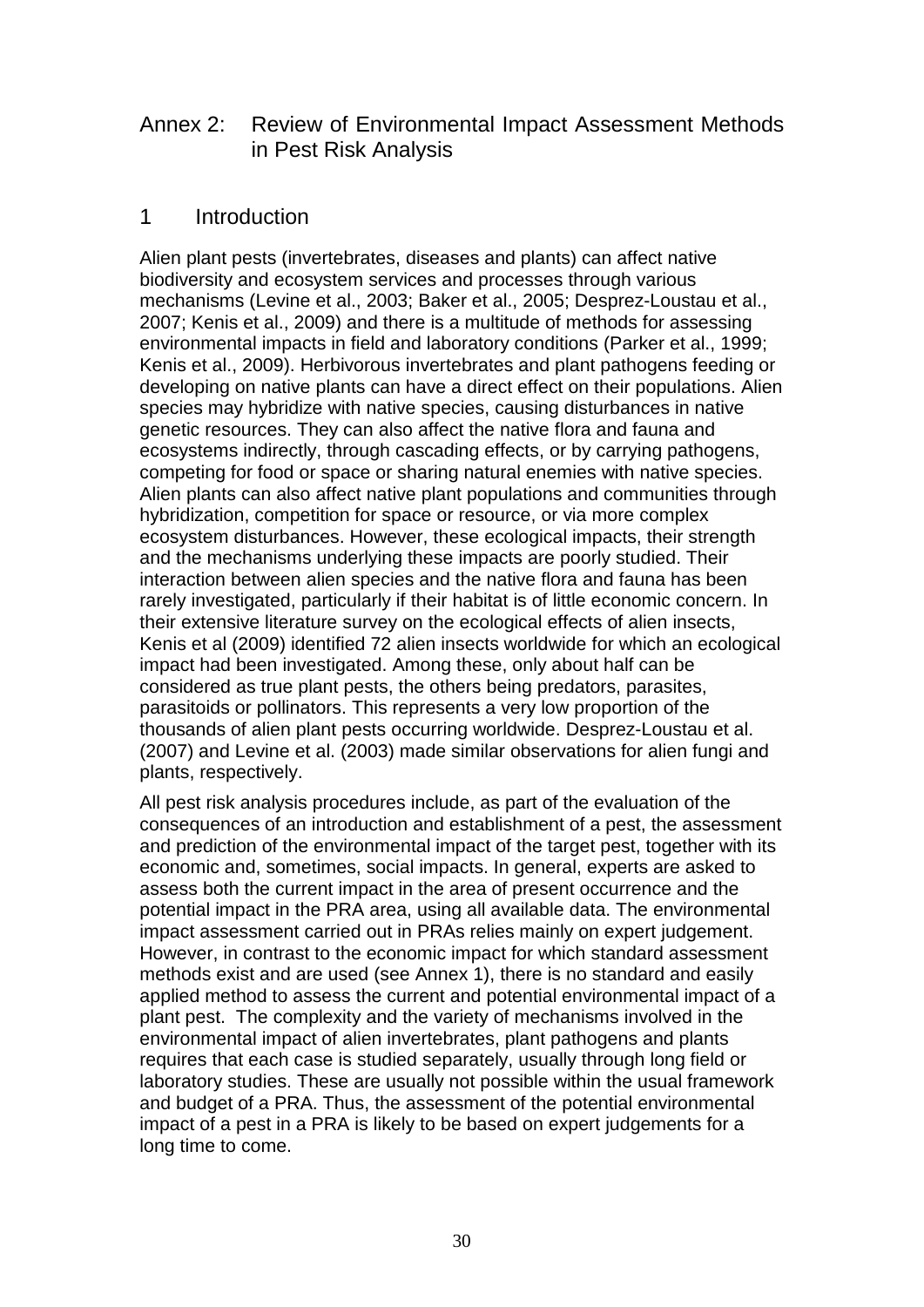It must be noted that economists have attempted to develop methods to give a monetary values to environmental impacts, which are traditionally measured in non-monetary value. Although ecologists often criticize the validity and usefulness of these methods, they may provide useful tools when, in PRAs, economic and environmental impacts have to be assessed together. In this report, these methods are described in Annex 4.

Although all PRA schemes rely on expert judgement to assess the potential environmental impact of pests, they often use different approaches, e.g. asking different questions and using different scoring systems. In this section, we will review methods used to assess and predict the environmental impact in risk and impact assessment schemes for alien pests. It will start with a survey of how environmental impact assessment is covered in seven main pest risk analysis and pest risk assessment schemes used by RPPOs and NPPOs worldwide (Table A2.1). PRA schemes and guidelines that provide only general recommendations, such as ISPM 11 of the IPPC (FAO, 2004) will not be discussed. Two procedures that particularly focus on environmental impact assessment of alien invasive species will then be analysed. Finally, we also review six weed risk assessment schemes, which have been developed mainly to assess the invasion potential of alien plants used in horticulture, forestry or agriculture. These schemes are included here because some of them have a strong environmental impact component that is largely based on the assumption that the same traits that correlate with the invasiveness of plants can also be used as indicators of their ecological impact in the absence of true impact studies. This correlation, however, has recently been criticised (Ricciardi and Cohen, 2007). Weed risk assessment schemes are discussed separately in this report because they tend to use a very specific methodology, which, for the moment, has been applied only to plants, but could also be developed for other alien organisms including plant pests.

| <b>Schemes</b>                                                                                               | <b>Target</b><br>organisms      | Reference                                                    |
|--------------------------------------------------------------------------------------------------------------|---------------------------------|--------------------------------------------------------------|
| Pest risk analysis/assessment                                                                                |                                 |                                                              |
| EPPO PRA scheme                                                                                              | Plant pests and<br>weeds        | EPPO (2007)                                                  |
| UK non-native species risk analysis scheme                                                                   | All aliens                      | <b>DEFRA (2008)</b><br>Baker et al. 2008<br>(Neobiota paper) |
| ACIA-CFIA (Canada) - Plant health risk<br>assessment                                                         | Plant pests                     | ACIA-CFIA (2008)                                             |
| Biosecurity New Zealand - Risk analysis<br>procedures                                                        | All aliens <sup>1</sup>         | <b>Biosecurity New</b><br>Zealand (2006)                     |
| Biosecurity Australia – Guidelines for import risk<br>analysis                                               | All aliens <sup>1</sup>         | <b>Biosecurity</b><br>Australia (2001,<br>2007)              |
| USDA-APHIS guidelines for pathway-initiated pest<br>risk assessments (USA)                                   | Plan pests                      | USDA-APHIS<br>(2000)                                         |
| Conabio (Mexico) Evaluación de riesgo de<br>invasión por especies no nativas o exóticas<br>Impact assessment | All aliens                      | Conabio (2008)                                               |
| <b>Belgium</b><br>Biopollution in aquatic ecosystems                                                         | All aliens<br>Aquatic organisms | Branquart (2007)<br>Olenin et al.<br>(2007)                  |

Table A2.1. The risk and impact analysis and assessment schemes reviewed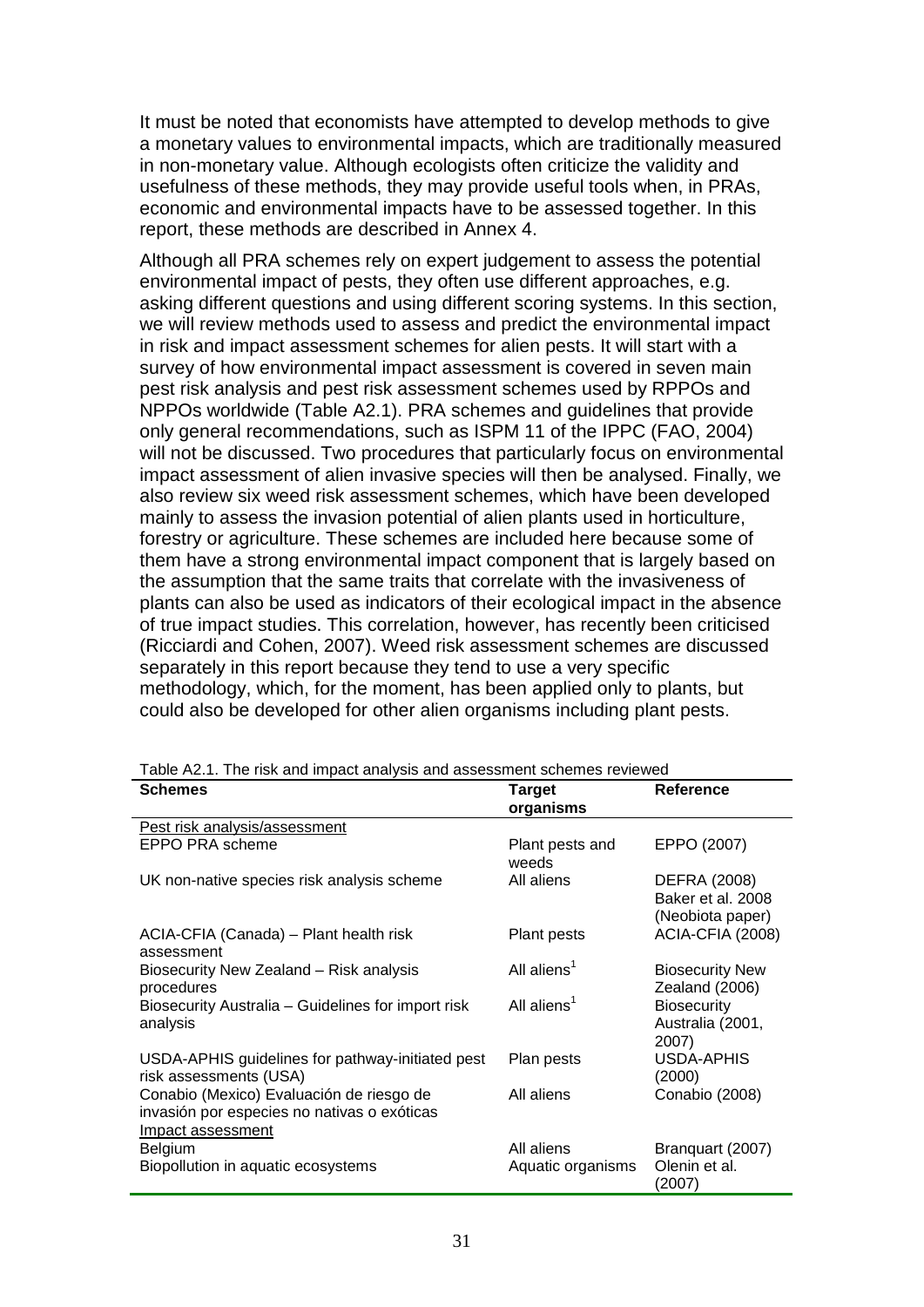| Weed risk assessment                                                                 |       |                                        |
|--------------------------------------------------------------------------------------|-------|----------------------------------------|
| WRA system Australia                                                                 | Weeds | <b>Biosecurity</b><br>Australia (2008) |
| Weed-Initiated PRA guidelines for Qualitative<br>Assessments (USDA-APHIS)            | Weeds | <b>USDA-APHIS</b><br>(2004)            |
| Hawaii Exotic Plant Evaluation Protocol                                              | Weeds | Denslow and<br>Daehler (2006)          |
| WRA scheme New Zealand                                                               | Weeds | Williams et al.<br>(2008)              |
| Prioritization system for the management of<br>invasive alien plants in South Africa | Weeds | Robertson et al.<br>(2003)             |
| <b>NatureServe</b>                                                                   | Weeds | Morse et al.<br>(2004)                 |

<sup>1</sup>The generic Biosecurity Australia and Biosecurity New Zealand schemes are generally not used for plants because these countries have built specific risk assessment schemes for weeds.

## 2 Consideration of environmental impact in national and international PRA schemes

## **2.1 EPPO PRA scheme**

**In the EPPO PRA scheme, which is the most commonly used PRA scheme in Europe and other EPPO countries and is designed to follow ISPM11 (FAO, 2004), the questions on environmental impact are part of the section "Assessment of potential economic consequences". In this scheme, the general terms "economic consequences" encompass economic, environmental and social impacts, as recommended in Supplement 2 of ISPM5 (FAO, 2007). However, questions regarding environmental impacts are separated from those that relate solely to economic and social impacts.**

In the categorization section, the risk assessor has to answer the question *"With specific reference to the plant(s) of habitats which occur(s) in the PRA area, and the damage or loss caused by the pest in its area of current distribution, could de pest by itself, or acting as a vector, cause significant damage or loss to plants or other negative economic impacts (on the environment, on society, on export markets) through the effect on plant health in the PRA area?"* to justify further risk assessment. The following two questions are asked in all pest risk assessments: "*How important is environmental damage caused by the pest within its current area of distribution?"* and *"How important is the environmental damage likely to be in the PRA area?*" Depending on other questions, three other questions related to environmental impact may also be asked: "*How likely is it that natural enemies, already present in the PRA area, will not reduce populations of the pest below the economic threshold?*", "*How likely are control measures to disrupt existing biological or integrated systems for control of other pests or to have negative effects on the environment?*" and "*How likely is it that genetic traits can be carried to other species, modifying their genetic nature and making them more serious plant pests?"*. For each question, experts are asked to choose among five qualitative scores, e.g. "*minimal, minor,*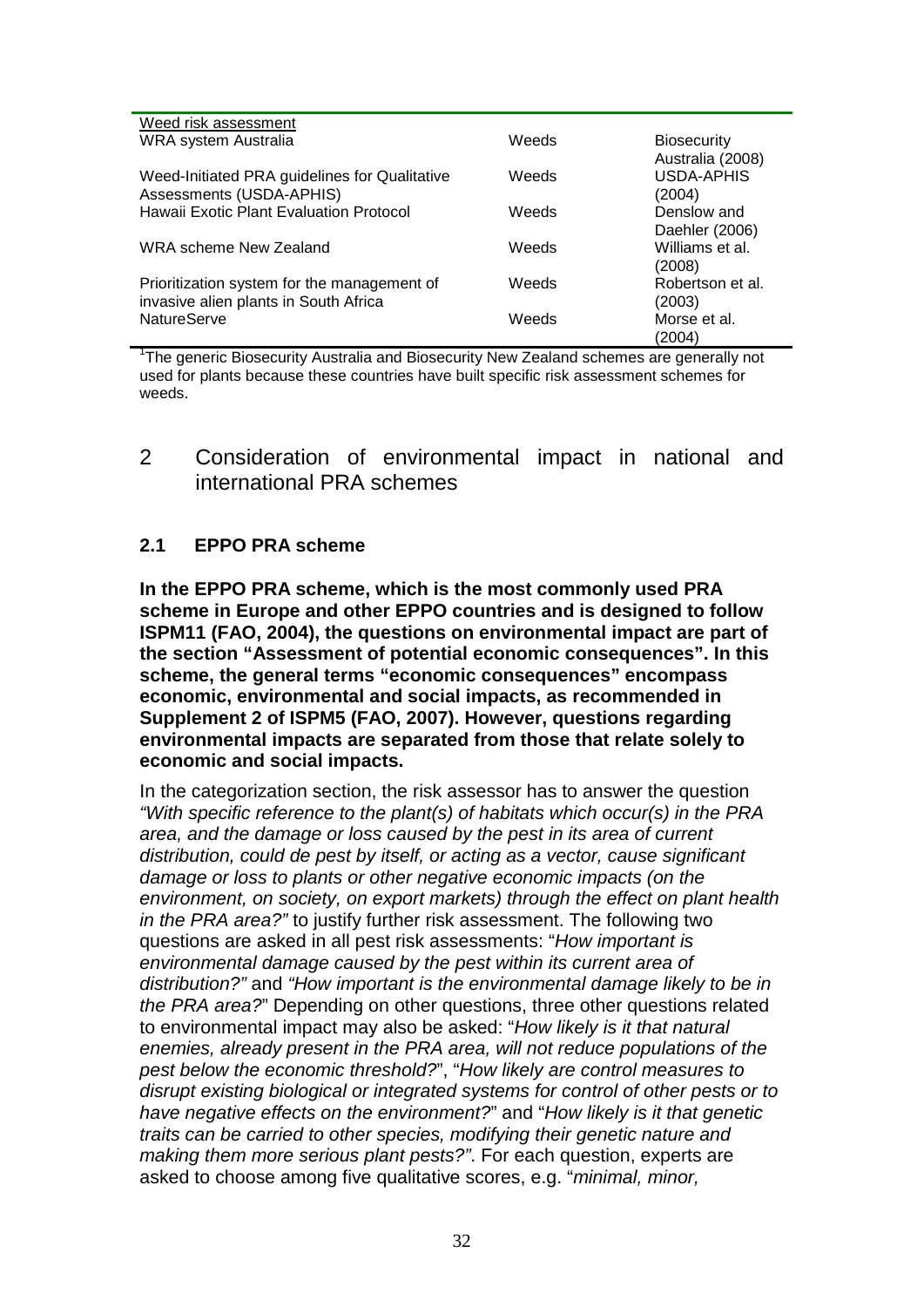*moderate, major, massive"* and three levels of uncertainty: "*low, medium or high*". There is no mechanism to combine scores. Instead, a general assessment for the potential economic (i.e. economic, environmental and social) consequences is asked.

The assessment of environmental impact in the EPPO scheme starts with a question on the impact within the current area of distribution of the pest. This is appropriate because the fact that a pest causes environmental concern elsewhere is clearly the best indicator of a potential impact in the PRA region (Williamson, 1996). However, this question is relevant only if the pest is already invasive in other regions because the environmental impact of a native species is an unclear concept. Furthermore, even if the target pest is already invasive elsewhere, the chance that its environmental effect has been properly studied is very low (Kenis et al., 2009). For the majority of cases where the environmental impact has never been studied, there is no guidance on how to assess the possibility that an impact occurs, or will occur. In these cases, the experts will have the greatest difficulties to answer the questions on the current and potential environmental impact. Furthermore, there is no guidance on how to score the environmental impact, even when actual impacts have already been recorded, leading to low consistency. It must be noted that  $EFSA<sup>3</sup>$  $EFSA<sup>3</sup>$  $EFSA<sup>3</sup>$  (2009) has recently drafted a more detailed note to question 2.4 of the EPPO PRA scheme, primarily to ensure that detailed consideration of the impact on ecosystem services is made.

## **2.2 UK Non-native Species Risk Analysis Scheme**

The UK non-native species risk analysis scheme (DEFRA, 2008; Baker et al., 2008) (cited herein as the DEFRA scheme) has been developed recently to analyse the risk linked to the introduction of alien organisms (all taxa). It is based on the EPPO PRA scheme and asks the same questions regarding environmental impact (see 2.1. above). However, it also provides guidance on the selection of responses to the impact questions, in particular, definitions for scoring impacts (Table A2.2). This system is based on the Australia and New Zealand Risk Management Standard (SA/SNZ, 1999), but with some modification of the monetary values, and of the wording in the other three dimensions. The DEFRA scheme also provides lists of potential biological receptors that may by threatened by the alien species and guidance on how to combine impact scores with impact likelihood and uncertainty.

Table A2.2. Definitions for scoring economic, health, environmental and social impact in the UK Non-native Species Risk Analysis Scheme

| <b>Score</b> | Des-<br>cription | <b>Monetary</b><br>loss, costs | <b>Health impact</b>                                                 | <b>Environmental impact</b>                                                 | <b>Social impact</b>    |
|--------------|------------------|--------------------------------|----------------------------------------------------------------------|-----------------------------------------------------------------------------|-------------------------|
|              | <b>Minimal</b>   | Up to $£10k$<br>/yr            | Local, mild, short-<br>term, reversible<br>effects to<br>individuals | Local, short-term<br>population loss, no<br>significant ecosystem<br>effect | No social<br>disruption |

<span id="page-54-0"></span> $3$  http://www.efsa.europa.eu/EFSA/efsa\_locale-1178620753816\_1211902676628.htm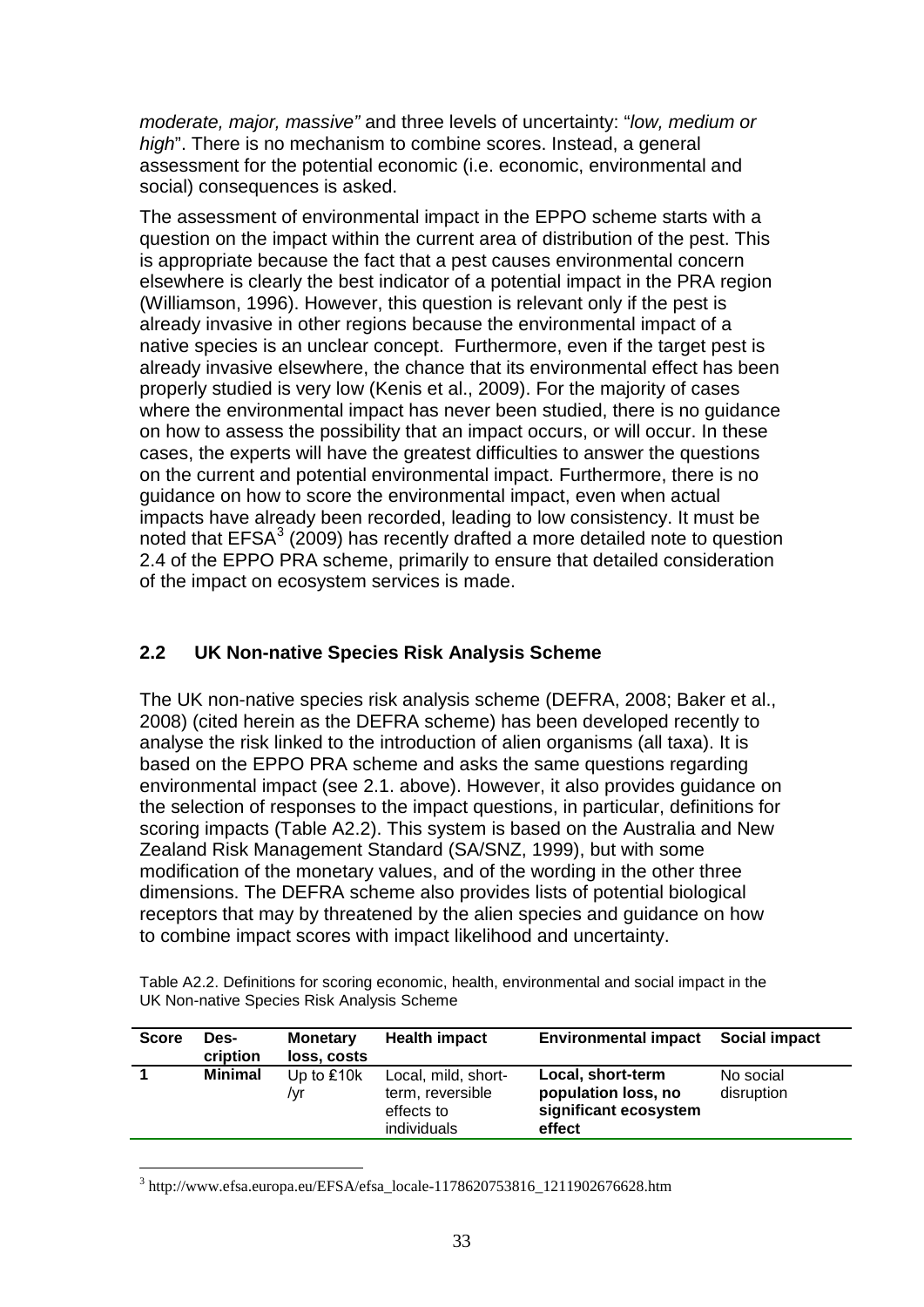| $\mathbf{2}$ | <b>Minor</b>   | $£10k -$<br>£100k /yr | Mild short-term<br>reversible effects to<br>identifiable groups,<br>localised                            | Some ecosystem<br>impact, reversible<br>changes, localised                                                                    | Significant<br>concern<br>expressed at<br>local level                                       |
|--------------|----------------|-----------------------|----------------------------------------------------------------------------------------------------------|-------------------------------------------------------------------------------------------------------------------------------|---------------------------------------------------------------------------------------------|
| 3            | Mode-<br>rate  | £100k-£1m<br>/yr      | Minor irreversible<br>effects and/or<br>larger numbers<br>covered by<br>reversible effects,<br>localised | <b>Measurable long-term</b><br>damage to<br>populations and<br>ecosystem, but little<br>spread, no extinction                 | Temporary<br>changes to<br>normal activities<br>at local level                              |
| 4            | Major          | $£1m-E10m$<br>/yr     | Significant<br>irreversible effects<br>locally or reversible<br>effects over large<br>area               | Long-term irreversible<br>ecosystem change,<br>spreading beyond<br>local area                                                 | Some permanent<br>change of activity<br>locally, concern<br>over wider area                 |
| 5            | <b>Massive</b> | £10m + /yr            | Widespread,<br>severe, long-term,<br>irreversible health<br>effects                                      | Widespread, long-<br>term population loss<br>or extinction,<br>affecting several<br>species with serious<br>ecosystem effects | Long-term social<br>change,<br>significant loss of<br>employment,<br>migration from<br>area |

The definitions for each impact score provide a significant improvement compared to the EPPO scheme, on which the DEFRA scheme is based. It may be particularly helpful in providing a more consistent score in relation to species for which the impact has already been studied. However, while the definitions for scoring the economic impact are very precise because they are expressed in monetary units, those for scoring the environmental impact remain vague. For example, pest risk analysts may not understand what the scheme means by definitions such as "some ecosystem impact", "localised" or "serious ecosystem effects". Furthermore, two of the major problems identified in the EPPO scheme remain. Firstly, it will be difficult to score, in the time frame of a PRA, species for which the environmental impact has not yet been studied. Secondly, there is no guidance to help predict future impacts in the PRA region.

It is interesting to note that this scheme is probably the most conservative, i.e. the one that will provide the lowest environmental impact score (compare in particular with the USDA-APHIS and the Conabio schemes below). Very few plant pest species will score "Major" and hardly any will score "Massive" because these two scores require irreversible and widespread effects, which in most cases, is not easily measurable in a short time scale. Furthermore, it is not clear how to score species that have a very serious but local impact. In most cases, these species are simply spreading very slowly, but might eventually be as threatening as the fast spreading species.

## **2.3 ACIA-CFIA (Canada) – Plant health risk assessment**

In the scheme used by the Canadian Food Inspection Agency (ACIA-CFIA, 2008), the "potential environmental impact" is one of the four evaluation criteria used to assess the consequences of introduction, the three others being "establishment potential", "natural spread potential" and "potential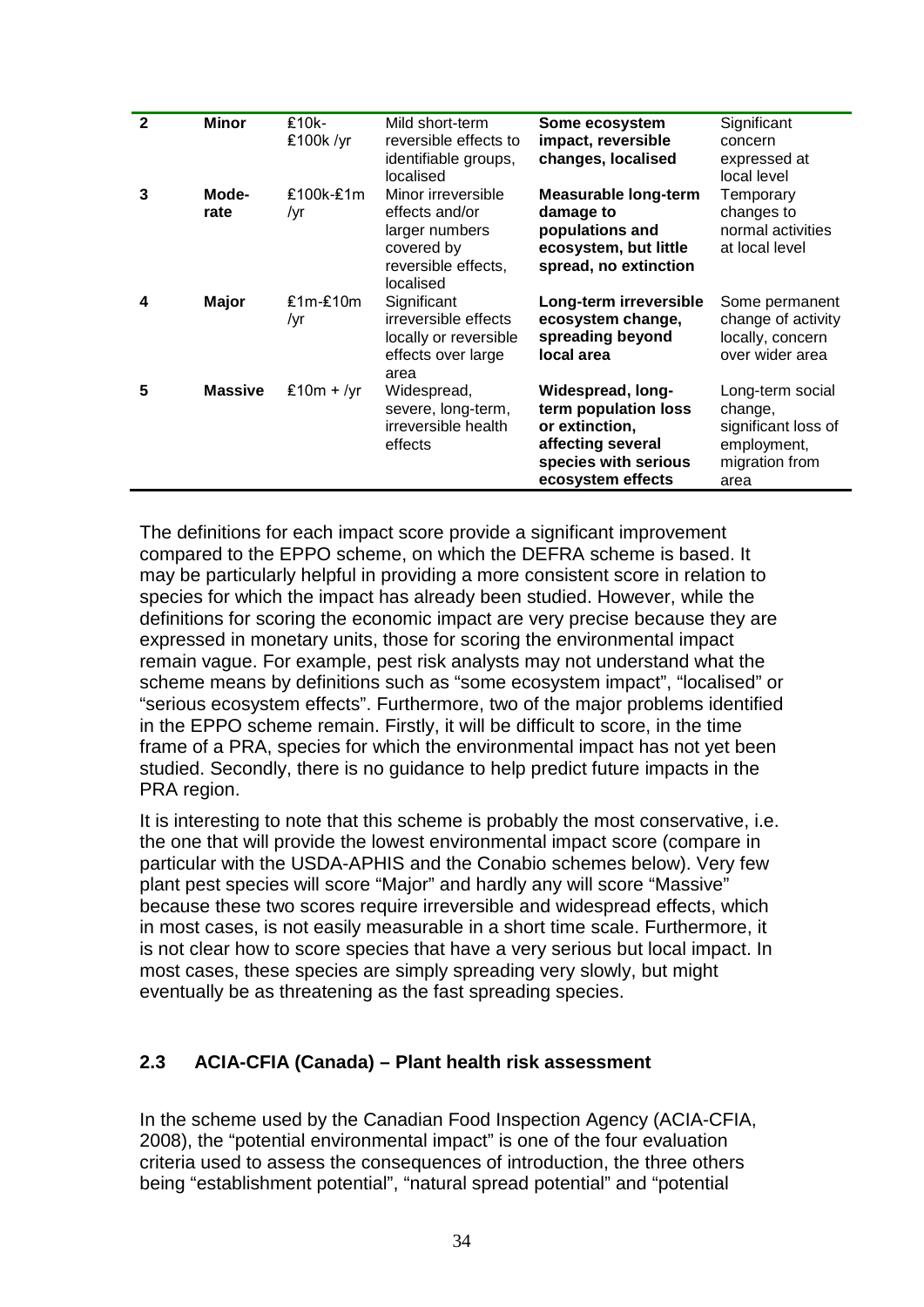economic impact". The analysts need to provide information under four subheadings: direct impacts of the pest in natural ecosystems; indirect impacts; discussion of rating; uncertainty and gaps. As for the other components of the PRA, the potential environmental impact has to be given by selecting one of the four scores: negligible (0), low (1), medium (2) or high (1). The consequences of introduction are evaluated by simply adding the four individual scores obtained for each of the evaluation criteria, assuming that all four criteria are equally important.

The scheme provides guidelines to help the analyst score the environmental impact (Box A2.1). However these guidelines are rather vague and brief and mainly consist of one single example per score category. No specific indicator for environmental impact is given. The examples may help pest risk analysts understand the expectations, but they only cover some of the numerous mechanisms underlying environmental impacts. In contrast to the EPPO and DEFRA schemes, the ACIA-CFIA scheme requests only an evaluation of the potential impact of the pests in the PRA region. It does not ask whether the pest already causes impacts in the regions where it already occurs, nor does it suggest that this information may be helpful in the evaluation of the potential impact.

Interestingly, there is no separate category "social impact", which is included partly in the economic impacts and partly in the environmental impacts. For example, impacts on recreational activities and aesthetic impacts are mentioned as environmental impacts.

#### **Box A2.1. Text provided with the ACIA-CFIA (Canada) – Plant health risk assessment scheme to help scoring the potential environmental impact.**

This section considers potential impacts on non-agricultural host(s) and natural ecosystems. This may include subjective consideration of direct biotic effects on endangered or threatened natural species (e.g., feeding) and reduction of biodiversity. Examples of abiotic impacts considered include ecosystem destabilisation, environmental degradation, fire hazard, erosion, and impact on recreation and aesthetic values. It may also be appropriate to consider potential negative impacts of risk management options (e.g., pesticides) as indirect environmental impacts.

**Rating = negligible (numerical score is 0):** There is no potential to degrade the environment or otherwise alter ecosystems by affecting species composition or reducing longevity or competitiveness of wild hosts. Example: Cherry rasp leaf virus has a limited host distribution and is unlikely to spread to natural ecosystems. **Rating = low (1):** There is limited potential impact on environment, slightly reducing wild host longevity, competitiveness, as well as recreation or aesthetic impacts. Example: The natural host range of Winter Moth (*Operophtera brumata* L.) includes a wide range of trees other than apple, i.e., oak, sitka spruce. Infestation does not kill the host and would have minimal to moderate impact on forests and no impact on recreational activities.

**Rating = medium (2):** There is potential to cause moderate impact on the environment with obvious change in the ecological balance, affecting several attributes of the ecosystem, as well as moderate recreation or aesthetic impacts. Example: Oak wilt (*Ceratocystis fagacearum* (Bretz) Hunt) is insect-transmitted and attacks all oak species, although it is most severe in those species in the red oak group. It causes rapid death (within one year) of red oaks and gradual decline or branch death in white oaks. The oaks are an important forest species in eastern Canada, particularly in the deciduous and Great Lakes forest regions.

**Rating = high (3):** There is potential to cause major damage to the environment with significant losses to plant ecosystems and subsequent physical environmental degradation. Example 1: Chestnut blight (*Cryphonectria parasitica* (Murrill) Barr) spread rapidly throughout the eastern forests of the USA from Maine to Georgia, destroying chestnut trees and subsequently causing tremendous economic and ecological disruption throughout the Appalachian forests. Example 2: Outbreaks of nun moth (*Lymantria monacha* (L.)) in Europe have resulted in losses of large areas of forest. In the immense outbreak of 1853-1863, 147,000,000 m3 of timber was killed and the forest was permanently lost. The area was subsequently converted to agriculture.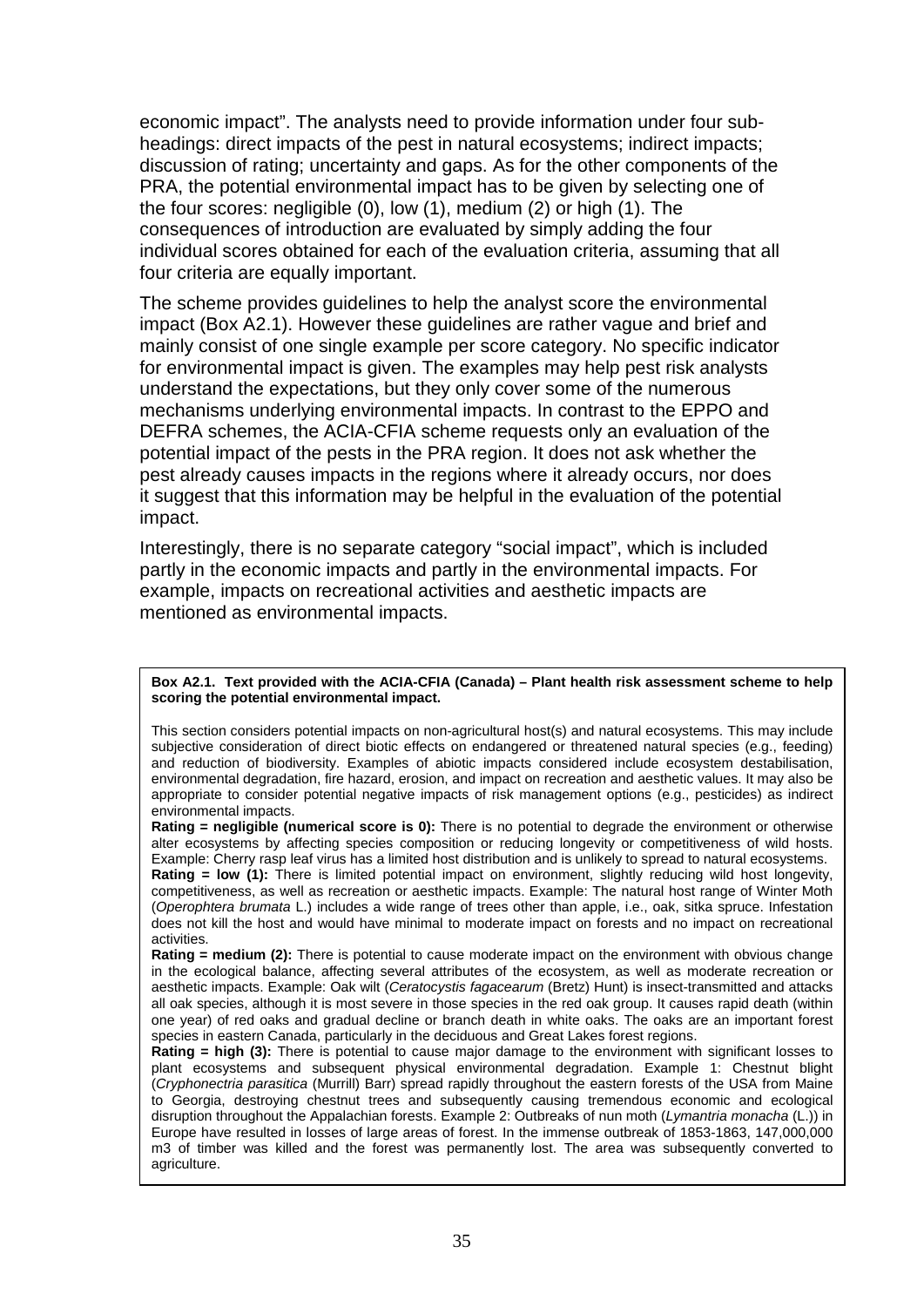## **2.4 Biosecurity New Zealand – Risk analysis procedures**

The Risk Analysis Procedures produced by Biosecurity New Zealand (2006) is a very long (103 pages) and broad document that covers not only pests but also other organisms. Unlike the other schemes reviewed herein, it does not provide a very detailed scheme with precise questions and scoring systems but rather various principles and considerations on how to comply with international agreements and standards and domestic legislation, particularly the Biosecurity Act, which is *"an Act to restate and reform the law relating to the exclusion, eradication, and effective management of pests and unwanted organisms"*. Therefore, the document is probably less user-friendly for pest risk analysts than the other, simpler schemes. However, in contrast to most others, it provides fairly precise definitions of the environment and what can be considered as an impact on the environment (see '. 48-52 in Biosecurity New Zealand, 2006).

Following the Biodiversity Act, the proposed criteria to assess the consequences of an invasion are: (a) ecosystems and their constituent parts, including people and their communities; (b) all natural and physical resources, including organisms of all kinds, air, water, and soil in or on which organisms may live, landscape and land forms, geological features, structures of all kinds and systems of interacting living organisms; (c) amenity values; (d) aesthetic, cultural, economic and social conditions that affect or are affected by any criteria (a) to (c). These criteria are explained and examples are given. The procedure then suggests that each potential hazard or group of hazards should be dealt with separately with a reasoned, logical and referenced discussion to: (i) identify the likely spread within the risk analysis area; (ii) identify the potential biological, environmental, economic and human health consequences associated with the entry, establishment, and exposure of the potential hazard; (iii) estimate the likelihood of these potential consequences. The document also provides possible factors to consider during consequence assessment, including environmental consequences, as well as a brief discussion on analytical techniques. It does not provide any particular technique to assess environmental impacts, but it states that "*The assessment of the likelihood and consequences of environmental impacts often involves greater uncertainty than the assessment of impacts on cultivated or managed plants/animals. This is due to the lack of information, additional complexity associated with ecosystems and variability associated with unwanted organisms or diseases, hosts or habitats and the lack of baseline data. In these cases it is again necessary to document the areas of uncertainty and the degree of uncertainty in the assessment, and to indicate where expert judgement has been used*"

## **2.5 Biosecurity Australia – Guidelines for import risk analysis**

The current handbook for import risk analysis edited by Biosecurity Australia (2007) is a rather general document that provides little information on how to assess environmental impact in a PRA. However, an unpublished document (Biosecurity Australia, 2001) provides much more detailed guidelines on how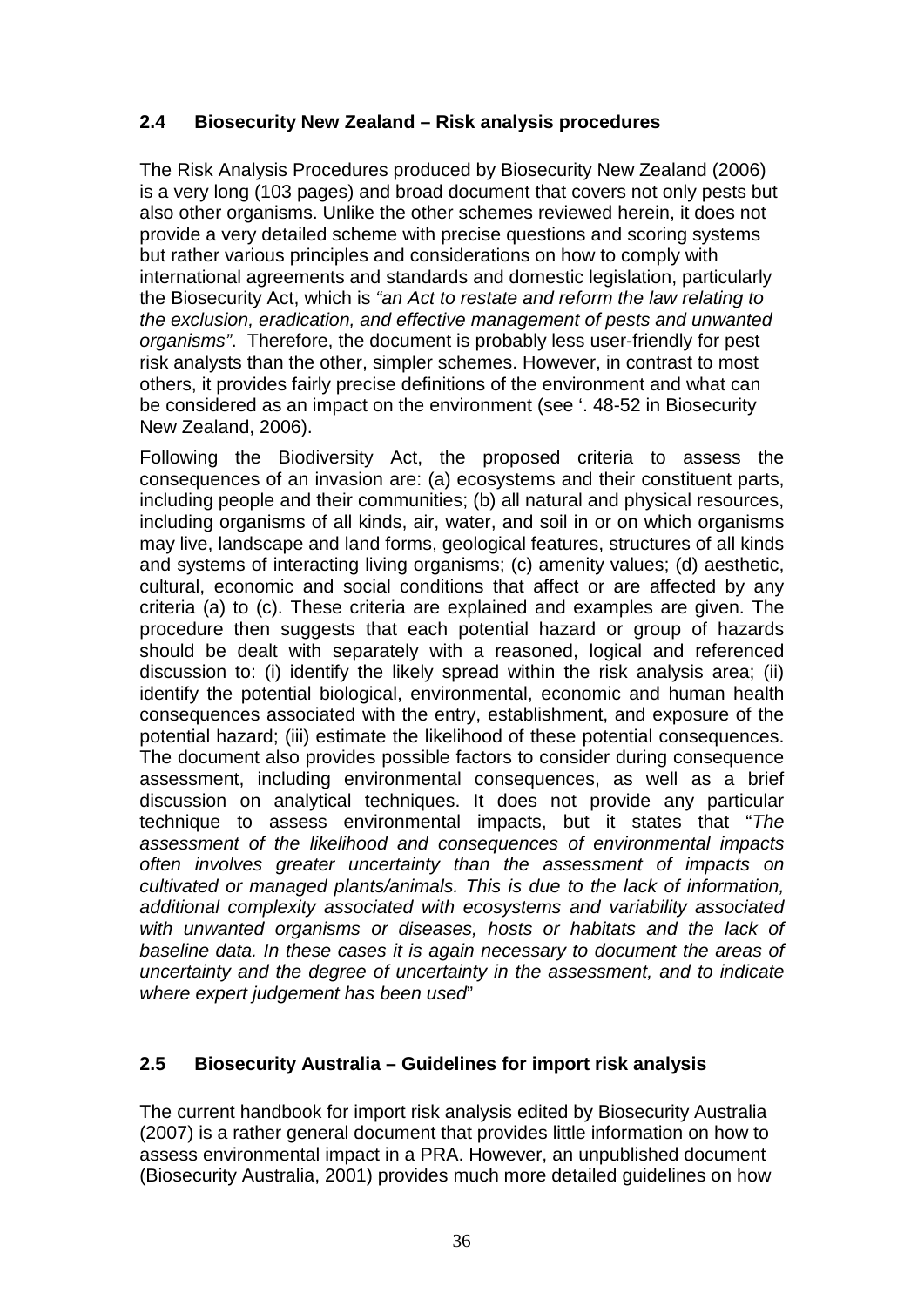to manage data and scores obtained in the evaluation of impact and consequences of introductions (see p. 103-107). Nevertheless, the guidelines remain rather vague compared to, e.g. Biosecurity New Zealand (2006), regarding indicators of environmental impact. The document differentiates between direct and indirect consequences, but does not clearly distinguish between economic, environmental and social impacts (Box A2.2). It also suggests the following factors to consider when an impact is evaluated:

- 1. *all on-site and off-site impacts*;
- 2. *the geographical scope and magnitude of the impact*;
- 3. *the frequency and duration of the action causing the harm*;
- 4. *the total impact which can be attributed to that action over the entire geographic area affected, and over time (i.e. cumulative impact)*;
- 5. *any synergistic effect of hazards on impact*
- 6. *reversibility of the impact*;
- 7. *the sensitivity of the receiving environment (recognised environmental features of high sensitivity)*;
- 8. *the degree of confidence with which the impacts of the action are known and understood.*

An innovative aspect of the guidelines is that it is recommended that impacts are estimated at four different geographic scales: local, district, regional and national. Definitions of these scales are provided. At each scale, the magnitude of impact is described as 'unlikely to be discernible', of 'minor significance', 'significant' or 'highly significant' (Box 2). The impact score combines the magnitude of impact and the geographic scale, through a score matrix. The impact score is then integrated into the risk assessment score following precisely described procedures.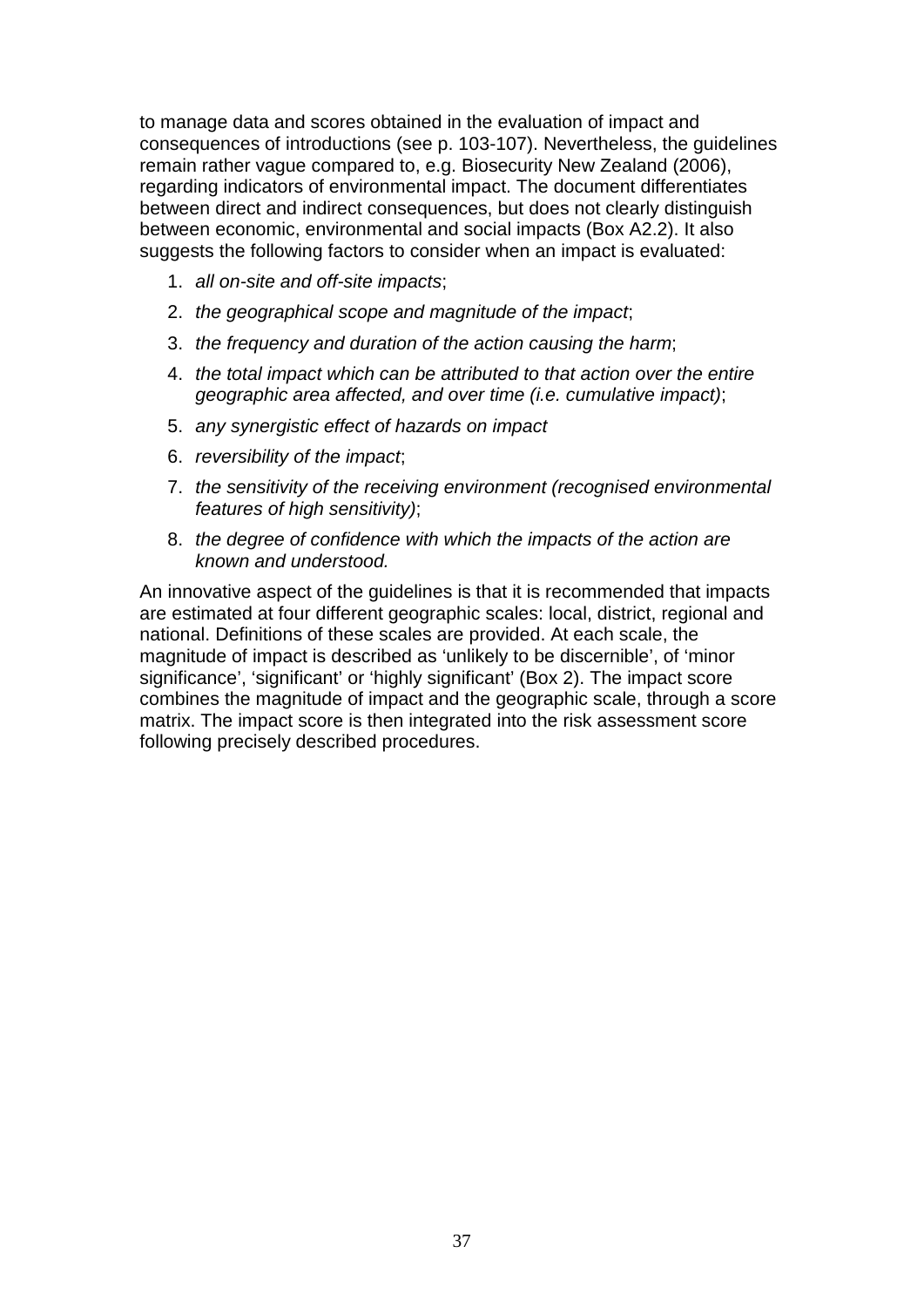**Box A2.2. Description of direct and indirect consequences associated to a pest or disease following Biosecurity Australia (2001) and definitions of quantum of impact categories.** 

Direct consequences

Direct harm to:

- animal or plant life, health or welfare (whether native or introduced species), including animal and plant production losses
- human life, health or welfare
- any other aspects of the environment not covered above (e.g. the physical environment or other life forms — microorganisms, etc.).

#### Indirect consequences

Indirect consequences are the costs resulting from natural or human processes associated with the incursion of a pest or disease:

- new or modified eradication, control, surveillance/monitoring and compensation<br>- strategies/programs
- strategies/programs
- domestic trade or industry effects, including changes in consumer demand and effects on other industries supplying inputs to, or utilising outputs from, directly affected industries
- international trade effects, including loss of markets, meeting new technical requirements to enter/maintain markets and changes in international consumer demand
- indirect effects on the environment (see below), including biodiversity, endangered species, the integrity of ecosystems, reduced tourism, reduced rural and regional economic viability and loss of social amenity, and any 'side effects' of control measures.

Categories of magnitude of impact

- an 'unlikely to be discernible' impact is not usually distinguishable from normal day-to-day variation in the criterion
- an impact of 'minor significance' is not expected to threaten economic viability, but would lead to a minor increase in mortality/morbidity or a minor decrease in production. For non-commercial factors, the impact is not expected to threaten the intrinsic 'value' of the criterion— though the value of the criterion would be considered as 'disturbed'. Effects would generally be reversible
- a 'significant' impact would threaten economic viability through a moderate increase in mortality/morbidity, or a moderate decrease in production. For non-commercial factors, the intrinsic 'value' of the criterion would be considered as significantly diminished or threatened. Effects may not be reversible
- a 'highly significant' impact would threaten economic viability through a large increase in mortality/morbidity, or a large decrease in production. For non-commercial factors, the intrinsic 'value' of the criterion would be considered as severely or irreversibly damaged.

## **2.6 USDA-APHIS Guidelines for Pathway-Initiated Pest Risk Assessment**

In the USDA-APHIS guidelines for pathway-initiated pest risk assessment (USDA-APHIS, 2000), the environmental impact is assessed as one of the five risk elements in Step 5 "assess consequences of introduction", together with "climate-host interaction", "host range", "dispersal potential" and "economic impact". The five components have a similar weight in the assessment. Scores (1, 2 or 3) are given for each component and summed to produce a cumulative risk rating. There is some information on how to score the environmental impact (Box A2.3).

As for most schemes, the indicators are rather vague and the assessment is based mainly on the expert's estimation of a potential impact. There is no mention of using the current impact in other regions as an indicator. What is more unusual is that the scheme suggests that the precautionary approach should apply. When the host range in the region of introduction is not known, a very usual case, every plant in the same family as a known host is expected to be attacked. Furthermore the fact that a pest is of economic importance and would stimulate chemical treatment or biological control is sufficient to classify the environmental impact as medium. As a result, many species may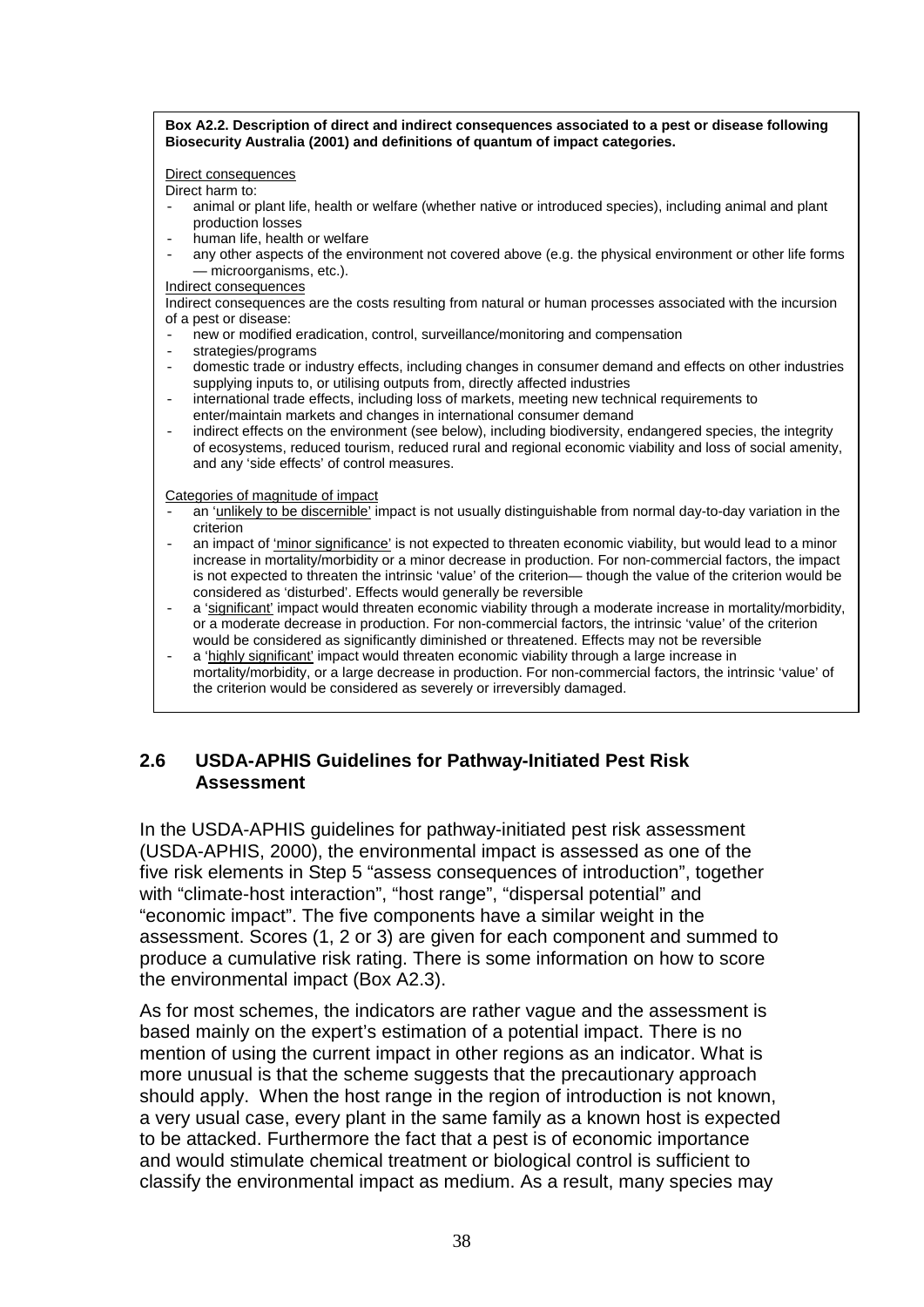score high in the environmental impact assessment simply if they are likely to induce chemical or biological control and if they attack plant species within the same family as endangered species.

Interestingly, amenity values or other socio-environmental values are not taken into account. Much emphasis is placed on endangered and threatened species. This may be a valuable criterion in countries, such as the USA, where lists of endangered and threatened species at national and local level are well developed and maintained, but it is the case for only few countries worldwide.

**Box A2.3. : How to score environmental Impact (Risk Element #5) in** the USDA-APHIS guidelines for pathway-initiated pest risk assessment (USDA-APHIS, 2000)

The assessment of the potential of each pest to cause environmental damage proceeds by considering the following factors:

- Introduction of the pest is expected to cause significant, direct environmental impacts, e.g., ecological disruptions, reduced biodiversity. When used within the context of the National Environmental Policy Act (NEPA) (7CFR §372), significance is qualitative and encompasses both the likelihood and severity of an environmental impact.
- Pest is expected to have direct impacts on species listed by Federal Agencies as endangered or threatened (50CFR §17.11 and §17.12), by infesting/infecting a listed plant. If the pest attacks other species within the genus or other genera within the family, and preference/no preference tests have not been conducted with the listed plant and the pest, then the plant is assumed to be a host.
- Pest is expected to have indirect impacts on species listed by Federal Agencies as endangered or threatened by disrupting sensitive, critical habitat. Introduction of the pest would stimulate chemical or biological control programs.

Low (1): None of the above would occur; it is assumed that introduction of a nonindigenous pest will have some environmental impact (by definition, introduction of a nonindigenous species affects biodiversity). Medium (2): One of the above would occur. High (3): Two or more of the above would occur.

## **2.7 Conabio (Mexico) Evaluación de riesgo de invasión por especies no nativas o exotica**

This short risk assessment scheme for alien species in Mexico (Conabio, 2008) is mainly designed for animals and plants that are intentionally introduced into Mexico, but can also be used for unintentionally introduced pests. It suggests an assessment is conducted in six steps, step 3 being the negative impact assessment. Interestingly, there is also a step 4 to assess the benefits of introduction. The economic and ecological impacts are combined in single, simple definitions of the scores (box A2.4). The maximum score is 100, the other options being 95, 90, 80, and 0. The three highest scores imply that the species has already caused an impact elsewhere. If there is only suspicion that it may have an economic or ecological impact, the score remains at 80. These scores are added to scores obtained for the likelihood of establishment and positive impact (negative scores). As a result, species for which only an expert's opinion on impact is available will score nearly as high in the full risk assessment as species for which impacts have already been scientifically measured. As for the USDA-APHIS scheme, the precautionary approach applies.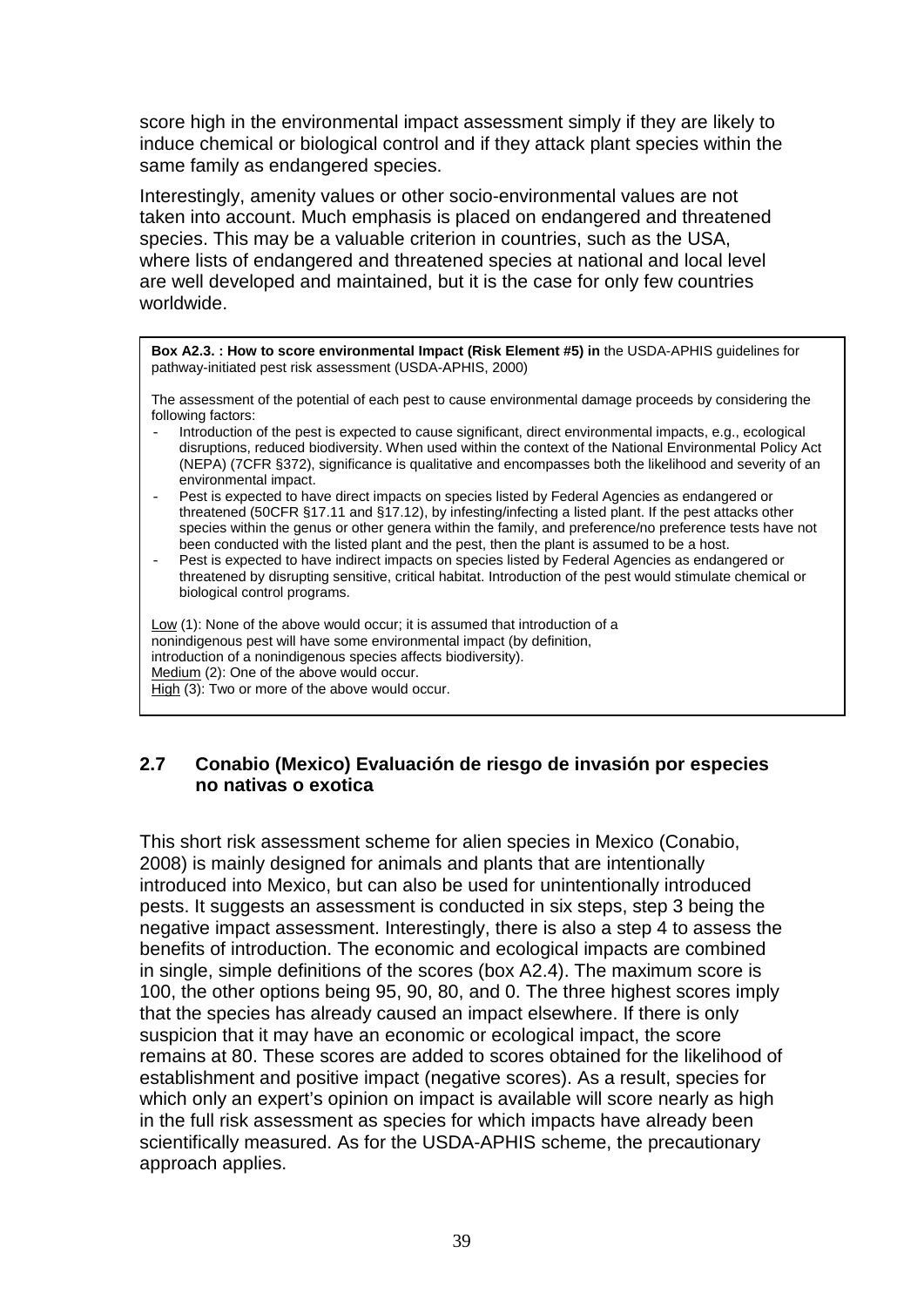#### **Box A2.4.Criteria for scoring the potential impact of alien species in Conabio (2008)**

**100:** La especie exótica ha producido de manera consistente daños económicos serios o moderados en otras localidades y/o ha causado de manera consistente daños ecológicos serios o moderados a una o más de las siguientes: 1) especies clave, 2) algún componente biótico importante de ecosistemas valorados por el hombre u otros cambios significativos a hábitats valorados, 3) biodiversidad nativa, o 4) especies amenazadas o en peligro de extinción. Este daño potencial estaría dirigido hacia componentes similares presentes en el país

**95:** Se ha reportado que la especie exótica, en ocasiones ha causado daños económicos serios o moderados en otras localidades y/o ha causado ocasionalmente daños ecológicos serios o moderados a una o más de las siguientes: 1) especies clave, 2) algún componente biótico importante de ecosistemas valorados por el hombre u otros cambios significativos a hábitats valorados, 3) biodiversidad nativa, o 4) especies amenazadas o en peligro de extinción. Este daño potencial estaría dirigido hacia componentes similares presentes en el país 95

**90**: Se ha reportado que la especie exótica raramente ha ocasionado algún impacto económico, o que las características de la especie exótica raramente han ocasionado algún impacto ambiental, o que las características de la especie exótica muestran de manera convincente que el potencial para impactos moderados o severos en un área natural protegida es posible para una o más de las siguientes: 1) especies clave, 2) algún componente biótico importante de ecosistemas valorados por el hombre u otros cambios significativos a hábitats valorados, 3) biodiversidad nativa, o 4) especies en amenazadas o en peligro de extinción

**80**: No existen registros de que la especie exótica haya causado algún impacto económico, no obstante sus características muestran de manera convincente que el potencial de un impacto negativo en un área natural protegida es posible, y/o no existen registros de que la especie exótica haya causado algún impacto ambiental, pero sus características muestran de manera convincente que el potencial de un impacto negativo en un área natural protegida es posible para una o más de las siguientes:1) especies clave, 2) algún componente biótico importante de ecosistemas valorados por el hombre u otros cambios significativos a hábitats valorados, 3) biodiversidad nativa, o 4) especies amenazadas o en peligro de extinción **0:** No existen registros de que la especie exótica haya causado algún impacto económico; sus características muestran de manera convincente que no tiene el potencial para convertirse en una plaga que cause impactos económicos, y no existen registros de que la especie exótica haya causado algún impacto ambiental, y sus características muestran de manera convincente que no tiene el potencial para convertirse en una plaga que cause impactos ambientales

# 3 Environmental impact assessments

Aside from the official PRA schemes used nationally and internationally by NPPOs and RPPOs, national research organisations and individual scientists have developed procedures to assess the current or potential environmental impact of invasive organisms. Although they do not present a full risk assessment scheme, the methodologies used in these procedures may be very useful for the development of new environmental assessment tools in PRAs. Two particularly interesting procedures are briefly discussed below, the guidelines for environmental impact assessment used in Belgium, and a biopollution index proposed for evaluating the impact of invasive organisms in aquatic ecosystems.

## **3.1 Guidelines for environmental impact assessment and list classification of non-native organisms in Belgium**

The Belgian guidelines for environmental impact assessment and classification of non-native organisms (Branquart, 2007) are used to assess the actual and potential environmental impact of alien species already established in Europe, and to select species to be placed on black lists. The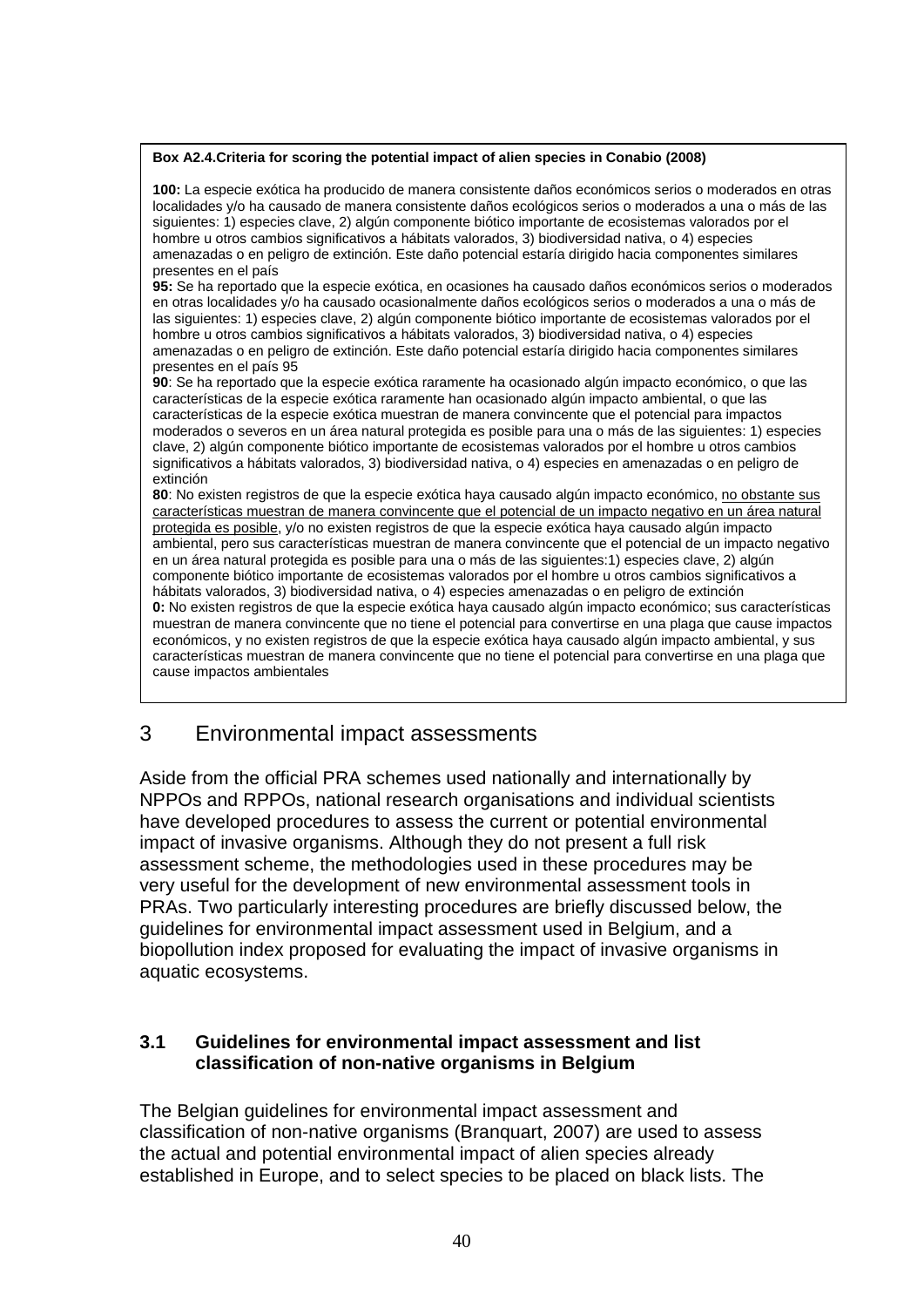environmental impact criteria are central in this scheme, in contrast to the PRA schemes presented above. Thus, impact assessment criteria are particularly detailed. Assessments are based mainly on documented invasion histories in previously invaded areas.

Experts assess the total impact by summing scores obtained in the following sections:

- 1. Dispersion potential or invasiveness.
- 2. Colonisation of high conservation value habitats
- 3. Adverse impact on native species, which can be: (a) Predation/herbivory; (b) interference and exploitation competition (including competition for plant pollinators); (c) Transmission of diseases to native species (parasites, pest organisms or pathogens) and (d) genetic effects such as hybridisation.
- 4. Alteration of ecosystem functions, which can be: (a) modification of nutrient cycling or resource pools (e.g. eutrophication); (b) physical modifications of the habitat (changes or hydrologic regimes, increase of water turbidity, light interception, alteration of river banks, destruction of fish nursery areas, etc.); (c) modification of natural successions and (d) disruption of food webs, i.e. a modification of lower trophic levels through herbivory or predation (top-down regulation) leading to ecosystem imbalance.

For each of these sections, a score from 0 to 3 is given. If sufficient information exists in the literature (low level of uncertainty), the impact scores can be low (1), medium (2) or high (3). If the parameter is poorly documented (high level of uncertainty) and the assessment is based only on expert judgment, it is either scored unlikely (1) or likely (2). If nothing is known on the impact of the species in a particular section, it is considered as having deficient data and scored 0. For sections 3 and 4, the highest score in the different categories of impacts is taken.

This procedure has the advantage of providing more detailed impact assessment criteria. The different mechanisms underlying environmental impacts are clearly defined, although the scoring is not designed to show what is low, medium or high. As explained by the authors, this scheme is designed for species that already have an invasion history, particularly in neighbouring countries. Species that have not yet invaded anywhere cannot be assessed using this scheme.

When data are lacking for a particular type of impact, a zero score is given. Thus, more studied species will score higher than the less studied ones. The scheme probably assumes that species that have been less studied and, thus, have attracted less attention for their environmental impact are less likely to be harmful than those for which the impact has been assessed. This may be the case when comparing closely related taxa, but much less so among different taxonomic groups. This approach is clearly justified when, as for this scheme, the purpose is to establish lists of the most threatening invasive species. However, if this scheme had to be adapted for PRAs, the lack of data may have to be considered differently.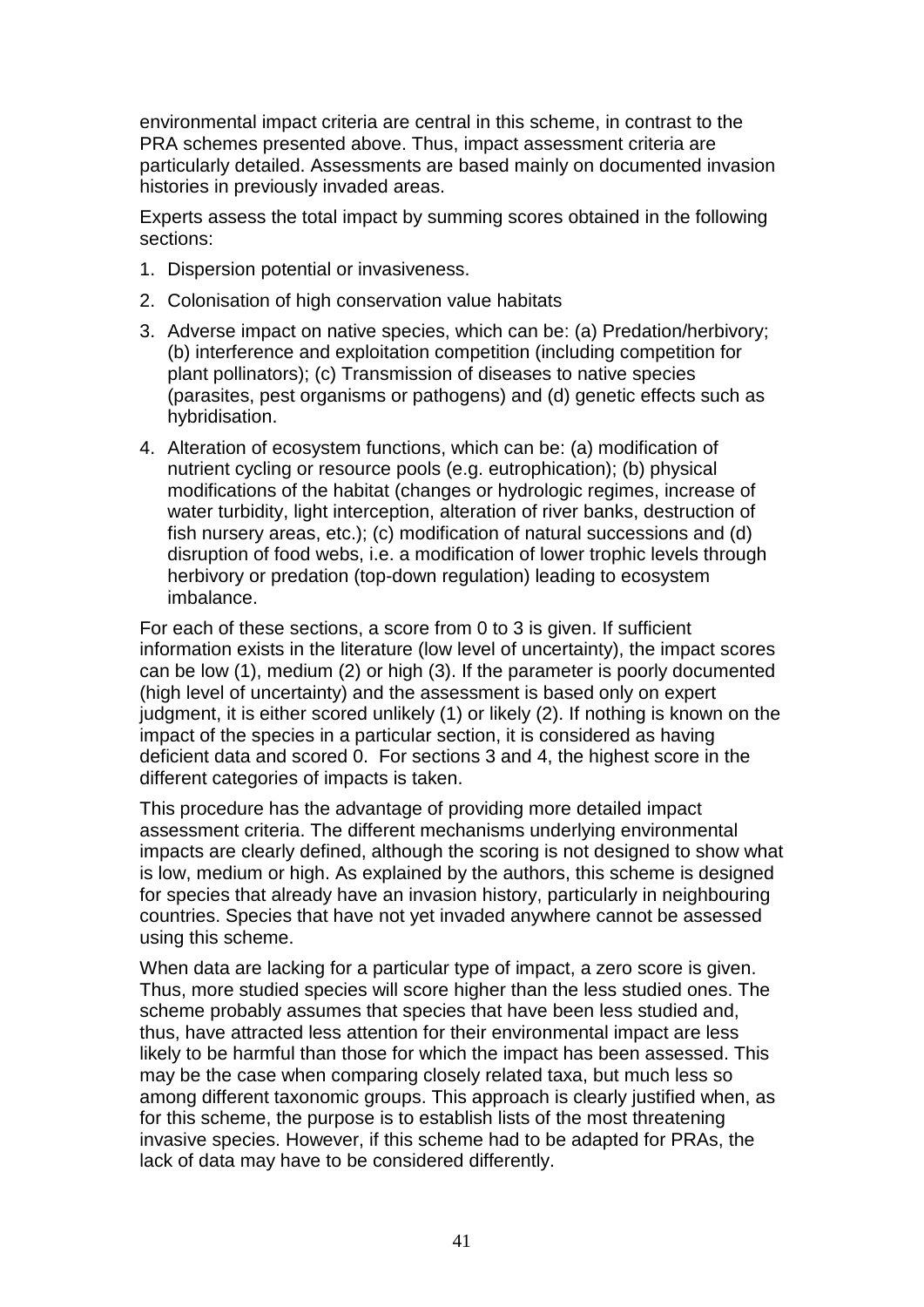## **3.2 Biopollution assessment in aquatic ecosystems**

This procedure to assess the environmental impact of species in marine habitats was developed by aquatic invasion ecologists (Olenin et al., 2007). They developed an index that classifies alien marine species impacts on native species, communities, habitats and ecosystem functioning. The main aim of this procedure is to evaluate the impact of alien species at five different levels of biopollution and compare, both spatially and temporally, different aquatic ecosystems according to their level of biopollution. Alien species to be scored are first given an "abundance and distribution range class" by combining the abundance and distribution of the species in a given area. The actual impact is then assessed, separately considering impacts on native species, communities, habitats and ecosystem functioning. Each of these is explained in detail. These impact and abundance/distribution scores are combined to obtain a biopollution level, which can also be obtained using a decision support scheme. Biopollution levels of all invasive species in a given area can be used to assess the general biopollution level of the area and can be used, e.g. to compare the level of biopollution in time, between areas, or to assess management methods.

This scheme has the same qualities and drawbacks as the Belgian scheme (Branquart, 2007) described above. Impact criteria are relatively well described (although they are not necessarily relevant for terrestrial organisms) and, in addition, the concept and technique of combining abundance, distribution and various kinds of impacts is particularly interesting. On the other hand, it focuses only on species that are already invasive. Thus, it is not a "risk" but rather an "impact" assessment scheme. Furthermore, in many cases the lack of knowledge implies that scores are given following expert judgments. It is also not clearly explained how uncertainty is considered. Nevertheless, it would be worth trying to use a similar approach for other organisms, in particular for invasive plants or pests and pathogens.

4 Environmental impact in Weed Risk Assessment (WRA) **Schemes** 

## **4.1 WRA system of Australia**

The WRA system developed by Pheloung (1995) and adopted by Biosecurity Australia (2008) (Box A2.5) was one of the first of its kind and has become the basis for several other WRA schemes worldwide. It has also been employed for other taxa and, e.g. used by the UK non-native risk assessment scheme (Baker et al. 2008) to screen organisms for invasive attributes before undertaking detailed risk assessments. The system includes characters that tend to reduce weediness in its question set, because scientists have shown that non-invasive characters can be used as a predictive tool as well as weedy characters. The large number of questions (49) minimises the effect of assessor subjectivity by reducing the weighting for any one question. The system allows for knowledge gaps, that is, not all questions need to be answered if the information is not available. Nevertheless there are a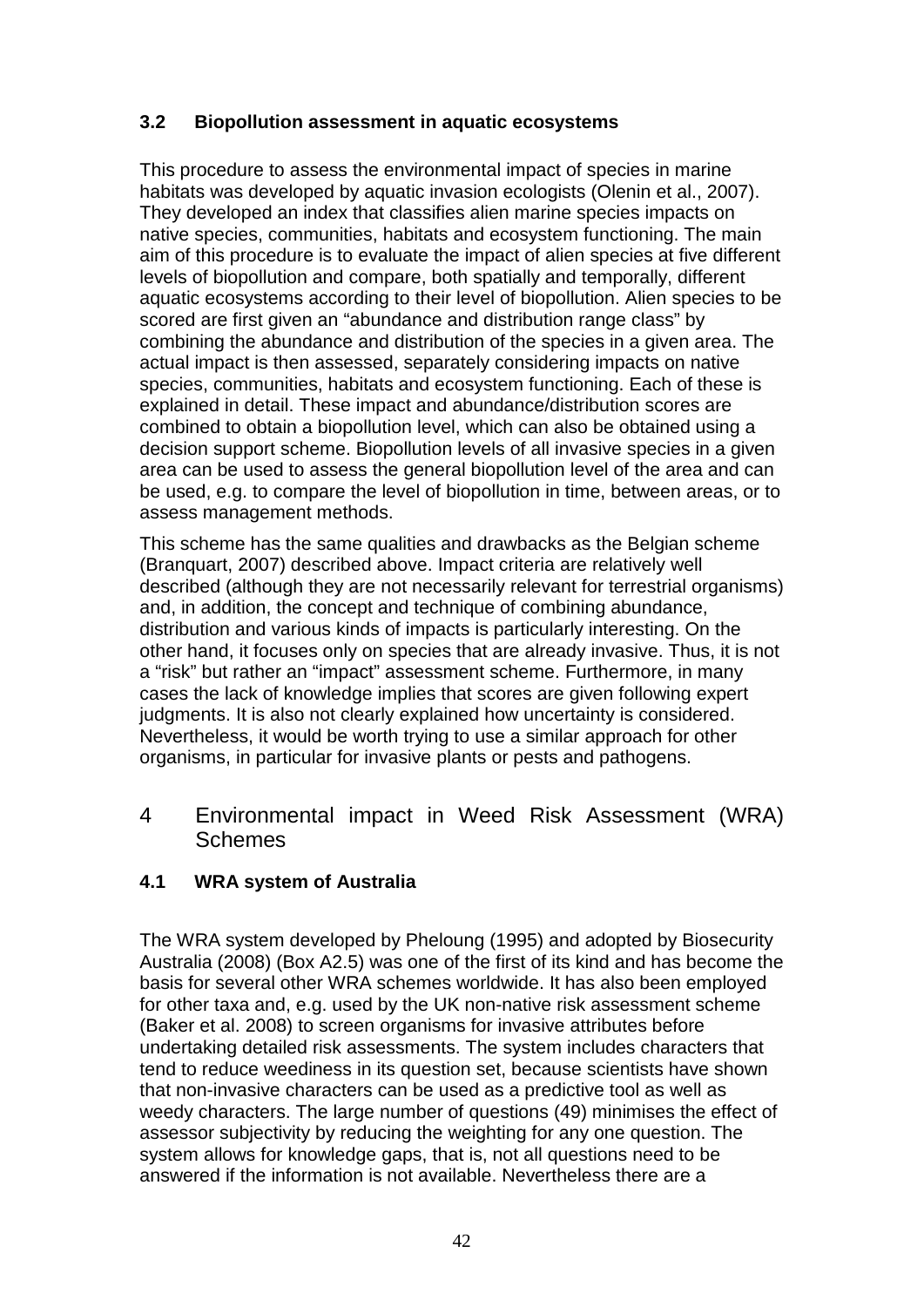minimum number of questions to be answered before an assessment is made. This system may be used to assess species that are not well described in the general scientific literature and may only be included in botanical floras. These features increase the system's effectiveness as a pre-entry tool as the system enables an assessment from limited information sets. The WRA system also has some ability to differentiate between weeds of agriculture and weeds (invasive plants) in the wider environment.

|            | Box A2.5. Questions in the WRA scheme of Biosecurity Australia (2008) that address<br>environmental and/or economic impact.                                                                                        |  |  |  |  |  |
|------------|--------------------------------------------------------------------------------------------------------------------------------------------------------------------------------------------------------------------|--|--|--|--|--|
| Section 3: |                                                                                                                                                                                                                    |  |  |  |  |  |
|            | 3.03 Weed of agriculture/horticulture/forestry                                                                                                                                                                     |  |  |  |  |  |
|            | The plant is generally a weed of agriculture/horticulture/forestry and causes productivity losses<br>and/or costs due to control.                                                                                  |  |  |  |  |  |
|            | 3.04 Environmental weed<br>The plant is documented to alter the structure or normal activity of a natural ecosystem.                                                                                               |  |  |  |  |  |
|            |                                                                                                                                                                                                                    |  |  |  |  |  |
| Section 4: |                                                                                                                                                                                                                    |  |  |  |  |  |
| 4.02       | Allelopathic: the plant is well documented as a potential suppressor of the growth of other species<br>by chemical (eg. hormonal) means. Such evidence is rare throughout the whole plant kingdom.                 |  |  |  |  |  |
| 4.03       | Parasitic: The parasite must have a detrimental effect on the host and the potential hosts must be<br>present in Australia. This question includes wholly and semi-parasitic plants. Such plants are rare.         |  |  |  |  |  |
| 4.05       | Toxic to animals: There must be a reasonable likelihood that the toxic agent will reach the animal,                                                                                                                |  |  |  |  |  |
|            | by grazing or contact. Some species are mildly toxic but very palatable and could cause problems if<br>heavily grazed.                                                                                             |  |  |  |  |  |
| 4.06       | Host for recognised pests and pathogens: the main concerns are plants that are hosts of toxic<br>pathogens and alternate or alternative hosts of crop pests and diseases.                                          |  |  |  |  |  |
| 4.08       | Creates a fire hazard in natural ecosystems                                                                                                                                                                        |  |  |  |  |  |
|            | This question applies to species that have a documented growth habit that leads to the rapid<br>accumulation of fuel for fires when growing in natural or unmanaged ecosystems.                                    |  |  |  |  |  |
| 4.10       | Grows on infertile soils: Australian soils are generally very infertile. Species that tolerate low nutrient<br>levels could potentially grow well here. Legumes, tolerant of low soil phosphorus, are a particular |  |  |  |  |  |
| 4.11       | concern since they would also modify the soil environment.<br>Climbing or smothering growth habit: this trait includes fast growing vines and ivy's that cover and                                                 |  |  |  |  |  |
|            | kill or suppress the growth of the supporting vegetation. Plants that rapidly produce large rosettes<br>could also score for this question.                                                                        |  |  |  |  |  |
| 4.12       | Forms dense thickets: the thickets produced should obstruct passage or access, or exclude other                                                                                                                    |  |  |  |  |  |
|            | species. Woody perennials are the most likely candidates, but this question may include densely                                                                                                                    |  |  |  |  |  |
|            | growing grasses.                                                                                                                                                                                                   |  |  |  |  |  |
|            |                                                                                                                                                                                                                    |  |  |  |  |  |

## **4.2 Weed-Initiated PRA guidelines for Qualitative Assessments (USDA-APHIS)**

### USDA Plant Protection and Quarantine (USDA-PPQ,

[http://www.aphis.usda.gov/plant\\_health/index.shtml\)](http://www.aphis.usda.gov/plant_health/index.shtml)\_risk assessment procedures are harmonized with those of the North American Plant Protection Organization (NAPPO) and the International Plant Protection Convention (IPPC) of the United Nations Food and Agriculture Organization (FAO). The PRA scheme estimates the economic and environmental consequences of introduction, considering the establishment, spread and economic importance potential in the PRA area (FAO, 1995).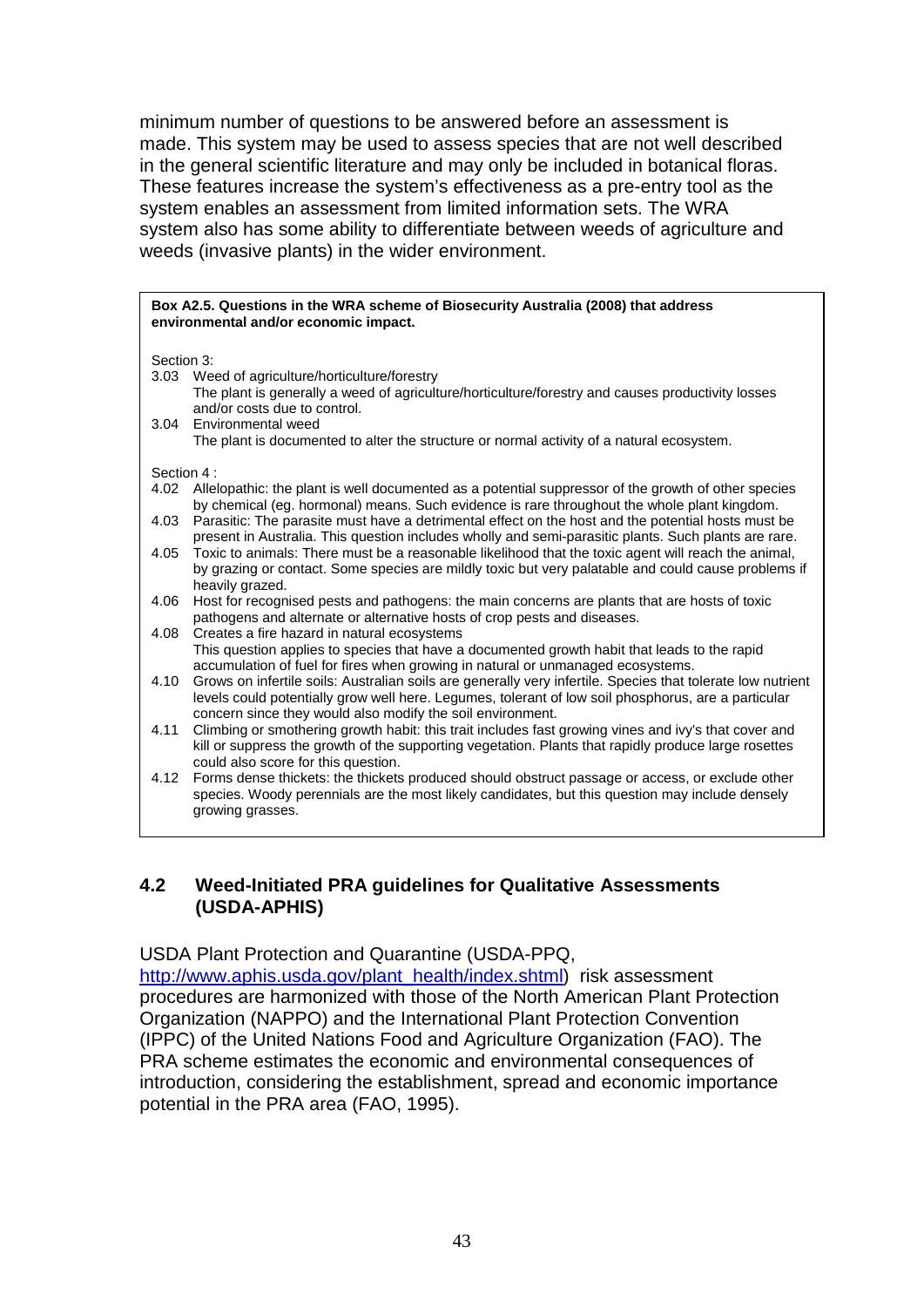Step 5 of the PRA scheme focuses on the Assessment of Economic and Environmental Importance, i.e. on the consequences of introduction. It includes four risk elements (A-D). Risk element A deals with establishment potential or habitat suitability in the protected area, risk element B with the spread potential after establishment, and risk element C addresses economic impact. Issues related to environmental impact are considered in risk element D (Box A2.6).

#### **Box A2.6. Risk element D in the Weed-Initiated PRA guidelines for Quality Assessments (USDA-APHIS 2004).**

It should be considered whether or not the weed, if introduced, could:

- Cause impacts on ecosystem processes (alteration of hydrology, sedimentation rates, a fire regime, nutrient regimes, changes in productivity, growth, yield, vigor, etc.)
- Cause impacts on natural community composition (e.g., reduce biodiversity, affect native populations, affect endangered or threatened species, impact keystone species, impact native fauna, pollinators, or microorganisms, etc.)
- Cause impacts on community structure (e.g., change density of a layer, cover the canopy, eliminate or create a layer, impact wildlife habitats, etc.)
- Have impacts on human health such as allergies or changes in air or water quality.
- Have sociological impacts on recreation patterns and aesthetic or property values.
- Stimulate control programs including toxic chemical pesticides or introduction of a nonindigenous biological control agent.

Ratings should be assigned as follows:

| Rating     | <b>Numerical Score</b> | Explanation                                                                                                                                                                                                                                                                                            |
|------------|------------------------|--------------------------------------------------------------------------------------------------------------------------------------------------------------------------------------------------------------------------------------------------------------------------------------------------------|
| High       | 3                      | Three or more of the above. (Potential to cause major damage<br>to the environment with significant losses to plant ecosystems<br>and subsequent physical environmental degradation.)<br>(Population reduction of endangered or threatened species<br>would elevate that one factor to a high rating.) |
| Medium     | 2                      | Two of the above. (Potential to cause moderate impact on the<br>environment with obvious change in the ecological balance,<br>affecting several attributes of the ecosystem, as well as<br>moderate recreation or aesthetic impacts.)                                                                  |
| Low        |                        | One of the above, unless the factor is potential to reduce<br>populations of endangered or threatened species, which rates<br>High. (Limited potential impact on environment.)                                                                                                                         |
| Negligible | 0                      | None of the above. (No potential to degrade the environment<br>or otherwise affect ecosystems.)                                                                                                                                                                                                        |

Finally, all the numerical estimates for the four risk elements should be added together to produce an overall estimate of the Consequences of Introduction Risk Rating for the weed. The cumulative Risk Element Score ranges from 0 – 12, with values of 0-2 rated as negligible risk, 3-6 low risk, 7-10 medium risk and 11-12 as high risk. The Consequences of Introduction Risk Rating is an indicator of the potential of the weed to become established and spread, and its potential to cause economic and environmental impacts.

It should be noted, however, that risk element D not only addresses issues related to environmental impact, but also the human health impact. This may eventually make sense in those countries where allergies are (also) covered by Environmental Law (e.g. when air is considered as a vector of the allergenic pollen). However, combining environmental and human health issues in one-risk element score risks a reduction in the transparency of the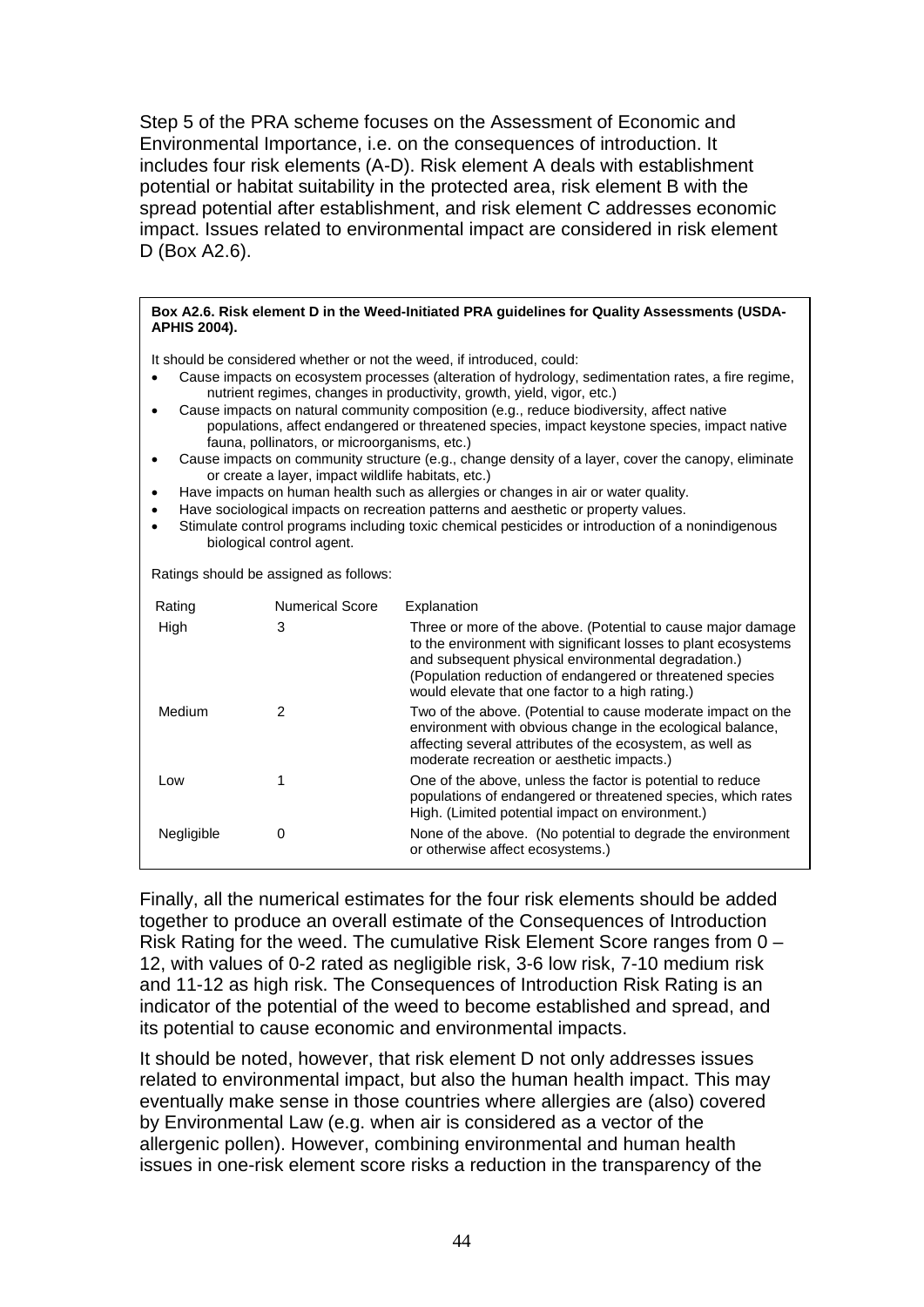final outcome of the WRA. For example, an allergenic plant may reach the maximum score in risk element D even if it has no environmental impact.

# **4.3 Hawaii Exotic Plant Evaluation Protocol**

The Hawaii Exotic Plant Evaluation Protocol developed by Denslow and Daehler (2006) is based on the premise that no areas of Hawaii are wholly undisturbed by human activity (e.g., ungulate grazing, trails, fragmentation, fires). Arguing that the impacts of exotic plants are of less concern where the vegetation is composed largely of exotic species, as in many low-elevation plant communities that are chronically disturbed by human actions, the WRA focuses on the impacts of exotic plants on 1) natural ecosystems being maintained, managed or restored for conservation values and/or 2) ecosystems actively managed for economic production, such as for cattle production, timber, annual crops, landscape nurseries and plantations.

Section 2 of the WRA aims to evaluate the severity of ecological impacts caused by an invasion. This evaluation of ecological impacts is independent of any assessment of the economic benefit or value of the species. Indices for ecological impacts are determined separately for three main environmental zones in the State of Hawaii: 1) wet/moist conditions, <3000 ft asl; 2) dry conditions, <3000 ft asl; and 3) montane conditions >3000 ft asl (see glossary). The first part of Section 2 lists indices that address current impacts of natural areas at the worst affected site(s) (Box A2.7). The other two parts of Section 2 address current impacts on agriculture and forestry areas and on 'Quality of Life', respectively. Some of the indices in the section concerned with impacts on agriculture and forestry areas are identical to those in the first section (e.g. i) in Box A2.7), while others directly address economic issues (e.g. costs of management, reduction in carrying capacity). A section entitled 'Quality of life' asks whether the naturalized plant has thorns, stinging nettles, or other structures, contains toxins, releases allergenic pollen, or is otherwise noxious and causes physical harm or discomfort to humans thereby reducing human recreational enjoyment of the outdoors. These questions do not directly address issues related to the environmental impact of naturalized plants, and are therefore not presented in detail here.

The documentation of evidence must include specific locations of observed impacts on natural areas as well as the community type affected and the extent of infestation for High (H) or Moderate (M) impact answers. Infestations of species scoring High (H) should meet at least one of the following distribution criteria (an acre is almost the size of an association football field):

- 1. collectively adds up to at least 10 acres (4 ha)
- 2. 5 infestations of at least 0.25 acres (0.1 ha) each
- 3. 5 infestations that each cover an entire localized community
- 4. 5 infestations some of which are at least 0.25 acres (0.1 ha) and others of which cover entire localized communities

This WRA includes a weighting factor (High vs. Moderate Impact Factor). While answers regarding hybridization are considered as moderate impact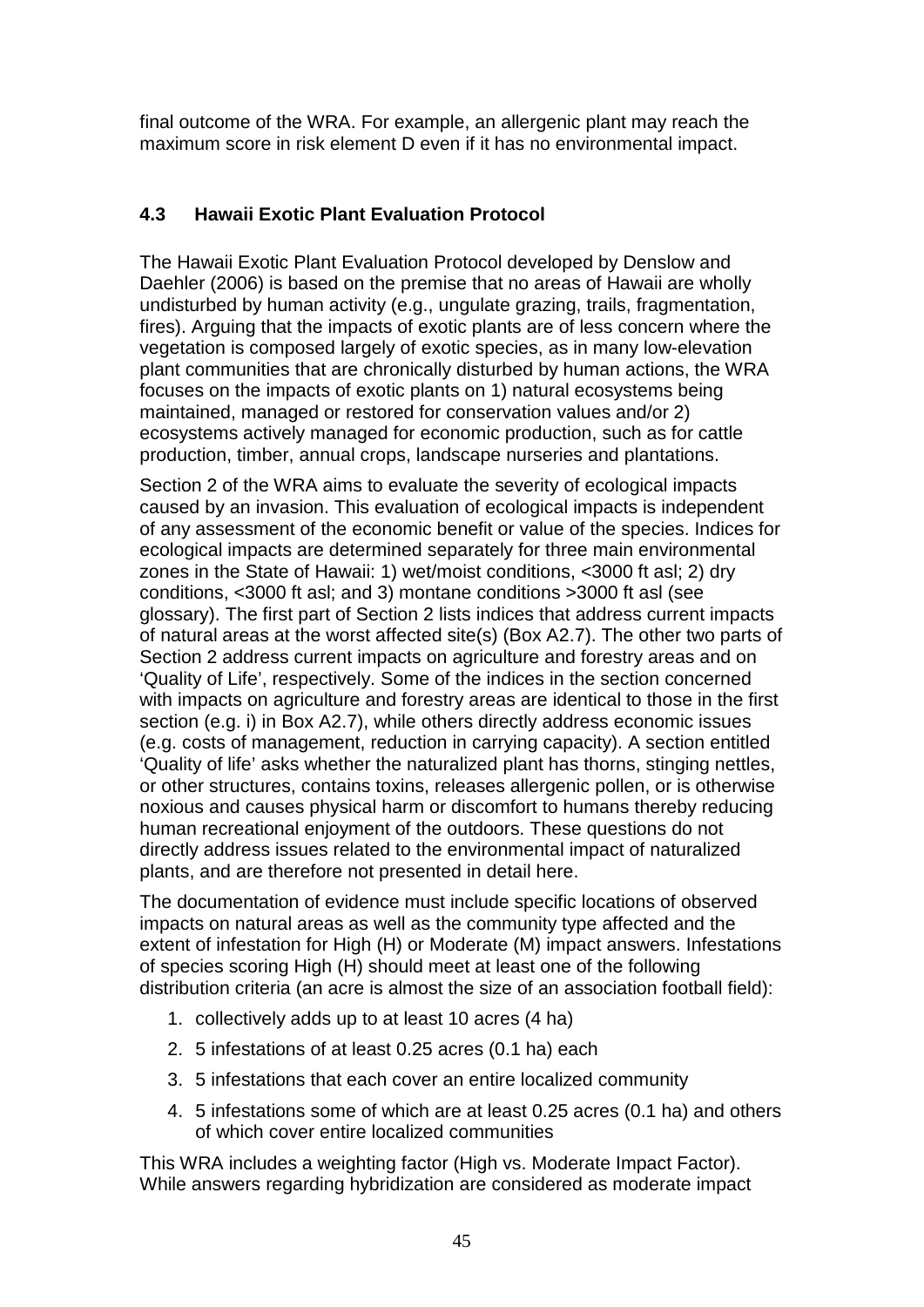answers, answers regarding ecosystem functioning or impact on Rare and threatened are high impact answers.

**Box A2.7. Indices used in the Hawaii Exotic Plant Evaluation Protocol (Denslow and Daehler** 

**2006) to address current impacts on** *natural areas* **at worst site(s)** i) Causes long-term alterations in ecosystem processes, influencing multiple species (e.g. changes fire regime; increases shoreline sedimentation; see glossary); ii) Has negatively affected Federal or State listed Threatened or Endangered plants or animals or species listed as rare on the Hawaii Heritage Program database as evidenced by either displacement, death or hybridization, iii) Displaces or precludes native vegetation; iv) Affects plant community structure in ways other than vegetation displacement (e.g. alters wildlife abundance, adds a new stratum, or substantially increases stem density within a stratum; v) Hybridizes with native Hawaiian plants in the field; vi) Capable of hybridizing with known invasive plant species.

## **4.4 Conservation weed risk assessment system for the New Zealand border**

The authors of the conservation weed risk assessment system for the New Zealand border Williams et al. (2008) argue that it is premature to attempt to quantify, at the border, a new species' likely impacts in New Zealand. Assessing the impacts of a potential new weed involves predicting the interaction between a species not in the country and the environment and biota of that country. Where the species has a history of weediness in other countries with similar climates, soils and biota, some predictions may be possible. Otherwise, predictions of possible interactions are likely to be highly speculative. Even so, some impacts are probably more readily predictable for some life forms in certain ecosystems than in others. According to the authors, the best one can probably do is to try and indicate the relative degree of invasibility of different vegetation/community types by a range of life forms, and combine this with the kinds of effects one suspects may occur based on the life form a new species belongs to. The following life form combinations were used in the scoring system:

- Herbaceous species, including grasses and rushes (and ferns)
- Vines
- Trees and shrubs

The impacts associated with these three groupings are not exclusive to them. For example, some tussock grasses and bamboos probably have impacts more similar to shrubs than to other herbaceous species, so that potential plant height must always be considered.

Furthermore, the authors suggest that it is similarly possible to combine the vegetation types that these weed species impact into three groups: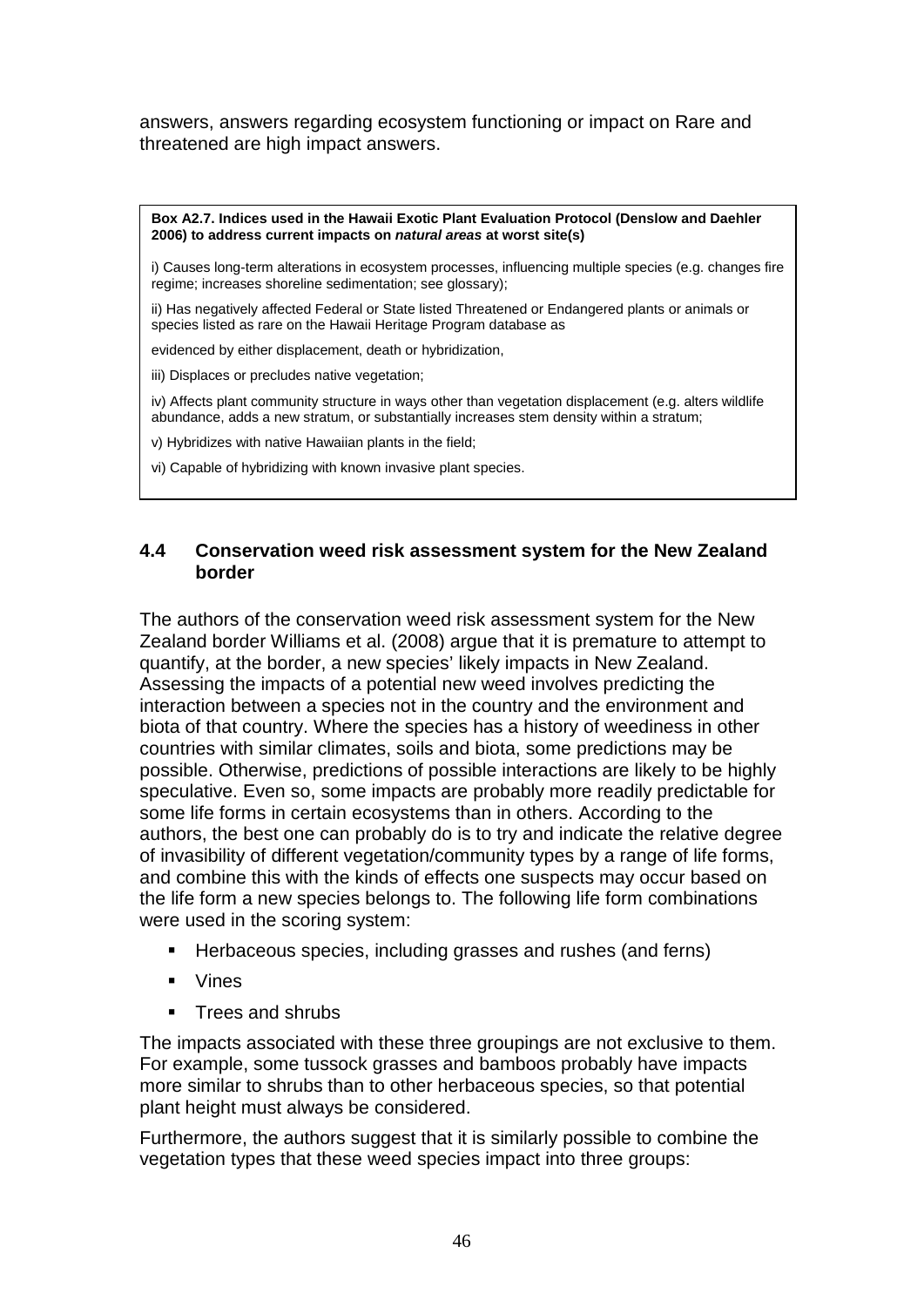- Forest
- Scrub, shrub land, tall tussock land, short tussock land, herb field, and fern
- **u** land
- Bare land (all land with < c.10% cover), i.e. riverbeds, bluffs, salt flats

This WRA scheme is specifically designed to assess the risks of plant species that have not yet entered New Zealand. Therefore, the authors argue that predictions of possible future interactions are likely to be highly speculative. The only indicator for possible ecosystem impacts included in their WRA is life form. However, it is not clear why this indicator should offer less speculative predictions.

## **4.5 Prioritization system for the management of invasive alien plants in South Africa**

The 'Prioritization system for the management of invasive alien plants in South Africa' proposed by Robertson et al. (2003) was designed to assess objectively the research and control priorities of invasive alien plants at a national scale in South Africa. The evaluation consists of seventeen criteria, grouped into five modules that assess: invasiveness, spatial characteristics, potential impact, potential for control, and conflicts of interest for each plant species under consideration. Total prioritization scores, calculated from criterion and module scores, were used to assess a species' priority. Prioritization scores were calculated by combining independent assessments provided by several experts, thus increasing the reliability of the rankings. The classification of the impact on biodiversity is very rough, and it is quite obvious that this scheme has not been developed in order to carefully assess the environmental impact of invasive weeds. In the description of the scheme the word 'biodiversity' does not even appear (Box A2.8).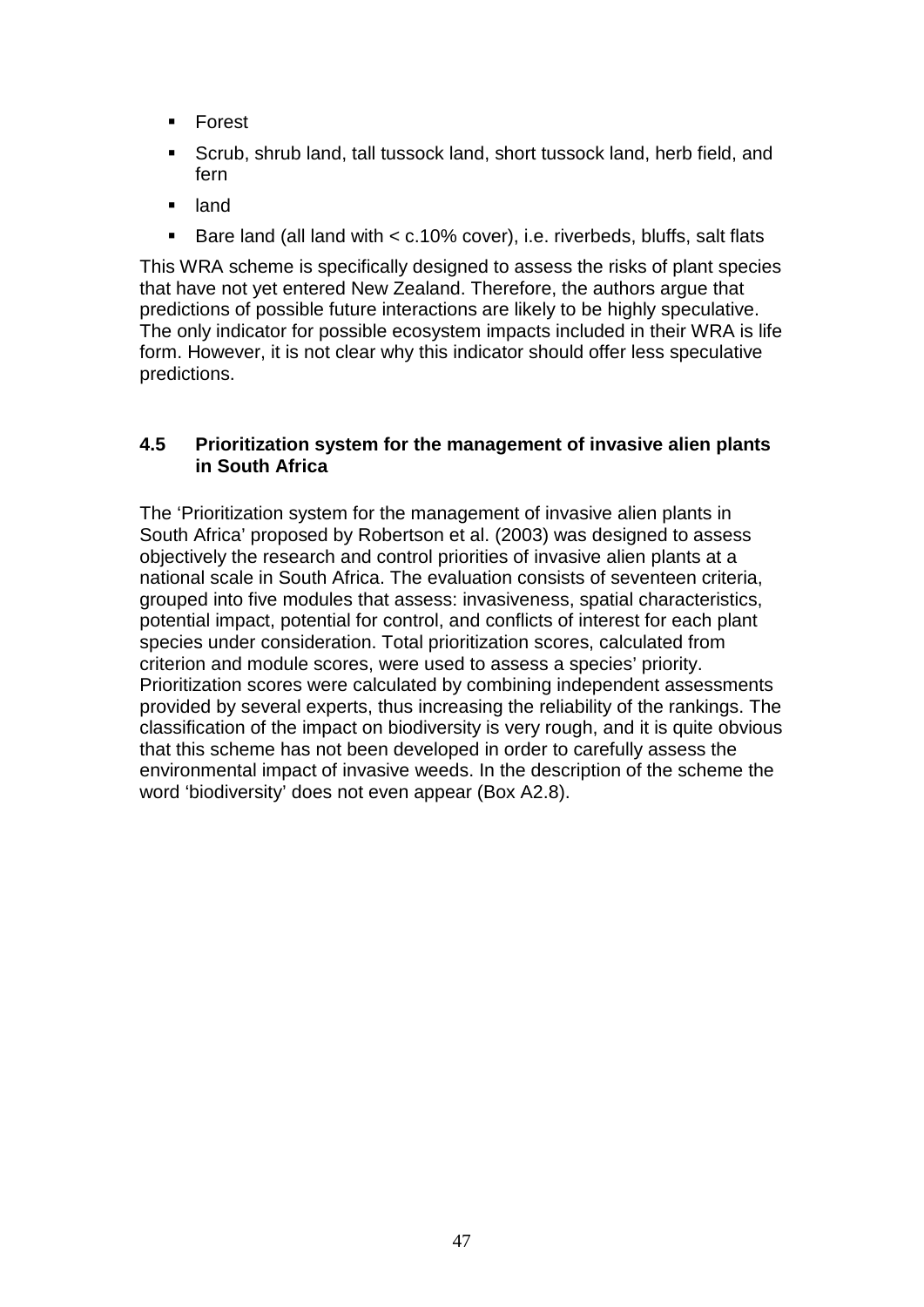| Box A2.8. Criteria in the 'Prioritization system for the management of invasive alien<br>plants in South Africa' to address potential environmental impacts.                                                                |
|-----------------------------------------------------------------------------------------------------------------------------------------------------------------------------------------------------------------------------|
| e) Biodiversity:<br>Reduction in biodiversity where the species occurs is:<br>1) none<br>2) minor (1-30%)<br>3) moderate (31-80%)<br>4) profound (>80%)                                                                     |
| f) Water resources:<br>The species' impact on water resources is:<br>1) no impact<br>2) reduction of stream flow by 10-30%<br>3) reduction of stream flow by > 30%<br>4) flow eradicated                                    |
| g) Negative economic impact<br>The negative economic impact of the species is:<br>1) no negative impact<br>2) <10% reduction in profit<br>3) 11-30% reduction in profit<br>4) > 30% reduction in profit<br>5) land unusable |
| h) Positive economic impact<br>The positive economic impact of the species is:<br>1) none<br>2) informal<br>3) small business<br>4) commercial (industrial)<br>5) any two or more of the above                              |
| i) Poison status<br>The species is poisonous to stock or humans<br>1) yes<br>2) no                                                                                                                                          |

## **4.6 NatureServe invasive species assessment protocol**

NatureServe, in cooperation with The Nature Conservancy and the U.S. National Park Service, developed this Invasive Species Assessment Protocol (Morse et al., 2004) as a tool for assessing, categorizing, and listing nonnative invasive vascular plants according to their impact on native species and natural biodiversity in a large geographical area such as a nation, state, province, or ecological region. This protocol is designed to make the process of assessing and listing invasive plants objective and systematic, and to incorporate scientific documentation of the information used to determine each species' rank.

The text part of the assessment protocol includes a detailed description of how biodiversity (or biological diversity) has been defined, and how it could be quantified. Biological diversity has been defined as the variety of life on earth, but is often considered as the variety of naturally occurring life in a specified area. Biodiversity can be assessed at any geographic scale (*e.g.,* county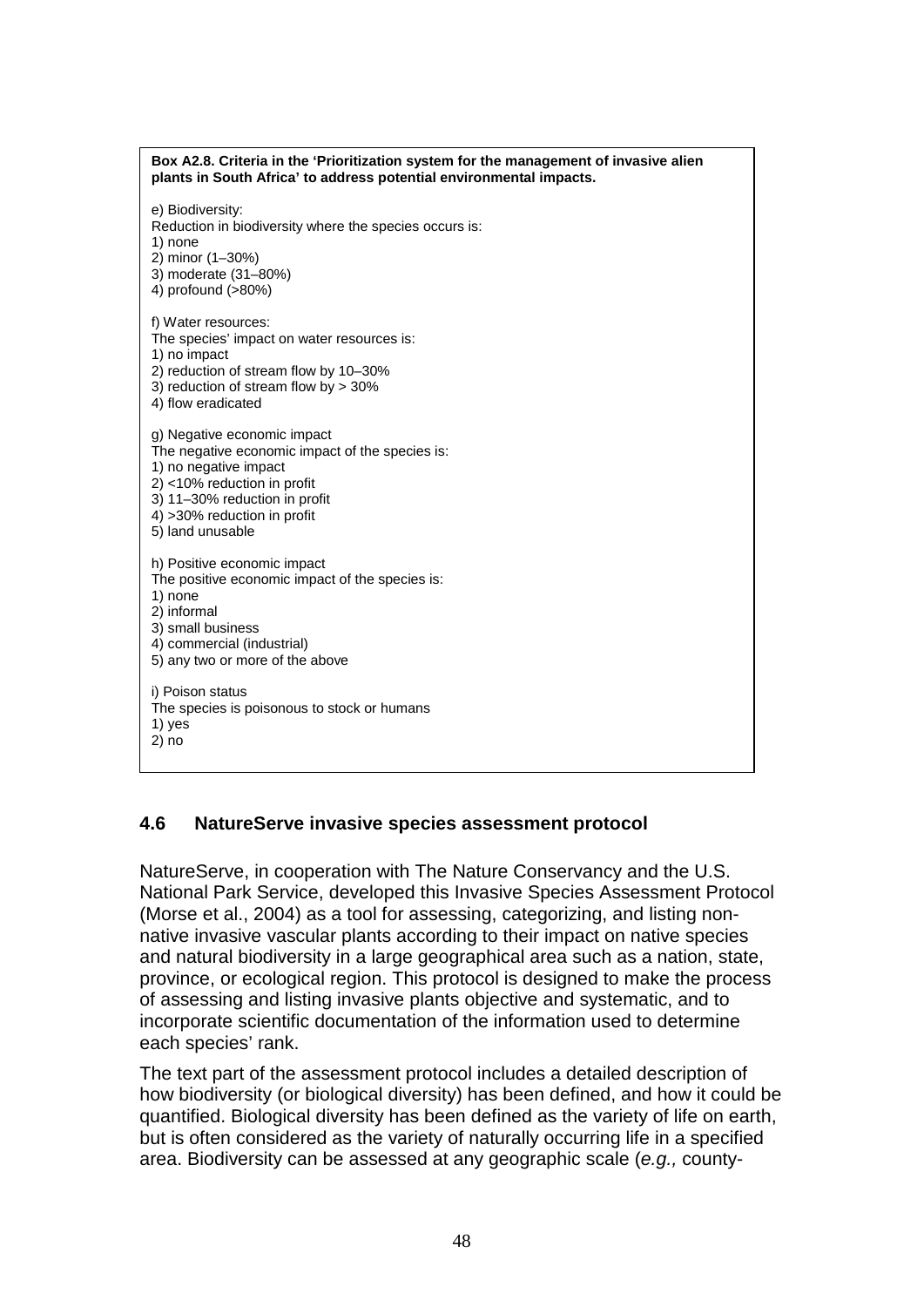wide, ecoregional, state/provincial, national, continental, or global) and includes:

- Genetic diversity, or variations in genetic structure among individuals of a species or populations;
- Species diversity, or the variety of species (and intraspecific taxa);
- **Higher taxonomic diversity, or the variety of higher taxonomic groups** *(e.g.,* families or orders);
- Community diversity, or the variety of identifiable groups of species that occupy and interact in the same habitats;
- **Ecosystem diversity, or the variety of ecological units composed of** biological communities interacting with the physical environment.

The Invasive Species Assessment Protocol consists of two yes-no screening questions and 20 weighted multiple-choice assessment questions grouped into four sections that address four major aspects of an invasive species' total impact:

- I. Ecological Impact (5 questions)
- II. Current Distribution and Abundance (4 questions)
- III. Trend in Distribution and Abundance (7 questions)
- IV. Management Difficulty (4 questions)

The Invasive Species Impact Rank (I-Rank) is then determined from the four sub ranks. Section 1 (Ecological Impact) makes up for 50% of the total of I-Rank and consists of following five categories (Box A2.9):

1. Impact on Ecosystem Processes and System-Wide Parameters (33 points)

- 2. Impact on Ecological Community Structure (18 points)
- 3. Impact on Ecological Community Composition (18 points)
- 4. Impact on Individual Native Plant or Animal Species (9 points)

5. Conservation Significance of the Communities and Native Species Threatened (24 points)

Each of the categories start with a short introduction to the general topic and then lists parameters that may/should be considered when assessing the ecological impact of a species.

Clearly, this is the WRA protocol with the most detailed Environmental Impact assessment. It highlights – among others – that biodiversity can and should be measured in different ways, and also covers cases in which an exotic species strongly outcompetes an individual native species, even if the native species is not a rare or threatened species (e.g. the grey squirrel outcompeting the red squirrel). It is remarkable that questions dealing with Ecological Impact make up for 50% of the total of the I-Rank (invasive species impact rank), while questions addressing current or predicted distribution and abundance have a relatively low weighting.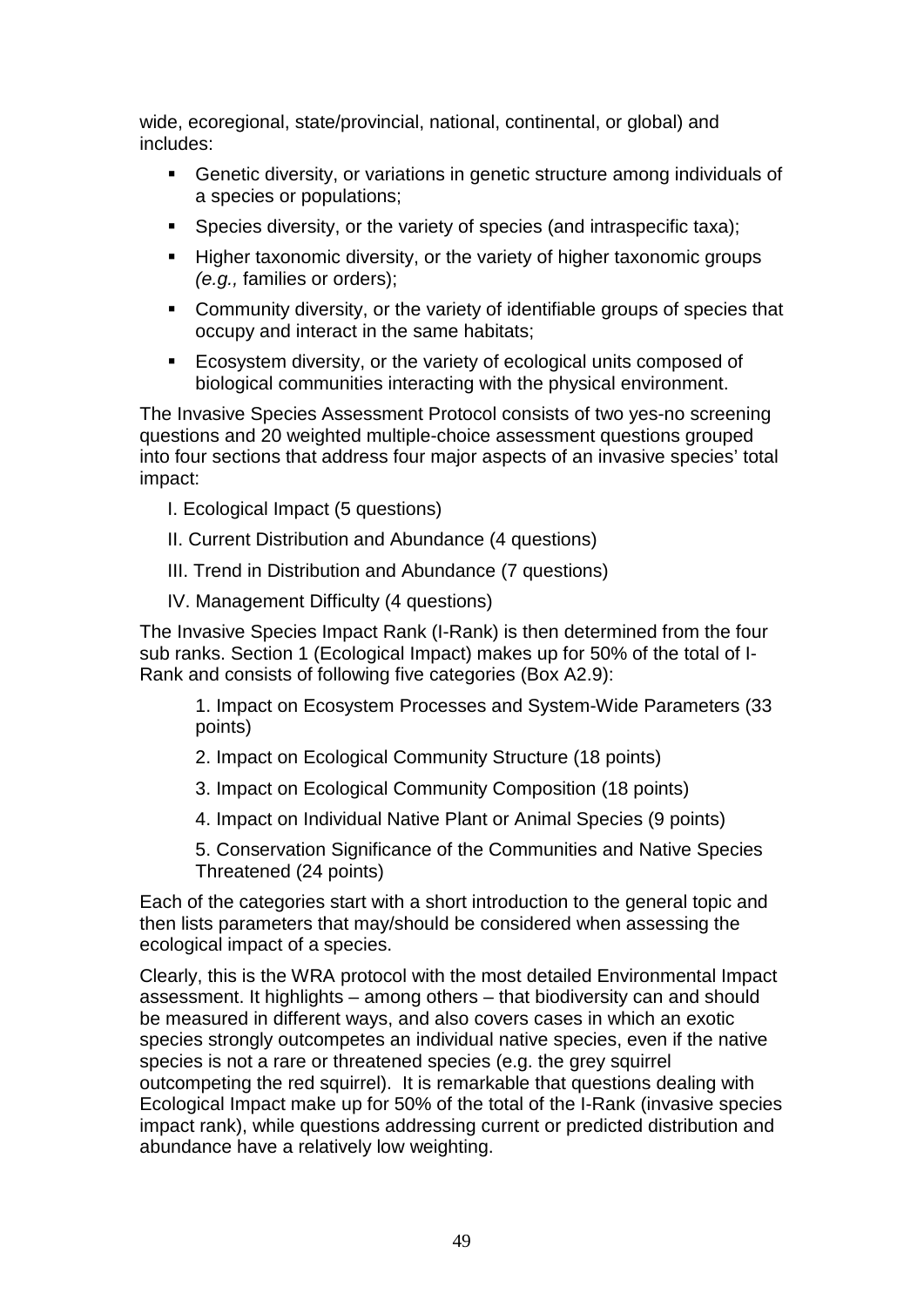#### **Box A2.9. The five criteria in the 'Ecological Impact' section of the Invasive Species Assessment Protocol (Morse et al. 2004)**

*1. Impact on Ecosystem Processes and System-Wide Parameters* 

Some non-native species can alter the natural range and variation of abiotic ecosystem processes and system-wide parameters in ways that significantly diminish the ability of the native species to survive and reproduce. Alterations in ecosystem processes and system-wide parameters that determine the types of communities that exist in a given area are of greatest concern.

- Examples of abiotic ecosystem processes include:
- fire occurrence, frequency, and intensity
- geomorphologic changes *(e.g.,* erosion and sedimentation rates)
- hydrological regimes (including soil water table)
- nutrient and mineral dynamics
- Examples of system-wide parameters include:
- system-wide reductions in light availability *(e.g.,* an aquatic invader covering an entire water body which would otherwise be open)
- changes in salinity, alkalinity, or pH

A single-letter answer (A,B, C, or D)or an answer range (e.g. AB, BC etc.) should be selected that best characterizes the species, or else 'U' (Unknown) if none of the four answers have been eliminated. However, if the question has not been substantially considered, the answer should be left null.

- A. **High significance.** Major, possibly irreversible, alteration or disruption of abiotic ecosystem processes and system-wide parameters, such as:
	- The species promotes fire in habitats that otherwise rarely support fires;
	- The species drains water from open water or wetland systems through rapid transpiration, making these unable to support native wetland plant and animal species; or
	- The species is a nitrogen fixer and invades systems with few or no known native nitrogen fixers, and consequently causes soil nitrogen availability to increase to levels that favour other non-native invaders at the expense of native species
- B. **Moderate significance.** Significant alteration in abiotic ecosystem processes and system-wide parameters *(e.g.,* increases sedimentation rates along coastlines, reducing open water areas that are important for waterfowl)
- C. **Low significance.** Influences abiotic ecosystem processes and system-wide parameters *(e.g.,*  has perceivable but mild influence on soil nutrient availability)
- D. **Insignificant.** No perceivable impact on abiotic ecosystem processes and system-wide parameters
- U. **Unknown.**

#### *2. Impact on Ecological Community Structure*

Some non-native species overtop other vegetation, or otherwise alter the vegetation structure (at least at some sites), thereby affecting many native species.

As above, an answer (from A to D, or U) should be given.

- A. **High significance.** Major alteration of ecological community structure *(e.g.,* covers canopy or creates new canopy, changing or eliminating most or all layers of vegetation below)
- B. **Moderate significance.** Changes number of layers below canopy, or significantly alters structure of at least one layer of the vegetation *(e.g.,* creation of a new layer, elimination of an existing layer, substantial change in density or total cover of an existing layer)
- C. **Low significance.** Influences structure of at least one layer *(e.g.,* moderately changes density or total cover of a layer)
- D. **Insignificant.** No impact; establishes within existing layers without influencing their structure U. **Unknown.**
- 

#### *3. Impact on Ecological Community Composition*

Some non-native species greatly alter the composition of ecological communities (whether or not they also alter their structure), changing the relative abundance of native species or altering successional patterns.

As above, an answer (from A to D, or U) should be given.

- A. **High significance.** Causes major alteration in ecological community composition. For example, results in:
	- the extirpation or sharp reduction in abundance of several locally common native plant, animal, or fungal species *(e.g.,* effects of increased shade, competition for water or nutrients, or allelopathy), or
	- significant increases in the proportion of other non-native species in the community, or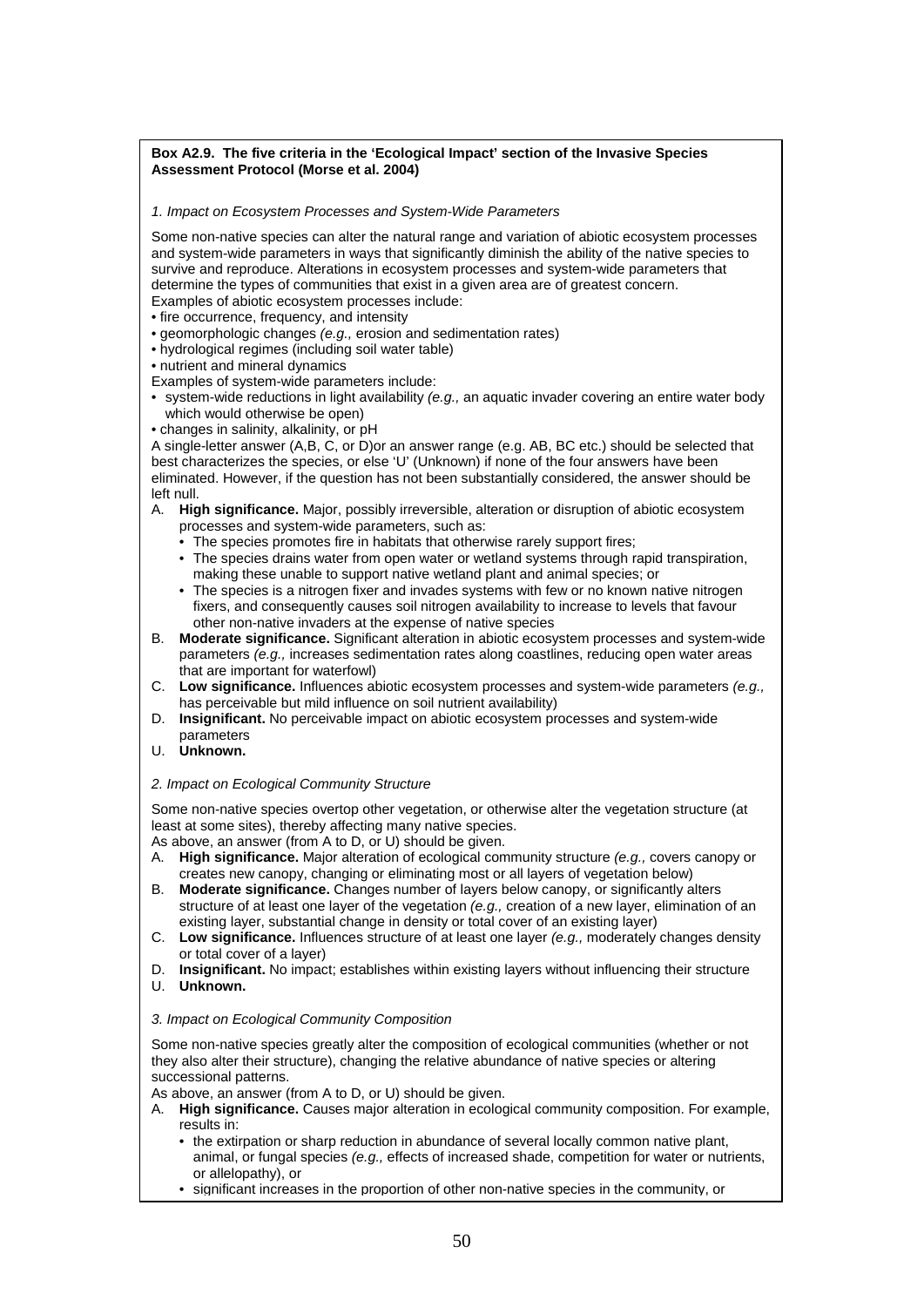#### **Box 9 (continued)**

- suppression of seedlings of native successional or climax species, leading to altered community composition over time
- B. **Moderate significance.** Significantly alters ecological community composition *(e.g.,* produces a significant reduction in the population size of one or more locally common native species in an ecological community)
- C. **Low significance.** Influences ecological community composition *(e.g.,* reduces recruitment of one or more locally common native species which will likely result in significant reduction in the long-term abundance of these species)
- D. **Insignificant.** No impact; causes no perceivable change in locally common native species populations
- U. **Unknown.**

#### *4. Impact on Individual Native Plant or Animal Species*

Non-native species often impact the native species of an area broadly, in rough proportion to their local abundance. However, some non-native species disproportionately affect particular individual native plant, animal, fungal, or other species (at least at some sites), even if their impacts on community structure or composition are not great. For example, butterflies or other invertebrates that feed on specific native plants may deserve particular consideration here.

Examples of such *disproportionate* individual impacts on one or more particular individual native species include:

- Strongly outcompetes a particular native species
- Hybridizes with a particular native species
- Parasitizes a particular native species
- Poisons a particular native species
- Hosts a non-native disease that damages a particular native species
- Distracts pollinators from a particular native species

Note that this question focuses on unusual, disproportionate impacts on particular native species, and should not be used to catalogue long lists of species generally impacted. As above, an answer (from A to D, or U) should be given.

- A. **High significance.** Major impacts on particular native species *(e.g.,* in places they co-occur, has negative impacts on more than 50% of the individuals of one or more native species)
- B. **Moderate significance.** Significant impact on particular native species *(e.g.,* has negative impacts on 20 to 50% of the individuals of one or more native species)
- C. **Low significance.** Occasional impact on particular native species *(e.g.,* has negative impacts on 5 to 20% of the individuals of one or more native species)
- D. **Insignificant.** Little or no impact on particular native species *(e.g.,* no known reports of competitive suppression, hybridization, parasitism, or other particular disproportionate negative impacts)
- U. **Unknown.**

*5. Conservation Significance of the Communities and Native Species Threatened* 

Many non-native plants occur primarily in disturbed, low quality habitats that are dominated by widespread native species and other non-native species. Non-native plants have a greater impact if they:

- Directly or indirectly threaten native species or ecological communities that are considered rare or vulnerable *(e.g.,* legally protected in the region, such as those federally listed in the U.S.A.), or
- Threaten outstanding, high quality occurrences of common ecological communities.

As above, an answer (from A to D, or U) should be given.

- A. **High significance.** For example, often threatens one or more rare or vulnerable native species or ecological communities, and/or high-quality occurrences of more common ecological communities
- B. **Moderate significance.** For example, may occasionally threaten one or more rare or vulnerable native species or ecological communities, and/or high-quality occurrences of more common ecological communities
- C. **Low significance.** For example, usually inhabits common, unthreatened habitats and rarely threatens rare or vulnerable native species or ecological communities, and/or high-quality occurrences of more common ecological communities
- D. **Insignificant.** For example, found primarily or only in human-disturbed habitats and not known to threaten any rare or vulnerable native species or ecological communities, and/or any highquality occurrences of more common ecological communities
- U. **Unknown.**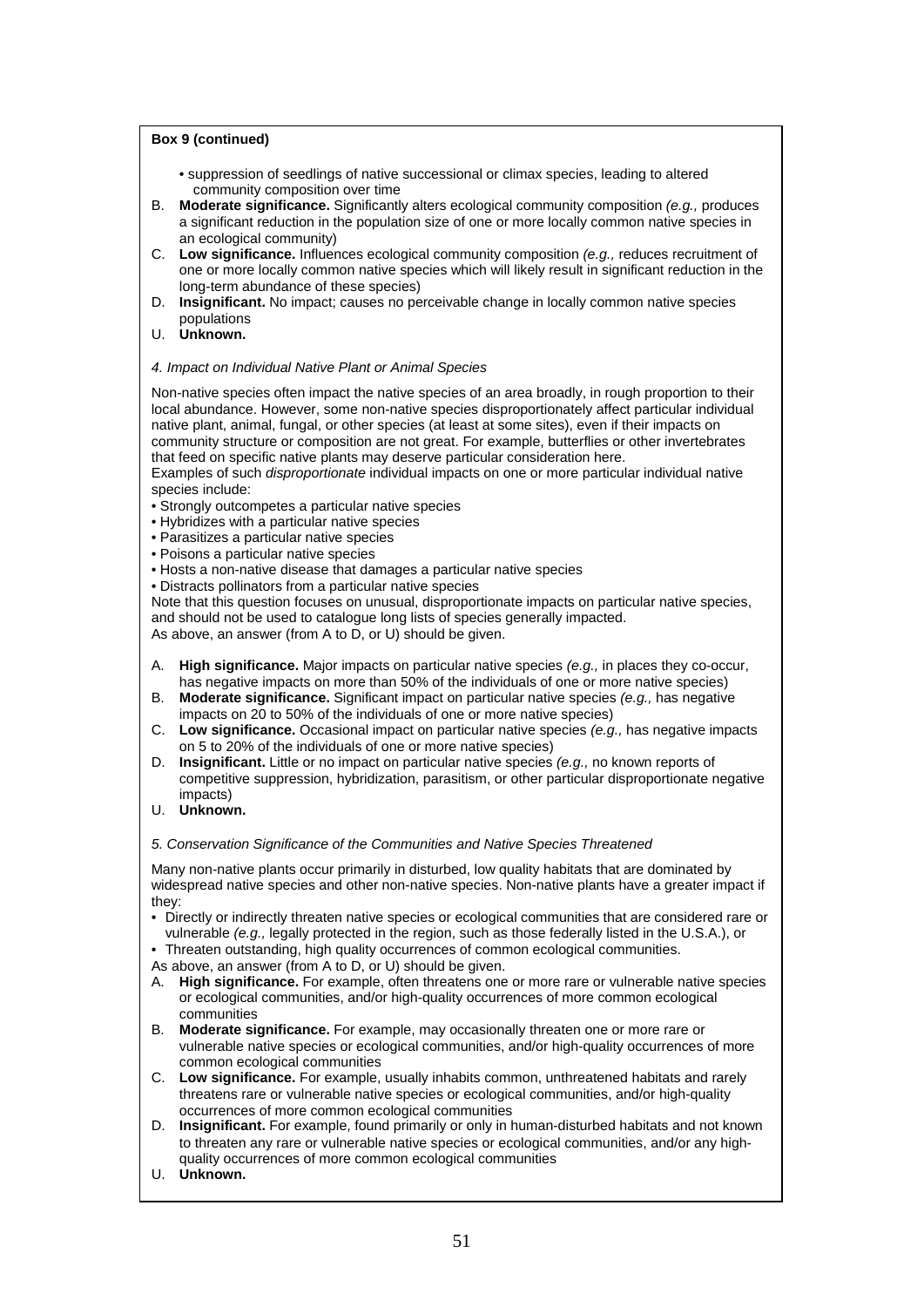# 5 Discussion

There is no doubt that the assessment of the potential environmental impact is one of the most difficult stages in a PRA. It is a fundamentally uncertain process and relies heavily on expert opinion. However, the survey of the most commonly used PRA schemes and guidelines worldwide showed that these schemes vary in their approach to environmental impact assessment and have different strengths and weaknesses. Therefore, it is possible to combine strengths of different schemes to improve the procedure in the EPPO scheme, as well as in other schemes. Furthermore, new ideas and approaches could be gained from studying impact assessment procedures and weed risk assessment procedures. From this review, we have the following comments and recommendations:

- Some schemes (e.g. EPPO, DEFRA, Conabio) base their prediction of potential environmental impact at least partly on the current impact in other invaded regions. We believe that this is a very sensible approach because, for example, Williamson (1996) has shown that being invasive elsewhere is one of the few predictors of alien plant invasiveness. The assessment of potential impact should be based not only on information on the impact of the target pest in invaded areas, but also, where information is lacking, on the impact of closely related species.
- The lack of information on current environmental effects of alien species and the difficulty to access and analyse this information for pest risk analysts is clearly an important issue, especially if the pest risk analyst is more familiar with crop ecosystems. A database of studies that have investigated the environmental impact of plant pests and pathogens would be very useful for pest risk analysts to search for examples and help them make their assessments. The EU project ALARM has built such a database for insects (Kenis et al., 2009) and the project PRATIQUE could update the database, make it available for pest risk analysts and, if possible, extend it to other invertebrates and pathogens.
- In most schemes, the criteria and indicators to assess potential environmental impacts are too vague to be applied accurately and consistently. It is essential that the pest risk analyst knows what he/she should search for and how each objective criterion, e.g. minimal, minor, moderate, major or massive, corresponds to a particular impact score. From all the surveyed schemes, the guidelines for environmental impact assessment to classify non-native organisms in Belgium seems to provide the most comprehensive description of environmental impact categories. The Biosecurity New Zealand scheme also includes a detailed description of possible impacts, however, in this case, environmental, economic and social impacts are mixed up together. Other schemes also aggregate economic and environmental impacts (e.g. Conabio). However, we do not believe that it is a sensible approach because there are more powerful tools, specific to economic impact assessments (see annex 1), that could not be used if economic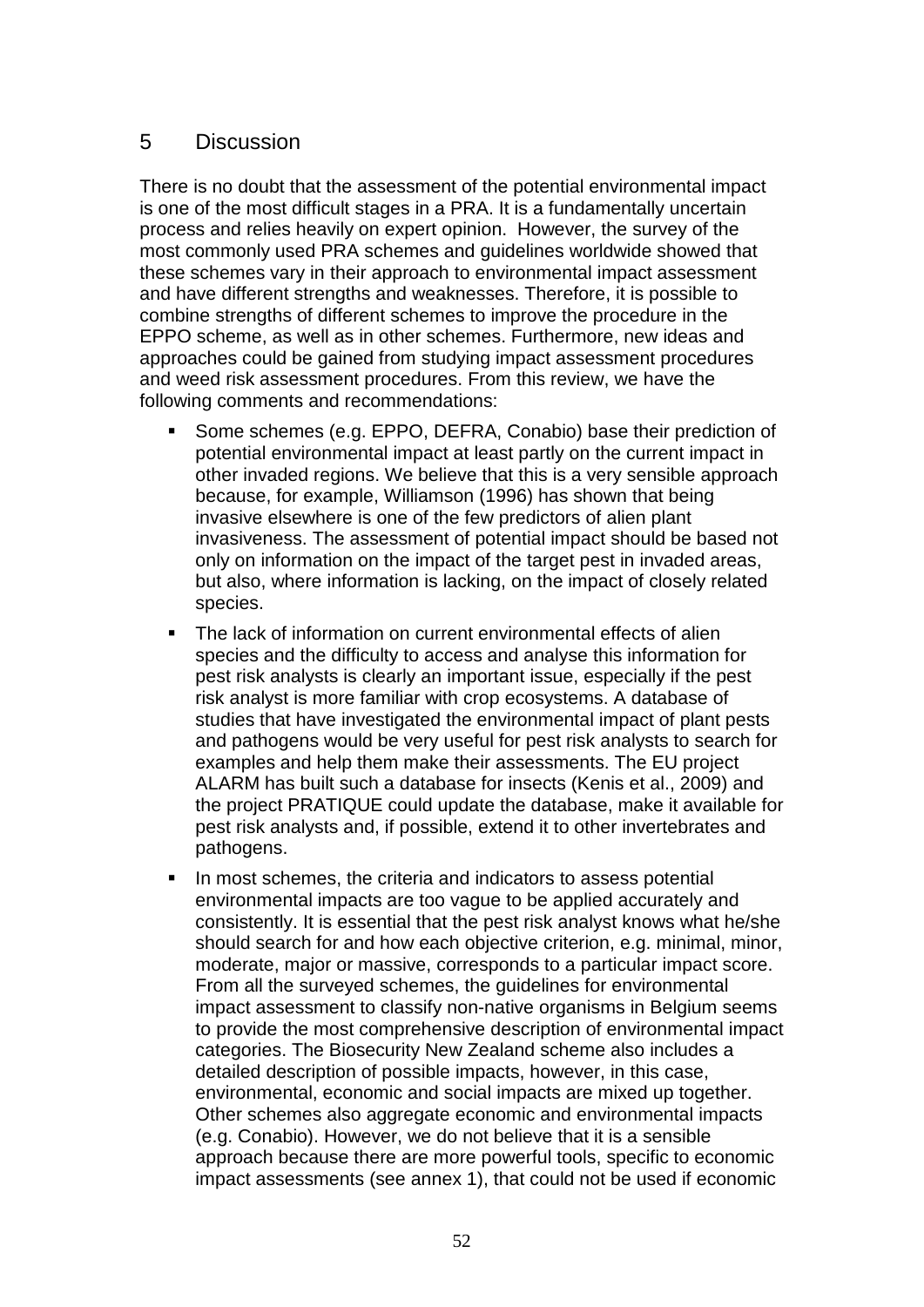and environmental impacts are assessed together in a single stage of the procedure.

- PRA schemes largely differ in the way they treat the issue of missing information. The USDA-APHIS and the Mexican Conabio schemes tend to follow the precautionary approach and, therefore, species for which little is known may score very high. In contrast, in other schemes, such as the DEFRA scheme or the Belgian environmental impact assessment scheme, a poorly known species will in general have a low score. In such situations, ecologists and economists may have a different view of which approach should be preferred. The approach chosen by a scheme may also depend on its objective. PRA schemes assessing species prior to their importation and establishment may prefer the precautionary approach whereas schemes to classify the risk and impact of species already known to be invasive, e.g. to prioritise management actions, may be more conservative in their procedure. Specific guidance on what to do when information is missing is occasionally given in PRA schemes, e.g. to refer to closely related species in the EPPO PRA scheme.
- The approach of the PRA scheme of Biosecurity Australia and the biopollution assessment procedure for aquatic ecosystems, which combine the amount of impact and the geographic scale to obtain an impact score, is interesting and may be considered for the improvement of other schemes. The DEFRA scheme also includes the importance of the geographic area affected, but in a less defined manner.
- For the moment, no scheme provides satisfactory guidelines on how to predict the environmental impact of a species that has not yet invaded any region, or for which the environmental impact has never been studied. Species traits characterizing species of environmental concern are presently being studied in the framework of PRATIQUE and may bring some solutions. However, it is recognised that the assessment of environmental impacts is perhaps the most challenging component of PRAs.
- The structure of most weed risk assessment schemes is totally different from the classical PRA (i.e. they do not necessarily comply with ISPM11) and their objective is rather different than most PRA schemes since, in most cases, the goal is to assess the potential invasiveness of a plant already present in a region or suggested for introduction for ornamental or agricultural purposes. Most weed risk assessment schemes that have been surveyed in this review are better at taking environmental impact into account than classical PRA schemes. This is mainly because it is assumed that environmental impact and invasiveness (the variable that is usually assessed in WRAs) are closely related. However, a recent study (Ricciardi and Cohen, 2007) showed that the invasiveness of an introduced species is not necessarily correlated with its impact. Furthermore, the New Zealand WRA scheme rightly says that, unless the plant is already invasive and having an impact elsewhere, predictions of possible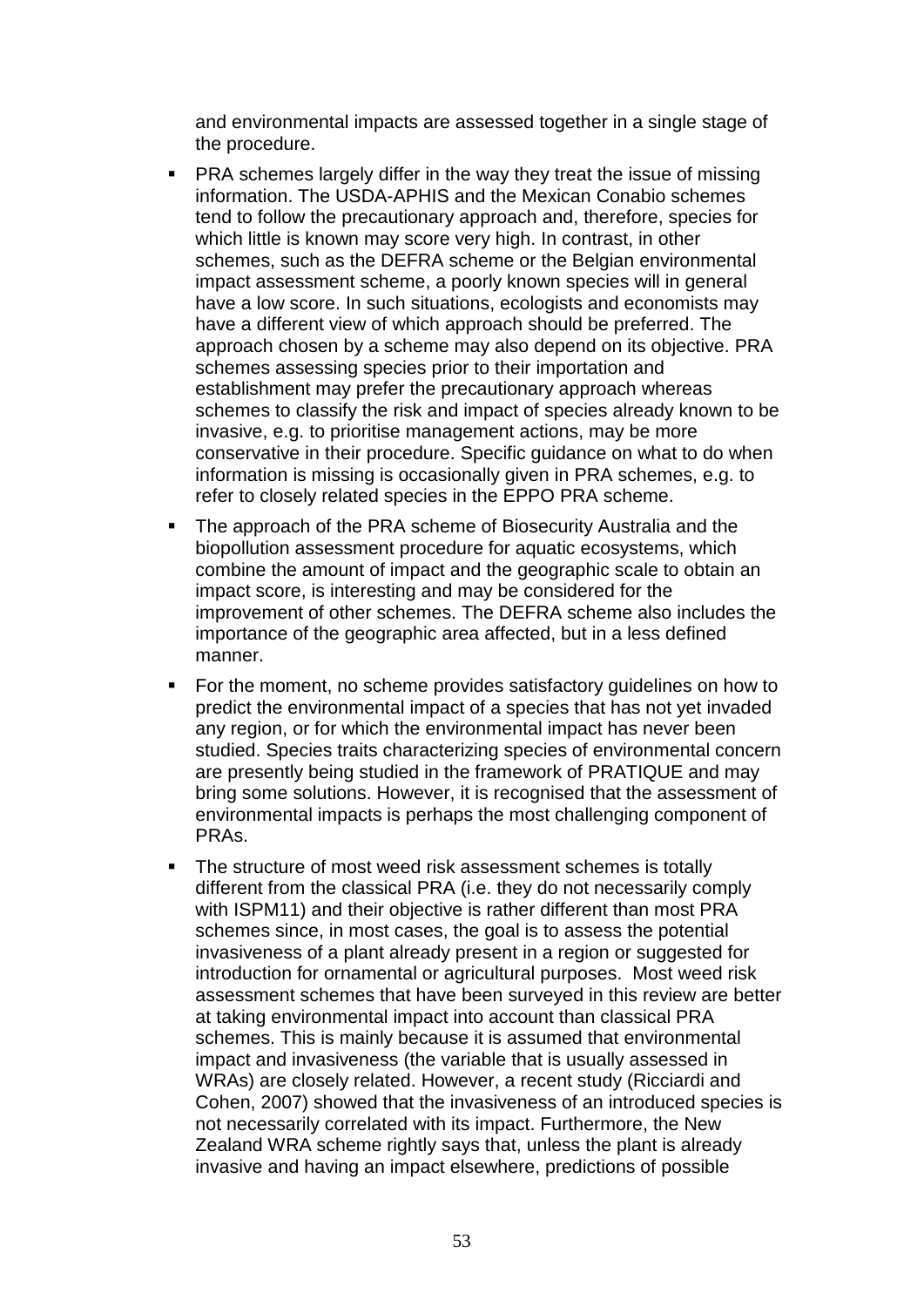environmental impacts are likely to be highly speculative. Nevertheless, since WRA schemes are available worldwide and have shown their applicability and success in many regions, we recommend that they should be developed and also used in regions where weeds are currently being assessed using classical PRA schemes (e.g. Europe). As employed by the UK non-native risk assessment scheme, WRA schemes may play the most appropriate role at the categorisation stage of the PRA for taxa, like plants, for which the potential for invasiveness is difficult to determine. However, as Williamson (1996) has shown for the UK, identifying common invasive attributes may be difficult for broad taxonomic groups and a PRA area containing wide varieties of ecosystems.

- Although it may be difficult to use the structure of WRA schemes to assess plant pests, we believe that much can be learned from them to improve classical PRA schemes, particularly in the way they assess potential environmental effects through a variety of species and environmental traits. The PRATIQUE project will investigate the possibility of integrating some of the WRA approaches in PRA schemes.
- The difficulty in assessing environmental impacts is compounded by the fact that invasive alien species, in particular plants and vertebrates, commonly go through a lag phase following introduction during which no impact is observed and any literature may wrongly indicate the potential for invasiveness in a new area.

### 6 Acknowledgements

We thank Richard Baker for his useful comments on the manuscript. Although this is a section of a deliverable of the PRATIQUE project, much of the knowledge has been gained during the EU FP6 project ALARM (Assessing LArge scale environmental Risks for biodiversity with tested Methods; GOCE-CT-2003-506675).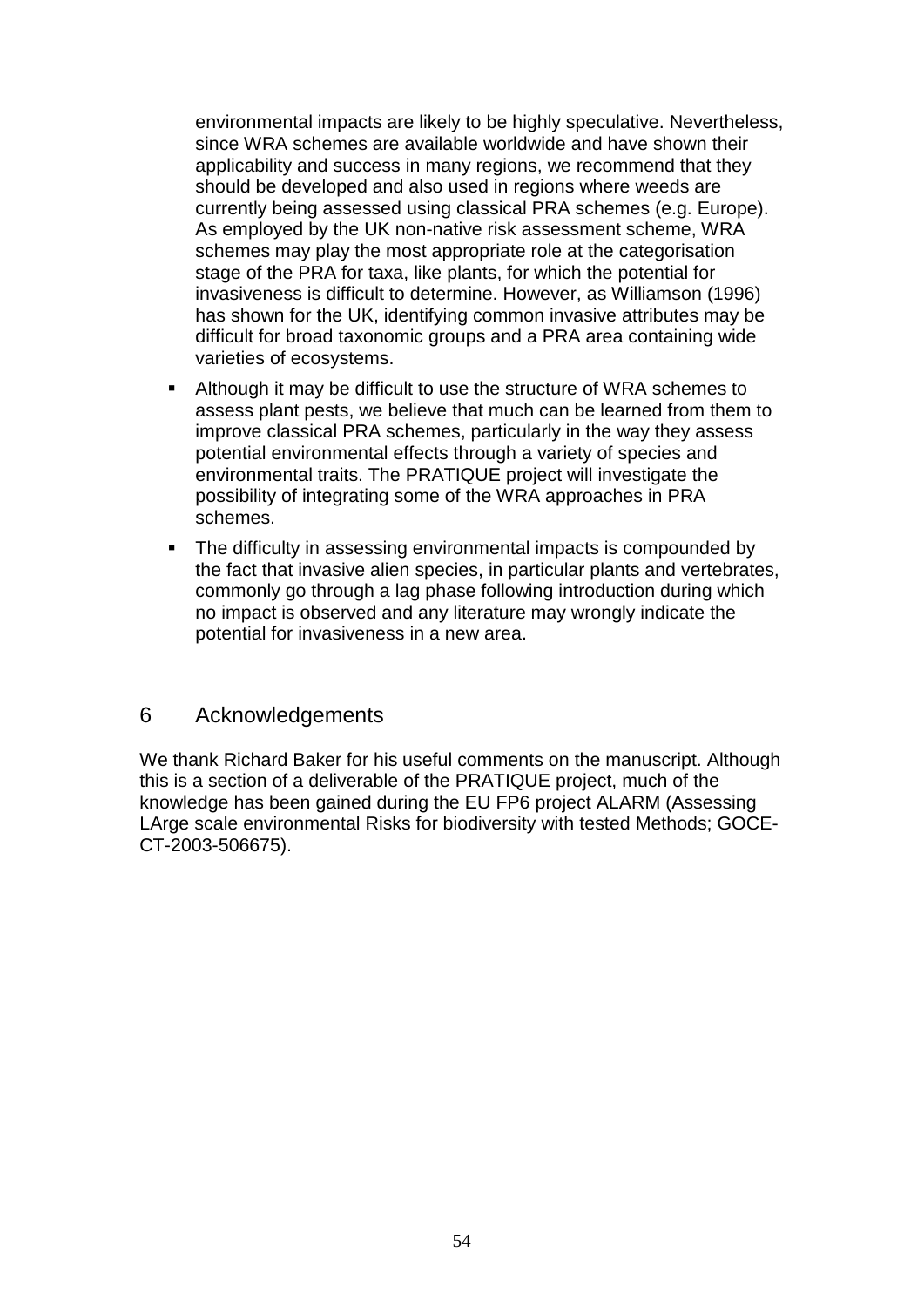# 7 References

- ACIA-CFIA (2008) *Plant Health Risk Assessment*. Plant Health Risk Assessment Unit, Science Advice Division, Ottawa, Ontario, Canada.
- Baker RHA, Cannon RJC, Bartlett PW & Barker I (2005) Novel strategies for assessing and managing the risks posed by invasive alien species to global crop production and biodiversity. *Annals of Applied Biology* **146**:177–191.
- Biosecurity Australia (2001) *Guidelines for Import Risk Analysis*. Draft September 2001. Biosecurity Australia, Canberra, Australia.
- Biosecurity Australia (2007*) Import Risk Analysis 2007*. Biosecurity Australia, Canberra, Australia.
- Biosecurity Australia (2008) *Weed Risk Assessment system*. URL: [http://www.daff.gov.au/ba/reviews/weeds/system/weed\\_risk\\_assessment](http://www.daff.gov.au/ba/reviews/weeds/system/weed_risk_assessment) [accessed on 9 January 2009]
- Biosecurity New Zealand (2006) *Risk Analysis Procedures, Version 1*. Biosecurity New Zealand.
- Branquart E (Ed.) (2007) *Guidelines for environmental impact assessment and list classification of non-native organisms in Belgium*. URL: [http://ias.biodiversity.be/ias/documents/ISEIA\\_protocol.pdf](http://ias.biodiversity.be/ias/documents/ISEIA_protocol.pdf)
- Conabio (2008) *Sistema de información sobre especies invasoras en México. Evaluación de riesgo de invasión por especies no nativas o exóticas. Comisión Nacional para el Conocimiento y Uso de la Biodiversidad*. Fecha de acceso. URL:

[http://www.conabio.gob.mx/invasoras/index.php/Lineamientos\\_de\\_an%C3](http://www.conabio.gob.mx/invasoras/index.php/Lineamientos_de_an%C3%A1lisis_de_riesgo) [%A1lisis\\_de\\_riesgo](http://www.conabio.gob.mx/invasoras/index.php/Lineamientos_de_an%C3%A1lisis_de_riesgo) [accessed on 30 December 2008]

DEFRA (2005). *UK Non-native organism risk assessment scheme*, user manual.

Denslow JS & Daehler C (2006). *Hawaii Exotic plant evaluation protocol* . URL:

[http://www.botany.hawaii.edu/faculty/daehler/WRA/hepep\\_background.ht](http://www.botany.hawaii.edu/faculty/daehler/WRA/hepep_background.htm) [m](http://www.botany.hawaii.edu/faculty/daehler/WRA/hepep_background.htm) [accessed 9 January 2009]

- Desprez-Loustau M-L, Robin C, Buée M, Courtecuisse R, Garbaye J, Suffert J, Sache I & Rizzo DM (2007). The fungal dimension of biological invasions. *Trends in Ecology and Evolution* **22**: 472.
- EPPO (2007) Guidelines *on Pest Risk Analysis: Decision-support scheme for quarantine pests EPPO Standard PM 5/3(3).* (2007) EPPO, Paris (FR). <http://archives.eppo.org/EPPOStandards/pra.htm>[accessed on 30 December 2008]
- FAO (2004). Pest risk analysis for quarantine pests including analysis of environmental risks. *International Standards for Phytosanitary Measures.* Publication No. 11. Rev. 1. FAO, Rome.
- FAO (2007a) Framework for Pest Risk Analysis. ISPM No. 2. Revision *International standards for phytosanitary measures*.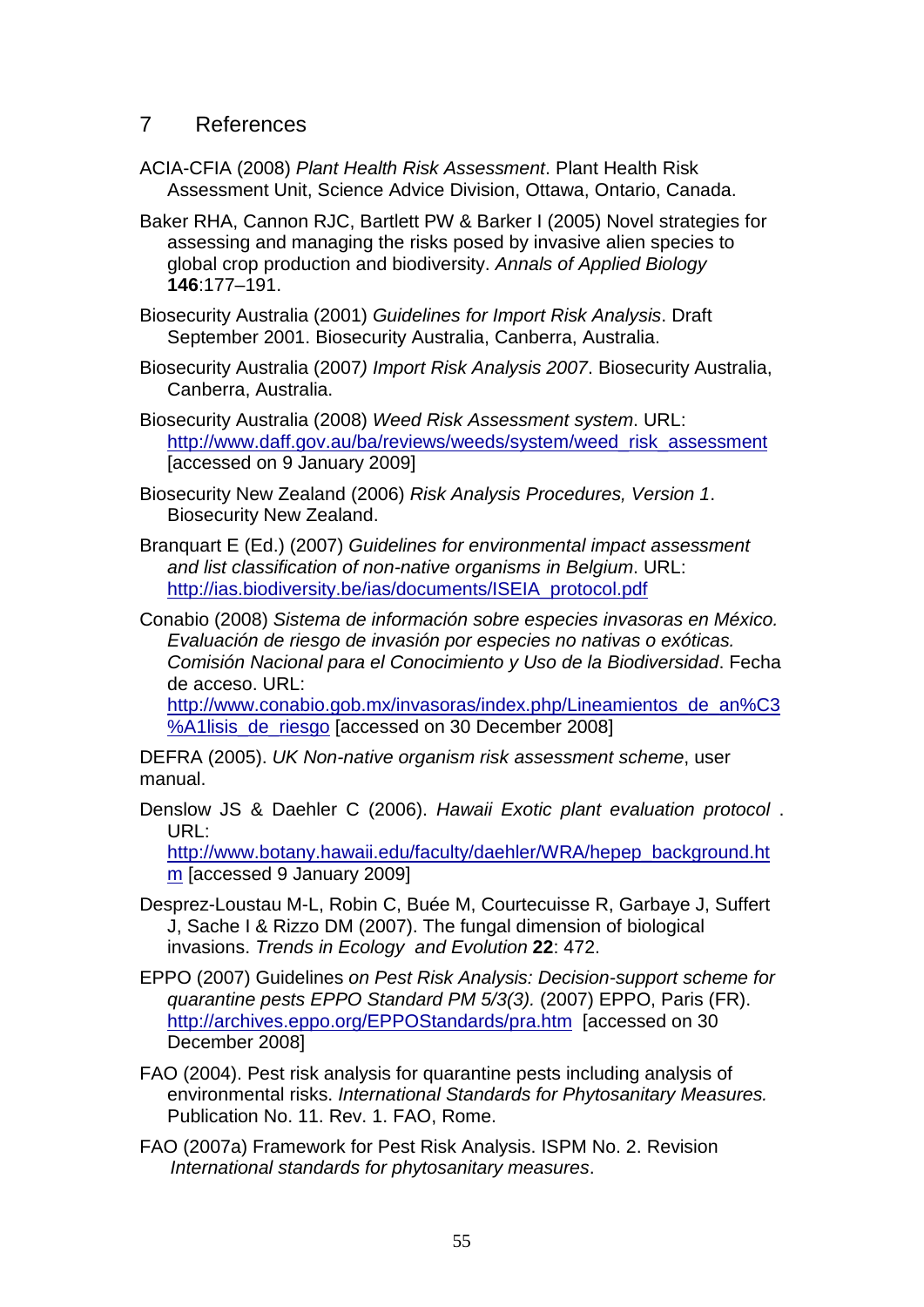- Kenis M, Auger-Rozenberg M-A, Roques A, Timms L, Péré C, Cock MJW, Settele J, Augustin S & Lopez-Vaamonde C (2009) Ecological effects of invasive alien insects. *Biological Invasions* **11**: 21-45.
- Levine JM, Vilà M, D'Antonio CM, Dukes JS, Grigulis K & Lavorel S (2003) Mechanisms underlying the impact of exotic plant invasions*. Phil Trans Roy Soc London* **270**: 775-781.
- Morse LE, Randall JM, Benton N, Hiebert R & Lu M (2004) *An Invasive Species Assessment Protocol: Evaluating Non-Native Plants for Their Impact on Biodiversity*. Version 1. NatureServe, Arlington, Virginia.
- Olenin S, Minchin D & Daunys D (2007) Assessment of biopollution in aquatic ecosystems. *Marine Pollution Bulletin* **55**: 379-394.
- Parker IM, Simberloff D, Lonsdale WM, Goodell K, Wonham M, Kareiva PM, Williamson MH, Von Holle B, Moyle PB, Byer JE & Goldwasser L (1999) Impact: Toward a framework for understanding the ecological effects of invaders. *Biological Invasions* **1**:3–19.
- Ricciardi A & Cohen J (2007) The invasiveness of an introduced species does not predict its impact. *Biological Invasions* **9**: 309-315.
- Robertson MP, Villet MH, Fairbanks DHK, Henderson L, Higgins SI, Hoffmann JH, Le Maitre DC, Palmer AR, Riggs I, Shackleton CM & Zimmermann HG (2003) A proposed prioritization system for the management of invasive alien plants in South Africa. *South African Journal of Science* **99**: 1-7.
- Standards Australia & Standards New Zealand (SA/SNZ) (1999) *AS/NZS 4360:1999 Risk Management, Standards Australia & Standards New Zealand.* Homebush, Aust., Wellington, NZ.
- USDA-APHIS (2000) *Guidelines for pathway-initiated pest risk assessments, version 5.02. US Department of Agriculture, Animal and Plant Health Inspection Service.* Plant Protection and Quarantine, Riverdale, MD, USA.
- USDA-APHIS (2004) *Weed-Initiated Pest Risk Assessment Guidelines for Qualitative Assessments, version 5.3*. US Department of Agriculture, Animal and Plant Health Inspection Service, Plant Protection and Quarantine, Raleigh, NC, USA.
- Williams PA, Wilton A & Spencer N (2002) A proposed conservation weed risk assessment system for the New Zealand border. *Science for Conservation* **208**: 1-47.
- Williamson M (1996) *Biological Invasions*. Population and Community Biology Series, 15. Chapmann % Hall, London*.* 244 pp.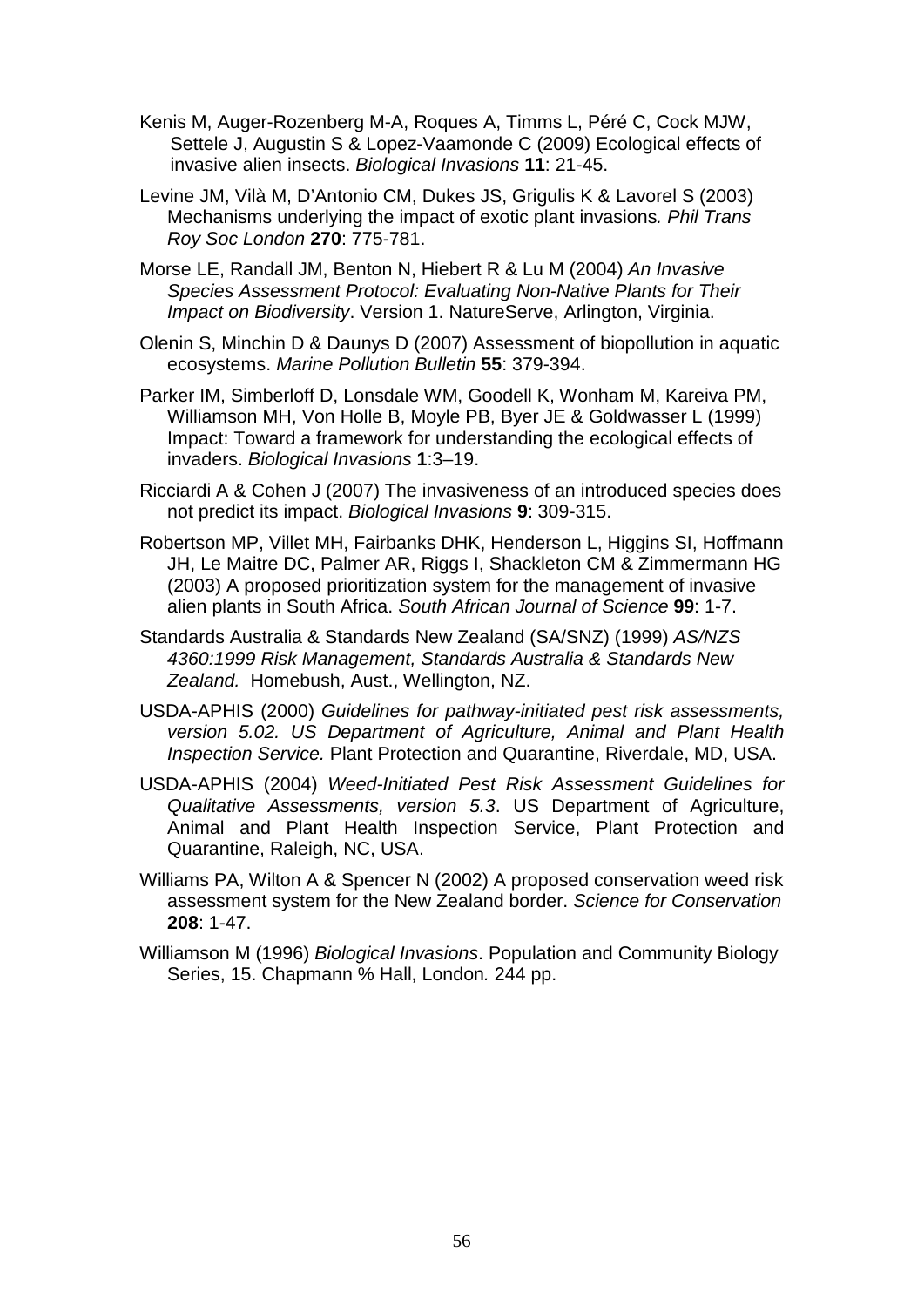# Annex 3: Methods for social impact assessment

## 1 Introduction

Methods to assess economic and environmental impacts are described in previous annexes. However, in some cases, social impacts may occur and also need to be assessed as part of the pest risk assessment stage of PRA before management measures can be evaluated.

Social impacts are not defined in the IPPC glossary. Therefore, the following description of social impacts provided in the EPPO PRA scheme (EPPO, 2007) is used. "*Social effects may arise as a result of impacts to commercial or recreational values, life support/human health, biodiversity, aesthetics or beneficial uses. Social effects could be, for example, changing the habits of a proportion of the population (e.g. limiting the supply of a socially important*  food), damaging the livelihood of a proportion of the human population, *affecting human use (e.g. water quality, recreational uses, tourism, animal grazing, hunting, fishing). Effects on human or animal health, the water table and tourism could also be considered, as appropriate, by other agencies/authorities*".

Social impacts receive less attention in impact assessment than economic and environmental impacts. The main reason is that social impacts predominantly occur as indirect impacts resulting from economic or environmental impacts. If economic and environmental impacts provide substantial evidence for regulation, there is no need to assess social impacts additionally.

## 2 Guidelines in risk assessment schemes

In the Pest Risk Assessment Stage of the EPPO PRA scheme (EPPO, 2007), questions 2.8 *"How important is social damage caused by pest within its current area of distribution?"* and 2.9 *"How important is social damage likely to be in the PRA area?"* deal with social impacts*.* 

The UK Non-native organism risk assessment scheme (DEFRA, 2005) uses the same definition and contains the same questions as the EPPO PRA scheme. In its risk assessment procedures (Biosecurity New Zealand, 2006) New Zealand makes a distinction between direct and indirect consequences. Indirect consequences are subdivided into economic and environmental considerations. Some social impacts (reduced tourism and loss of social amenity) are listed among economic considerations and other social impacts (e.g. amenity values, effects on human use) are listed among environmental considerations. None of these schemes provides procedures for determining social impacts. Risk assessment schemes from Canada (ACIA-CFIA, 2008), USA (USDA, 2000) and Australia (Biosecurity Australia, 2007) don't pay attention to social impacts at all and neither do the weed risk assessment schemes from USA (USDA, 2004), Australia (Biosecurity Australia, 2008) and New Zealand (Williams, 2002).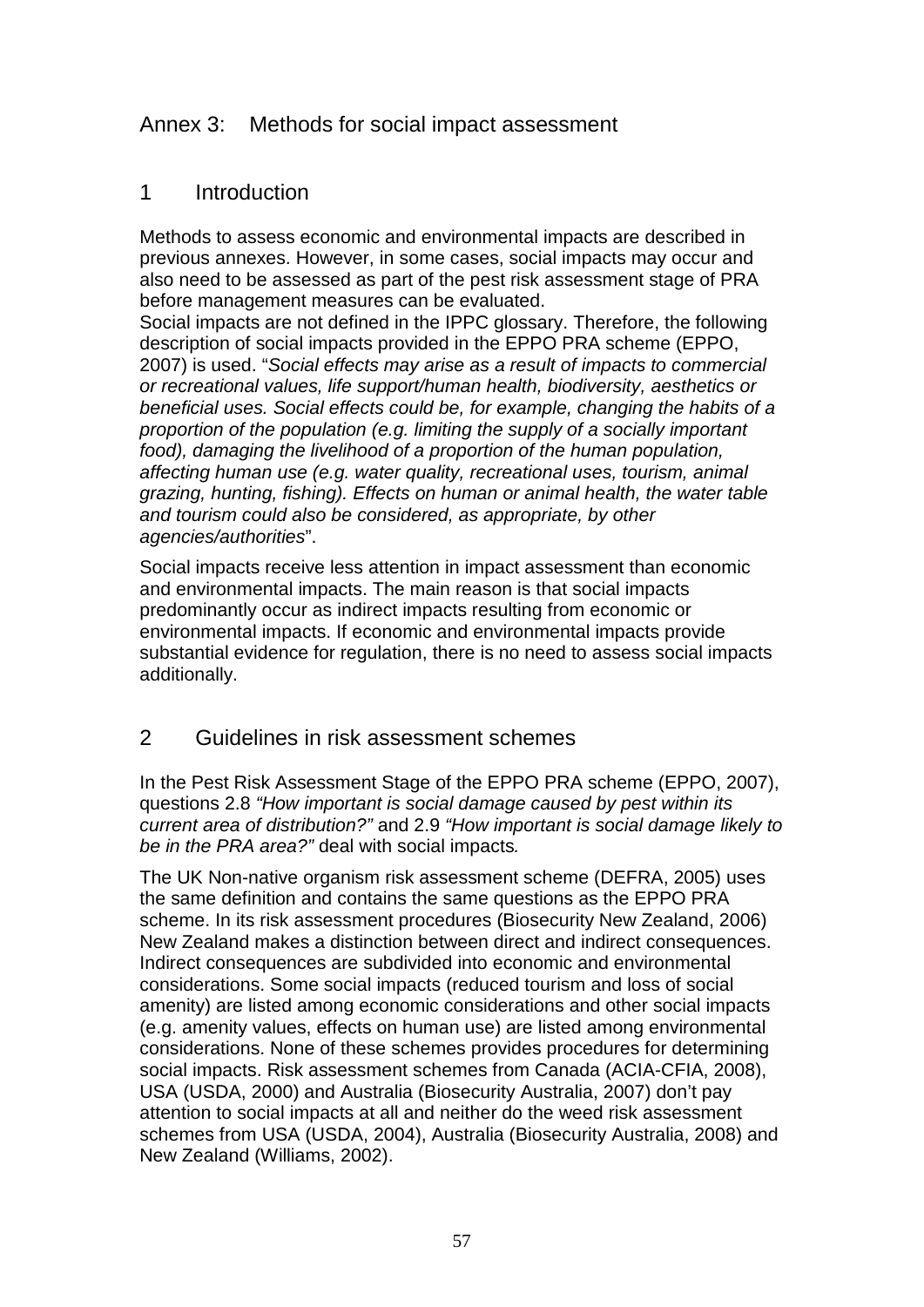# 3 Methods to assess social effects

Although social effects concern all aspects affecting human well-being, generic methods to assess them are lacking, because of the diversity of effects. Some of the social effects are directly linked to economic impacts. Unemployment is the social consequence of loss of turnover in industries and is more straightforward to assess than other social effects that are directly linked to environmental impacts, such as tourism, amenity values and landscape effects. Each of these effects requires their own method to assess them. No studies in the phytosanitary field are known, in which such methods are applied, except for Areal (2007) who applied monetizing methods as outlined in annex 4.

The only exception is a study in the Netherlands, in which a design for a method to estimate impacts on landscape values has been developed in order to determine the cost effectiveness of phytosanitary measures. Three criteria determine the impact on the landscape value: the perceived beauty of the landscape, the uniqueness of the landscape, and the relative contribution of host plants to both the beauty and uniqueness of the landscape (Bremmer et al., 2007). Discussion of potential methods for separate effects is beyond the scope of this study.

## 4 Conclusion

Since social impacts are very difficult to assess and there is a diversity of methods it is recommended that quantitative estimates are not undertaken in pest risk analysis and assessments are confined to qualitative judgements based on the 5 levels of risk in the EPPO PRA scheme. The results can then be combined with economic and environmental impacts (see annex 4). Since social impacts generally only occur as a result of major or massive economic and/or environmental impacts, they are unlikely to significantly change overall risk ratings. However, as noted in ISPM11, such potential hazards should be communicated to the appropriate authorities that have the legal responsibility to deal with these issues.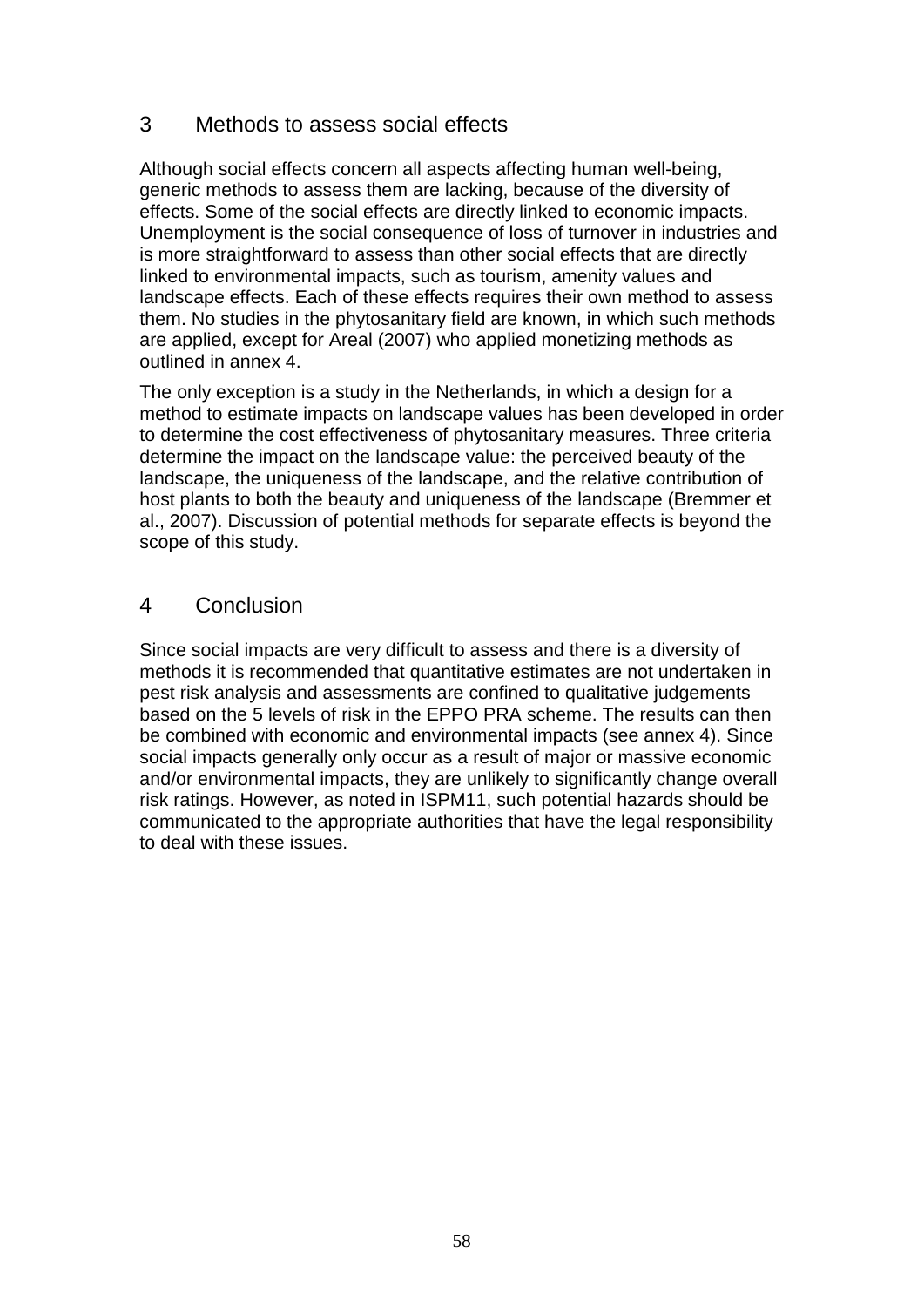#### References

- ACIA-CFIA (2008) *Plant Health Risk Assessment*. Plant Health Risk Assessment Unit, Science Advice Division, Ottawa, Ontario, Canada.
- Areal FJ & MacLeod A (2007). Estimating the Economic Value of Trees at Risk from a Quarantine Disease. *New Approaches to the Economics of Plant Health*. A. G. J. M. Oude Lansink. Dordrecht, The Netherlands, Springer**:** 119-130.
- Biosecurity Australia (2008) Weed Risk Assessment system. URL: [http://www.daff.gov.au/ba/reviews/weeds/system/weed\\_risk\\_assessment](http://www.daff.gov.au/ba/reviews/weeds/system/weed_risk_assessment)
- Biosecurity New Zealand (2006) *Risk Analysis Procedures, Version 1*. Biosecurity New Zealand.
- Bremmer J, Benninga J, Hennen W & Westerman E (2008) *Kosteneffectiviteitmodel 1.0, Verantwoording en beschrijving van het kosteneffectiviteitmodel voor fytosanitair beleid*. LEI, The Hague, The Netherlands.

DEFRA (2005). *UK Non-native organism risk assessment scheme*, user manual.

- EPPO (2007) Guidelines on Pest Risk Analysis: Decision-support scheme for quarantine pests EPPO Standard PM 5/3(3). (2007) EPPO, Paris (FR). <http://archives.eppo.org/EPPOStandards/pra.htm>
- USDA-APHIS (2000) *Guidelines for pathway-initiated pest risk assessments, version 5.02. US Department of Agriculture, Animal and Plant Health Inspection Service.* Plant Protection and Quarantine, Riverdale, MD, USA.
- USDA-APHIS (2004) *Weed-Initiated Pest Risk Assessment Guidelines for Qualitative Assessments, version 5.3*. US Department of Agriculture, Animal and Plant Health Inspection Service, Plant Protection and Quarantine, Raleigh, NC, USA.
- Williams PA, Wilton A & Spencer N (2002) A proposed conservation weed risk assessment system for the New Zealand border. *Science for Conservation* **208**: 1-47.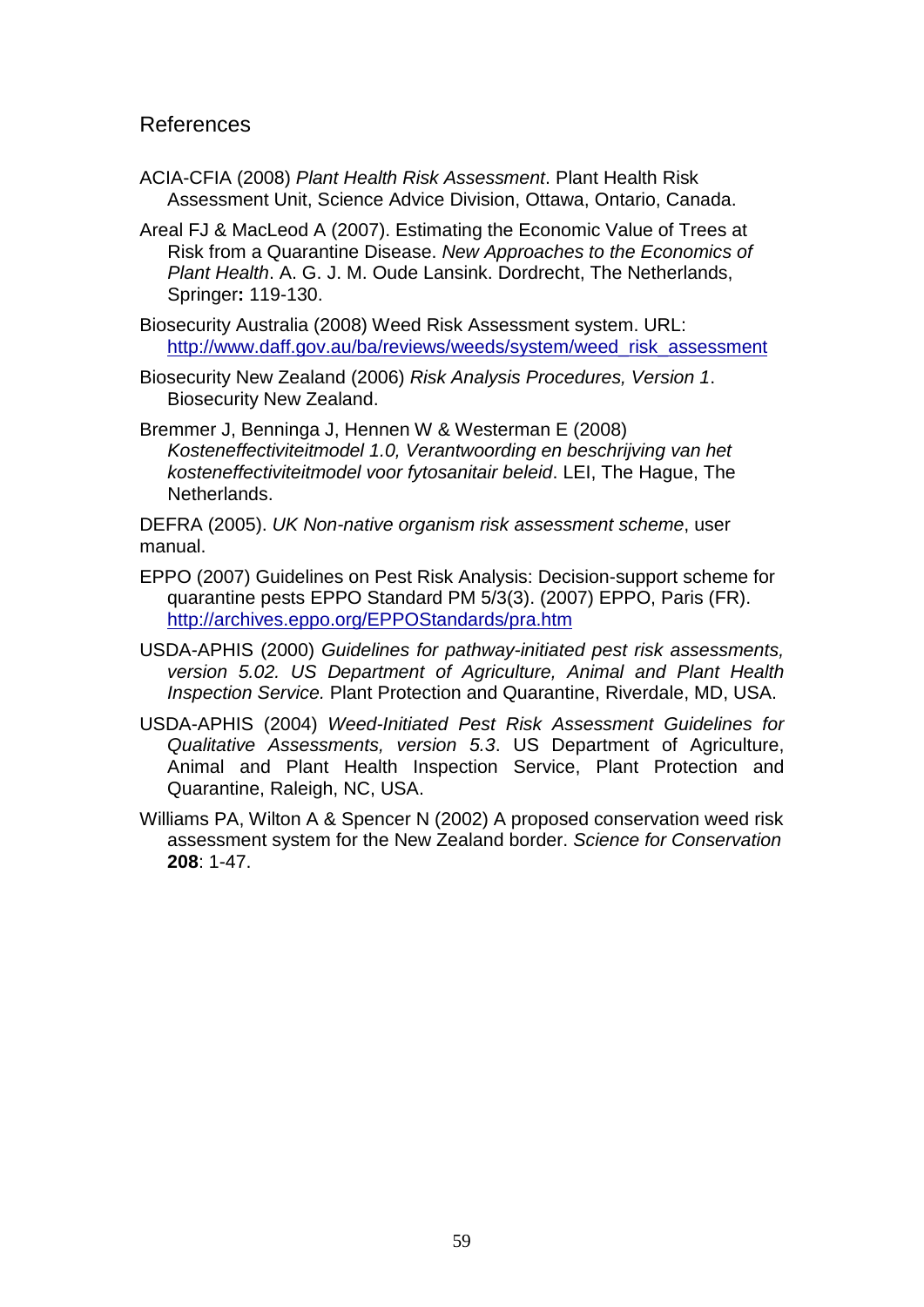# Annex 4: Methods for quantitatively integrating economic, environmental and social impact assessments

# 1 Introduction

Methods to assess economic and environmental and social impacts are described in previous annexes. Economic impacts are usually measured in monetary values whereas environmental and social impacts are generally measured in non-monetary values although monetary values can also be used. Integrated methods enable the risk analyst to compare and sum the different impact categories.

The objective of work package 2 is to provide methods to improve the assessment of impacts caused by the pest itself. Assessment of the costs of measures to manage the pest belongs to work package 5. Therefore, we only focus on methods related to pest risk assessment. However, methods for pest risk assessment and the analysis of pest risk management options should be consistent. The objective of this paper is to review the way different impact categories are compared and combined in PRA-schemes and to discuss potential methods.

# 2 Guidelines in risk assessment schemes

## **2.1 Guidelines in ISPM 2, 5 and 11***.*

The International Plant Protection Convention provides guidelines for phytosanitary measures in a number of Standards. ISPM 2 (FAO, 2007) contains guidelines for Pest Risk Analysis, ISPM 5 (FAO, 2006) is a glossary of phytosanitary terms and ISPM 11 (FAO, 2007) contains more detailed guidelines for PRA for quarantine pests, including environmental risks. ISPM 2 states that the conclusions for PRA stage 2, Pest risk assessment, should be based on the 'assessment results regarding introduction, spread and potential economic impacts for quarantine pests'. ISPM 11 elaborates the guidelines in more detail. To perform a PRA, 'there should be clear indications that the pest is likely to have an unacceptable economic impact (including environmental impact) in the PRA area (section 2.1.1.5). Section 2.3.2 deals with the analysis of the economic consequences, both direct, which imply also non-commercial and environmental consequences. As described in the conclusion (Section 2.3.3) '*wherever appropriate the output of the assessment of economic consequences described in this step should be in terms of a monetary value. The economic consequences can also be expressed qualitatively or using quantitative measures without monetary terms*.' In ISPM 5, supplement 2, the understanding of potential economic importance is further explained, by listing all terms used by the IPPC to indicate economic impacts. It is clear that economic impacts cover both commercial effects (which are measured in monetary values) and non-commercial effects (which are usually not measured in monetary values).

The ISPM standards nowhere describe what the level of unacceptability implies, nor give guidance on how it can be determined. However, regardless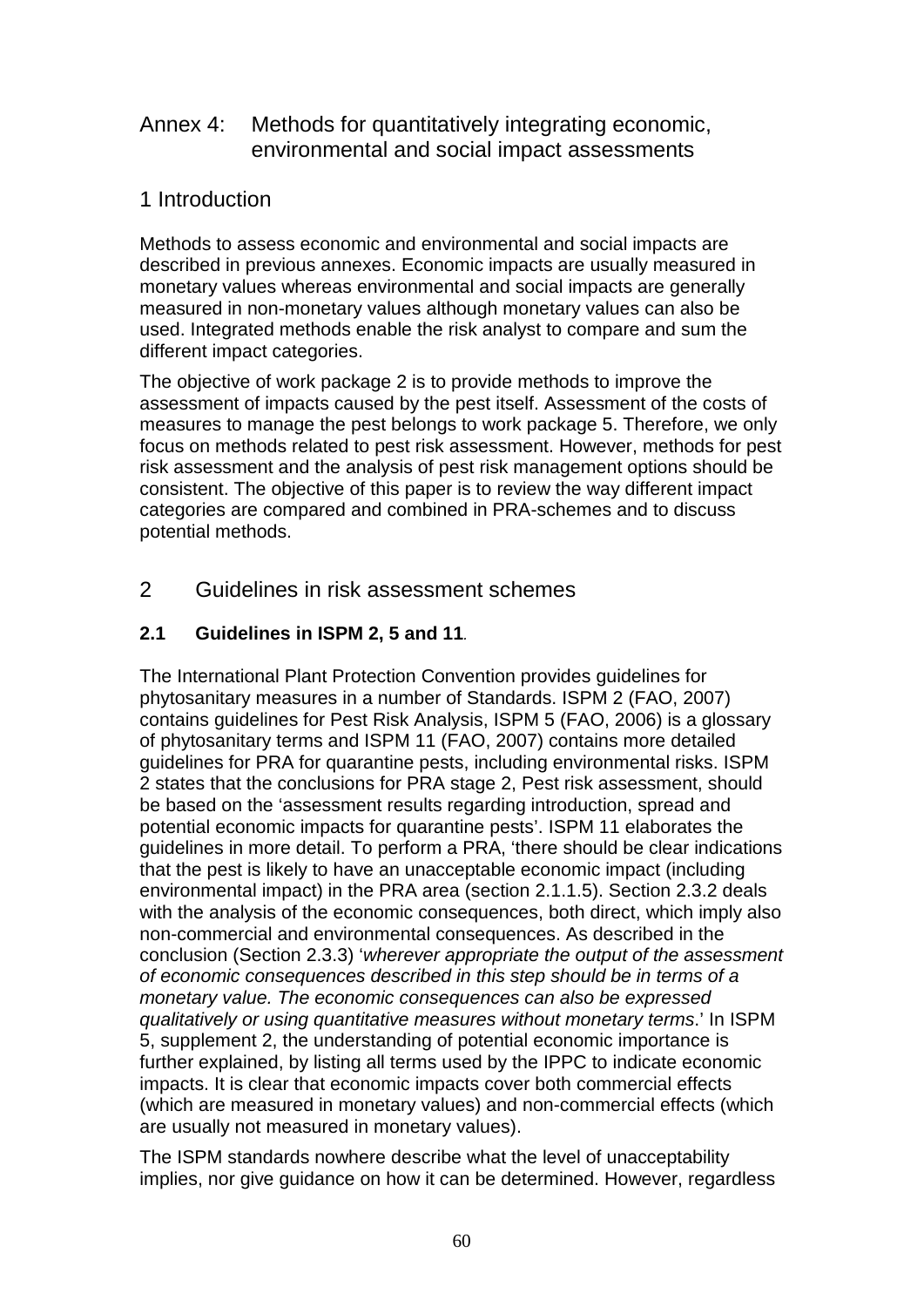of the level of unacceptability, the analyst has to present a general conclusion with respect to all economic consequences. This presupposes a procedure to sum the commercial and non- commercial impacts.

## **2.2 The EPPO PRA scheme**

According to ISPM 11, the present EPPO PRA scheme (EPPO, 2007) consists of three stages:

- 1. Initiation: to identify pests and pathways of phytosanitary concern which should be considered for risk analysis
- 2. Pest Risk Assessment: to determine whether the introduction of the pest will have unacceptable economic consequences. Replies should take account for both short-term and long-term effects of all aspects of agricultural, environmental and social impact.
- 3. Pest Risk Management: to analyze which phytosanitary measures can be recommended to minimize the risks posed by a pest or a pathway.

In stage 2, questions 2.1 to 2.5 concern commercial impacts, such as effects on crop yield, quality of products and productions costs, question 2.6 and 2.7 deal with environmental impacts and questions 2.8 and 2.9 concern social damage. Question 2.10 covers losses in export markets. Some additional questions may generate information to sharpen the determination of the economic importance of the impacts. The scheme has no other procedure to aggregate the impacts than by asking the analyst to list the most important potential economic impacts, to estimate how likely they are to arise in the PRA area, and to give an overall conclusion on the pest risk assessment and an opinion as to whether the pest or pathway assessed is an appropriate candidate for stage 3 of the PRA.

### **2.3 Other PRA and WRA schemes**

Five pest risk assessment schemes (UK (DEFRA, 2005), Canada (ACIA-CFIA, 2008), USA (USDA, 2000), Australia (Biosecurity Australia, 2007) and New Zealand (Biosecurity New Zealand, 2006)) and three weed risk assessment schemes (USA (USDA, 2004), Australia (Biosecurity Australia, 2008) and New Zealand (Williams, 2002)) have been reviewed to detect if they contain procedures to sum different impact categories, and what those procedures imply. Only the PRA and WRA schemes from the USA contain such a procedure, which are similar. In both schemes a number of economic and environmental impact categories are listed. Ratings ranging from negligible to high are provided with numerical scores form 0 to 3 and are assigned for both economic and environmental impacts depending on the number of impact categories, which are likely to occur. The numerical scores are then added together, including scores for habitat suitability (WRA) or climate/host interaction and host range (PRA) and dispersal potential. The magnitude of the impacts, and mutual weighting of the impact categories are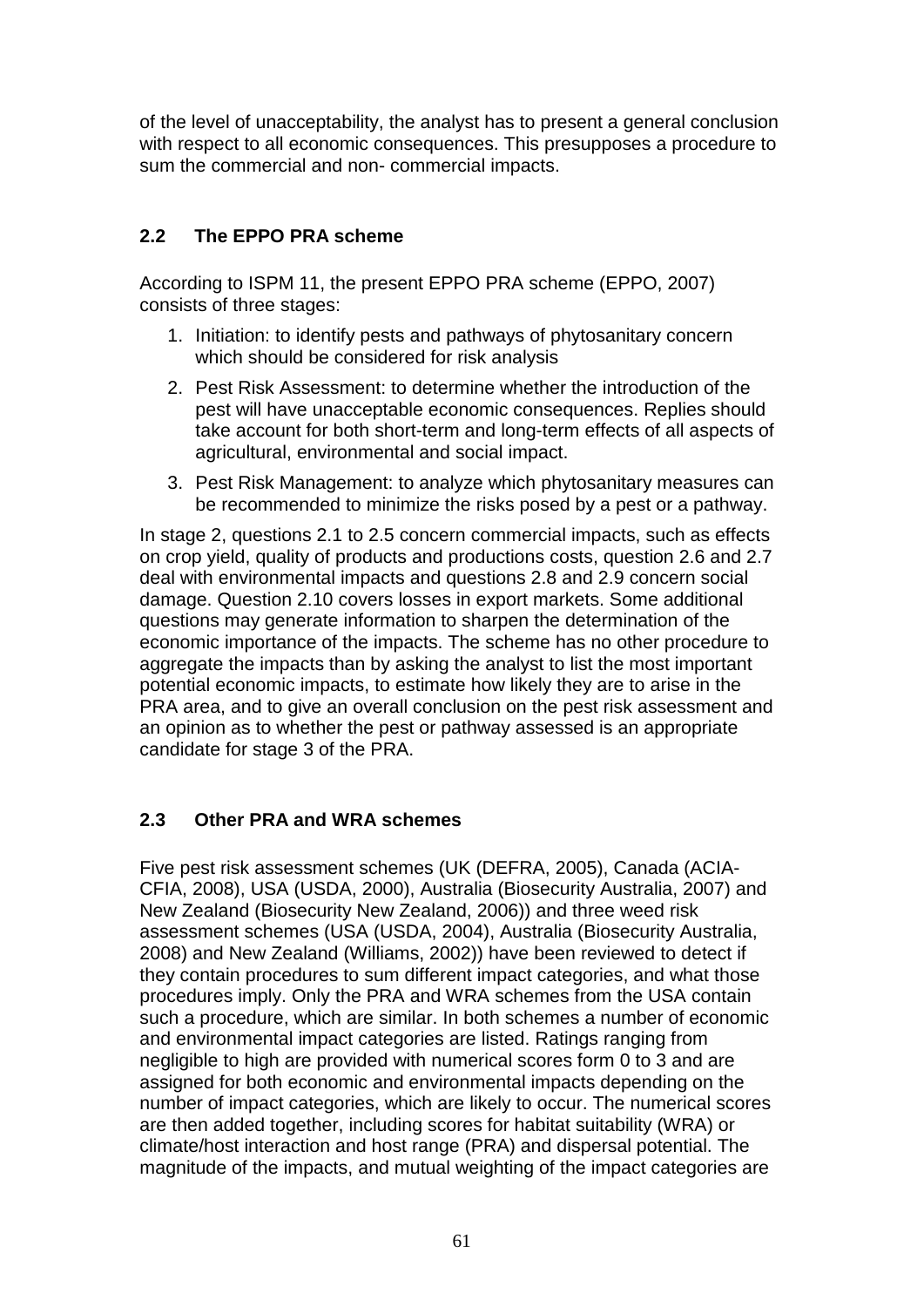not included. Furthermore, the assumption that ratings for establishment and spread can be added to ratings for impacts to calculate the overall risk is disputable because establishment and spread only contribute to the overall risk if economic or environmental impacts occur. This dependence is not included in the aggregation procedure.

# 3 Quantitative methods to sum impact categories

The European Commission distinguishes five methods for assessing impacts (EU, 2005): Cost-benefit analysis, Cost-effectiveness analysis, Multi-criteria analysis, Risk analysis and Sensitivity analysis. However, the selection of those methods is predominantly intended for the evaluation of policy options.

For integrated impact assessment, two mainstream methodologies can be applied:

- 1. Monetizing methods: all non-monetary impacts are transposed to monetary values and summed to obtain the overall economic impact, which is expressed in monetary values. These methods are mainly applied in a cost-benefit analysis framework.
- 2. Multi criteria analysis: the essential feature of this method is that impacts with different units are weighted in order to determine preferences. Both methods are described and evaluated below.

## **3.1 Methods for monetizing environmental values**

### **3.1.1 Description of the methods**

Different methods exist to determine the economic value of non-commercial effects. These methods have been mainly developed to evaluate the environmental consequences of political decisions. Such methods can be applied in a framework for cost-benefit analysis in order to compare the results of different policy options. However, in principle, the methods can also be applied to evaluate the social and environmental consequences of the establishment and spread of invasive plant pests. When the social and environmental impacts are expressed in monetary values, comparison with and addition to commercial impacts is possible.

Two basic categories of methods for valuing the environment are used:

- 1. Methods based on the costs of preventing or restoring the environment after damage.
- 2. Methods based on consumer preferences in relation to the environment.

The first category of methods assumes that damage to the environment can be completely restored. However, in many cases the introduction and spread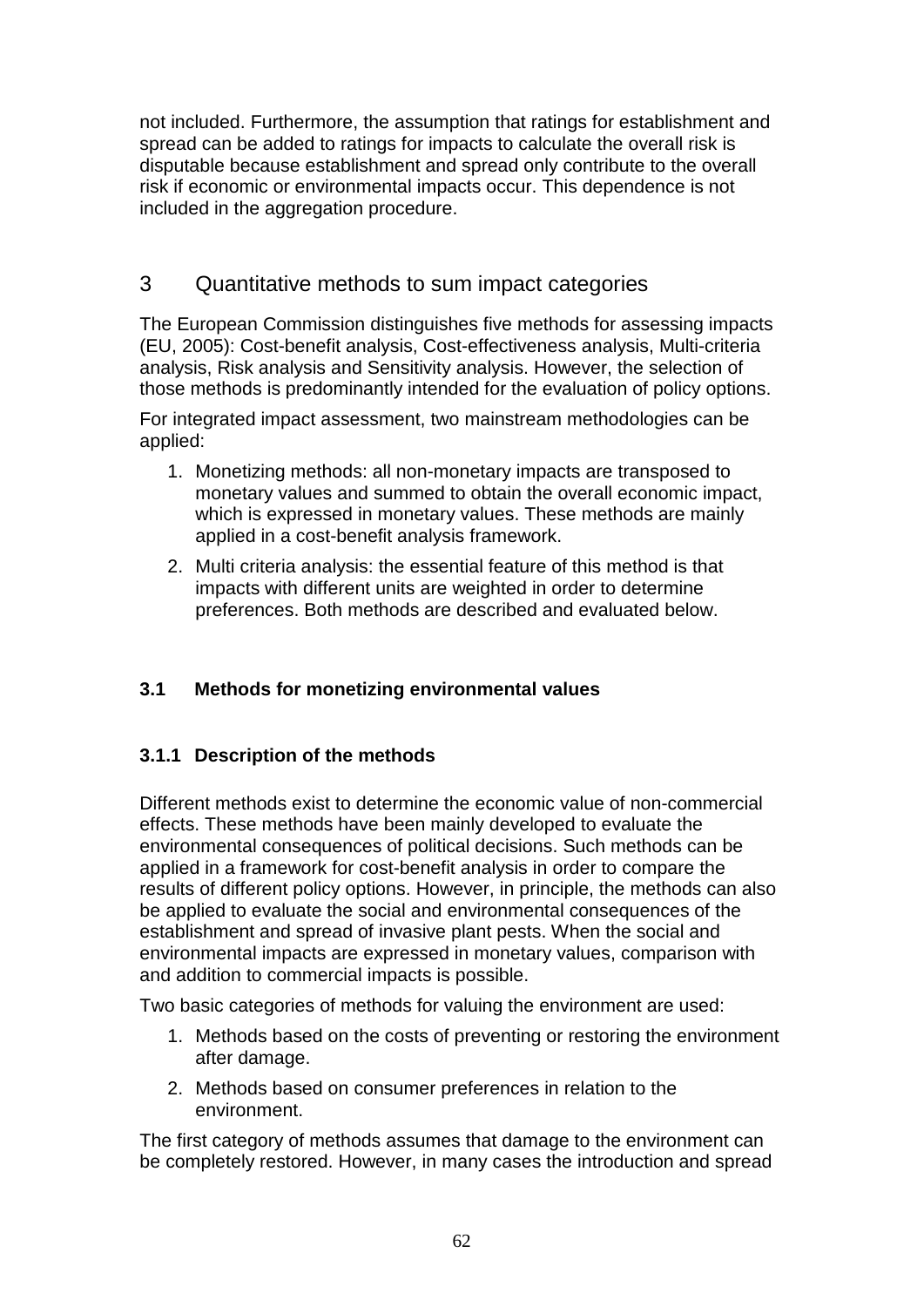of invasive pests causes irreversible effects. Therefore, this category of methods is not discussed in greater detail.

The second category of methods is based on consumer preferences. Several methods to determine the monetary value of non-monetary effects are used. For environmental impacts, a distinction is made between the 'use' value and the 'non-use' value of goods and services supplied by species, habitats and ecosystems (Turner, 2000; Ruijgrok, 2004; Heide, 2006). Direct and indirect use values are distinguished (figure A4.1). Examples of goods with direct use values include products like wood and fish for human consumption and examples of services include recreation. Products with indirect use values include the biological recycling of pollutants. The non-use value consists of three concepts: existence value (the valuation of the species habitats or ecosystems by individuals that do not obtain any direct benefit from them), bequest value (the value that people are prepared to pay in order to maintain the environment for the benefit of future generations) and the philanthropy value (the value that people are prepared to pay in order to maintain the nature or environment for the benefit of the present generation)(Turner, 2000). In addition, there is the option value for both use and non-use values (the price that people are prepared to pay to maintain the quality of the environment in order to provide goods and services in the future.



Figure A4.1. Components of Total Economic Value (TEV)

The methods to determine the value of the environment can also be divided in two groups.

- 1. Methods based on market behaviour (revealed preference): Travel Cost Method (TCM) and Hedonic Pricing Method (HPM). Both methods only measure the use value.
- 2. Methods based on questionnaires (stated preference): Contingent Valuation Method (CVM) and Conjoint Analysis (CA). These methods are applicable for measuring both use and non-use values.

The travel cost method (Clawson, 1966; Parsons, 2003) is based on three conditions:

1. The costs of visiting a nature reserve consist of travel costs and the entrance fee.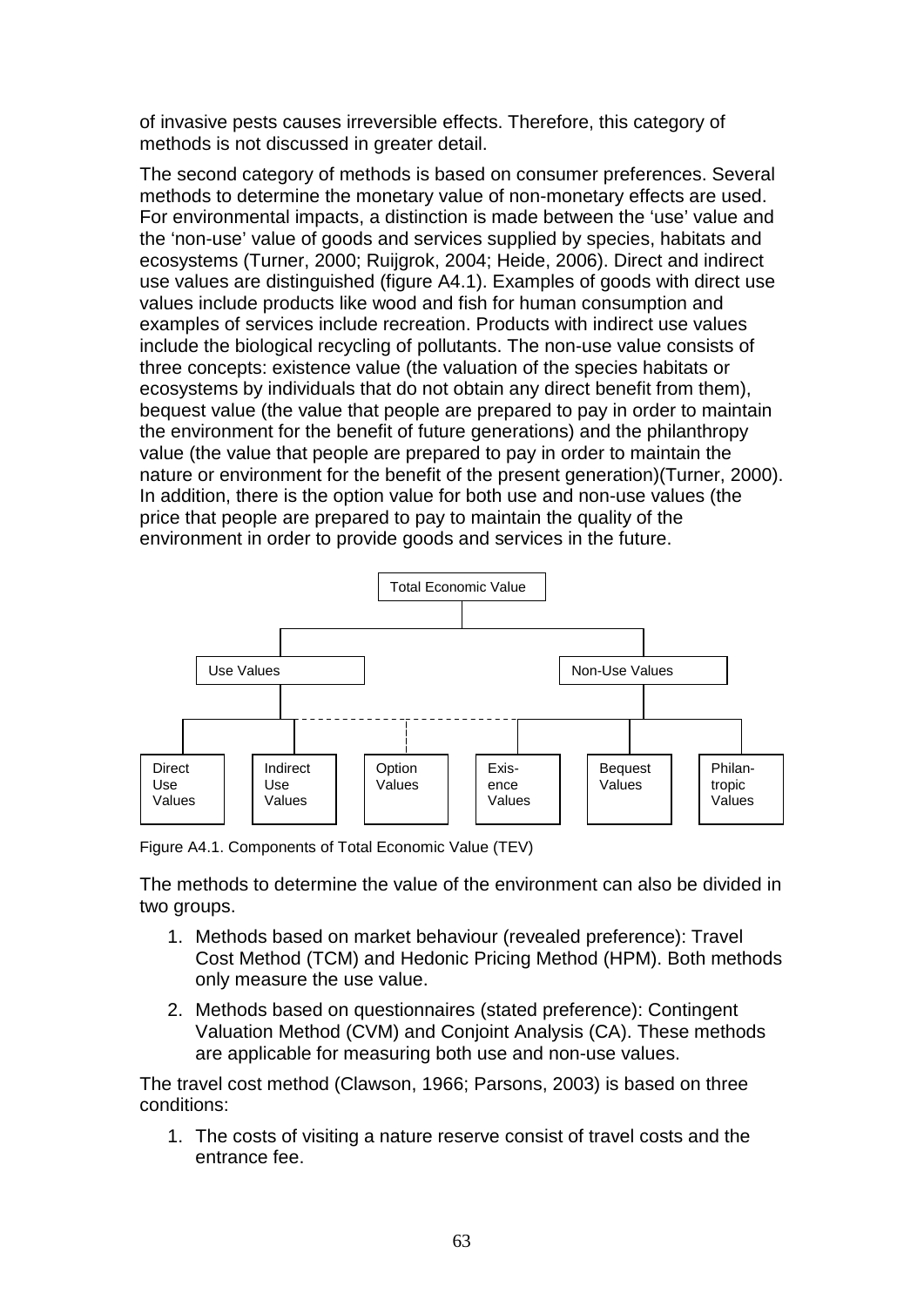- 2. People living at different distances from the nature reserve incur different costs in order to visit the nature reserve.
- 3. If the value visitors are prepared to pay does not systematically depend on the travel distance, travel costs can be used as a basis for the derivation of a demand curve.

From the demand curve the consumer surplus per visitor can be calculated. By summing up the consumer surplus for all visitors, the total value of the nature reserve can be determined.

TCM can be applied for nature reserves that are threatened.

The advantage of this method is that it is based on observed behaviour and the results are unambiguous. The disadvantages are that a great number of assumptions have to be made, such as valuation of the time people spend in the nature reserve. It is assumed that people don't derive benefit from travelling by it. Furthermore, it neglects the fact that visitors of the nature reserve can also live in the direct neighbourhood of the nature reserve. The application of the method requires the collection of a lot of data on travelling distances, travelling costs and characteristics of the nature reserve. The TCM measures only the use values. A recent example of an application of the TCM is the valuation of deer hunting ecosystem services from farm landscapes (Knoche, 2007)

The Hedonic Pricing Method (Taylor, 2003) derives the value of a nature reserve or the environment from differences in prices of market goods such as houses. The price of houses is determined by a large number of characteristics such as the size of the house, the neighbourhood of facilities, the view etc. In econometric models, the attribution of each characteristic to the price of the house can be calculated. People are prepared to pay higher prices for a house near a nature reserve than far from a nature reserve. If the attribution of physical aspects of the house to the price is known, the remaining differences can be explained on the basis of environmental factors, such as the neighbourhood of a nature reserve. In the USA, (Ready, 2005) has applied this method to value the positive and negative externalities from farmland.

The disadvantages of the HPM are multicollinearity with other environmental factors. Furthermore, the method assumes the functioning of a free market for houses. This is often not the case. This method also requires a large amount of data on house prices, characteristics of the houses and characteristics of the environment of the houses. HPM measures only the use values.

The Contingent Valuation Method (CVM) (Bateman, 2002) is often applied. By means of a survey, people are asked how much they are prepared to pay for a hypothetical change in the supply of a public good, such as a nature reserve, landscape feature or biodiversity. The commonly used term for this is 'Willingness to Pay'. In a CVM-survey, three aspects must be present:

- 1. A detailed description of the public good that must be valued and the way the price for the good must be paid.
- 2. Questions to derive the willingness to pay.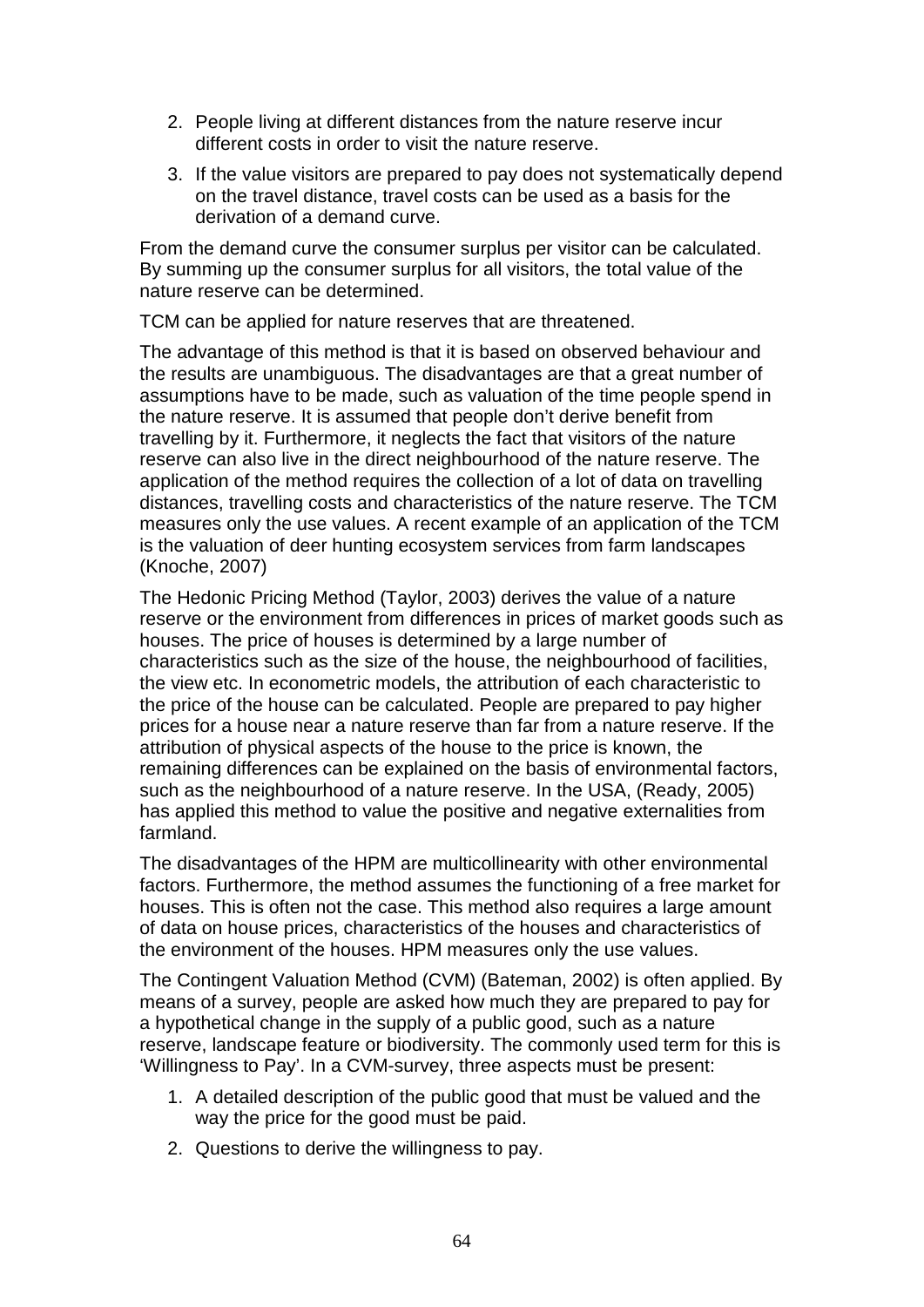3. Questions about the demographic and socio-economic background of the respondent.

Based on the information from the surveyed population, a valuation function for the public good is estimated, using the demographic and socio-economic background of the participants in the survey to extrapolate to the whole population. On the base of this function the total willingness to pay or the consumer surplus can be determined.

The CVM is the most widely applied method among environmental economists to value public environmental goods. The main advantages of CVM are that people are directly asked for their willingness to pay, and that both use values and non-use values are included. However, CVM is also a widely criticized method. The main objection is that the method is hypothetical: only the intention and not the fact is measured (Heide, 2006). The question is if the measured willingness to pay reflects the true preferences. In most cases measuring the willingness to pay overestimates the total economic value. A second disadvantage is that the willingness to pay depends on the method of payment. Payment of taxes has a negative connotation reducing the willingness to pay. Furthermore, there is an inconsistency in the valuation of a part of a total good in comparison with the whole good. Above all, straightforward guidelines to identify who can value the public good are lacking. Gowdy (2007) shows from a behavioural economics point of view that income cannot be equated with well-being, which losses are valued more than gains, that people use different discount rates for different circumstances and the value of gains and losses depends on the relative position of the evaluator compared to others.

Some problems of CVM can be overcome with Conjoint Analysis (CA)(Hair, 1998). CA is a multivariate technique that is used to understand how respondents develop preferences for products or services. This method can also be applied to public goods. In the application of this method, respondents have to choose repeatedly between alternative choices. By statistical analysis, the preferences of the respondents for the underlying characteristics can be derived. By including prices for the public goods in the questionnaire, the preferences can be linked to the price. On the basis of this information, the value of public goods such as nature reserves and biodiversity can be derived. An example is the valuation of the IJmeer Nature Reserve in the Netherlands, because of the building of a new residential area in the direct neighbourhood (Baarsma, 2003). The advantage of this method compared to CVM is that respondents are able to compare different characteristics of goods. The other advantages and disadvantages are comparable with CVM.

### **3.1.2 Applications in PRA**

There are some studies in which methods for monetizing environmental values are used to assess the impacts of the introduction and spread of pests. Aimi (2006) used the approach developed by Cesaro (1998) to assess the impacts of the pine processionary moth in northern Italy. This approach consists of a financial analysis, covering all financial flows, and two extended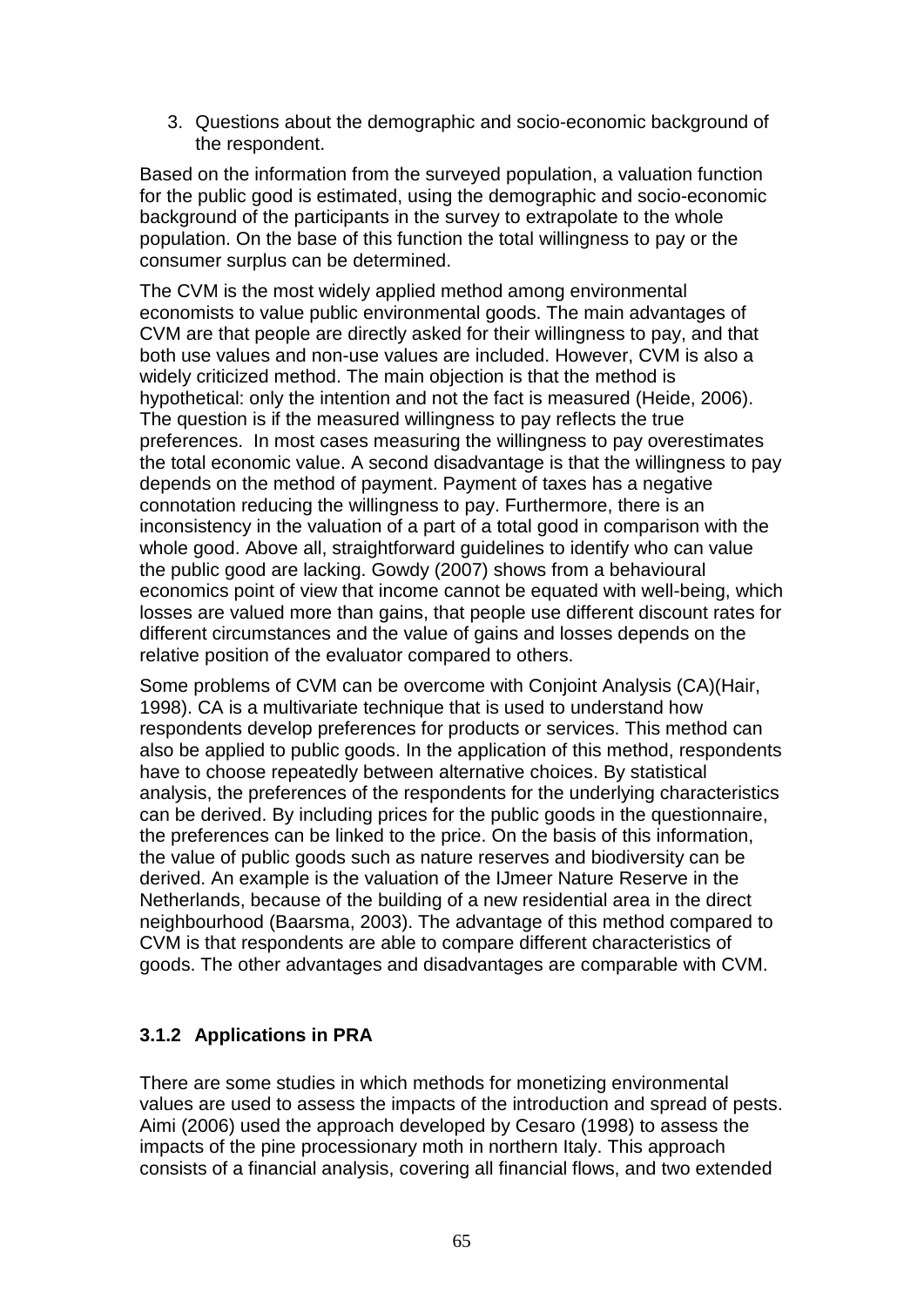economic analyses, the first covering all market effects, and the second covering non-market effects on recreation and landscape. The value of environmental goods was derived from the willingness to pay by tourists, investigated in a comparable project. The advantages and disadvantages are not discussed in this paper. The same approach has been followed in a study of the processionary moth in pine forests in Portugal (Gatto, 2008). Both studies were conducted in a well-demarcated area of Italy and Portugal.

Areal & Macleod (2007) applied the Contingent Valuation method in the UK in a pilot study to determine the value of all trees in the UK susceptible to *Phytophthora ramorum*. The staff of the Central Science Laboratory served as sample of the British population. The results of this study are consistent with a comparable study executed in the USA (Thompson, 2002). Despite some limitations of the study (e.g. limited geographical spread of the sample), the authors identified CVM as a potentially useful method to apply in Pest Risk Analysis.

It must be noted, however, that the application of a method such as CVM to measure the potential environmental impact of an alien species supposes that, before asking stakeholders what they are willing to pay, the potential environmental effects of the target pest have to be precisely evaluated and this is often very difficult (see annex 2).

## **3.1.3 Applications in comparable policy areas**

Cost Benefit Analysis has been applied in numerous studies to evaluate ex ante effects of policy decisions on environmental goods such as biodiversity (Nunes, 2001; Turner, 2003). CVM is particularly used to derive values. Although CBA is widely applied, it is also severely criticized. (Jones forthcoming) discussed the method in order to recommend which approach to use for the impact assessment of alien species in aquaculture in the FP6 project IMPASSE. The principal objections are:

- 1. CBA ignores the difference between income and well-being. Therefore, monetizing environmental goods reduces the true value of environmental goods.
- 2. CBA does not adequately describe actual human behaviour, and has poor predictive power.
- 3. There is a large discrepancy between the willingness to pay (WTP) and the willingness to accept (WTA) showing that human preferences are not consistent. Losses are valued higher than gains.

In general, the scope of the methods for revealing preference is too limited. Non-use values are not involved. The stated preference methods inaccurately estimate the value of environmental goods. (Nunes, 2001) concluded that the empirical literature fails to apply economic valuation to the entire range of biodiversity benefits. The estimates are based on an incomplete perspective, and can be considered as the lower bound of the value of biodiversity changes. (Turner, 2003) concluded that the shortcomings of CBA increase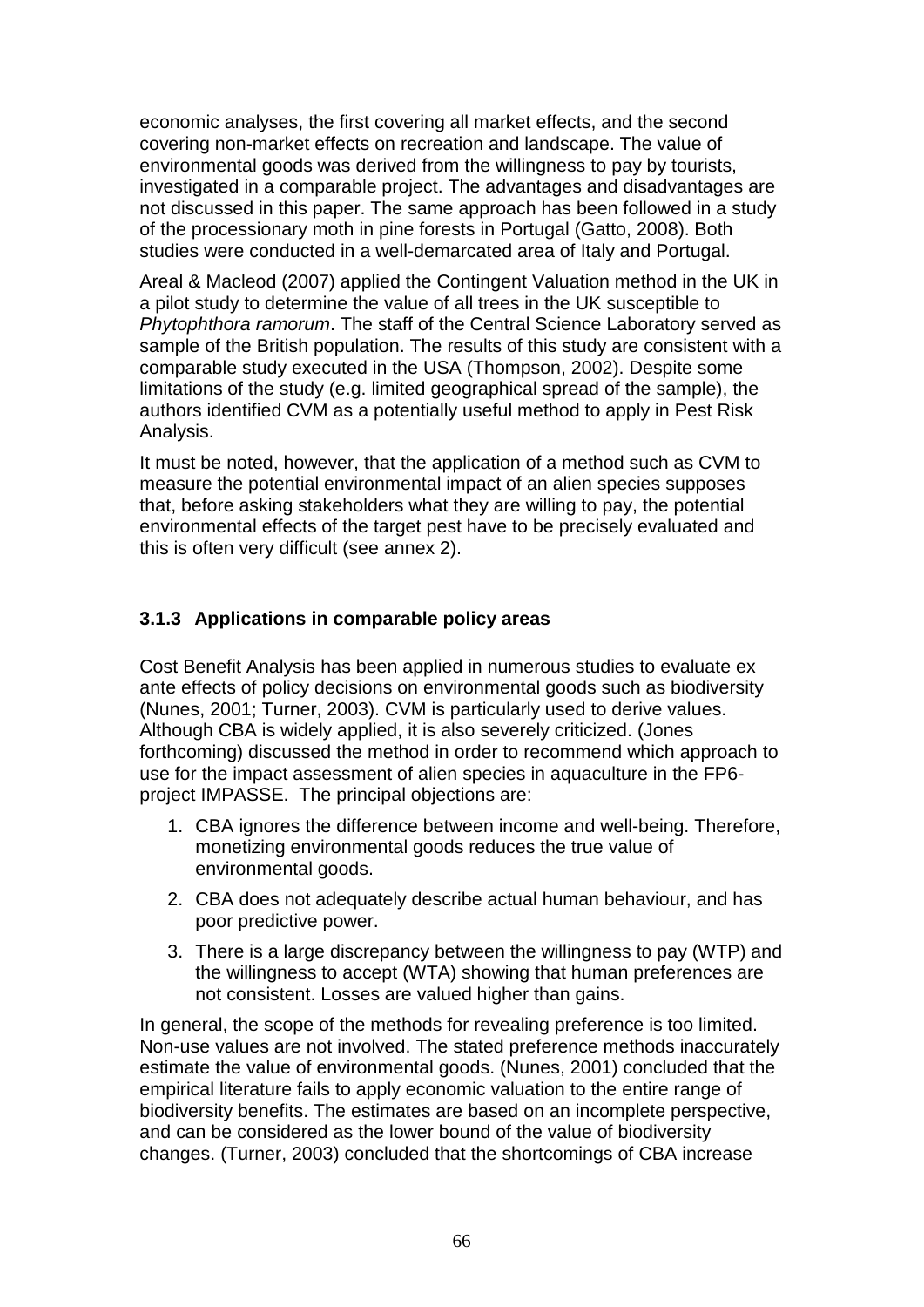both with the involvement of multiple stakeholder groups and geographical scope.

# **3.2 Multi Criteria Analysis**

## **3.2.1 Description of the methods**

Multi Criteria Analysis-methods (MCA) differs from the methods presented above because they do not present environmental and social impacts in monetary values. MCA methods are mainly developed to compare alternative options, with different scores for different impact categories. However, underlying algorithms can also be used in the impact assessment of a single event to detect if threshold values are exceeded. MCA-techniques, which do not allow this possibility, are not discussed in this paper.

A potential algorithm can be derived from the Multi-Attribute Utility Theory (MAUT) (Hardaker, 1997). In the case of multiple options, the MAUT assumes that the total utility value of each option can be determined. The total utility value reflects the perceived change in human well-being resulting from the sum of effects of that option on each objective. For each option and each objective with corresponding criteria (or attributes in the MCA terminology), the utility value is determined. By multiplying the utility value with a weight factor, and summation over all objectives, the total utility value of each option can be determined. Weight factors reflect the mutual priorities of the objectives by a stakeholder group. The option with the highest total utility value is preferred.

In the case of a single event, such as the establishment and spread of an invasive pest, the procedure to determine the total utility value can be applied. The essence of this procedure is that different impacts are mutually weighted, by comparison with the worst cases for each impact. For example, the worst case for economic impacts (all plants of a certain variety die at the nurseries) is compared with the worst case for environmental impacts (e.g. all plants of the variety die in the environment, causing damage to the landscape) and provided with mutual weight factors by stakeholders.

The advantage is that this approach is accessible and easy to understand for pest risk analysts. However, this method has strong assumptions:

- 1. Preferential independence of objectives (which is often not the case) and
- 2. Linear additivity of the utility function.

If the number of options is limited, and both assumptions are not strongly violated, this method is helpful for pest risk analysts. The application of MAUT includes the following steps:

- 1. Define decision context
- 2. Select options
- 3. Determine objectives and criteria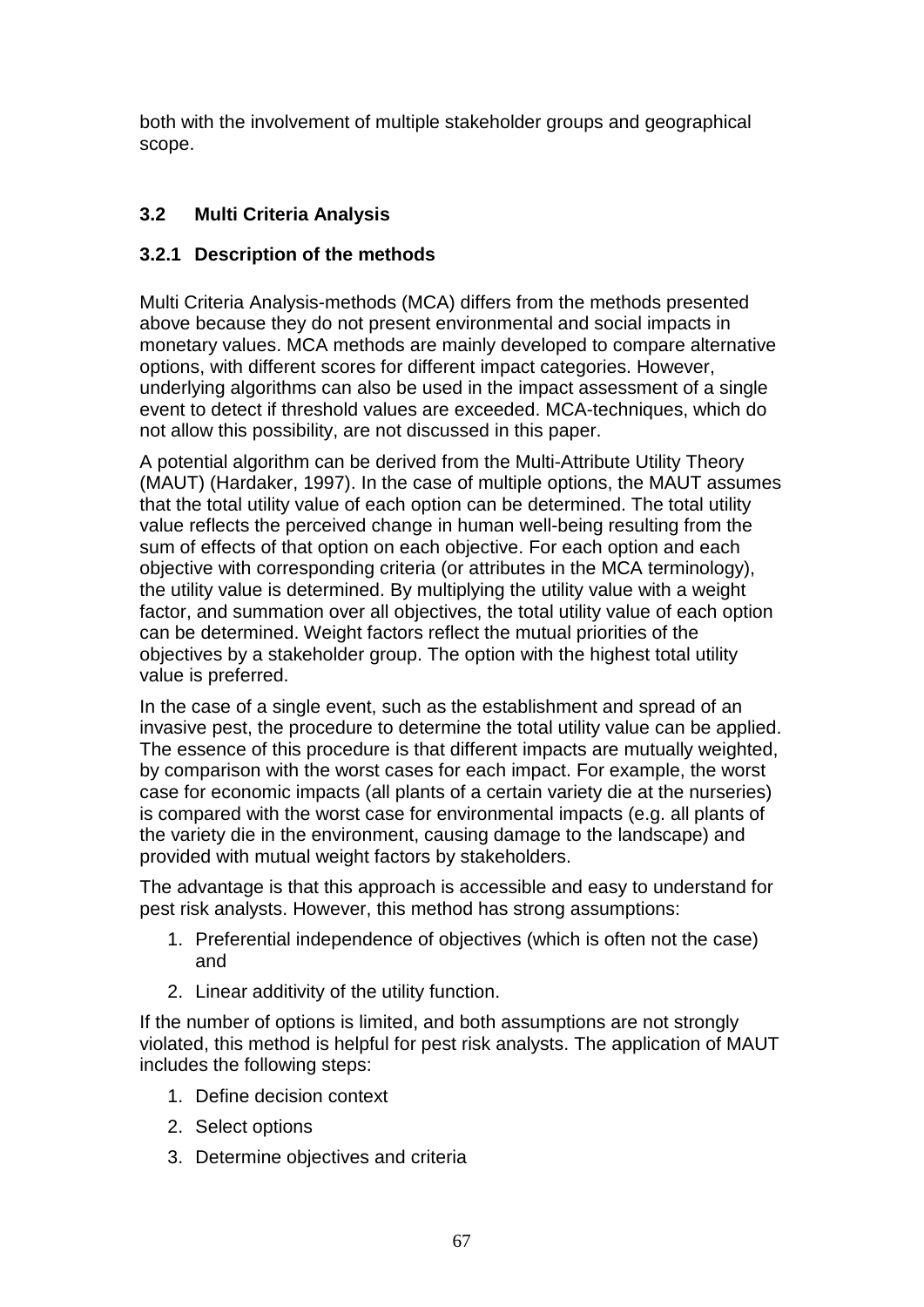- 4. Determine weight factors for each criterion
- 5. Determine scores for each criterion
- 6. Calculate total score for each option
- 7. Analyze results
- 8. Apply sensitivity analysis.

This method can also be applied in a modified form. For example, the Deliberative multi-criteria evaluation technique is closely related to the Multiattribute utility theory. It also allows freedom in awarding qualitative weight factors. The essential feature is that the decision making process is interactively performed (Proctor, 2006).

### **3.2.2 Applications in PRA**

Applications of the Multi Criteria Analysis method in the field of Pest Risk Analysis are rare. Cook (2007) applied the Deliberative multi-criteria evaluation technique to prioritize a set of quarantine plant pests and diseases. Although this application differs from the assessment of impacts of one pest, they concluded that this technique is promising for application in pest risk analysis since it revealed interesting insights into the perceptions of invasive species risk. They recommend further investigation.

In the Netherlands a software tool based on the Multi Attribute Utility Theory has been developed in order to assist policy makers in the phytosanitary decision-making process (Bremmer, 2008). The objective was to enhance consistency in the decision-making process and support decisions. This tool has been applied in two case studies: PSTVd and *Anoplophora chinensis*. Results show that decision makers experience difficulties in distinguishing between scoring and weighting impacts. The application of the whole model is only necessary when multiple effects occur. This is often not the case. However, this model has future potential if modules to determine impacts separately are constructed.

### **3.2.3 Applications in comparable policy areas**

MCA techniques are rarely used in comparable research areas. Mourits (2007) studied the control strategies of animal diseases using multi-criteria decision making techniques, based on (Huirne, 2005). They conclude that MCA based upon the MAUT provides a more balanced approach ensuring that all criteria are entered in the evaluation.

### 4 Discussion

In order to recommend which methods will be applied in pest risk analysis, it is important to understand that methods to monetize impacts and MCA are not fully comparable alternatives. The emphasis of monetizing methods is to estimate the impacts in monetary terms as accurately as possible. However,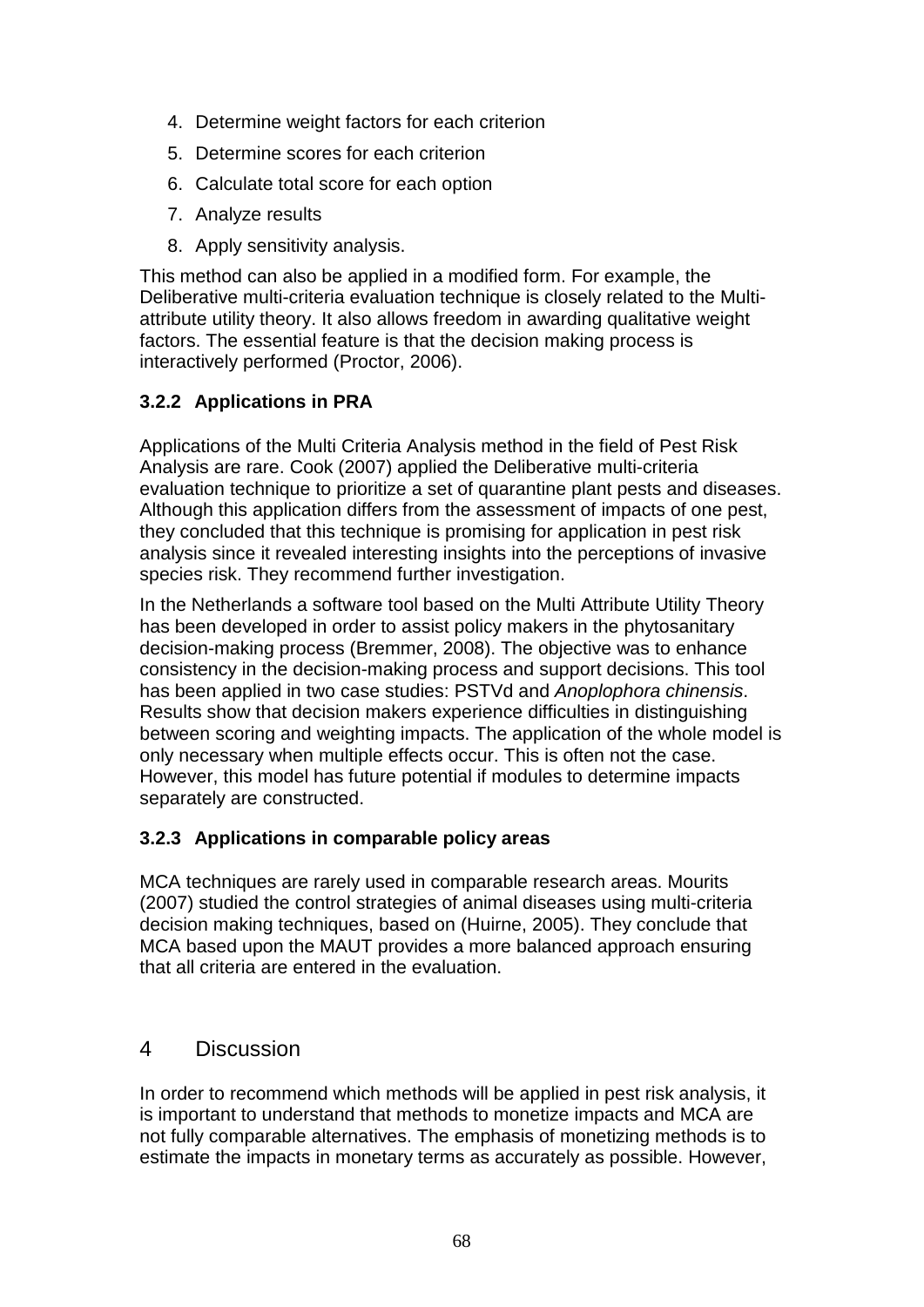the usefulness of applying monetizing methods depends on the following factors (Gowdy, 2007)(figure A4.2):

- 1. Time. It can be applied when the effects of a particular event stabilize after a certain period. If effects are not stable and highly uncertain, monetizing methods are not recommended. Furthermore, it is assumed that a certain effect is valued higher at present, than the same effect sometime in the future. This can be taken into account by calculating the Net Present Value of those amounts. However, future changes in biodiversity can be valued higher (after retirement) than current changes (when still at work).
- 2. Scale. Monetizing methods are predominantly applied when effects concern a relative small clearly defined area. This is for example the case when impacts of a new bridge or a new road on a nature reserve have to be determined. When impacts cover a larger area, the calculation of the impacts is much more complicated, both from a theoretical (aggregating impacts, longer time span, increasing uncertainty) and a practical point of view (involvement of large populations).

Furthermore, the investment to apply monetizing methods should be in line with the accuracy of the impact assessment in non-monetary values, which are input values for the monetizing method. If these input values are highly uncertain, results are even more uncertain. It does not make sense to conduct an extended research in order to monetize highly uncertain non-commercial impacts.

In conclusion, monetizing methods should not be applied in cases when environmental impacts are highly uncertain, have a long time horizon or when impacts cover a large area. In Pest Risk Analysis, the endangered area can be a whole continent.

Discussions on MCA methods show that they can have added value in complex policy decision-making processes. However, the emphasis of these methods is not an accurate estimation of the impacts, providing an alternative to monetizing methods, but in structuring the process, enabling all relevant aspects to be incorporated and maintaining consistency. The risk analyst himself can derive weight factors, if he has little time. On the contrary, when comparable statistical procedures are followed as in the application of monetizing methods to derive weight factors by consultations of stakeholder groups or a representative sample, the quality of the results are comparable.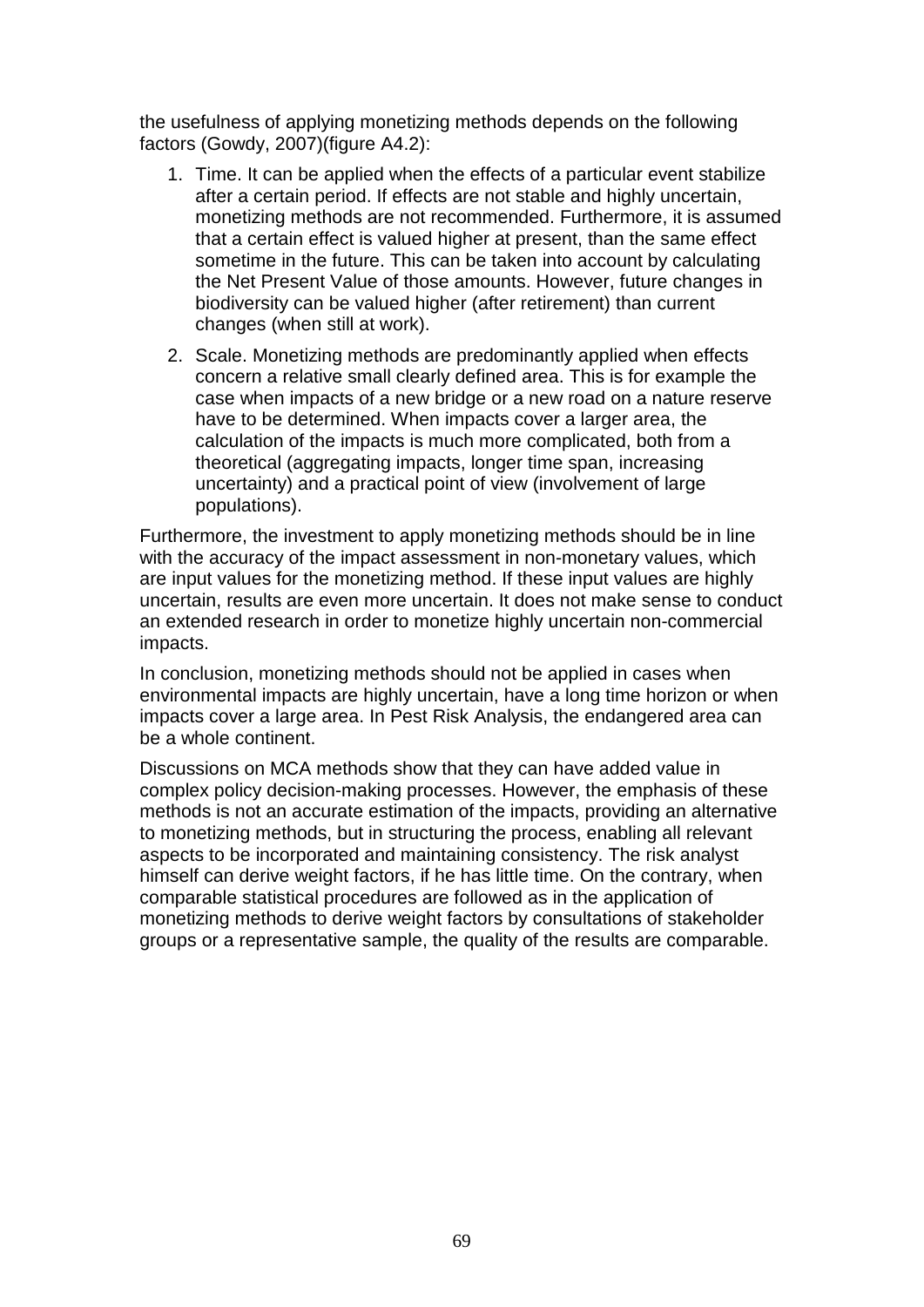

Figure A4.2. Usefulness of CBA dependent on time and scale based on Gowdy (2007).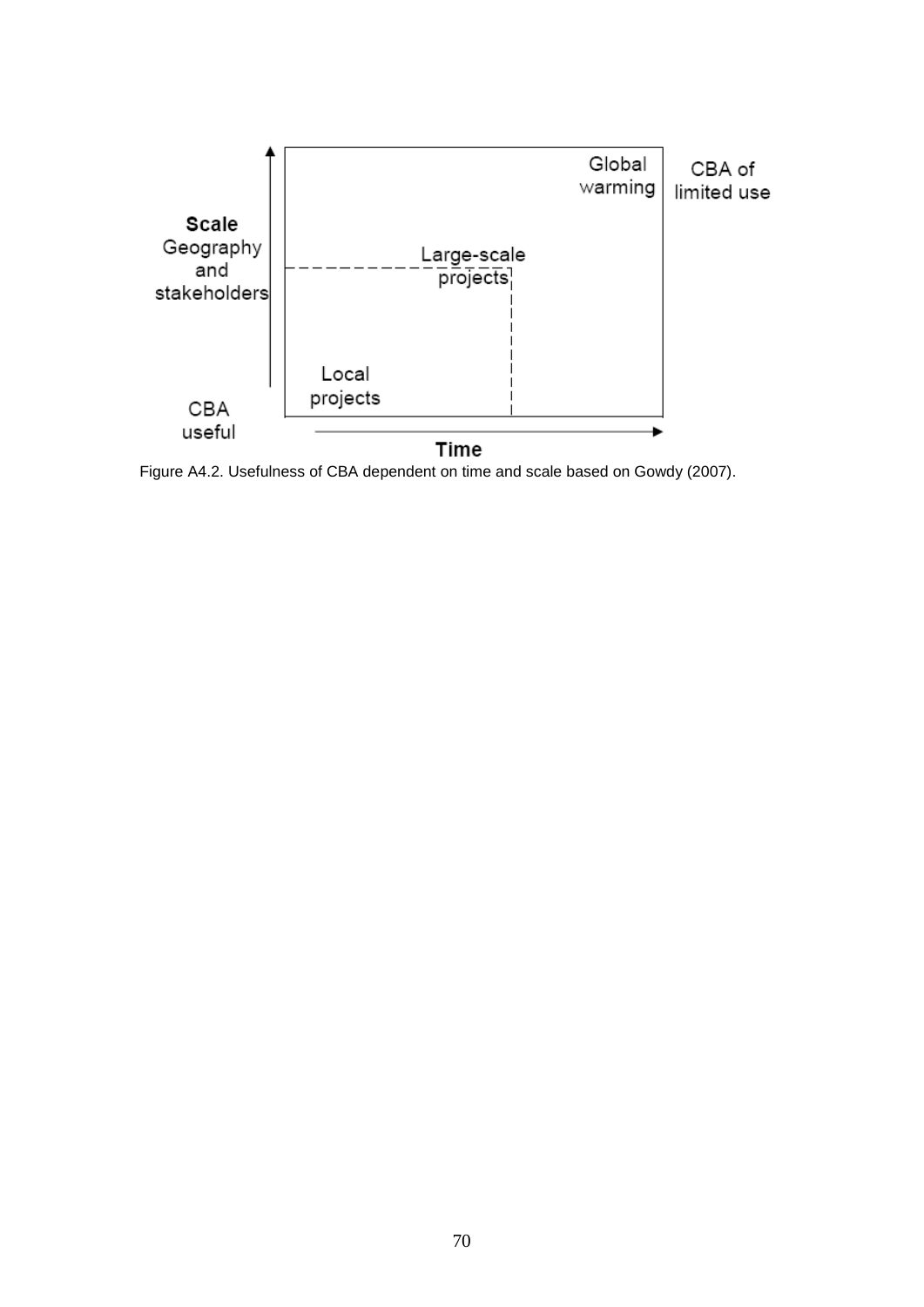## **References**

- ACIA-CFIA (2008) *Plant Health Risk Assessment*. Plant Health Risk Assessment Unit, Science Advice Division, Ottawa, Ontario, Canada.
- Aimi A, Zocca A, Minerbi S, Hellrigl K, Gatto P & Battisti A (2006). "The outbreak of the pine processionary moth in Venosta/ Vinschgau: ecological and economic aspects." *Forest Observer* **2/3**: 69-80.
- Areal FJ & MacLeod A (2007). Estimating the Economic Value of Trees at Risk from a Quarantine Disease. *New Approaches to the Economics of Plant Health*. A. G. J. M. Oude Lansink. Dordrecht, The Netherlands, Springer**:** 119-130.
- Baarsma BE (2003). The valuation of the IJmeer Nature Reserve using Conjoint Analysis. *Environmental and Resource Economics* **25**: 343-356.
- Bateman IJ, Carson RT, Day B, Hanemann M, Hanley N, Hett T, Jones-Lee M, Loome G, Mourato S, Ozdemiroglu E, Pearce DW, Sugden R & Swanson J (2002). *Economic valuation with stated preference techniques: a manual*. Cheltenhem, Edward Elgar.
- Biosecurity Australia (2007*) Import Risk Analysis 2007*. Biosecurity Australia, Canberra, Australia.
- Biosecurity Australia (2008) *Weed Risk Assessment system*. URL: [http://www.daff.gov.au/ba/reviews/weeds/system/weed\\_risk\\_assessment](http://www.daff.gov.au/ba/reviews/weeds/system/weed_risk_assessment) [accessed on 9 January 2009]
- Biosecurity New Zealand (2006) *Risk Analysis Procedures, Version 1*. Biosecurity New Zealand.
- Cesaro L, Cistulli V, Merlo M & Pettenella D (1998). A Step-wise procedure to costs and benefits analisys (CBA) of forestry and soil conservation investments in the Mediterranean watersheds. *Future Forest Policies in Europe - Balancing Economic and Ecological Demands EFI Proceedings* **22:** 149-167.
- Clawson M & Knetsch JL (1966). *Economics of Outdoor Recreation*. Baltimore, Johns Hopkins University Press.
- Cook D & Proctor W (2007). Assessing the threat of exotic plant pests. *Ecological Economics* **63**: 594-604.
- DEFRA (2005). *UK Non-native organism risk assessment scheme,* user manual.
- EPPO (2007) Guidelines *on Pest Risk Analysis: Decision-support scheme for quarantine pests EPPO Standard PM 5/3(3).* (2007) EPPO, Paris (FR).
- European Commission. (2005). *Annexes to Impact Assessment Guidelines*.
- FAO (2006). *Glossary of phytosanitary terms, ISPM 5*. International Plant Protection Convention.
- FAO (2007). *Framework for pest risk analysis, ISPM 2*. International Plant Protection Convention.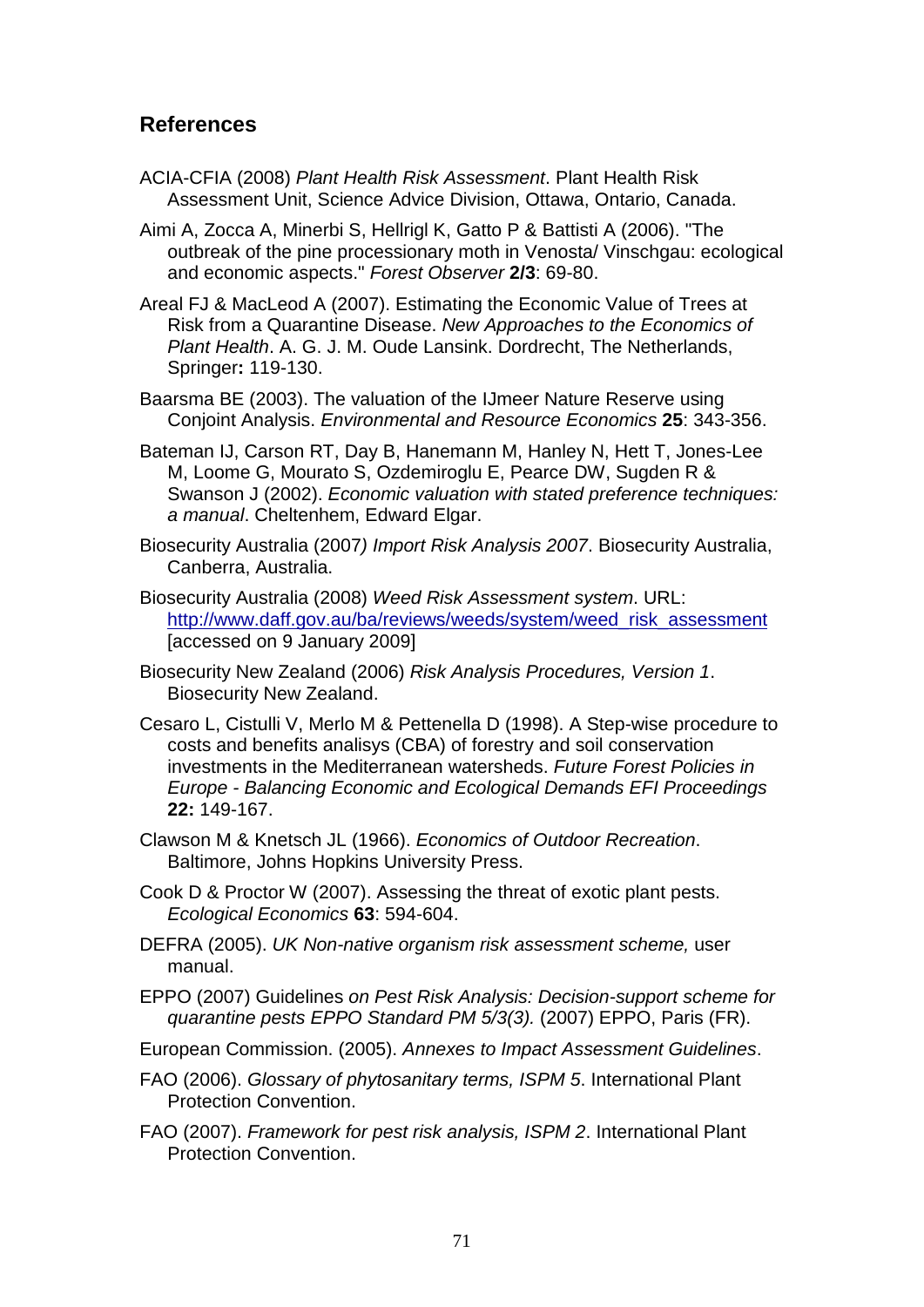- Gatto P, Zocca A, Battisti A, Barrento MJ, Branco M & Paiva MR (2009). Economic Assessment of Processionary Moth in Pine Forest: a case study in Portugal. *Journal of Environmental Management* **90**: 683-691.
- Gowdy JM (2007) Toward an experimental foundation for benefit-cost analysis. *Ecological Economics* **63**: 649-655.
- Hair JF, Tatham RL, Anderson RE & Black W (1998) *Multivariate Data Analysis*. Upper Saddle River, Prentice Hall.
- Hardaker JB, Huirne RBM & Anderson JR (1997) *Coping with risk in agriculture*. New York, CAB International.
- Heide M vd, Bos E & Vreke J (2006). *Analyseren en evalueren van beleidsmaatregelen met een effect op natuur en milieu*. WOT studies. Wageningen, Landbouw-Economisch Instituut and Alterra.
- Huirne R, Asseldonk M van & Jong M de (2005) *Prevention and control of Foot and Mouth Disease, Classical Swine Fever and Avian Influenza in the European Union: an integrated analysis of epidemiological, economic and social-ethical aspects*. EU-Research Report.
- Jones G & E Kasamba (forthcoming). *Social and economic impacts of alien species introductions: Decision tools for aquaculture*. Central Science Laboratory.
- Knoche S & Lupi F (2007) Valuing deer hunting ecosystem services from farm landscapes. *Ecological Economics* **64**: 313-320.
- Mourits MCM & Oude Lansink AGJM (2007) Multi-Criteria Decision Making to Evaluate Quarantine Disease Control Strategies. In: *New Approaches to the Economics of Plant Health* Oude Lansink AGJM. Dordrecht, The Netherlands, Springer**:** 131-144.
- Nunes PALD & Bergh JCJM van den (2001) Economic valuation of biodiversity: sense or nonsense? *Ecological Economics* **39**: 203-222.
- Parsons GR (2003). *The travel cost model. A Primer on Nonmarket Valuation.* hamp PA, Boyle KJ & Brown TC. Dordrecht, Kluwer Academic Publishers.
- Proctor W & Drechsler M (2006) Deliberative multicriteria evaluation. *Environment and Planning C: Government and Policy* **24**: 169-190.
- Ready RC & Abdalla CW (2005). The Amenity and disamenity Impacts of Agriculture: Estimates from a Hedonic Pricing Model. *American Journal of Agricultural Economics* **87**(2): 314-326.
- Ruijgrok ECM, Brouwer R & Verbruggen H (2004). *Waardering van Natuur, Water en Bodem in Maatschappelijke Kosten Baten Analyses; Een handreiking ter aanvulling op de leidraad OEI.* Den Haag, Witteveen en Bos.
- Taylor, L. (2003) *The hedonic method. A Primer on Nonmarket Valuation.* Champ PA, Boyle KJ & Brown TC. Dordrecht, Kluwer Academic Publishers.
- Thompson RP, Noel JE & Cross SP (2002). *Oak woodland economics: a contingent valuation of conversion alternatives*. Fifth symposium on oak